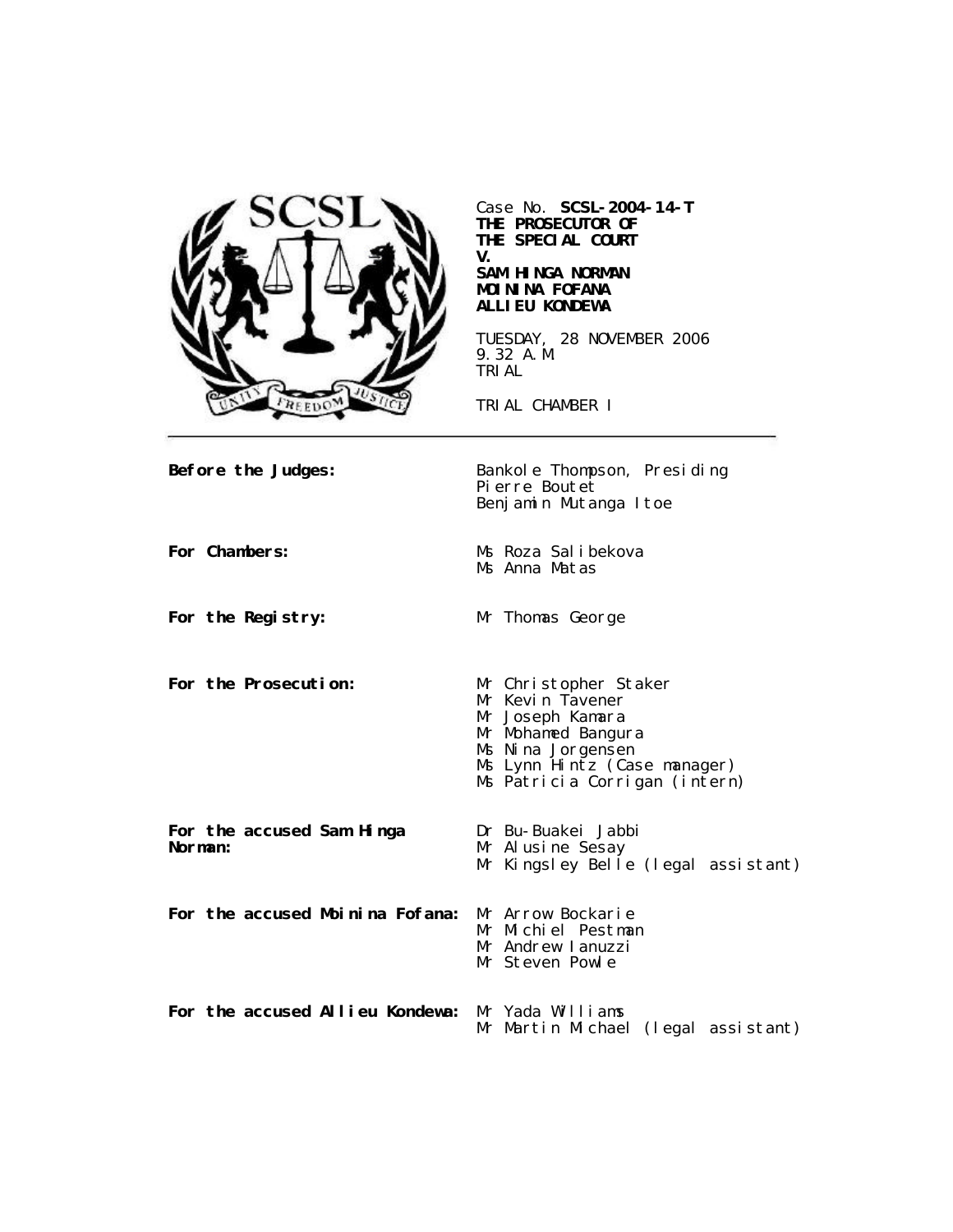1 2 3 4 5 6 7 8 9 09:33:08 10 11 12 13 14 09:33:26 15 16 17 18 19 09:33:51 20 21 22 23 24 09:34:02 25 26 27 28 29 [CDF28NOV06A - CR] Tuesday, 28 November 2006 [Closing Statements] [Open session] [The accused Fofana and Kondewa present] [The accused Norman not present] [Upon commencing at 9.32 a.m.] PRESIDING JUDGE: Good morning, learned counsel. This Chamber is convened today for the purpose of hearing the closing arguments for the Prosecution and each of the Defence teams in the CDF trial. May I have representations, please; for the Prosecution? MR STAKER: May it please the Chamber, for the Prosecution, Christopher Staker. With me today, Joseph Kamara, Kevin Tavener, Mohamed Bangura, Nina Jorgensen, Lynn Hintz and Patricia Corrigan. PRESIDING JUDGE: Thank you. For the first accused? MR JABBI: Good morning, Your Honours. For the first accused, Dr Bu-Buakei Jabbi, Mr Alusine Sesay, and Mr Kingsley Belle, legal assistant. PRESIDING JUDGE: Thank you. For the second accused? MR PESTMAN: Good morning, Your Honours. For Mr Fofana, Arrow Bockarie, Stephen Powles and Andrew Ianuzzi and myself, Michiel Pestman. PRESIDING JUDGE: Thank you. For the third accused. MR WILLIAMS: May it please Your Lordships, YH Williams and Martin Michael for the third accused. PRESIDING JUDGE: Thank you. This proceeding is being conducted -- I have just been reminded that the first accused is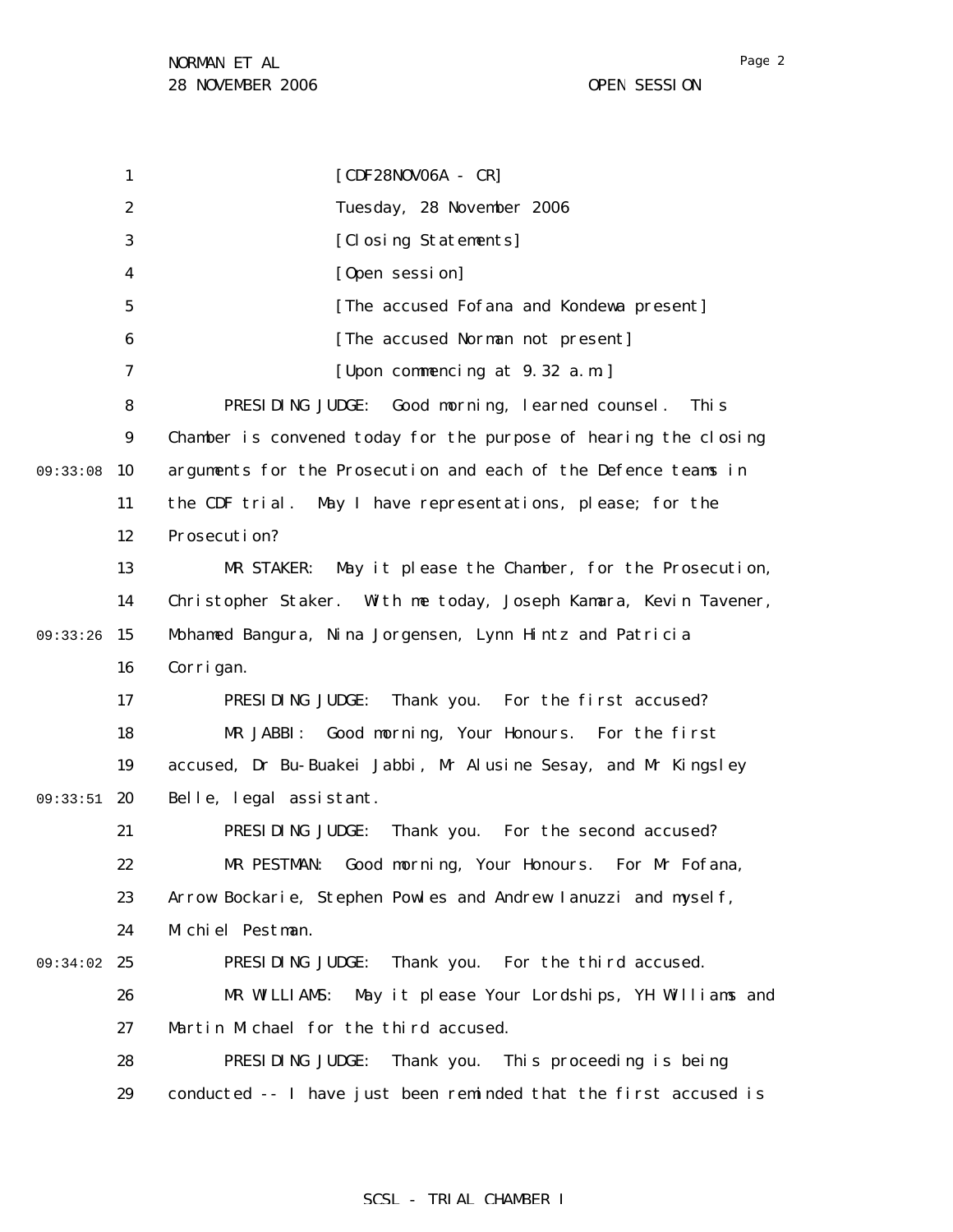|          | $\mathbf{1}$     | not in court; does Dr Jabbi have anything to say about that?      |
|----------|------------------|-------------------------------------------------------------------|
|          | $\boldsymbol{2}$ | My Lord, I was just informed whilst we were<br>MR JABBI:          |
|          | 3                | al ready in court that he called for the chief of detention and   |
|          | 4                | requested that the other co-accused might proceed to the Court    |
| 09:34:37 | $\sqrt{5}$       | whilst they wait for the chief of detention. I have no idea why.  |
|          | 6                | PRESIDING JUDGE: At this point in time, we'll expect -- I         |
|          | 7                | think we'll proceed with the business of today and expect you to  |
|          | 8                | give us some further information on that question.                |
|          | 9                | MR JABBI:<br>Later on.                                            |
| 09:34:53 | 10               | PRESIDING JUDGE: Right. This proceeding is being                  |
|          | 11               | conducted pursuant to Rule 86 of the Court's Rules of Procedure   |
|          | 12               | and Evidence and this Trial Chamber's scheduling order for filing |
|          | 13               | trial briefs and presenting closing arguments, dated the 18th day |
|          | 14               | of October 2006. Rule 86 provides as follows, and I quote:        |
| 09:35:15 | 15               | " $(A)$<br>After the presentation of all the evidence, the        |
|          | 16               | Prosecutor shall and the Defence may present a closing            |
|          | 17               | argument.                                                         |
|          | 18               | (B) A party shall file a final trial brief with the Trial         |
|          | 19               | Chamber not later than five days prior to the day set for         |
| 09:35:34 | 20               | the presentation of that party's closing argument.                |
|          | 21               | (C) The parties shall inform the Trial Chamber of the             |
|          | 22               | anticipated length of closing arguments; the Trial Chamber        |
|          | 23               | may limit the length of those arguments in the interests of       |
|          | 24               | justice."                                                         |
| 09:35:56 | 25               | The aforementioned scheduling order ordered as follows:           |
|          | 26               | "1.<br>The Prosecution and Court Appointed Counsel for each       |
|          | 27               | accused shall file their respective final briefs                  |
|          | 28               | simultaneously on the 22nd of November 2006 by 4 p.m.             |
|          | 29               | "2.<br>The Prosecution shall and the Court Appointed Counsel      |

## SCSL - TRIAL CHAMBER I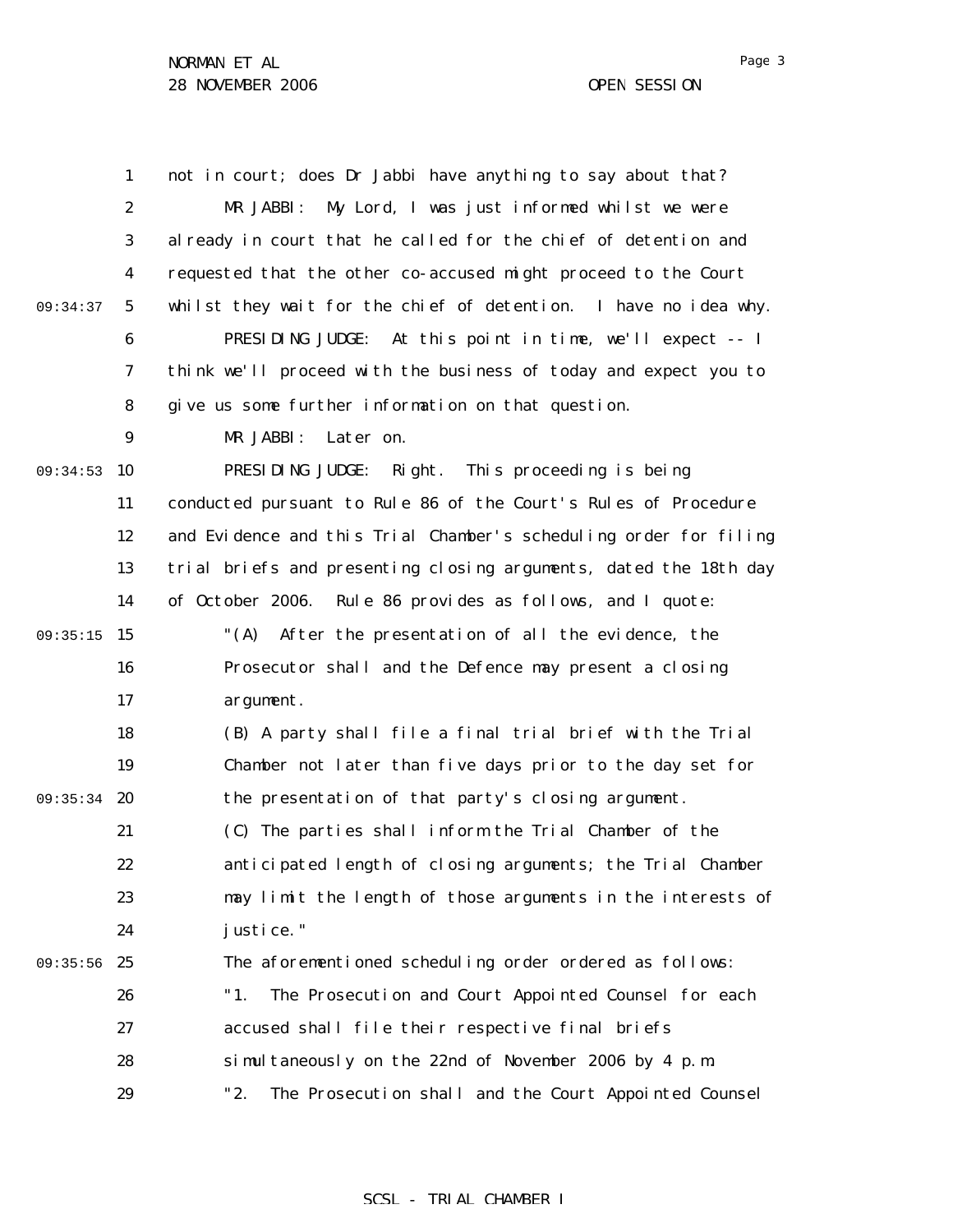|          | 1                | for each accused may present their respective closing             |
|----------|------------------|-------------------------------------------------------------------|
|          | $\boldsymbol{2}$ | arguments commencing on the 28th November 2006 at 9.30 a.m.       |
|          | $\boldsymbol{3}$ | and continuing, if necessary, on 29th November 2006 in            |
|          | 4                | Courtroom 1.                                                      |
| 09:36:43 | 5                | The Parties shall inform the Chamber of the<br>"3.                |
|          | 6                | anticipated length of their closing arguments on                  |
|          | 7                | 27th November 2006 by 1 p.m., which may thereafter be             |
|          | 8                | limited by the Chamber in the interests of justice."              |
|          | $\boldsymbol{9}$ | In compliance with the aforesaid orders, the Chamber notes        |
| 09:37:09 | 10               | in respect of the anticipated lengths of the closing arguments as |
|          | 11               | follows:                                                          |
|          | 12               | That the Prosecution's estimate is two hours.<br>1.               |
|          | 13               | That the first accused estimate is two hours.<br>2.               |
|          | 14               | 3.<br>That the second accused estimate is between                 |
| 09:37:29 | 15               | two-and-a-half to three hours.                                    |
|          | 16               | That the third accused estimate is three hours.<br>4.             |
|          | 17               | We also note that the Prosecution did indicate that should        |
|          | 18               | the Defence seek a significantly disproportionate amount of time, |
|          | 19               | the Prosecution will seek leave for additional time.<br>It is the |
| 09:37:55 | 20               | Chamber's disposition to be guided by these indicated maximum     |
|          | 21               | time limits. It is the Chamber's further disposition to           |
|          | 22               | encourage the parties to conserve as much valuable time as        |
|          | 23               | possible and not seek to adhere strictly to those estimates       |
|          | 24               | without good reason or to exceed them unreasonably.               |
| 09:38:23 | 25               | Following inquiries as to what methodology or methodologies       |
|          | 26               | the parties will be adopting in presenting their closing          |
|          | 27               | arguments, the Chamber was advised as follows:                    |
|          | 28               | The Prosecution indicated that they will follow this              |
|          | 29               | sequence:                                                         |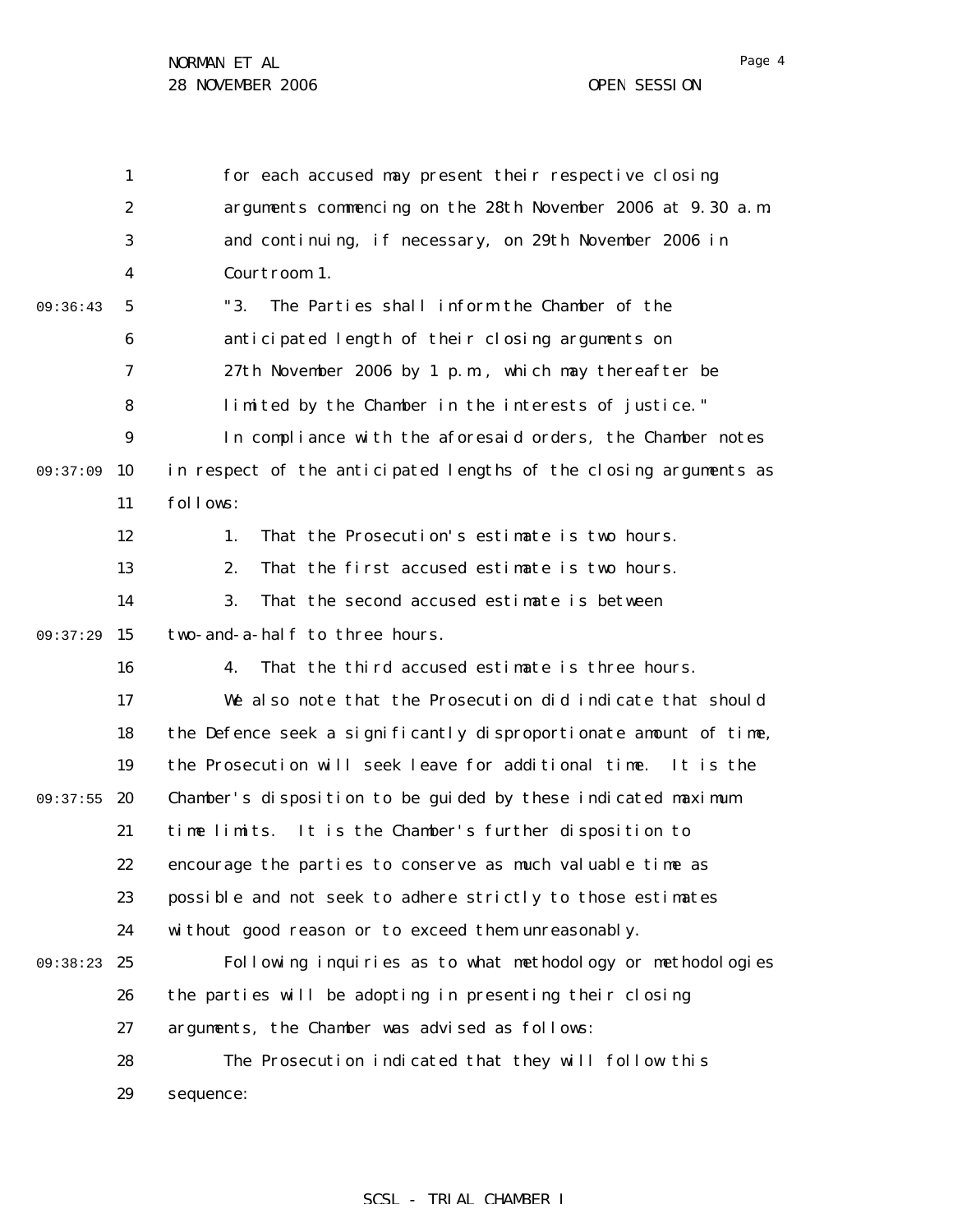|          | $\mathbf{1}$     | 1.                | Presentation of their legal analysis under three               |
|----------|------------------|-------------------|----------------------------------------------------------------|
|          | $\boldsymbol{2}$ | themes; namely:   |                                                                |
|          | 3                |                   | (a) Prosecution's theory.                                      |
|          | 4                |                   | (b) General overview of applicable law and.                    |
| 09:38:58 | 5                |                   | (c) responses to Defence legal issues.                         |
|          | 6                | 2.                | Evidentiary analysis under five rubrics:                       |
|          | 7                |                   | (a) Overview of the evidence.                                  |
|          | 8                |                   | (b) The case against the first accused.                        |
|          | 9                |                   | (c) The case against the second accused.                       |
| 09:39:19 | 10               |                   | (d) The case against the third accused.                        |
|          | 11               |                   | (e) Responses to Defence evidentiary challenges.               |
|          | 12               |                   | The Defence team for the first accused indicated that they     |
|          | 13               |                   | will adopt this approach, presenting their arguments under the |
|          | 14               | following themes: |                                                                |
| 09:39:37 | 15               | 1.                | Presentation of general comments.                              |
|          | 16               | 2.                | Brief history.                                                 |
|          | 17               | 3.                | Insider witnesses.                                             |
|          | 18               | 4.                | Crimes against humanity.                                       |
|          | 19               | 5.                | CDF strategic command.                                         |
| 09:39:56 | 20               | 6.                | Counts 1 and 2.                                                |
|          | 21               | 7.                | Counts 3 and 4.                                                |
|          | 22               | 8.                | Count 5.                                                       |
|          | 23               | 9.                | Count 6.                                                       |
|          | 24               | 10.               | Joint criminal enterprise.                                     |
| 09:40:09 | 25               |                   | The Defence team for the second accused advised that their     |
|          | 26               |                   | address will cover these things:                               |
|          | 27               | 1.                | Introductory remarks.                                          |
|          | 28               | 2.                | Prosecution's introduction.                                    |
|          | 29               | 3.                | Prosecution's brief history.                                   |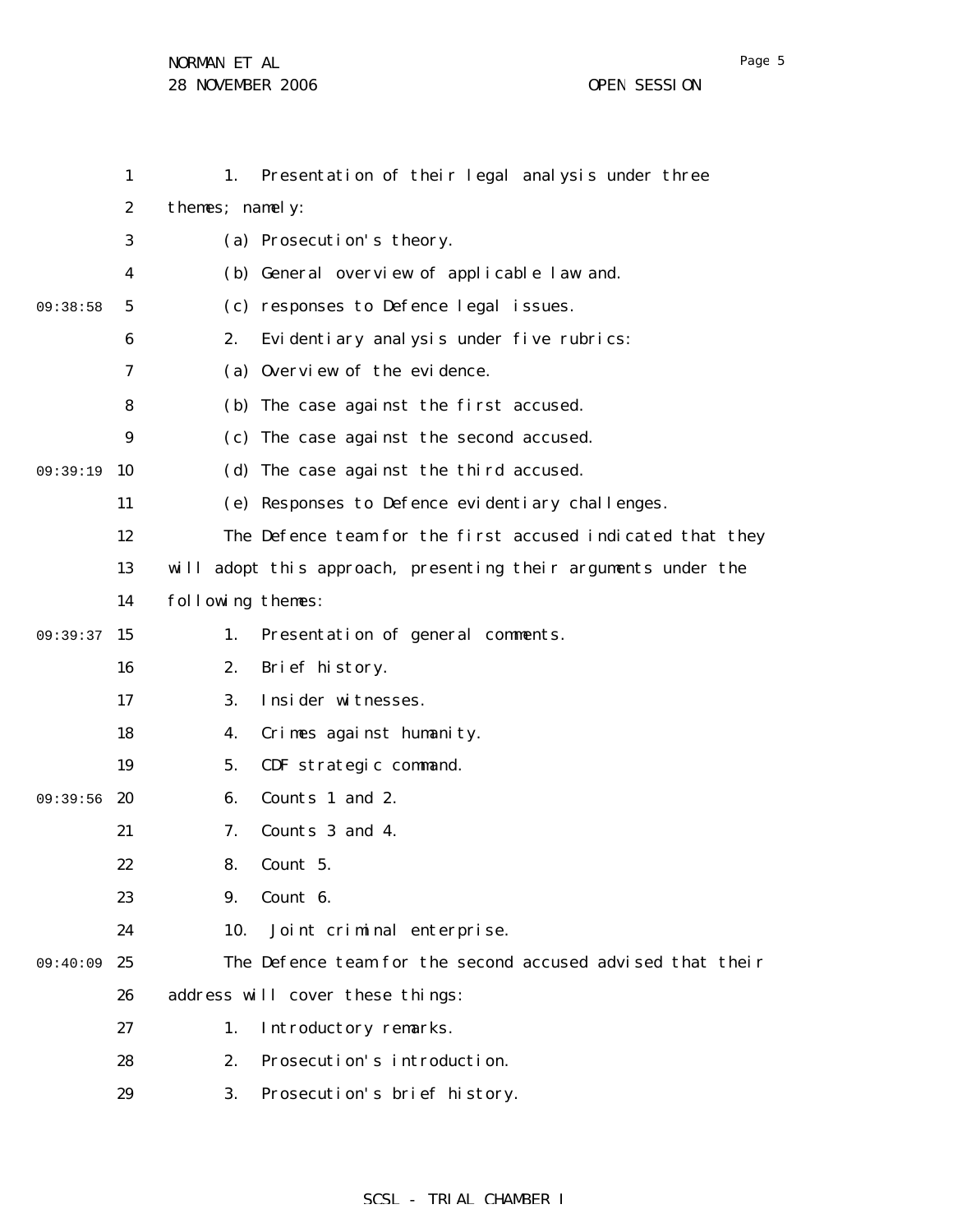|          | $\mathbf{1}$     |              | 4. | Crimes against humanity.                                       |
|----------|------------------|--------------|----|----------------------------------------------------------------|
|          | $\boldsymbol{2}$ |              | 5. | Second accused's alleged responsibility under Article          |
|          | 3                | $6(1)$ :     |    |                                                                |
|          | 4                |              |    | (a) Second accused's position of authority.                    |
| 09:40:41 | 5                |              |    | (b) Unlawful killings.                                         |
|          | 6                |              |    | $(i)$ Tongo.                                                   |
|          | 7                |              |    | (ii) Koribundu.                                                |
|          | 8                |              |    | (iii) Kenema.                                                  |
|          | 9                |              |    | (iv) Nallo's assertions.                                       |
| 09:40:52 | 10               |              |    | (c) Physical violence and mental suffering.                    |
|          | 11               |              |    | (d) Pillage.                                                   |
|          | 12               |              |    | (e) Terrorising the civilian population.                       |
|          | 13               |              |    | (f) Use of child soldiers.                                     |
|          | 14               |              | 6. | Joint criminal enterprise.                                     |
| 09:41:10 | 15               |              |    | (a) Plurality of persons.                                      |
|          | 16               |              |    | (b) Common plan, design or purpose.                            |
|          | 17               |              |    | (c) Participation in the execution of common plan.             |
|          | 18               |              |    | (d) Shared intention.                                          |
|          | 19               |              | 7. | Command responsibility.                                        |
| 09:41:30 | <b>20</b>        |              | 8. | Comments on Defence case.                                      |
|          | 21               |              | 9. | Closing remarks.                                               |
|          | 22               |              |    | Up to the time of coming to court, this Chamber had not        |
|          | 23               |              |    | been advised as to the methodology of the third accused. I     |
|          | 24               |              |    | assume, therefore, that their methodology will follow the      |
| 09:41:49 | 25               |              |    | sequence, thematic or otherwise, as indicated in their final   |
|          | 26               | trial brief. |    |                                                                |
|          | 27               |              |    | On the assumption that there are no last minute variations     |
|          | 28               |              |    | in methodologies, we will now commence the proceeding. Let the |
|          | 29               |              |    | Prosecution begin.                                             |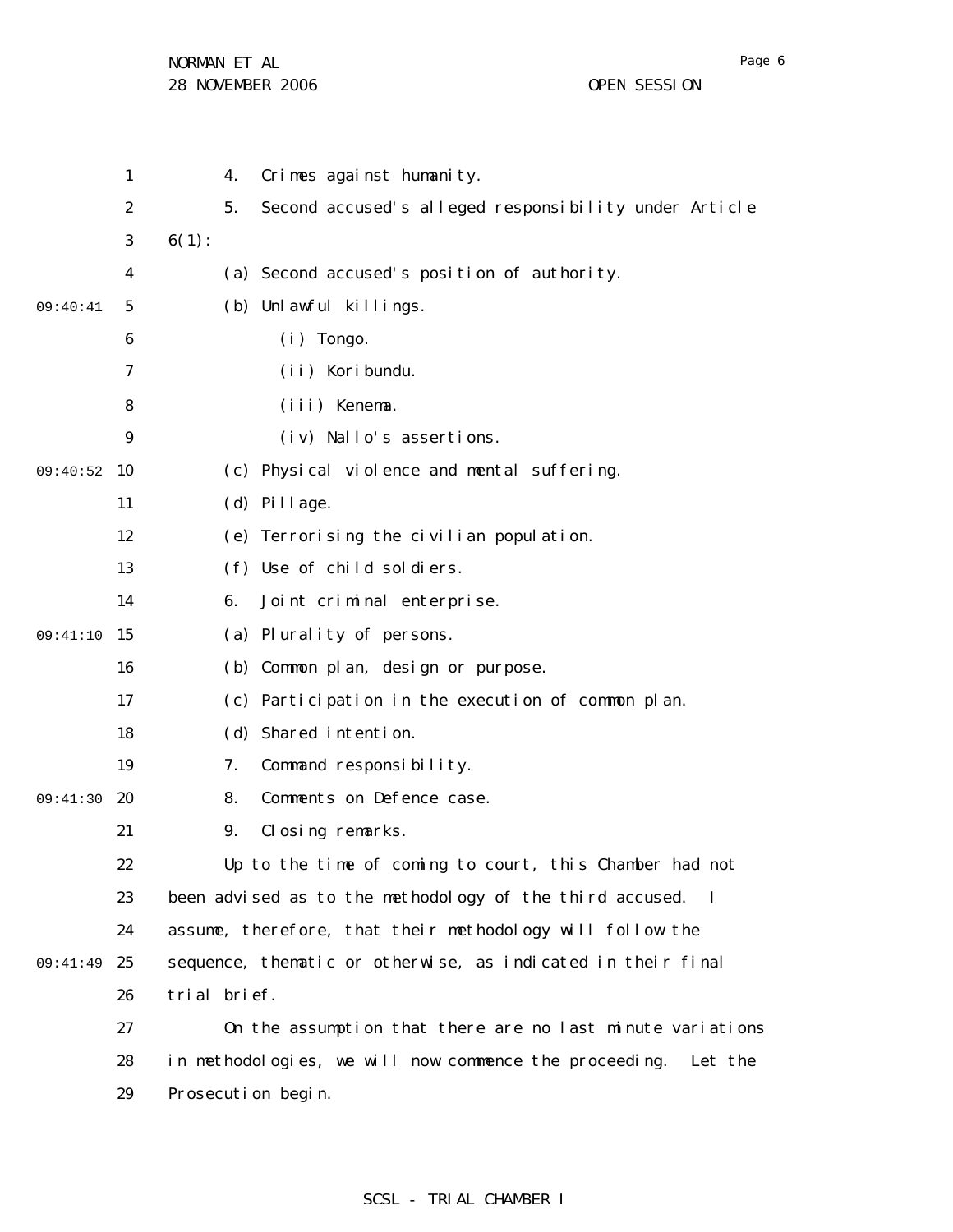|          | $\mathbf{1}$     | My Lord, with your leave, I just want to raise<br>MR JABBI:       |
|----------|------------------|-------------------------------------------------------------------|
|          | $\boldsymbol{2}$ | an issue before we start. My Lord, yesterday, the Prosecution     |
|          | 3                | was granted leave to file two annexures to the final trial brief. |
|          | $\boldsymbol{4}$ | Some of the implications for that for the Defence, and also the   |
| 09:42:50 | $\sqrt{5}$       | implication of Rule 86(B) for that decision, I thought needed     |
|          | $\boldsymbol{6}$ | some attention.                                                   |
|          | 7                | My Lord, Rule 86(B), which was amended in May last year,          |
|          | 8                | has made certain aspects of that Rule mandatory. The Rule reads,  |
|          | $\boldsymbol{9}$ | $86(B)$ :                                                         |
| 09:43:32 | 10               | "A party shall file a final trial brief with the Trial            |
|          | 11               | Chamber not later than five days prior to the day set for the     |
|          | 12               | presentation of that party's closing argument."                   |
|          | 13               | It is our understanding, My Lord, that the filing of the          |
|          | 14               | annexures by the Prosecution yesterday effectively completes the  |
| 09:44:09 | 15               | filing of the final trial brief by the Prosecution, and that that |
|          | 16               | was done only yesterday.                                          |
|          | 17               | My Lord, we would like to be guided as to whether, by force       |
|          | 18               | of Rule 86(B), the closing arguments are not thereby implicitly   |
|          | 19               | deferred to five days later; at least five days later.            |
| 09:44:52 | 20               | Furthermore, My Lords, the Prosecution has obviously filed        |
|          | 21               | those annexures some six days after the filing of the final trial |
|          | 22               | briefs by the Defence teams and, quite understandably, must have  |
|          | 23               | benefited from those processes.                                   |
|          | 24               | The Defence are not thereby given an opportunity to               |
| 09:45:22 | 25               | consider whether there is need to respond or, indeed, whether     |
|          | 26               | they need as much time as the Rule seems to imply for considering |
|          | 27               | the annexures.                                                    |
|          | 28               | So, My Lord, as I say, obviously there are implications as        |
|          | 29               | to whether the Defence may be entitled to consider whether to     |

# SCSL - TRIAL CHAMBER I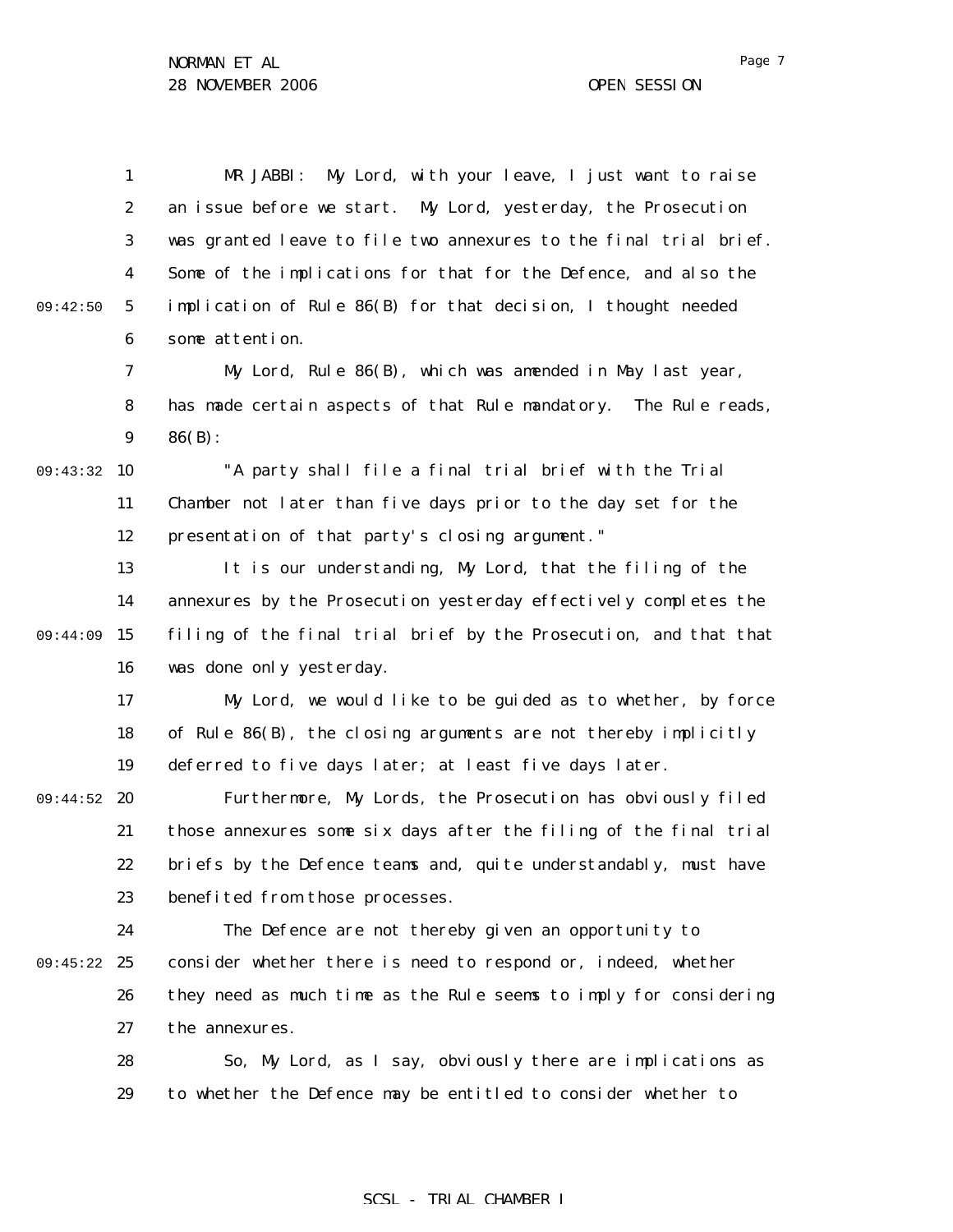1 2 3 4 5 09:46:32 apply to file any document as part of the trial brief or, indeed, whether, as the result of the final trial brief for the Prosecution having been completed only yesterday, the necessary implication for the oral arguments are stipulated in Rule 86(B). Thank you very much.

6 7 8 9 09:46:57 10 11 PRESIDING JUDGE: Before I ask the Prosecution to respond, probably I need to, as I hear that observation and also the reference to the Rule, I am reminded of a maxim in law which I learned some several years ago at law school *lex de minimis non curat*. But, having said that, let me ask the Prosecution to respond.

12 13 14 09:47:18 15 16 17 18 JUDGE ITOE: But before that, Dr Jabbi, what are you really seeking? Are you saying that because the Prosecution, as you allege, filed lately, that you reserve the right to respond to those late filings that have been annexed to the Prosecution's final brief? Is that what I understood you to be saying at a certain point in time when you were making your observations, your submissions on this issue?

19 09:47:37 20 21 22 23 24 MR JABBI: My Lord, the first point I'm making is the implication of Rule 86(B), for that, and also the entitlement to seek the sort of clarification that I am seeking. Also, if I may just say before the Prosecution speaks, I do not know whether other Defence teams may have anything to say about this or not. But I am seeking clarification on those issues.

09:48:10 25 26 27 28 29 PRESIDING JUDGE: But if counsel for the other accused persons wanted to, as the Americans say, weigh in on this, they probably would have indicated that and they would be given audience, but I would pass on the baton to the Prosecution and please ignore my own intervention with my Latin maxim and respond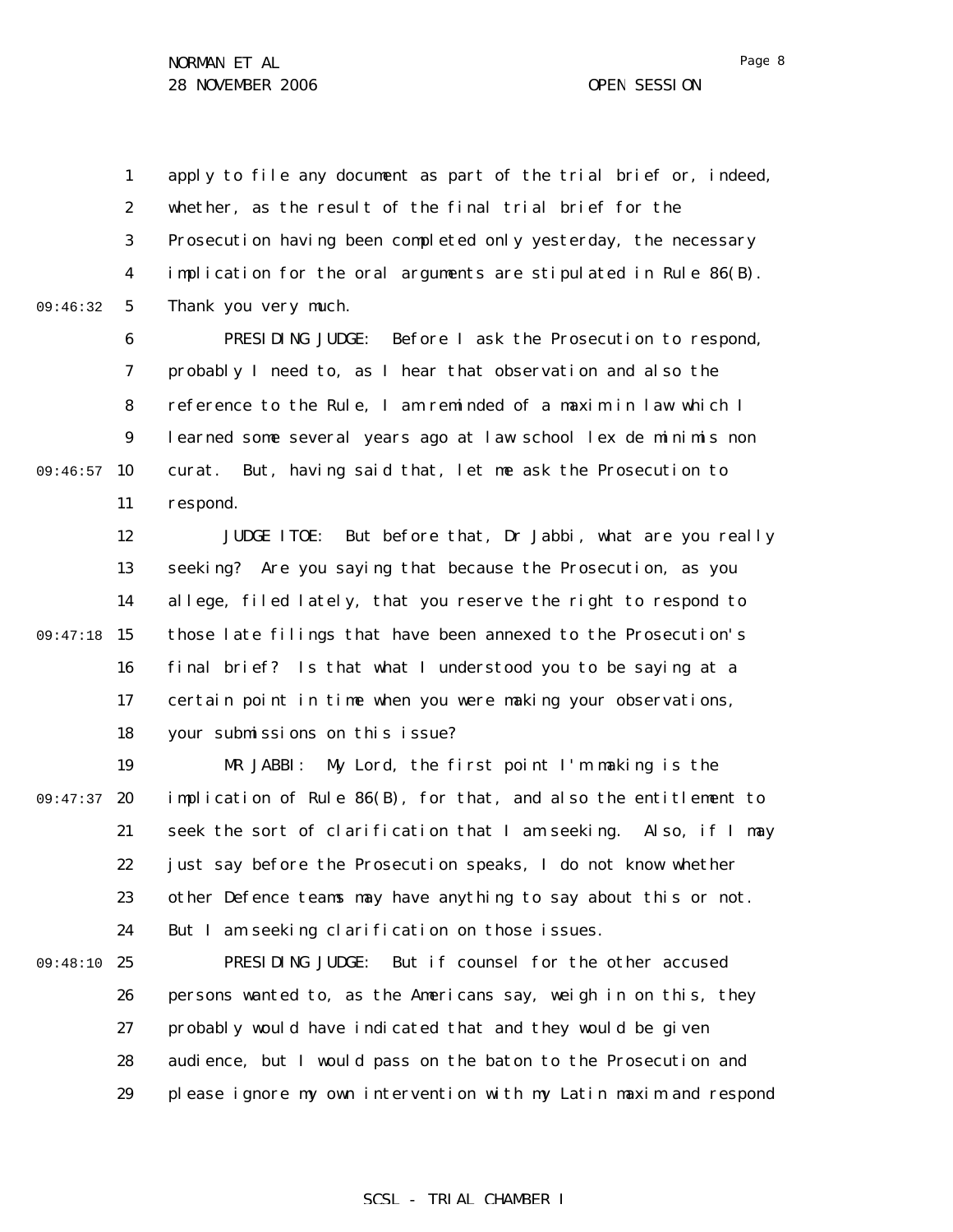1 2 3 4 5 6 7 8 9 09:49:02 10 11 12 13 14 09:49:27 15 16 17 18 19 09:49:42 20 21 22 23 24 09:50:05 25 26 09:48:51 to counsel's observation. Because it's not in the form of an objection; it's an observation. But before you do that, Justice Boutet would like to intervene on this. JUDGE BOUTET: Dr Jabbi. MR JABBI: Yes, My Lord. JUDGE BOUTET: Why is it that you are raising this matter this morning only when you knew of this yesterday and all of a sudden you are springing this on the Court at the very last moment, as such? I mean, this is not news to you; it happened yesterday. MR JABBI: My Lord, it happened -- it was filed yesterday 11 minutes after 3.00 p.m., and I personally got to know of it some minutes to 6.00 p.m. I was not in a position to make this sort of representation until this morning. JUDGE BOUTET: Are you suggesting that this motion was filed yesterday? Is anything new to you and so new to you that you are taken by surprise and, therefore, cannot deal with these matters today? Is that part of your suggestion? I mean, you are saying you are asking for clarification. What is it you are seeking exactly? Is it clarification as to the meaning of Rule  $86(B)$ . MR JABBI: As to the effect of Rule 86(B) on the filing of the annexures in question as a completion of the final trial brief for the Prosecution. JUDGE BOUTET: For what purpose are you seeking this, more specifically? I mean, we don't give explanation and information

> 27 28 just for the purpose of giving information. What is it you are seeking this morning, more precisely?

29 MR JABBI: Well, My Lord, there is, of course, the need for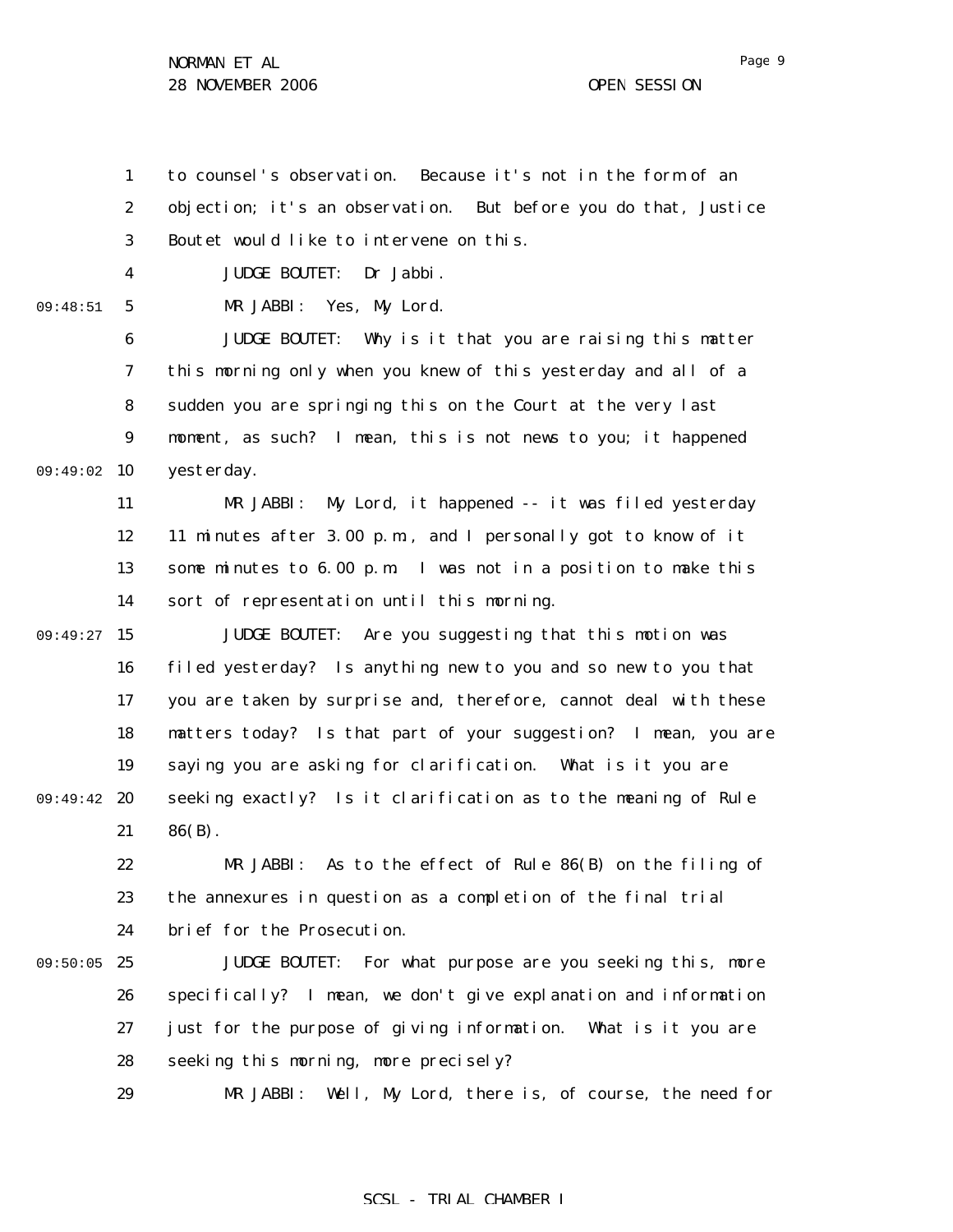Page 10

1 2 3 4 5 09:50:43 constant complete compliance with the Rules, especially when those Rules are framed in mandatory terms, and when events take place which may appear to be slightly at variance with such rules. It is necessary that the attention of the Chamber be called to it with the relevant implications.

6 7 8 9 09:50:59 10 11 JUDGE BOUTET: I understand that and I appreciate that you brought this to the attention of the Court. But my question to you was: What is it you are seeking this morning, other than the fact you are trying to bring this to the attention of the Court? Are you seeking any particular remedy? I mean, what is it you're asking?

12 13 14 09:51:24 15 16 17 18 19 MR JABBI: Well, My Lord, I believe that if, indeed, the final trial brief of the Prosecution was completely filed only yesterday then, in accordance with Rule 86(B), either it has been filed contrary to the not later than five days before the order argument, or that the five days may begin to be counted from the filing of the final trial brief yesterday. Only Your Lordships can clarify that issue, and I thought it was necessary to raise that.

09:52:00 20 21 22 23 24 09:52:17 25 JUDGE BOUTET: Just the last comment, I am informed that that document was filed with Court Management yesterday morning at 9.05, and the public portion of it was filed in the afternoon at 15:00. So this information was available to you as of 9:00 yesterday morning and not yesterday afternoon at 3.00. Thank you.

26 27 28 MR JABBI: My Lords, with respect, My Lords, the document that was filed at 9.05 yesterday was a request, a Prosecution request. It was not --

29 JUDGE BOUTET: With the documents.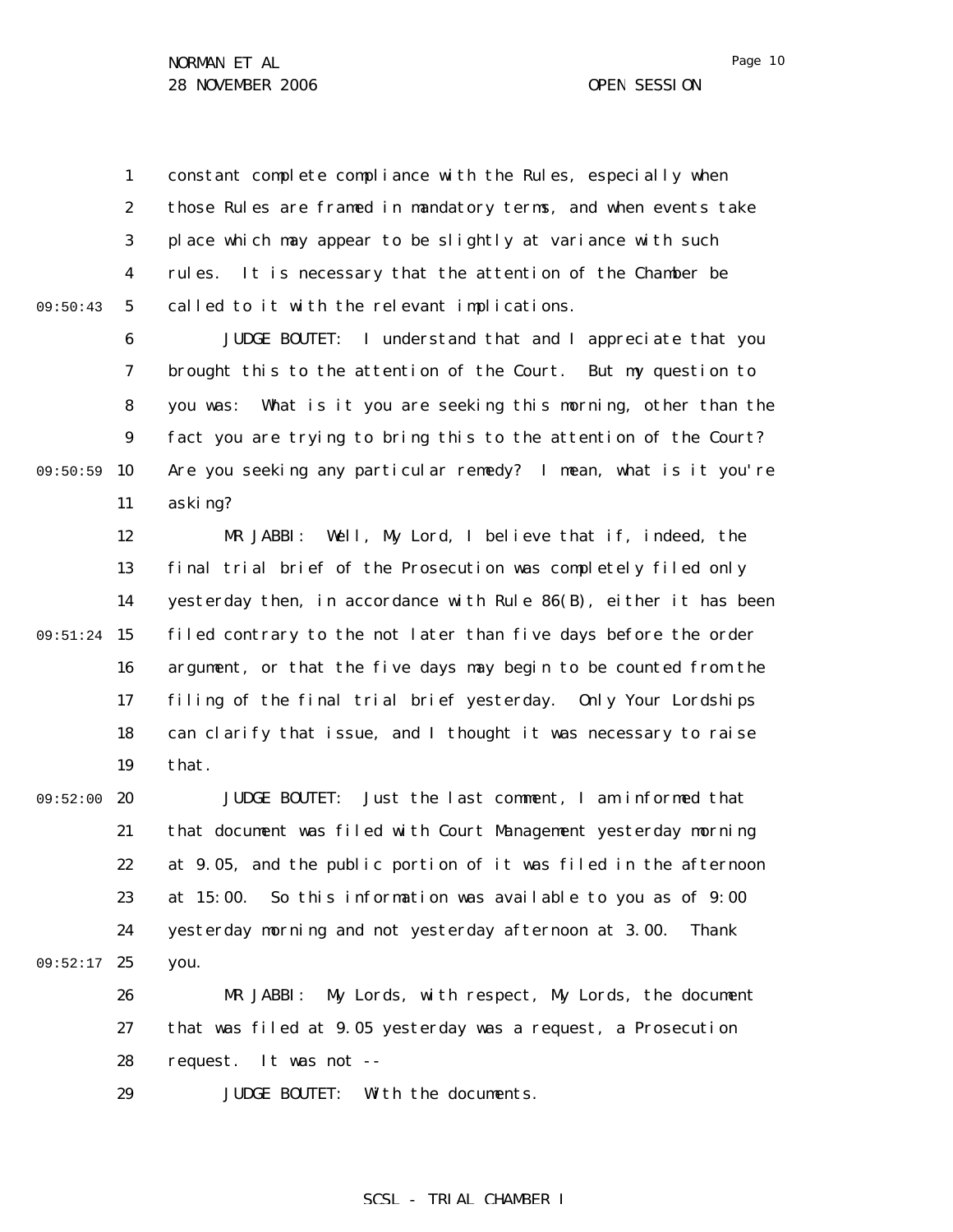1 2 3 4 5 6 7 8 9 09:53:24 10 11 12 13 14 09:53:43 15 16 17 18 19 09:54:04 20 21 22 23 24 25 26 27 28 29 09:53:06 09:54:29 MR JABBI: Yes, indeed, My Lord, but at that stage, obviously the Court had not ruled on it, and it was not a substantive authentic filing of the documents in question. PRESIDING JUDGE: Mr Prosecutor, please, respond. MR STAKER: Well, Your Honour, we would submit that it's self-evident that the five-day time limit in Rule 86(B) is what might be called directory rather than mandatory. I think the Trial Chamber always has the power to grant an extension of time or, indeed, to curtail any time limit prescribed under the rules, and, indeed, I think that's expressly provided for in Rule 7*bis* which also states that a time limit can be extended without hearing the other party if the Chamber thinks that that's not necessary. So I think it always remains the case that the other side, if they feel they have suffered some prejudice as a result of this, can bring an appropriate motion. Perhaps what Defence counsel is raising now could be construed as an oral motion, but we would also submit that no specific prejudice has been shown and no specific relief has been sought and that if a motion in proper form is brought, of course, the Trial Chamber would consider it. Thank you. PRESIDING JUDGE: Learned counsel, what's your response - reply to that? MR JABBI: Your Honour, first of all, the rule in question does not yield to a construction of being merely directory, rather than mandatory. The language is very, very clear and, in fact, when it is compared with its former version up to the amendment, the former version of Rule 86(B) reads, "A party may file a final trial submissions with a Trial Chamber before the day set for the presentation of that party's closing argument."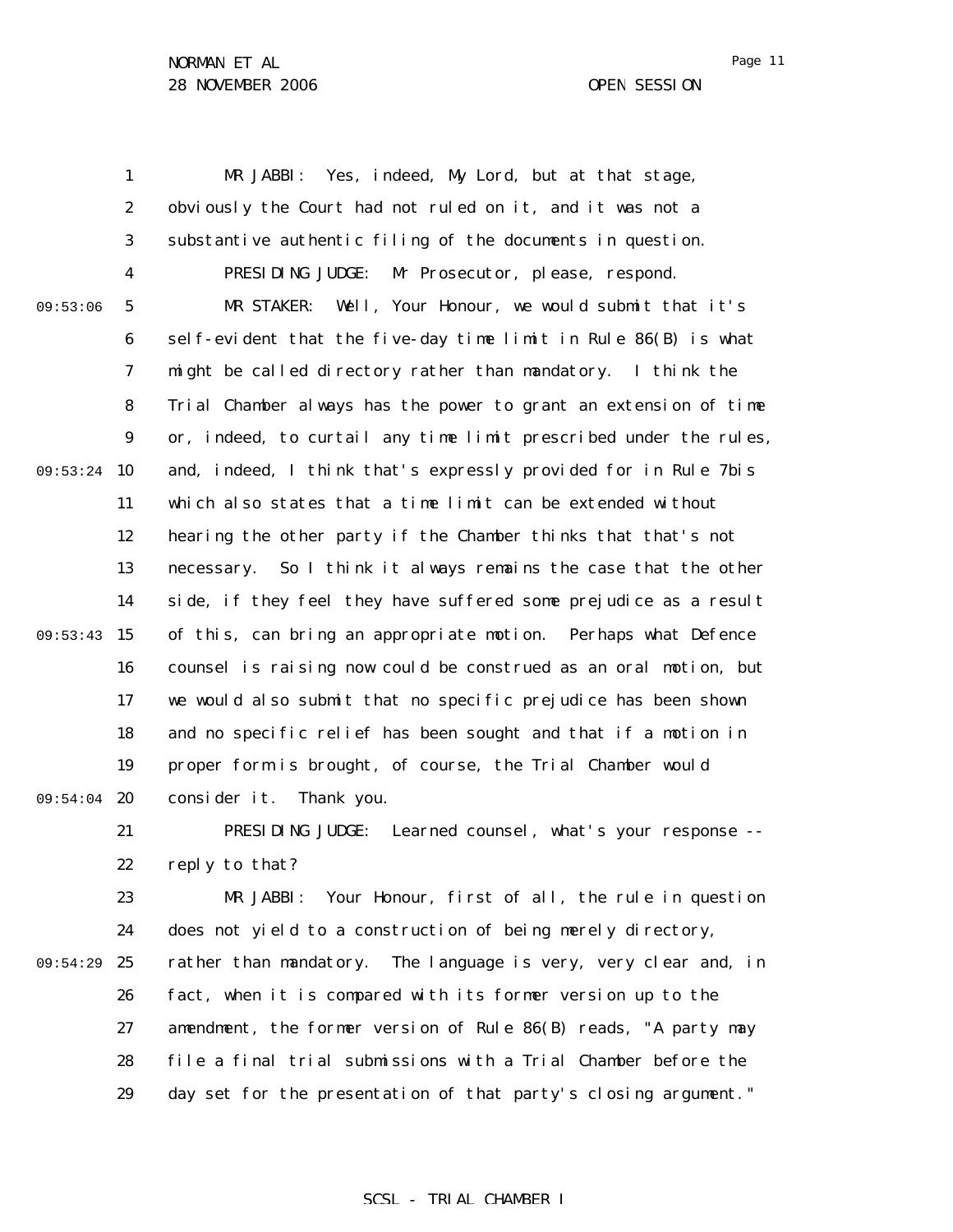09:55:40

1 2 3 4 5 That is obviously quite optional and directory but that is the rule that was amended into the present form which reads, "A party shall file a final trial brief -- shall file a final trial brief with the Trial Chamber not later than five days prior to the day set for the presentation of the party's closing argument."

6 7 8 9 09:56:04 10 11 12 13 14 09:56:37 15 16 PRESIDING JUDGE: But isn't it the case that, perhaps the question of whether the rule is mandatory or directory and goes to the issue of the option to file a final trial brief rather than the question of the time within which the final brief should be filed; isn't that the mischief, so to speak, that the plenary was trying to cure? In other words, whereas before the rule was amended, it was optional, legally, to the party to file a final trial brief. But that, in fact, this was not considered to be a satisfactory state of affairs, so the plenary, in its wisdom, decided that it should be mandatory. How do you respond to that random thinking, on my part?

17 18 19 09:57:01 20 21 MR JABBI: My Lord, that is very constructive thinking, in fact, and I agree with it, but that is only one element of the optionality that has been addressed in that explanation. The other element is the timing as distinct from whether or not a filing may be made.

22 23 24 09:57:22 25 PRESIDING JUDGE: Let me concede that *ex arguendo* and then let me ask then, but then how do you construe that Rule 86(B) with the rule that provides and vests the Trial Chamber with authority to order filings to be made out of time?

26 27 28 29 MR JABBI: Well, My Lord, that, of course, is not implicit. That is to say, it will not be assumed that the Chamber has ordered the filing of trial briefs out of time. PRESIDING JUDGE: No. I'm not assuming that, but I'm only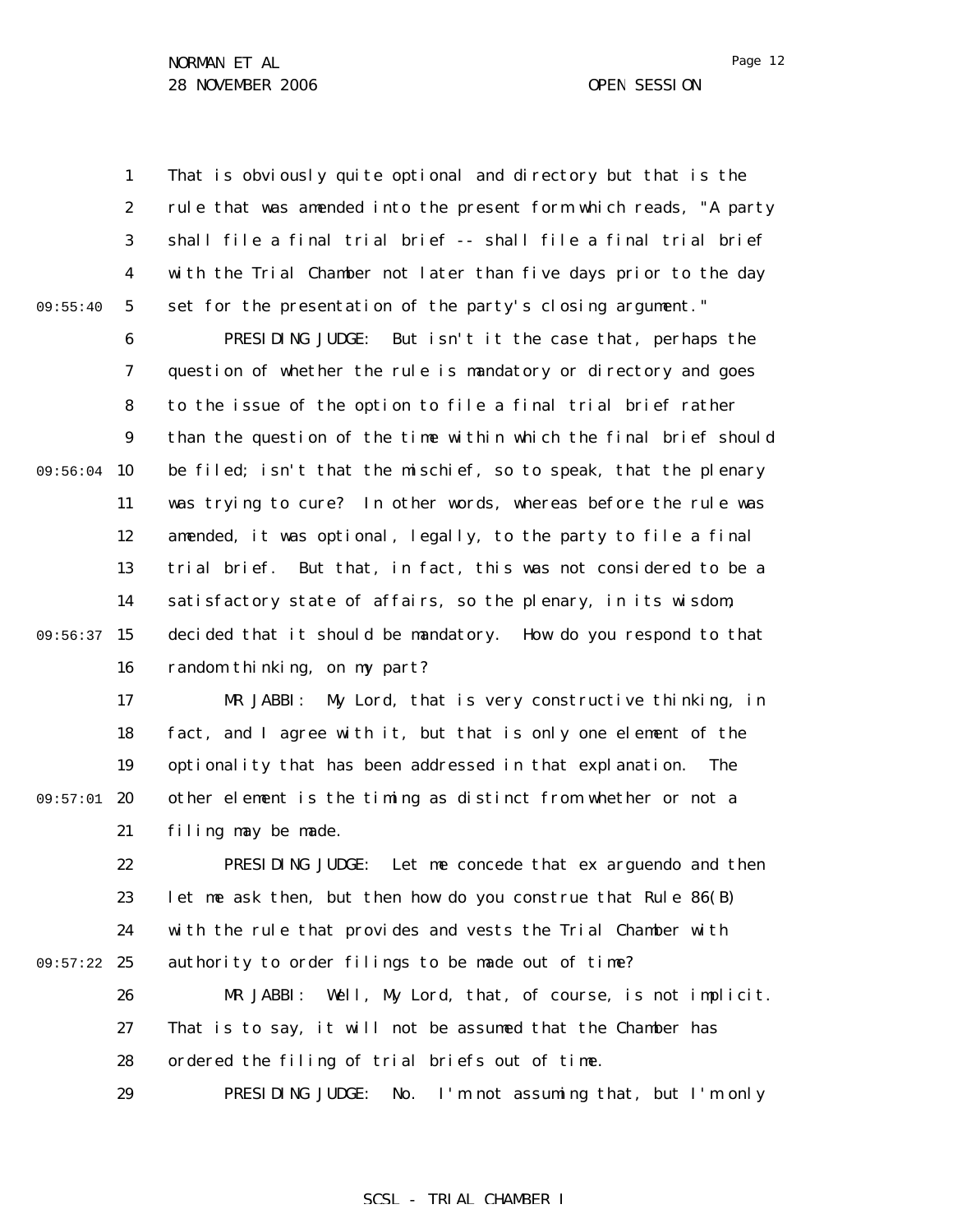Page 13

1 2 3 4 5 6 7 8 9 09:58:24 10 11 12 13 14 09:58:49 15 16 17 18 19 09:59:19 20 21 22 23 24 09:59:41 25 26 27 28 29 09:58:15 saying that doesn't that rule give the Trial Chamber statutory authority to order that time limitations could be, in fact, exceeded when the justice of the case so demands? MR JABBI: Yes, indeed, My Lord. But before that -- PRESIDING JUDGE: Well, let me further complicate the issue  $-$ MR JABBI: -- by the necessary -- PRESIDING JUDGE: But Let me further complicate the issue by saying that would you concede even if there was no such statutory authority that, in fact, the Court will have, pursuant to its inherent jurisdiction, such a power? MR JABBI: My Lord, yes, indeed. But what I'm saying is that if that were the case, that power would be expressly invoked for a certain purpose, especially when it is against a rule that is stated in such clearly mandatory terms. I do not understand whether there has been any application for the invocation of the inherent jurisdiction of the Court. So, of course, if, in those circumstances, an event does take place which seems not to be in complete accord with such a clear cut mandatory rule, obviously the concern of any parties should be raised and the relevant clarifications made and, if any, indeed, prejudice is alleged then perhaps, that also will be attended to. PRESIDING JUDGE: But has a prejudice been alleged? MR JABBI: So far, no. PRESIDING JUDGE: Well, wouldn't that be the one - wouldn't that be the overriding factor that could dispose of this argument? Because, indeed, we don't come to court merely just to raise hypothetical issues, and, of course, I'm not suggesting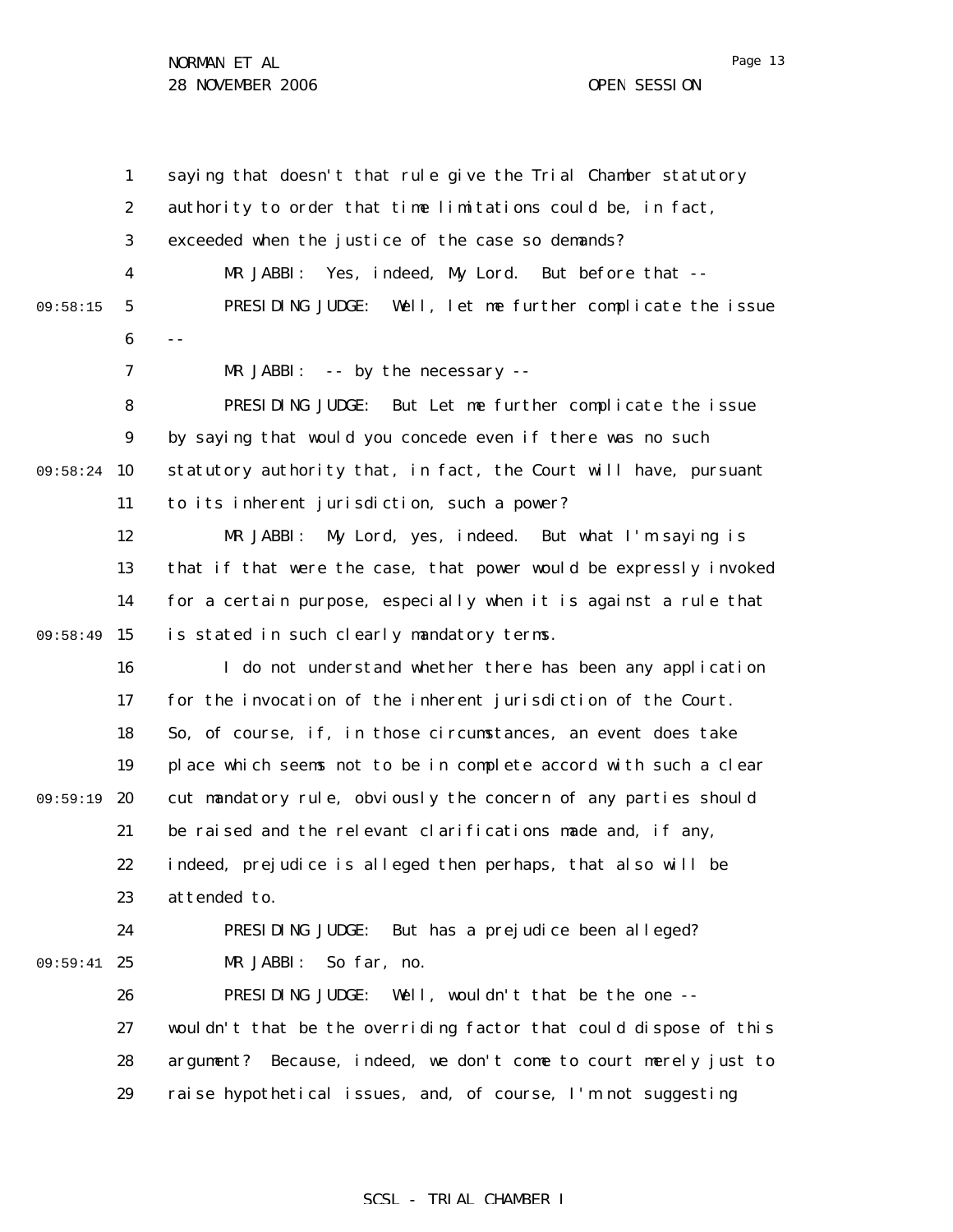1 2 3 4 5 6 7 8 9  $10:00:37$  10 11 12 13 14  $10:01:01$  15 16 17 18 19  $10:01:26$  20 21 22 23 24  $10:01:36$  25 26 27 28 29 10:00:11 that you're raising hypothetical issues. There can be non-compliances with rules and the courts, in their wisdom, have decided how to deal with that kind of situation. If it were in a civil court, probably some compensation, in monetary terms, would take care of this in terms of costs. But what's the prejudice to your side that has now been alleged? MR JABBI: My Lord, I do not wish to -- PRESIDING JUDGE: Remember, these are annexures to the final brief. They are annexures that were filed late. In other words, I'm assuming they were inadvertently left out. So what's the prejudice from your perspective? MR JABBI: The subject matter of the so-called annexures is said that, in fact, they are of substantive nature. They are inadvertently left out as part of the final trial brief, and it is by virtue of their being requested to be filed late that they are now being called annexures. That is very clear from the subject matter. They are dealing with counts 7 and 8 of the indictment, and it is not as if it is a mere attachment to the final trial brief. PRESIDING JUDGE: So what would be your -- MR JABBI: If all the circumstances -- PRESIDING JUDGE: But what would be the remedy? Assuming that you've been prejudiced, what would be the remedy that you are seeking from the Court at this point in time? JUDGE ITOE: Because we have two documents. We have the final trial brief, which was filed within time, and then the annexures, which were inadvertently left out of what was filed within time. What would be your approach? I mean, what's the remedy you

#### SCSL - TRIAL CHAMBER I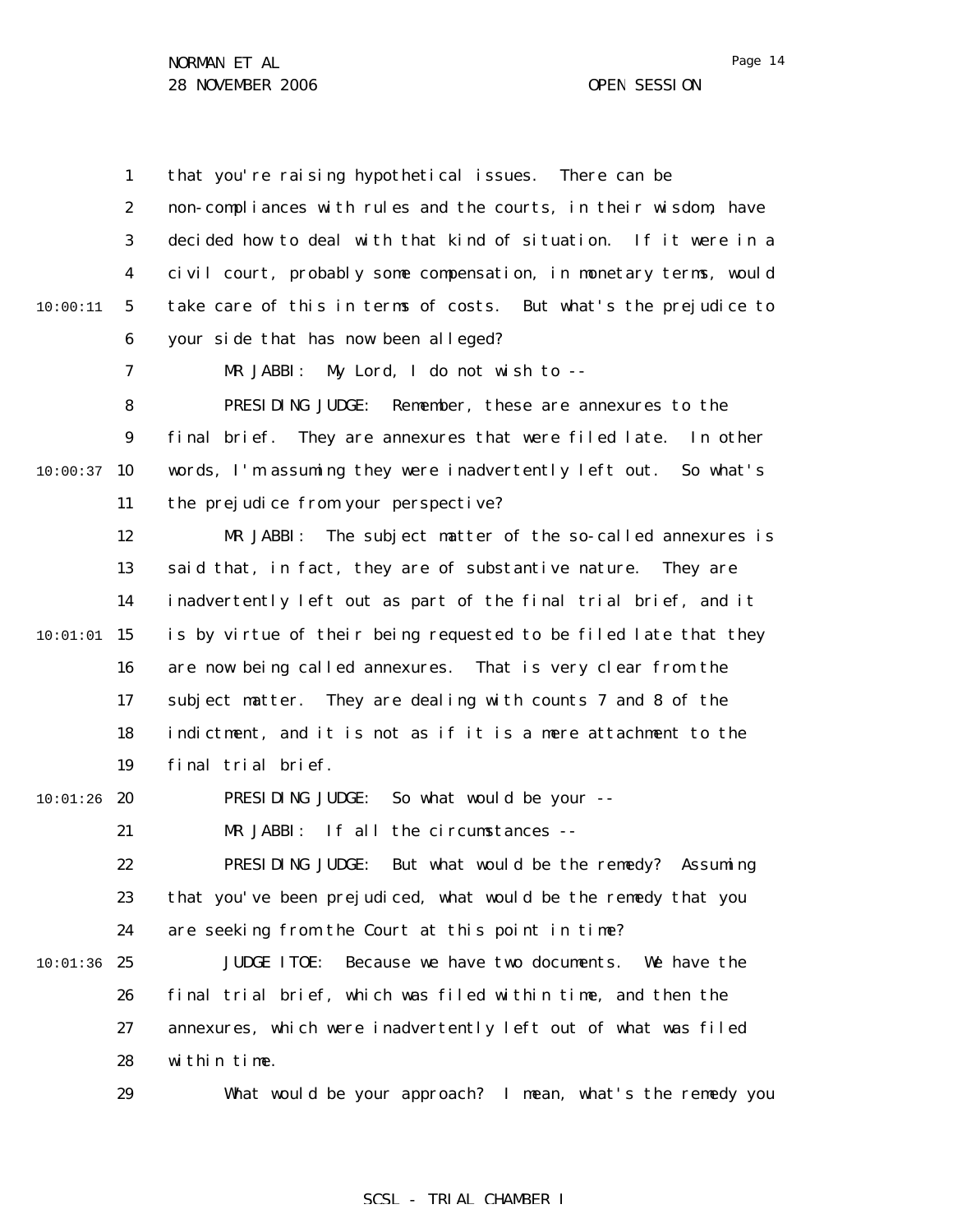1 2 3 4 5 6 7 10:02:14 are seeking in terms of these two documents which -- I mean, one is part of the other, the other is in time, and the other one was introduced after the time limits that are provided for, and given the fact that the Court has, at least the powers, you know, to - in circumstances like this, to grant an extension of time implicitly like we did by granting the leave for these annexures to be accepted as part of the Prosecution's final brief.

8 9  $10:02:47$  10 11 MR JABBI: My Lord, I would want the Court to grant the Defence time, both to consider if there is a need to respond to it and also to ensure that the five days following the filing of the final trial brief is not tampered with.

12 13 14  $10:03:15$  15 16 17 18 19  $10:03:36$  20 21 JUDGE ITOE: A question was put to you by my colleague, Honourable Justice Boutet. The question was: What is so new in the annexures, which have been introduced by the Prosecution and which may have taken you by surprise? What is so new in the submissions that appear in those annexures that you're complaining about? And if you're asking for time, what impacts, you know, will that have on the expeditiousness of these proceedings, because I think we are all committed and the Statute commits us to proceed expeditiously. Giving you time, I mean, would prejudice the rights of the accused; don't you think so?

22 23 24  $10:04:07$  25 MR JABBI: My Lord, certainly not the rights of the first accused, because it is in view of the rights of the first accused that this request is being made. The first accused would want to --

> 26 27 28 29 JUDGE ITOE: And it is not for him alone to determine whether his rights to expeditiousness have been violated or not. It is not for him, you know, to determine. It is for the Court as well to determine, maybe in his place, as to whether the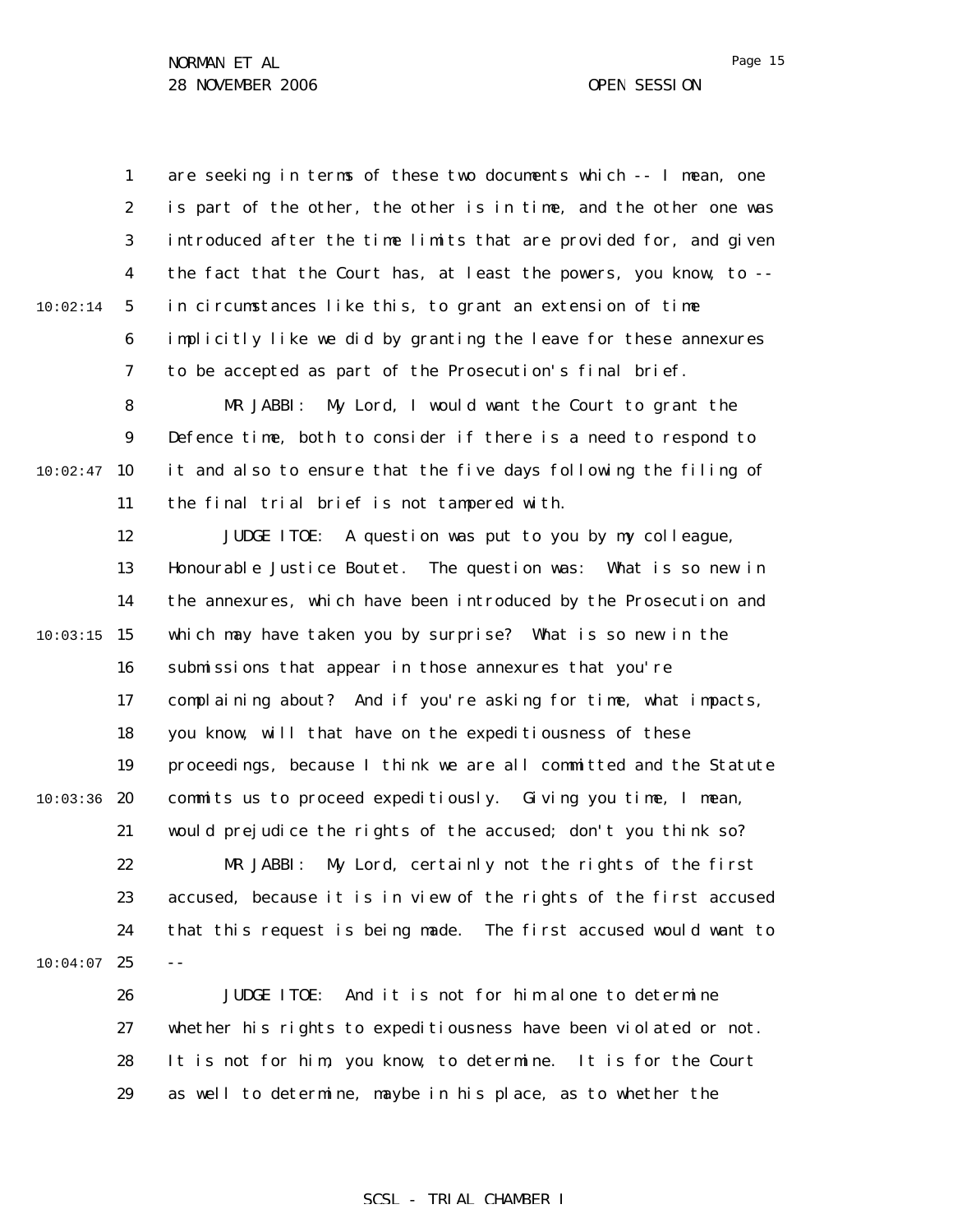1 2 principle -- the statutory right to expeditious trials has been violated.

MR JABBI: My Lords --

3

4 5 10:04:31 JUDGE ITOE: So it cannot be that it is not for him. It is not for him to determine that alone.

6 7 8 9  $10:05:03$  10 11 12 13 14  $10:05:33$  15 16 17 18 19  $10:05:55$  20 21 22 23 24  $10:06:06$  25 26 27 28 MR JABBI: No. Not -- certainly not, My Lord. But, My Lord, it is certainly for him to indicate whether a certain event has tended to affect his rights, and expeditiousness, My Lord, is not just a temporal phenomenon. It is certainly in respect of the fair -- fairness of all processes to the accused, and one is saying here that this filing, notwithstanding that expeditiousness is a requirement of the proceedings, but this filing has slightly affected the rights of the accused, the first accused, and he would want to be sure that he responds appropriately to it as soon as possible without any detriment to the requirement for expeditiousness. My Lord, I think I have said enough, and I will now stop and leave it to your Your Lordships to decide. PRESIDING JUDGE: Does the Prosecution intend to add anything in response before I indicate what the disposition of the Bench is? MR STAKER: No, I think I've said all I can. PRESIDING JUDGE: Very well. MR STAKER: Other than to draw attention, again, that no prejudice has been demonstrated. PRESIDING JUDGE: Very well. I've not had any indications from counsel for the other accused persons of their interest in this matter, so we'll take a short break.

> 29 [Break taken at 10.08 a.m.]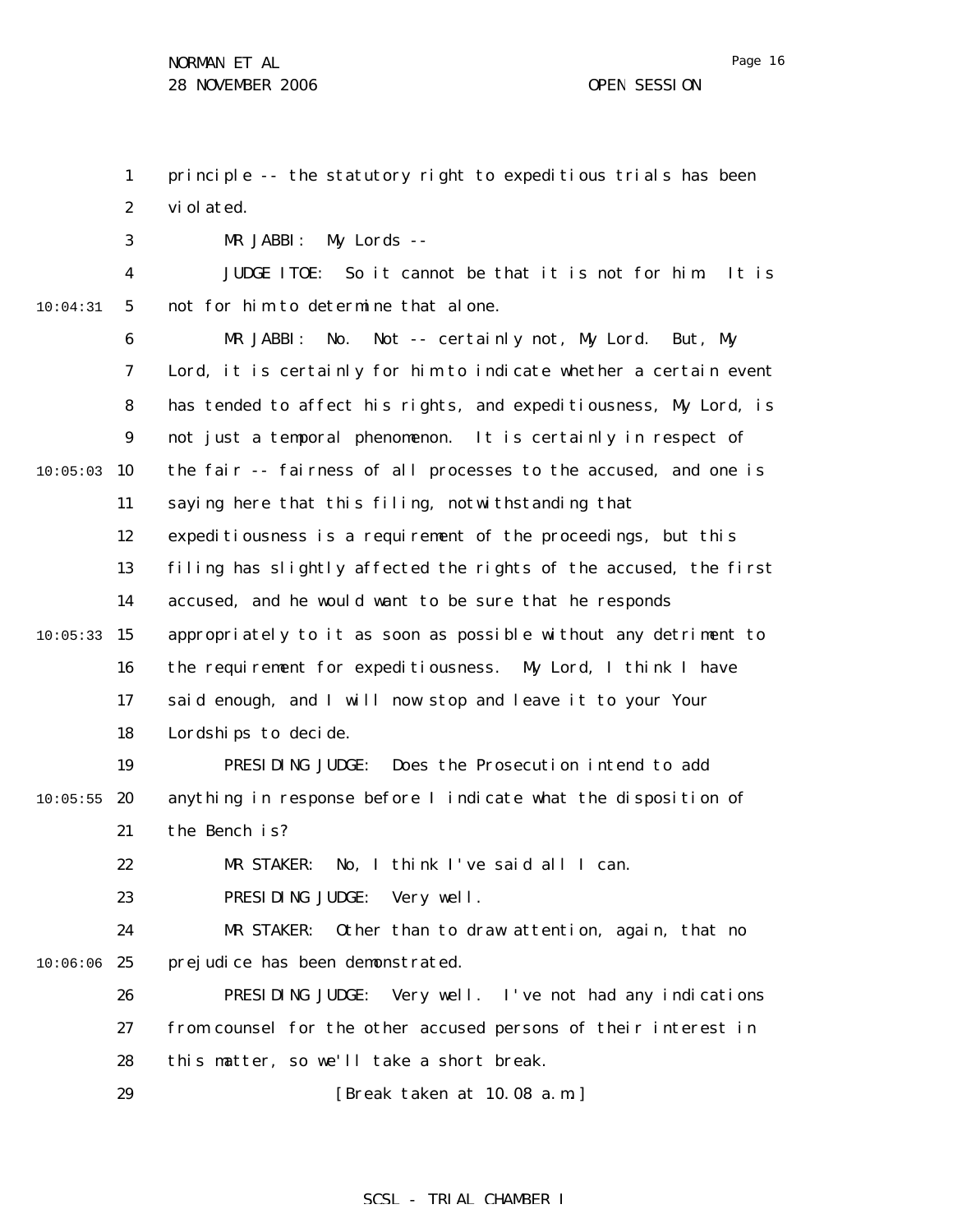Page 17

|          | $\mathbf{1}$     | [Upon resuming at 10.23 a.m.]                                          |
|----------|------------------|------------------------------------------------------------------------|
|          | $\boldsymbol{2}$ | PRESIDING JUDGE:<br>This is the ruling of the Chamber on               |
|          | 3                | counsel's observation.<br>No proper objection having been              |
|          | 4                | formulated in respect of the observation of counsel for the first      |
| 10:22:30 | $\mathbf{5}$     | accused as to the late filing of annexures to the Prosecution's        |
|          | $\boldsymbol{6}$ | final trial brief, and no appropriate remedy having been sought,       |
|          | 7                | and no prejudice demonstrated, the Chamber is unable to examine        |
|          | 8                | the merits of the submissions at this stage. We will,                  |
|          | $\boldsymbol{9}$ | accordingly, proceed with the closing arguments.                       |
| 10:23:01 | 10               | The Prosecution will begin.                                            |
|          | 11               | Thank you, My Lord.<br>MR JABBI:                                       |
|          | 12               | MR STAKER:<br>Your Honour, I regrettably have to raise one             |
|          | 13               | further preliminary issue before we begin, relating to the fact        |
|          | 14               | that the first accused is not in court today. We don't know at         |
| 10:23:20 | 15               | this stage the reason for his absence, and it may be material          |
|          | 16               | whether he's not here because he doesn't wish to be here, or           |
|          | 17               | whether he's not here because he is unable to be here.<br><b>There</b> |
|          | 18               | have been discussions of this issue in the past over the course        |
|          | 19               | of the trial. We feel that for the avoidance of any difficulties       |
| 10:23:43 | 20               | that might arise, perhaps we should, as an initial matter, at          |
|          | 21               | least establish the reason why the first accused is not here           |
|          | 22               | right now.                                                             |
|          | 23               | Right, thanks. Learned counsel for the<br>PRESIDING JUDGE:             |
|          | 24               | first accused, please provide us with some response to that.           |
| 10:24:03 | 25               | MR JABBI:<br>My Lord, unfortunately, I am not in a position            |
|          | 26               | to explain why the first accused is not now in court.<br>I was         |
|          | 27               | myself informed of it only when we were already in court, and I        |
|          | 28               | have sought to contact him in detention. Even the short break we       |
|          | 29               | had just now, we tried to get in touch with them.<br>We were first     |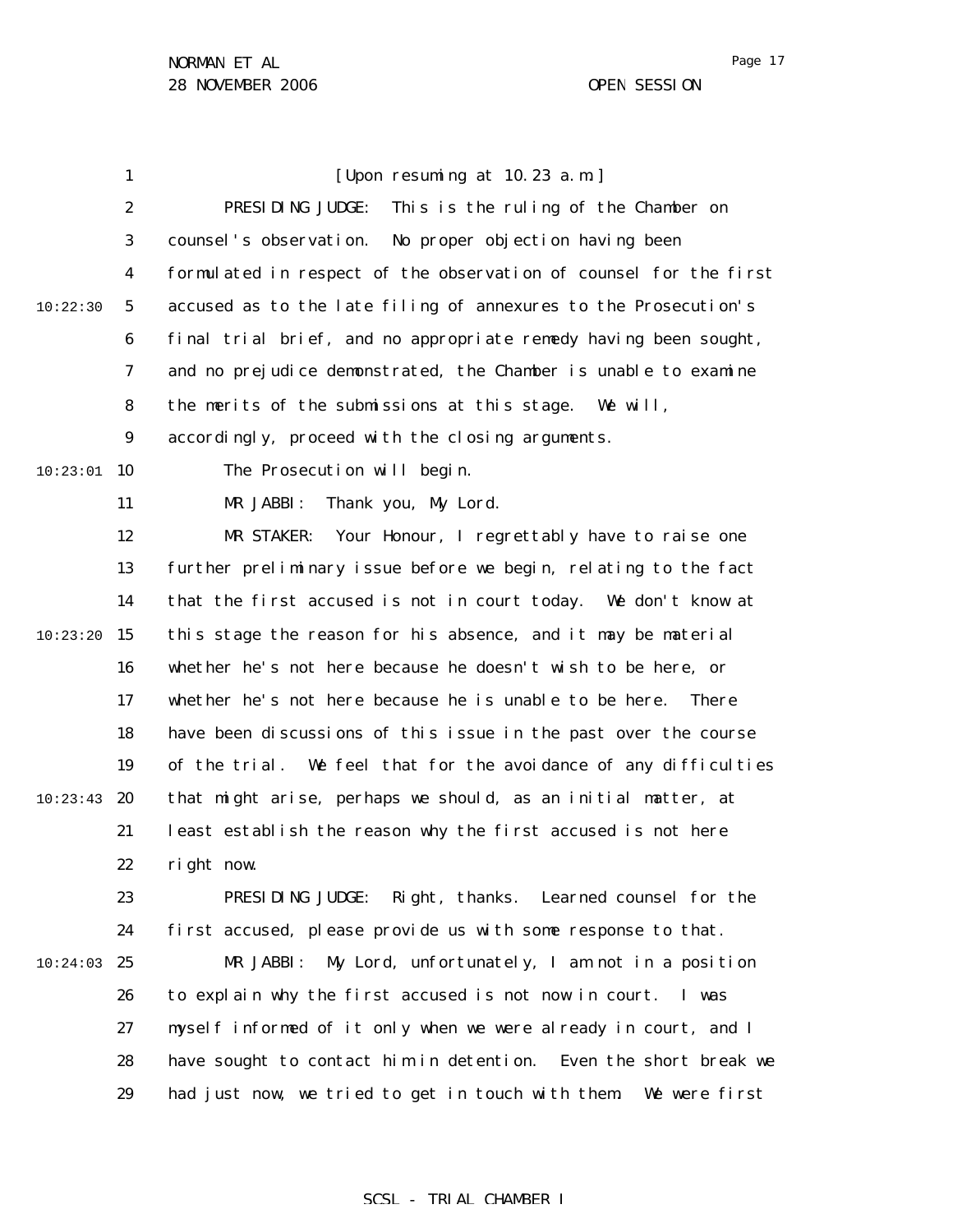|          | $\mathbf{1}$     | told that he had left to come to court, but up to the time Your  |
|----------|------------------|------------------------------------------------------------------|
|          | $\boldsymbol{2}$ | Lordships were coming in, we have not seen him. We have no       |
|          | 3                | explanation at all as to why he's not in court.                  |
|          | 4                | PRESIDING JUDGE:<br>Counsel for both sides, I have in my         |
| 10:25:48 | 5                | possession here a document coming from the detention facility,   |
|          | $\boldsymbol{6}$ | and it's addressed, of course, to the Court. I read it:          |
|          | 7                | "I, H Norman, will not attend court today, 28/11/06, for         |
|          | 8                | the following reasons: I have been informed about my             |
|          | 9                | rights under Article $17(4)(d)$ of the Statute for the           |
| 10:26:24 | 10               | Special Court for Sierra Leone, in particular, my right to       |
|          | 11               | be tried in my presence.                                         |
|          | 12               | I have been informed that the proceedings may continue in        |
|          | 13               | my absence pursuant to the Rules of Procedure and Evidence       |
|          | 14               | of the Special Court for Sierra Leone. I do not waive my         |
| 10:26:45 | 15               | right to be present."                                            |
|          | 16               | Under the section signature there is the statement,              |
|          | 17               | "Refuses to sign." And the date is $27/11/06$ .<br>There is a    |
|          | 18               | certificate at the bottom:                                       |
|          | 19               | "I, Raymond Ewing, hereby certify that the above-mentioned       |
| 10:27:10 | 20               | detainee has given the following reason for his absence:         |
|          | 21               | Refuses to attend court as a protest for a reasons that I        |
|          | 22               | will only reveal to the judges."                                 |
|          | 23               | This certificate is signed by Raymond Ewing and also dated       |
|          | 24               | today's date.                                                    |
| 10:27:41 | 25               | Mr Prosecutor, that's what we have by way of communication       |
|          | 26               | to the Court.                                                    |
|          | 27               | Your Honour, we'd submit on the basis of the<br>MR STAKER:       |
|          | 28               | material that is now before the Court, that the Trial Chamber is |
|          | 29               | able to conclude that the accused has waived his right to be     |
|          |                  |                                                                  |

# SCSL - TRIAL CHAMBER I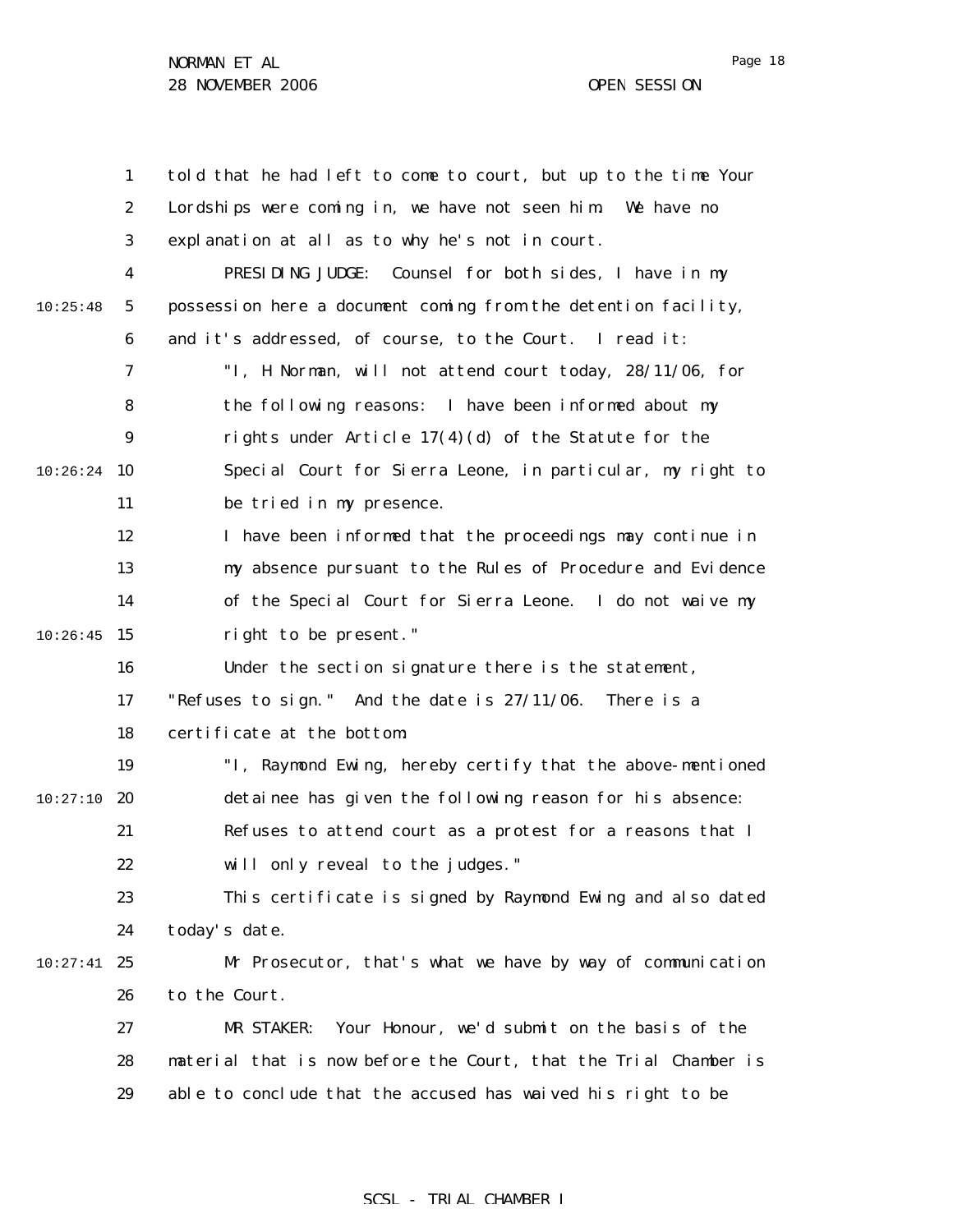present today.

1

2 3 4 5 6 7 8 9 10:28:49 10 11 12 13 14  $10:29:01$  15 16 17 18 19 10:29:19 20 21 22 23 24 10:29:31 25 26 27 28 29 10:28:18 PRESIDING JUDGE: Counsel for the first accused. MR JABBI: My Lord, I believe it is very clear and it is, in fact, expressly stated in what Your Lordship has just read, that whilst there will be reasons why the first accused has not come to court today, he, however, says that he is not waiving his right to be present. My Lord, the message below the signature where it is clearly said "refuses to sign," however says that the reason is available, though it will be supplied only to the Court. JUDGE ITOE: To the judges. MR JABBI: To the judges, sorry. JUDGE ITOE: And where will he and when will he do this? Is he going to meet the judges in Chambers, in their houses, or in court? MR JABBI: My Lord, that is written by Mr Ewing. PRESIDING JUDGE: He is a supervisor for the detention facility, Mr Ewing. MR JABBI: Yes, he is the one who said he can supply the reason, only to the judges. May be, My Lord, a way could be found to ensure -- PRESIDING JUDGE: He certifies that. MR JABBI: Pardon me, My Lord. PRESIDING JUDGE: It's a certificate. It's a certificate under the hand of the supervisor for the detention facility. MR JABBI: Is that to say that he is not saying he has been told the reasons, and he can supply the reasons only to the judge? PRESIDING JUDGE: Well, I don't know. All I'm saying this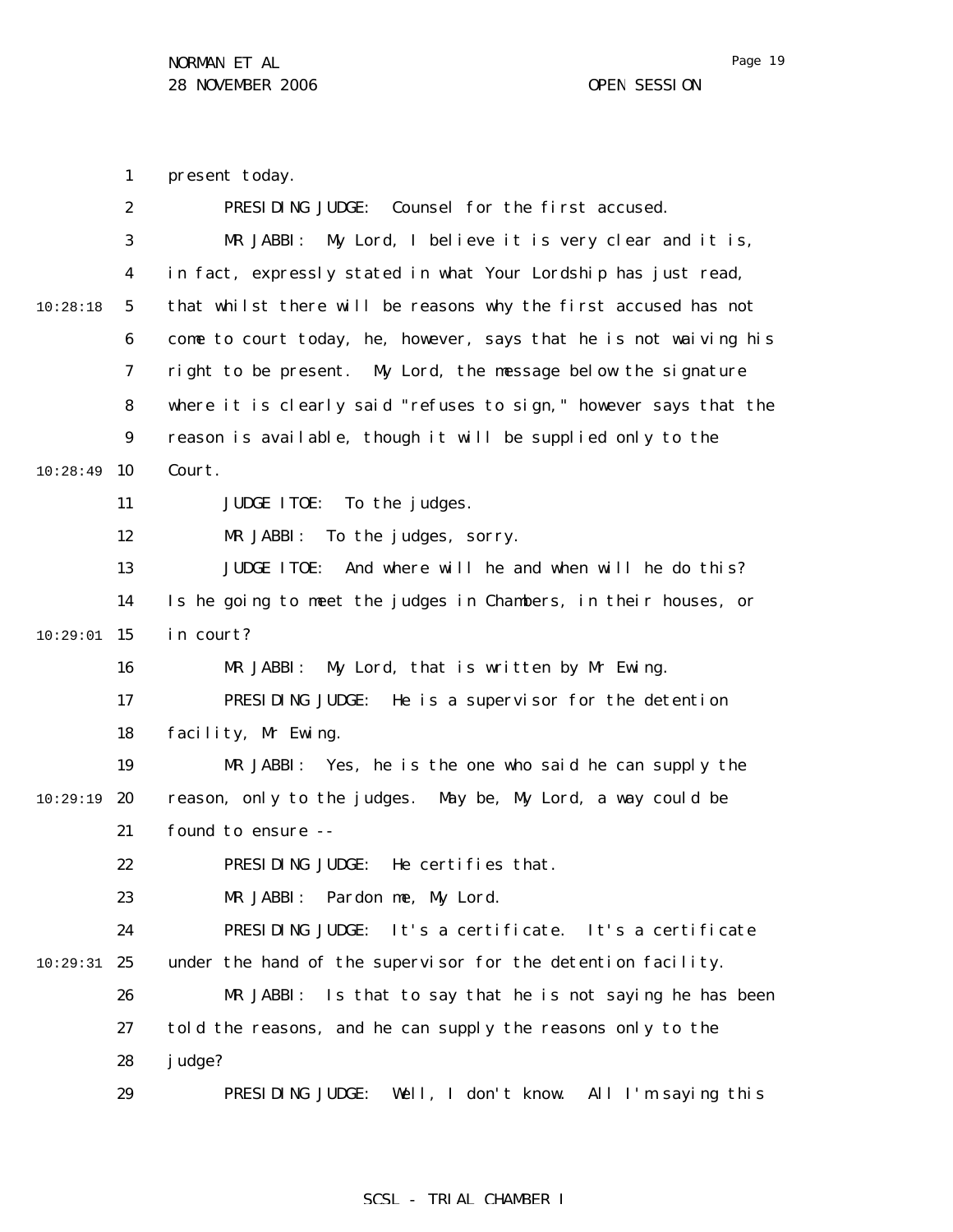1 2 3 4 5 6 7 8 9 10:30:22 10 11 12 13 14  $10:30:47$  15 16 17 18 19  $10:31:05$  20 21 22 23 24 10:31:19 25 26 27 28 29 10:30:06 is an official document. Mr Ewing is saying this in his official capacity, certifying that the above-mentioned detainee gave him the reason for his absence. That's all I'm trying to call your attention to. MR JABBI: My Lord, I believe my own understanding of that certificate is that in fact the reason has been revealed to Mr Ewing, but Mr Ewing himself is saying that he can only reveal it directly to the judges. PRESIDING JUDGE: I understand that the reason given to Mr Ewing, as a result of a refusal, is that the first accused is saying that he can only give the reasons to the judges. In other words, he's refusing to attend court today as a protest for reasons that he can only reveal to the judges. MR JABBI: I see. PRESIDING JUDGE: So, in other words, he's saying that he's not come to court today as a protest. MR JABBI: Yes. PRESIDING JUDGE: And why he has protested, from what Ewing has said, is something that he will only disclose to the judges. Are we on the same radar screen? MR JABBI: My understanding was slightly different. PRESIDING JUDGE: Well, enlighten me. MR JABBI: I thought that in the certificate, Mr Ewing was saying that he was told the reason, only to be told -- PRESIDING JUDGE: That's not my understanding, but I stand to be enlightened. JUDGE BOUTET: It's not my understanding either. My understanding is the same as Justice Thompson has said, the Presiding Judge. Your client has decided not to come for reasons

#### SCSL - TRIAL CHAMBER I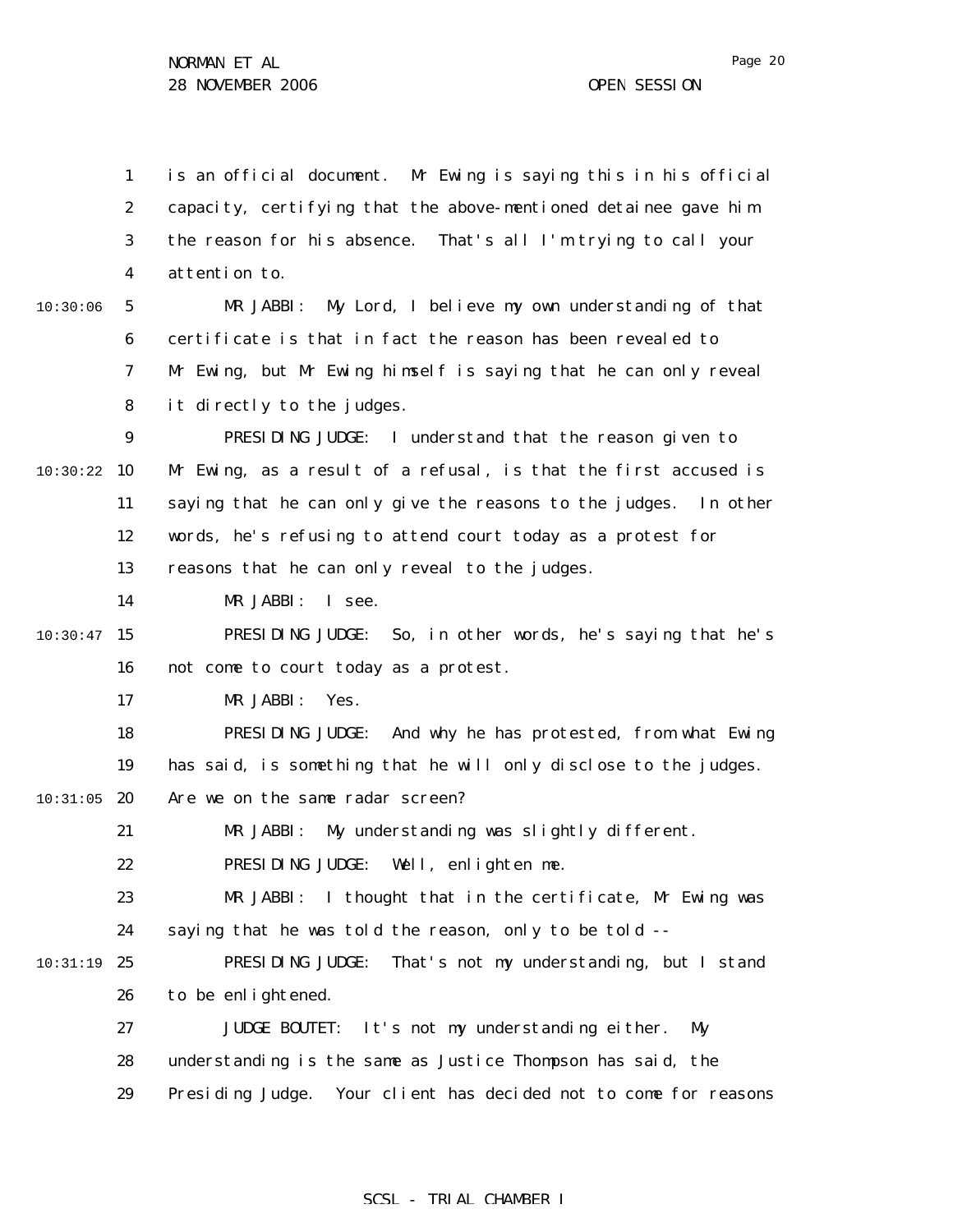1 2 3 4 5 6 7 8 9 10:32:38 10 11 12 13 14  $10:33:07$  15 16 17 18 19  $10:33:28$  20 21 22 23 24 10:33:49 25 26 27 28 29 10:31:50 that he, your client, will only tell the judges, to nobody else. That's basically what he's saying. Whether he will speak to you or not, I don't know, but certainly not to the detention people. JUDGE ITOE: That is why I came in with a question, because my understanding is that of my learned brothers and colleagues of this Chamber. I asked: When, then, will he inform the judges? Do we suspend the process and wait for him to inform the judges? Where and when will he inform the judges? MR JABBI: In the circumstances, My Lord -- PRESIDING JUDGE: What would you advise? How would you guide the Bench? Help us out of the impasse. MR JABBI: May we ask for a short break, during which we can contact the accused so that we are able to better inform and advise the Bench? Because we are equally in the dark. Even the content of the certificate that has been read, this is the first time we are hearing it, and, as I said earlier on, it was only when we were in court and you were about to come in that we were concerned that he had not come with the other accused persons. So, My Lord -- PRESIDING JUDGE: The Prosecution is submitting, as a matter of law, that he has impliedly waived his right to be present. MR JABBI: Well, My Lord, except that he has expressly said in the communication that he has not waived his right. He has expressly said that. JUDGE BOUTET: He has also expressly stated that he is not coming as a protest. PRESIDING JUDGE: Isn't it is a matter for the Court to, determine, as a matter of law, whether an accused person has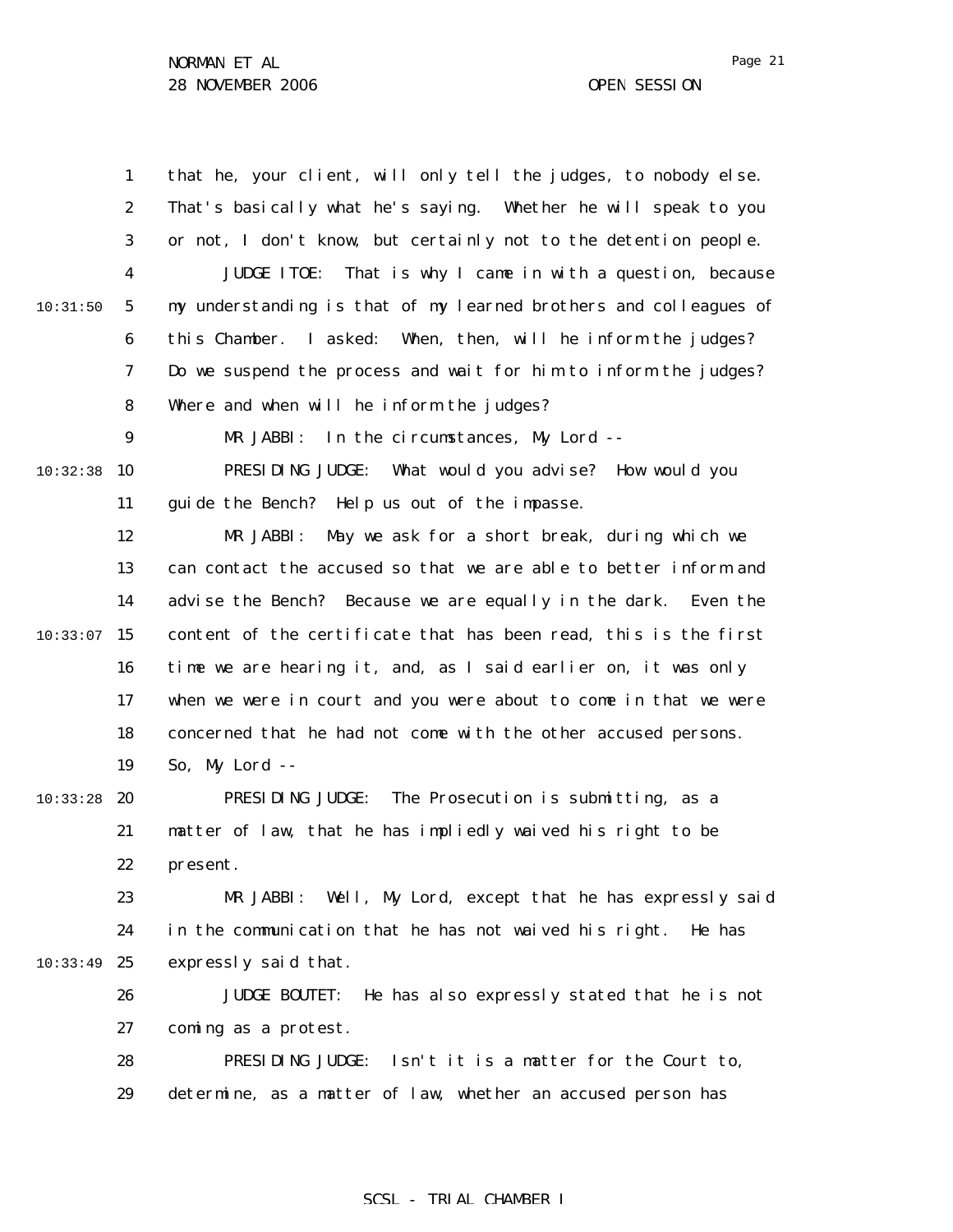29

1 2 3 4 5 6 7 8 9 10:34:35 10 11 12 13 14  $10:34:48$  15 16 17 18 19  $10:35:07$  20 21 22 23 24  $10:35:42$  25 26 27 28 10:34:17 expressly or impliedly waived his right to be present? That is not a unilateral issue for the accused. MR JABBI: No, My Lord. PRESIDING JUDGE: I would have thought it is a question of law. MR JABBI: Yes, indeed, My Lord. My Lord, it is really unfortunate that the situation has arisen in that way. My Lord, I would have thought that a request for a short time within which the Defence team can meet the first accused would not unduly prejudice the proceedings. PRESIDING JUDGE: Let me hear the Prosecution on that. MR STAKER: Your Honour, our submission was that the Trial Chamber can conclude that there has been a waiver from the fact that it is expressly stated that there is a protest. The reason for the protest doesn't matter and absence due to protest is a waiver. However, for the avoidance of any difficulty that might arise in the future, we would not object to a short adjournment, perhaps 15 minutes or so, or the accused to be informed that if he has reasons, he needs to make them known now, otherwise the proceedings will continue in his absence, and he will be deemed to have waived his right to be here. PRESIDING JUDGE: We've heard both sides. Did you want to a make a submission, a short point? MR JABBI: A very short point, only as to the length of the break which may be granted. 15 minutes is far too short for us to have to contact him. I will really suggest something like 30 minutes, My Lord. PRESIDING JUDGE: Thanks. Well, we have heard both sides

### SCSL - TRIAL CHAMBER I

on this issue. We appreciate the Prosecution's willingness and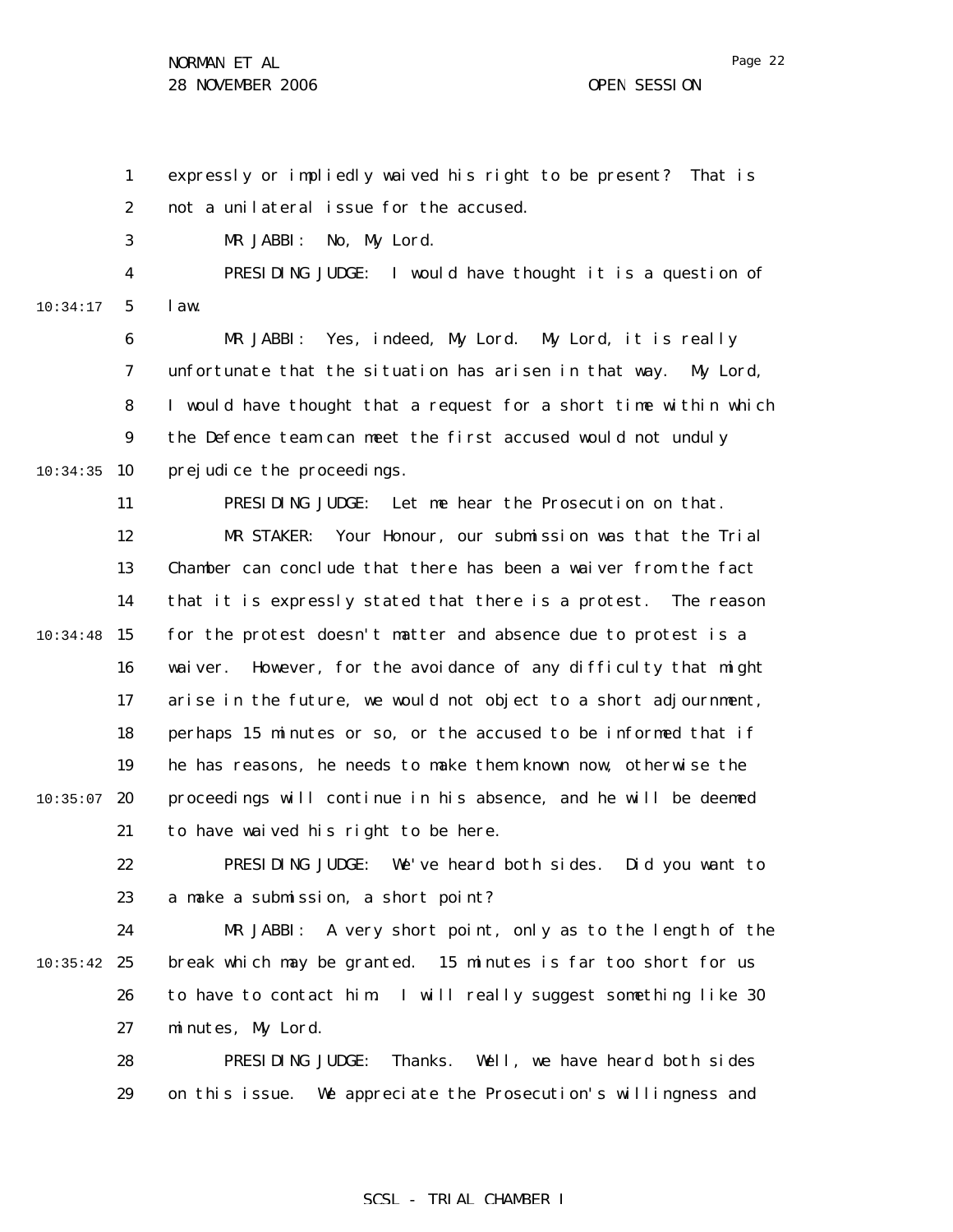1 2 3 4 5 6 7 8 9  $10:36:58$  10 11 12 13 14  $10:37:28$  15 16 17 18 19 20 21 10:36:29 10:37:49 readiness to accommodate the Defence in respect of their application, but the Bench is disposed to decline the application in the sense that at some point in time, the Court must act with the degree of firmness and forthrightness that are the quintessential elements of the judicial process. This Court, undoubtedly, recognises that the rights of accused persons are preeminent, but there are other considerations which compel us, in the interests of justice, particularly also, the interest of expediting the proceedings at this point in time when everything has been prepared for closing arguments, everything painstakingly done, we think it is eminently desirable that we proceed with closing addresses. In fact, we deem that the accused person has waived his right, the first accused, to be presently impliedly. We'll hear the Prosecution. MR STAKER: May it please Your Honours, our oral submissions today will be presented by myself and Mr Tavener who is one of our former staff who has returned to appear before you today. I should point out that Mr Kamara, who is the senior trial attorney for the Prosecution on this case, was conscious of the need not to burden the Trial Chamber by being addressed by too many counsel in closing arguments. In consequence he has

22 23 insisted on relinquishing the podium today. I trust the Trial Chamber will be understanding of that graciousness.

24 10:38:08 25 26 27 28 29 Your Honours, the charges against the accused in this case are set out in the indictment. In October last year, in the Rule 98 decision, the Trial Chamber rejected motions by all three accused, seeking a judgment of acquittal at the end of the Prosecution case, although it did find that there was insufficient evidence in relation to certain geographic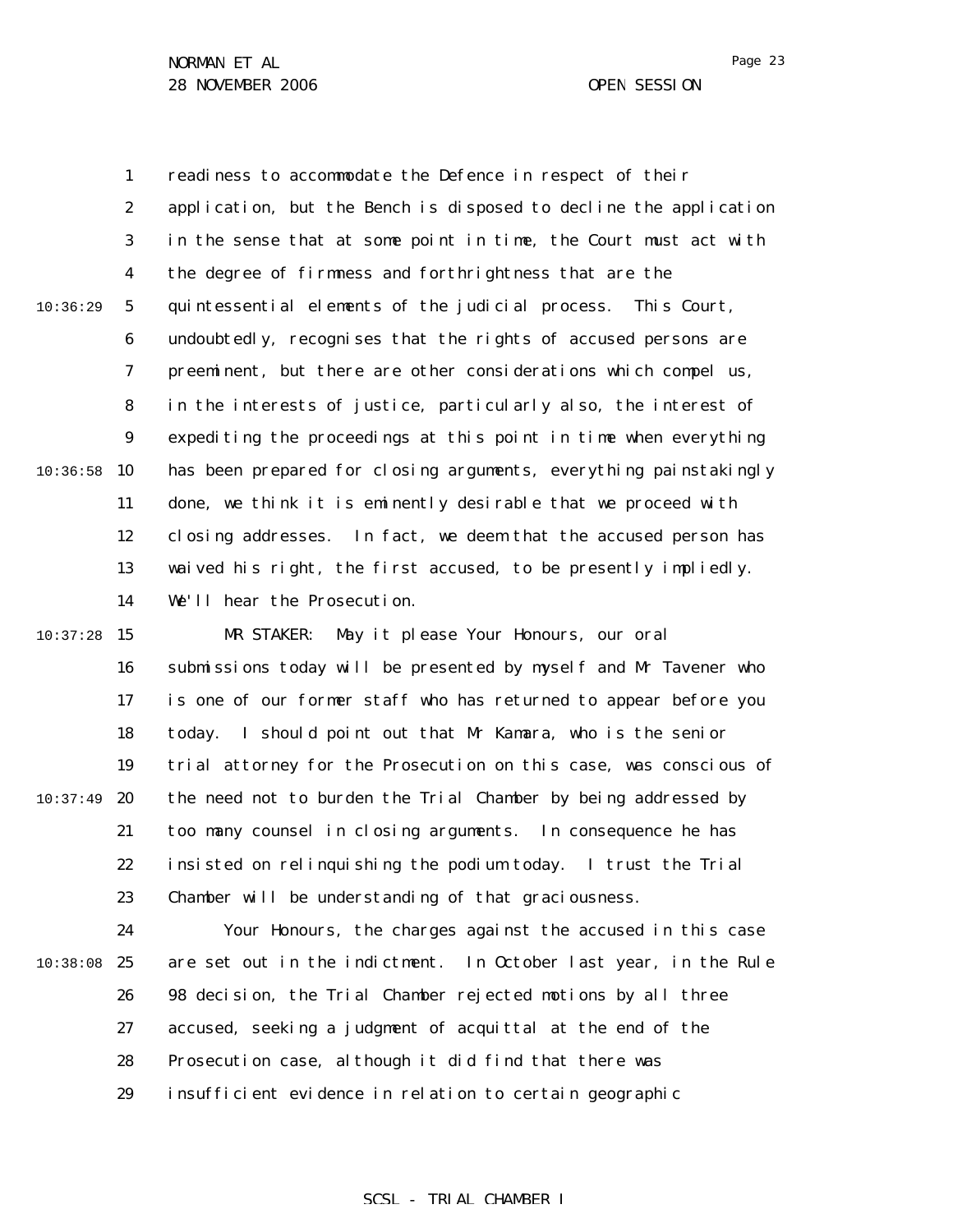1 2 locations. Any reference to the counts made in our closing submissions are, of course, subject to the Rule 98 decision.

3 4 5 6 7 The question now before the Trial Chamber, having heard the further evidence that was presented to it on behalf of all three accused in the course of the Defence case, is whether it's been proved beyond a reasonable doubt that the accused are guilty of the crimes with which they have been charged.

8 9 10:39:10 10 The Prosecution's submission is that it has indeed been proved beyond a reasonable doubt in relation to all three accused. And the Prosecution case can be stated quite simply:

11 12 13 14  $10:39:40$  15 16 17 18 19  $10:40:11$  20 21 The case is that the three accused, Norman, Fofana and Kondewa established unchallenged control and authority over the CDF, and that they used their unrivalled positions to create an ordered framework under which the CDF operated throughout the war against the so-called rebels. The three accused had a number of options as to how that war would be conducted and the option chosen by the three accused was to implement a strategy of winning the war at all costs. And, in order to do this, of adopting a policy of attacking, neutralising and/or punishing anyone they considered to be a rebel or a collaborator of the rebels.

22 23 24  $10:40:35$  25 26 27 28 29 They defined a collaborator to include anyone who did not actively oppose the rebels including, for instance, civilians who stayed in their rebel-held towns. In other words, their policy deliberately included attacks on civilians and captured enemy combatants. These attacks involving unlawful killings, the infliction of physical violence and mental suffering, looting and burning of civilian property, terrorising the civilian population and inflicting collective punishments and as part of this policy

#### SCSL - TRIAL CHAMBER I

10:38:46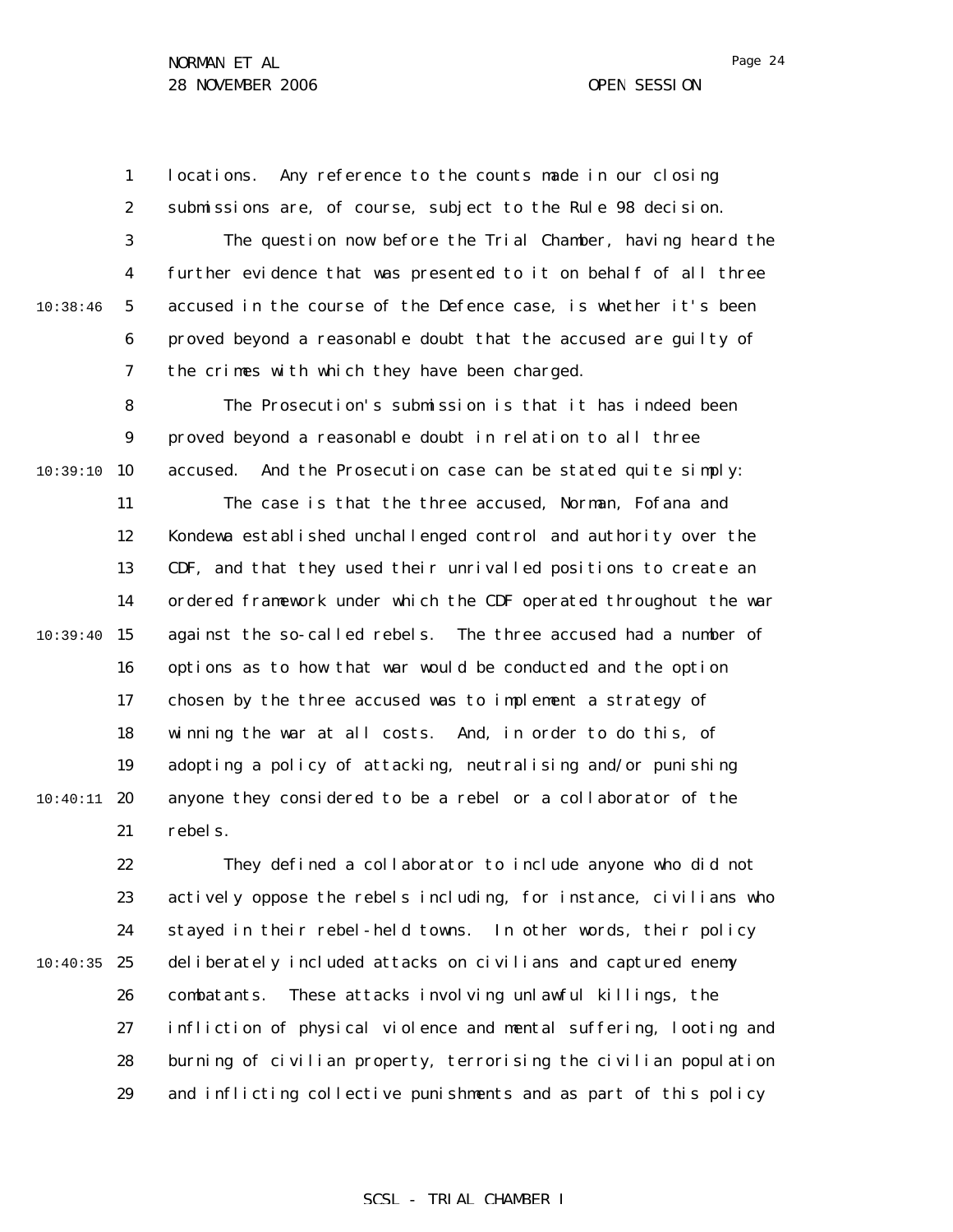Page 25

1 2 3 4 5 6 7 8 9 10:41:55 10 11 12 13 14  $10:42:21$  15 16 17 18 19  $10:42:51$  20 21 22 23 24 10:43:12 25 26 27 28 10:41:26 of winning the war at all costs, they also used child soldiers. Now, it is not alleged that the CDF in itself was an illegal organisation. It's aim of restoring the democratically elected government of Sierra Leone was not illegal. It's not suggested that it was a crime under our Statute for CDF combatants to engage in armed conflict with combatants of opposing forces. It's not suggested that every member of the CDF committed crimes within the Statute of the Special Court. However, those who formulated and caused the implementation of a policy that included attacks on civilians and captured combatants, and the use of child soldiers, crossed the line into the realm of criminality. The Prosecution case is that the three accused, supported by others, were acting in concert to carry out this common plan, purpose or design for the CDF to win the war by any means necessary, including by the commission of these crimes. In causing the plan to be implemented they planned, instigated, ordered, committed and aided and abetted these crimes and, at the same time, they were responsible as superiors for failing to prevent or punish the commission of these crimes by their subordinates. Now, the Prosecution's closing arguments are set out in detail in the Prosecution's final trial brief. It is, of course, unnecessary for me to repeat all of those arguments orally. Our purpose today is to give an oral response to the arguments contained in the Defence final trial briefs. Mr Tavener will address the arguments in the Defence briefs that are specific to factual issues but, before he does so, I

> 29 will address other Defence arguments of a more general legal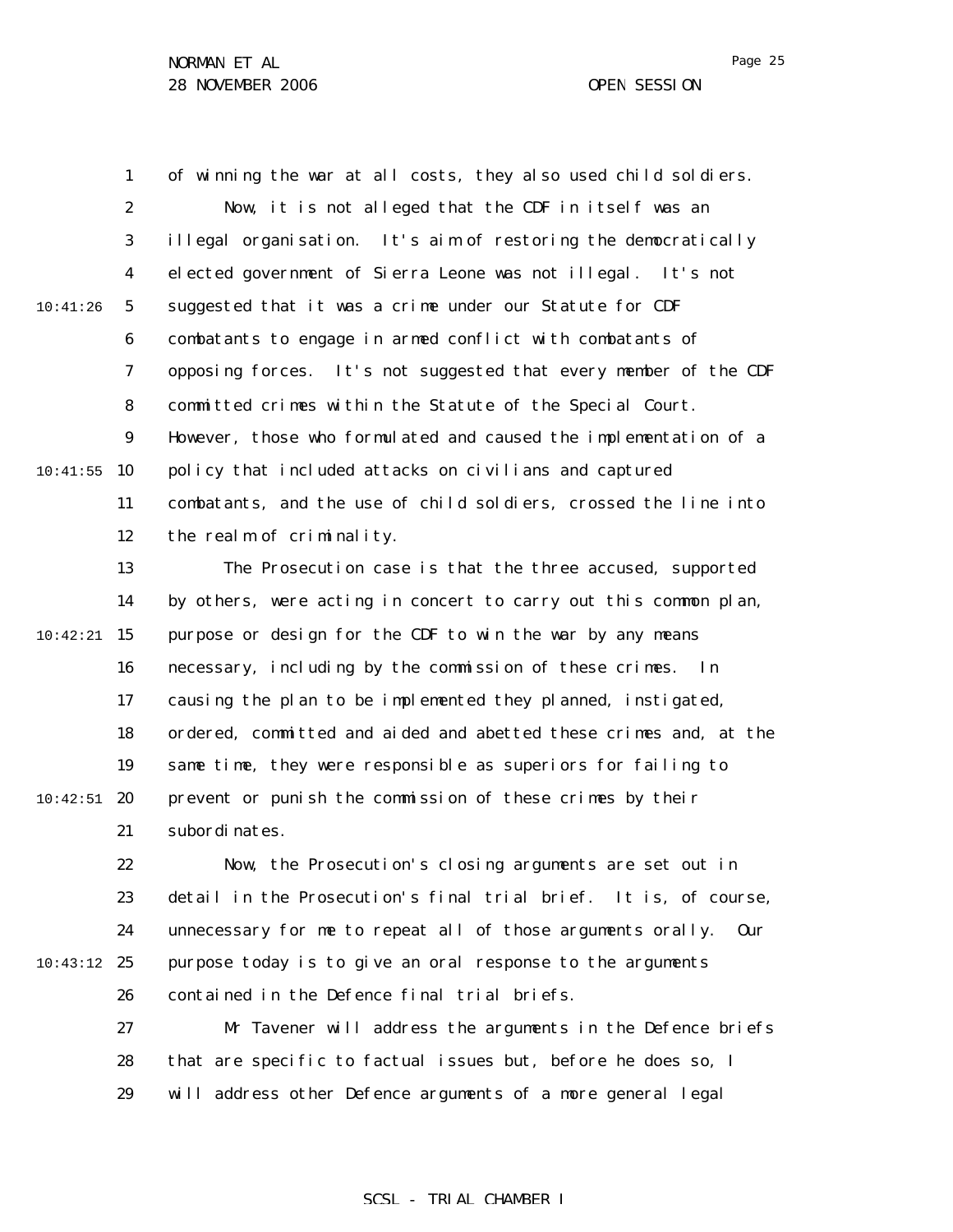1 nature.

|          | $\boldsymbol{2}$ | The first of the matters I address concerns the approach to       |
|----------|------------------|-------------------------------------------------------------------|
|          | 3                | be taken by the Trial Chamber in the evaluation of the evidence   |
|          | 4                | This is a matter on which submissions are found in<br>before it.  |
| 10:43:54 | $\mathbf{5}$     | the Prosecution brief at paragraphs 32 to 51, and are addressed   |
|          | 6                | in the Norman brief at paragraphs 113 to 145; the Fofana brief at |
|          | 7                | paragraphs 4 to 22; and the Kondewa brief at pages 3 to 5.        |
|          | 8                | The Prosecution's submission is that the starting point is        |
|          | $\boldsymbol{9}$ | that a finder of fact must evaluate the evidence based on his or  |
| 10:44:36 | 10               | her ordinary life experiences and on commonsense with a view to   |
|          | 11               | establishing the truth.                                           |
|          | 12               | It must be remembered that in many national systems the           |
|          | 13               | ultimate findings of fact in a criminal trial are made by lay     |
|          | 14               | members of a jury who are capable of doing this without           |
| 10:44:55 | 15               | specialised legal knowledge. The question is simply whether,      |
|          | 16               | based on all of the evidence, there can be any reasonable doubt   |
|          | 17               | as to the guilt of the accused.                                   |
|          | 18               | A reasonable doubt means that there can be no reasonable          |
|          | 19               | The fact that they may be hypothetical, logically<br>doubt.       |
| 10:45:22 | 20               | possible, but nonetheless fanciful doubts, is not sufficient to   |
|          | 21               | rai se a reasonable doubt.                                        |
|          | 22               | Perhaps to give a simple practical example, if the evidence       |
|          | 23               | showed that an accused ordered subordinates to go and kill a      |
|          | 24               | group of civilians, and if the evidence showed that those         |
| 10:45:44 | 25               | subordinates then killed that group of civilians, in our          |
|          | 26               | submission, without anything more, it could be established that   |
|          | 27               | the killing was caused by the order given by the accused.         |
|          | 28               | Now, as a matter of pure logic, it might be argued that it        |
|          | 29               | had not been disproved that the physical perpetrators of the      |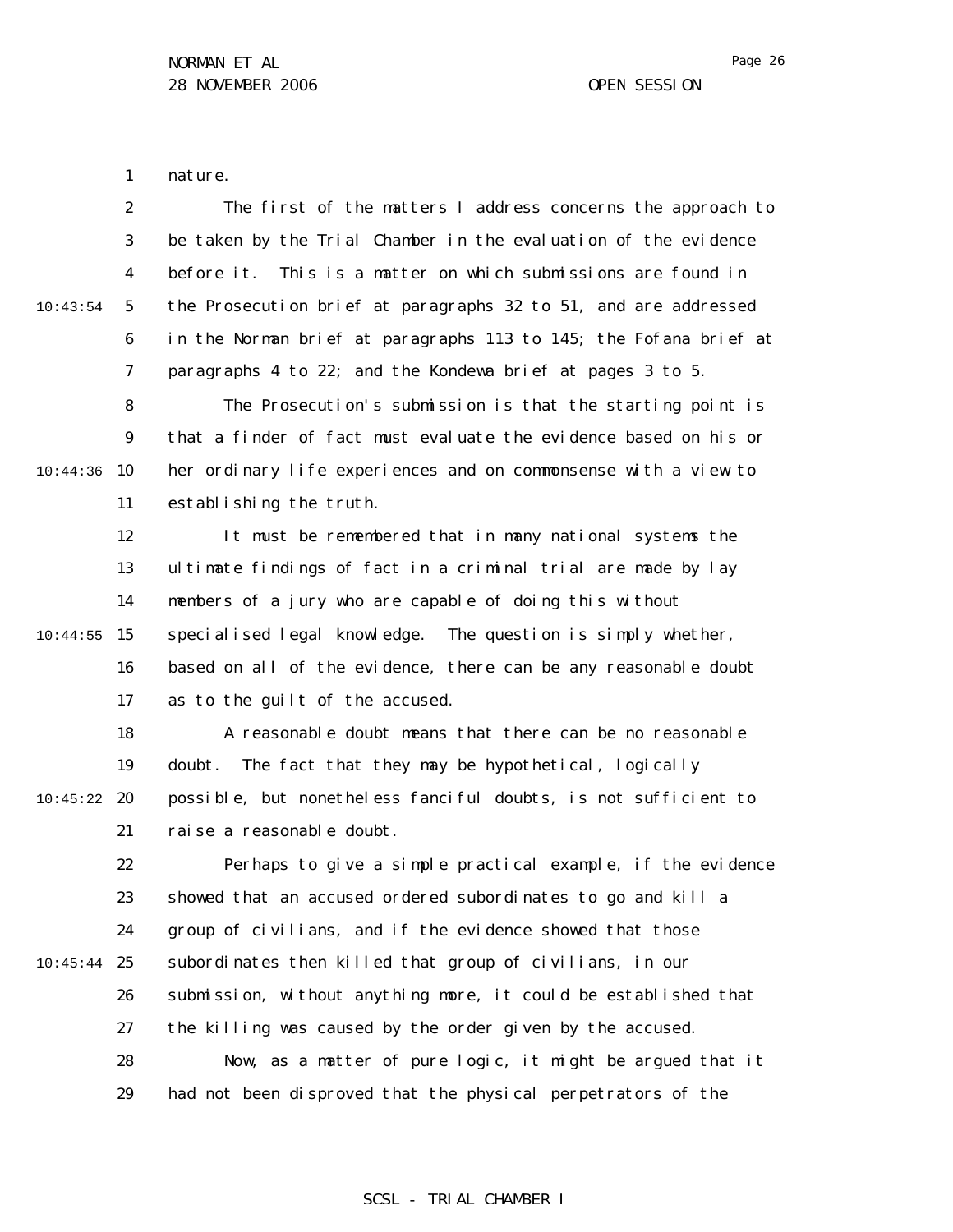1 2 3 4 5 6 7 crime bore a personal grudge against the victims, and that they were going to kill them anyway, and that without such a personal grudge they would have disobeyed the order and the order had nothing to do with it. But absent any evidence that would tend to raise that as a possibility, I would submit that it is pure fanciful, technical logical thinking; we all know that is not the way the real world works.

8 9  $10:46:51$  10 11 12 13 14  $10:47:18$  15 16 17 The Norman brief at paragraphs 121 and 122 appears to suggest that, at this stage, the Trial Chamber can decide to exclude certain evidence. Our submission is that decisions on whether evidence will be admitted or excluded are made during the course of the trial. At the end of the trial, the Trial Chamber is called upon to weigh up all of the evidence before it. It must, of course, decide what weight to give certain pieces of evidence. Indeed, it might decide to give no weight at all to a particular item of evidence. But, at this stage, it does not exclude evidence; it looks at everything before it.

18 19  $10:47:41$  20 21 22 23 24 10:48:06 25 26 I would add that, in looking at the evidence, each item of evidence needs to be looked at in light of all of the evidence as a whole. The final briefs of the parties, of course, identify the issues, and identify the evidence directly relevant to each of those issues. But that's not to say that each individual issue can be looked at in isolation and decisions made solely on the basis of the evidence relevant to that issue. In relation to all issues it's necessary to look at the evidence in light of the evidence as a whole.

> 27 28 29 Again, to give a simple example: If the Trial Chamber is looking at an attack on a particular village one doesn't look just at the evidence relevant to that particular attack on that

#### SCSL - TRIAL CHAMBER I

10:46:25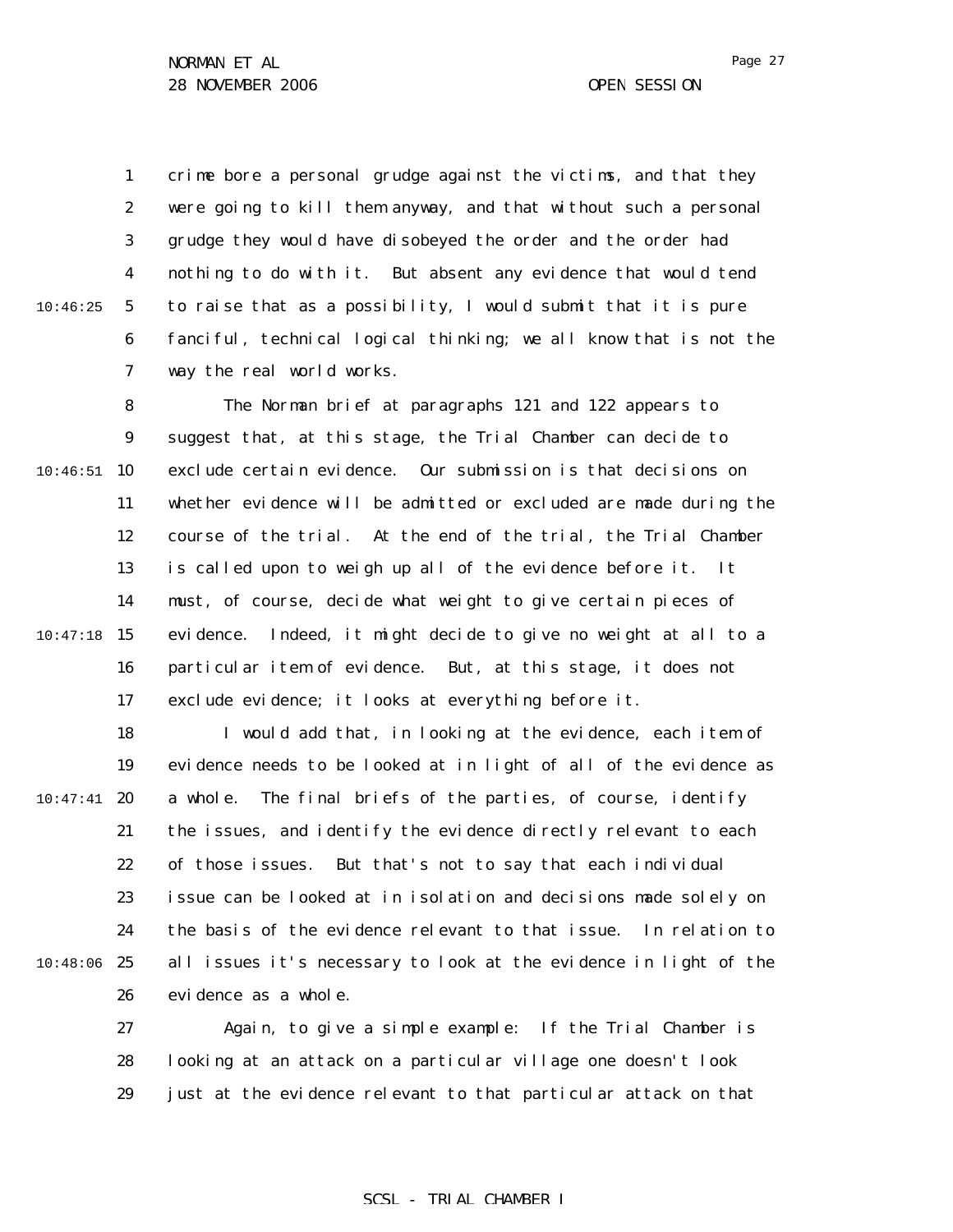1 2 3 4 5 6 10:48:45 particular village and ask the question: "Was that attack part of a widespread or systematic attack against a civilian population?" Of course, in deciding that question, it's necessary to look at the evidence of other attacks on other villages occurring according to a similar pattern, in similar geographic areas, in a similar time frame.

7 8 9 10:49:12 10 11 12 13 14  $10:49:36$  15 16 17 18 19 When all of the evidence is looked at, it's submitted that the Defence submissions on this issue of widespread or systematic attack against a civilian population appear fanciful, along the lines of the example I gave before. It's been suggested, for instance, that attacks on civilians committed by the CDF were only against individual collaborators of the RUF, or AFRC, or that they were acts of individual Kamajors, not pursuant to orders but individual initiatives of individual Kamajors, or that the crimes occurred because the physical perpetrators bore personal grudges or disputes against the victims. When all of the evidence is looked at as a whole, it's our submission that doubts of that kind are not reasonable. Rather, suggestions of doubts of that kind are fanciful.

 $10:50:04$  20 21 22 23 In paragraphs 124 to 127 of the Norman brief it's argued that particular caution must be given to uncorroborated evidence. It's true, of course, that if evidence is uncorroborated, that is a matter that can go to weight.

24  $10:50:28$  25 JUDGE ITOE: What paragraph, Mr Staker? What paragraph are you saying?

> 26 MR STAKER: 124 to 127.

27 JUDGE ITOE: Thank you.

28 29 MR STAKER: Of the Norman brief. It is, of course, the case that if evidence is uncorroborated that goes to weight.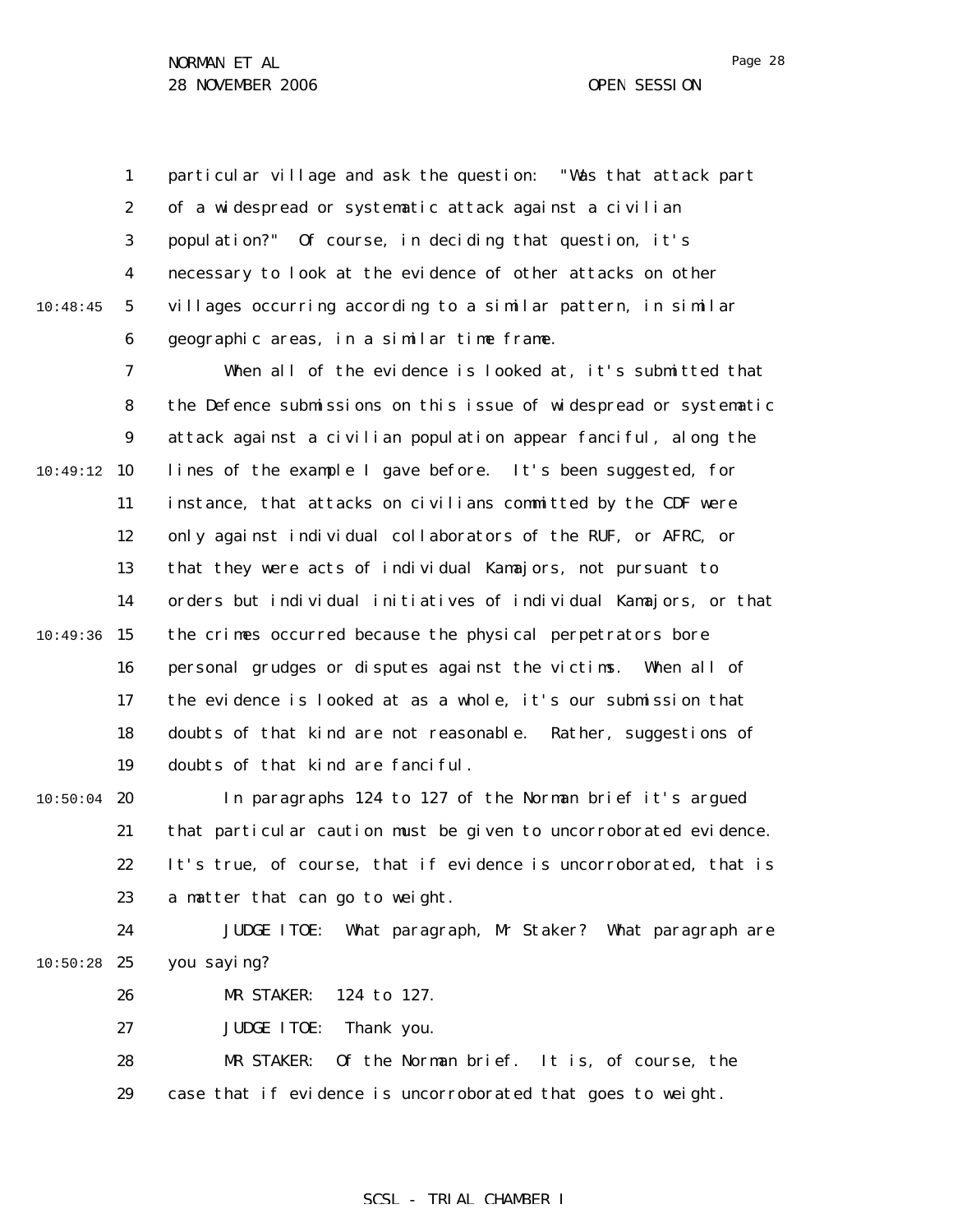1 2 3 4 5 6 7 8 9  $10:51:27$  10 11 12 13 14  $10:51:56$  15 16 17 18 19 10:51:00 But, again, even uncorroborated evidence must be looked at in the light of the evidence as a whole. If we have, for instance, uncorroborated evidence of a single witness of a particular attack on a particular village, if that evidence is consistent with other evidence of similar attacks on other villages at the same time that can be seen, when the evidence is viewed as a whole, to have been part of a single campaign fanning out to various villages in the region, the totality of the evidence, in itself, can be corroborative of that evidence. Certainly, the fact that uncorroborated evidence is consistent with a general pattern of the evidence as a whole is a matter that must also go to weight. Paragraphs 127 to 131 of the Norman brief argue that hearsay evidence cannot be relied upon to the prejudice of an accused. The Prosecution's submission is that this argument is contrary to the well-established case law of international criminal tribunals. Again, the hearsay nature of evidence may clearly go to weight but, again, it's necessary to examine hearsay evidence in the light of the evidence as a whole.

 $10:52:20$  20 21 22 23 24  $10:52:52$  25 26 27 28 29 A further point of some importance is that it's not necessary, in order to establish guilt beyond a reasonable doubt, to prove every single fact alleged by a witness beyond a reasonable doubt. Again, to give a simple hypothetical example from a national system, suppose that it is alleged that two accused acted in concert to murder the victim, the case being that one of the accused restrained the victim while the other inflicted a mortal injury on the victim. But suppose the witnesses give inconsistent accounts of which accused played which role in the murder, we would submit that if the Trial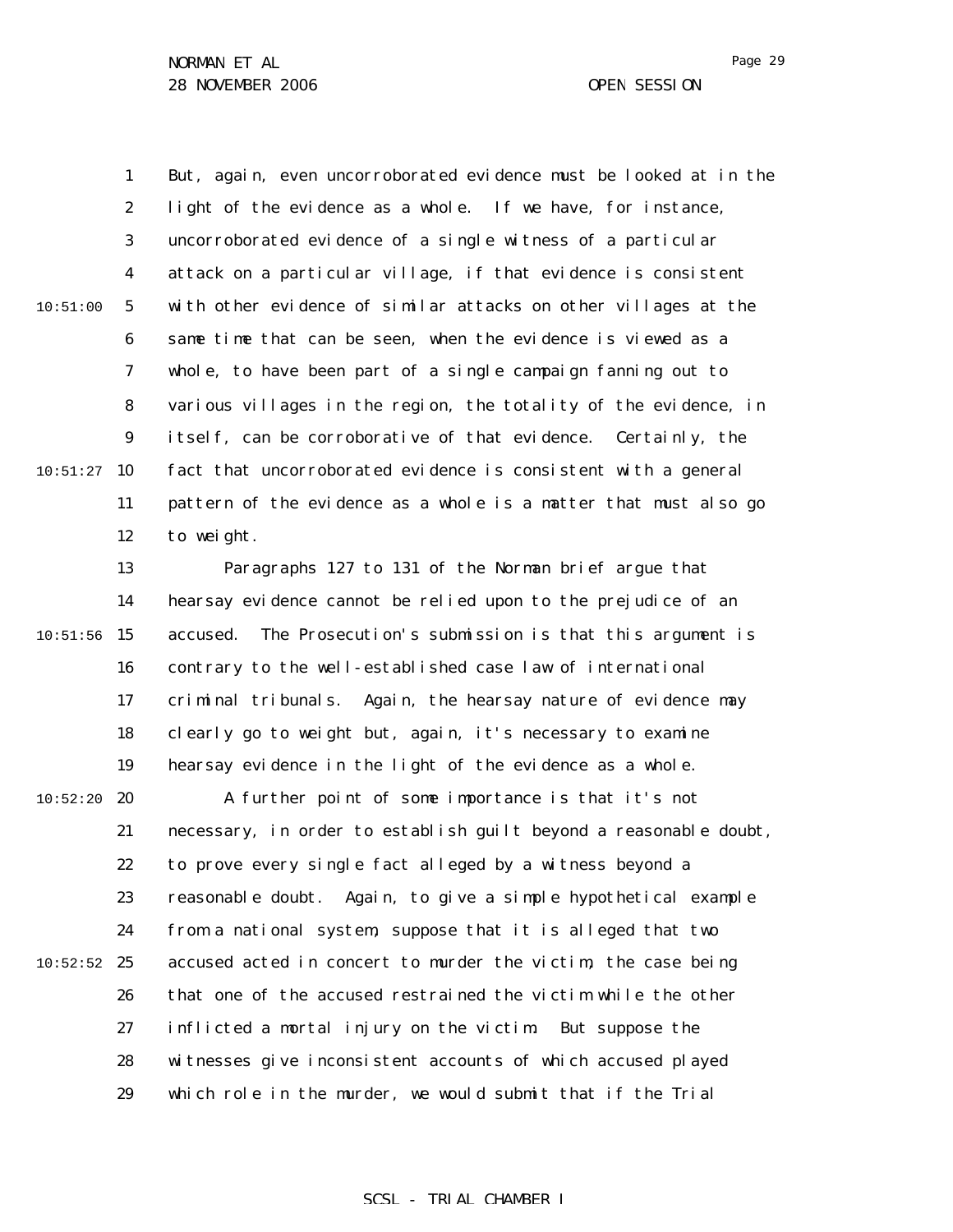10:53:39

29

1 2 3 4 5 6 Chamber is satisfied, or if the Court, the tribunal of fact is satisfied at the end of the day that it has been proved beyond a reasonable doubt that the two did commit the murder acting in concert, it can enter a finding of guilty for both, even if it can never establish which of the two played which of the roles in the murder.

7 8 9  $10:54:06$  10 11 12 13 14  $10:54:40$  15 16 17 18 19  $10:55:02$  20 21 22 23 24  $10:55:28$  25 26 27 28 This example can then be applied to the case of widespread crimes against international law. If we take an example, for instance, from the Second World War, the top leadership of Nazi Germany carried out a concerted genocidal policy to kill the Jewish people. Now, suppose the question is we have a particular group of people in a particular concentration camp who were killed on a particular day, were the top leadership of Nazi Germany responsible for those killings of those persons on that day? Now, it may be that we'll never know if the top leadership of Germany knew that those people were being killed on that day, whether they knew who the physical perpetrators were. It's unlikely the top leadership of the country would know the names of individual camp guards in a concentration camp. It's unlikely they would have known that any particular killings occurred on that day. They might not even know of the existence of that camp. They might know there are many camps all over the conflict area, but they might not know all of them. Yet, despite not being able to establish any of these concrete facts, if the evidence in the case is such, we submit it is possible, in an example like that, to find that the top leaders were guilty beyond a reasonable doubt of those murders that occurred on that day.

A move, then, to a further argument in paragraphs 140 to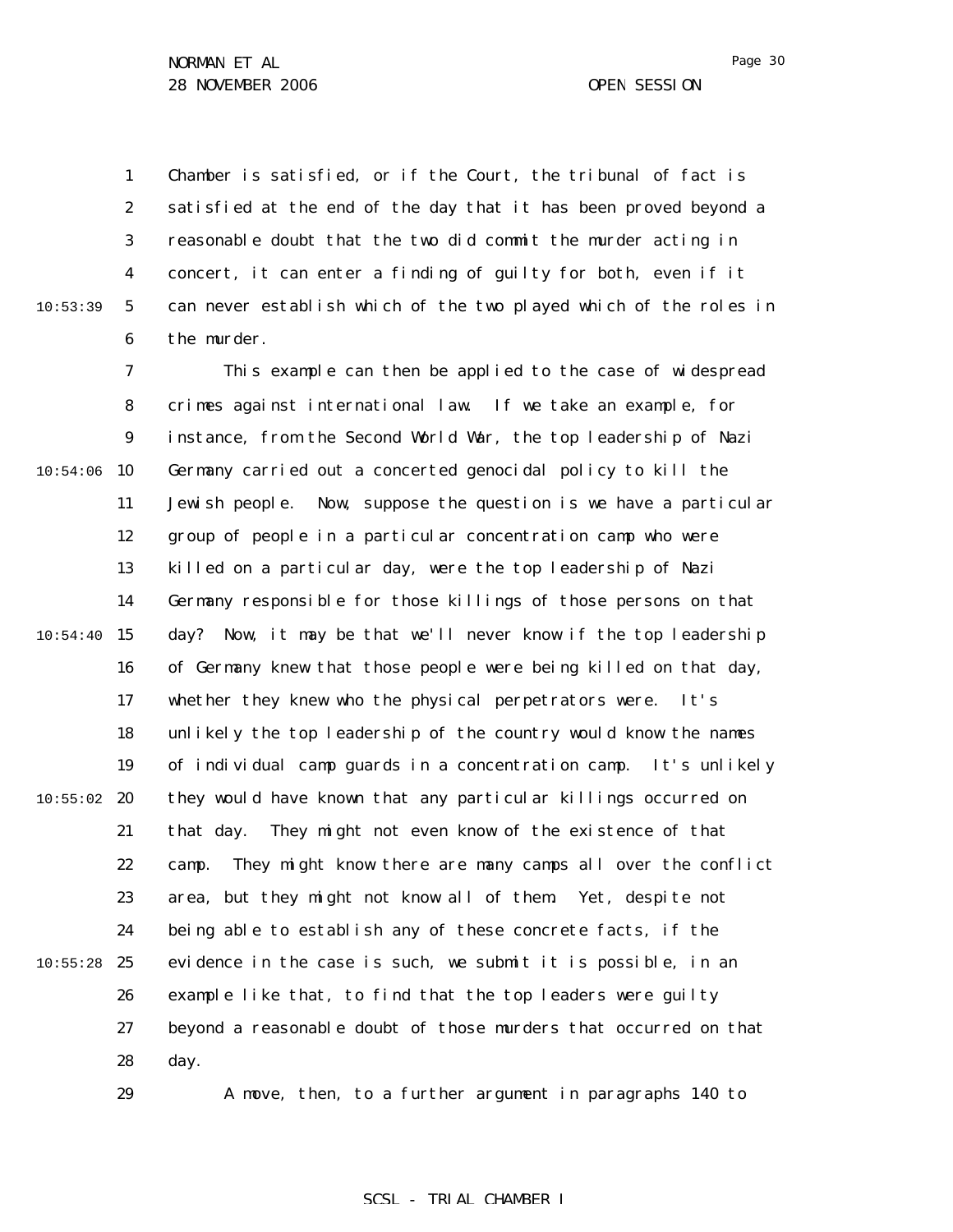1 2 3 4 5 6 7 8 9  $10:56:45$  10 11 12 13 14  $10:57:09$  15 16 17 18 19  $10:57:35$  20 21 22 23 24  $10:58:01$  25 26 27 28 29 10:56:16 145 of the Norman brief. It's argued that responses given by Prosecution witnesses to leading questions cannot be taken into account against an accused. Now, the normal procedure, we submit, is that if opposing counsel thinks that examination-in-chief is impermissibly leading, the normal practice is to take objection at the time, and, if it's warranted, to move that the answer to the question be excluded from evidence. We would submit, certainly if no objection taken to a question is taken at the time, and even if objection is taken and the line of questioning stops, but no motion is made to exclude any answer that's been given, then the answer to those questions is evidence in the case. This is an aspect of a general rule that issues and objections have to be raised in a timely manner. We submit that counsel cannot let questions like that pass and then argue at the end of the day when the evidence is unfavourable that it should be disregarded by the Trial Chamber. In pages 6 to 13 of the Kondewa brief, it's argued at some length that some of the evidence is contradictory. JUDGE BOUTET: Mr Prosecutor, are you moving to a second accused or a third accused now? I'm just trying to follow your approach in this respect. Have you completed your comments vis-a-vis the Norman brief or what you're dealing with now is a related matter to what has been raised in the Norman brief? MR STAKER: Yes. Your Honour, we don't break down our argument according to the three accused, because many of these issues are raised by more than one accused. We have a number of separate legal issues that we propose to address in turn in response to points raised in the Defence briefs. The first topic

#### SCSL - TRIAL CHAMBER I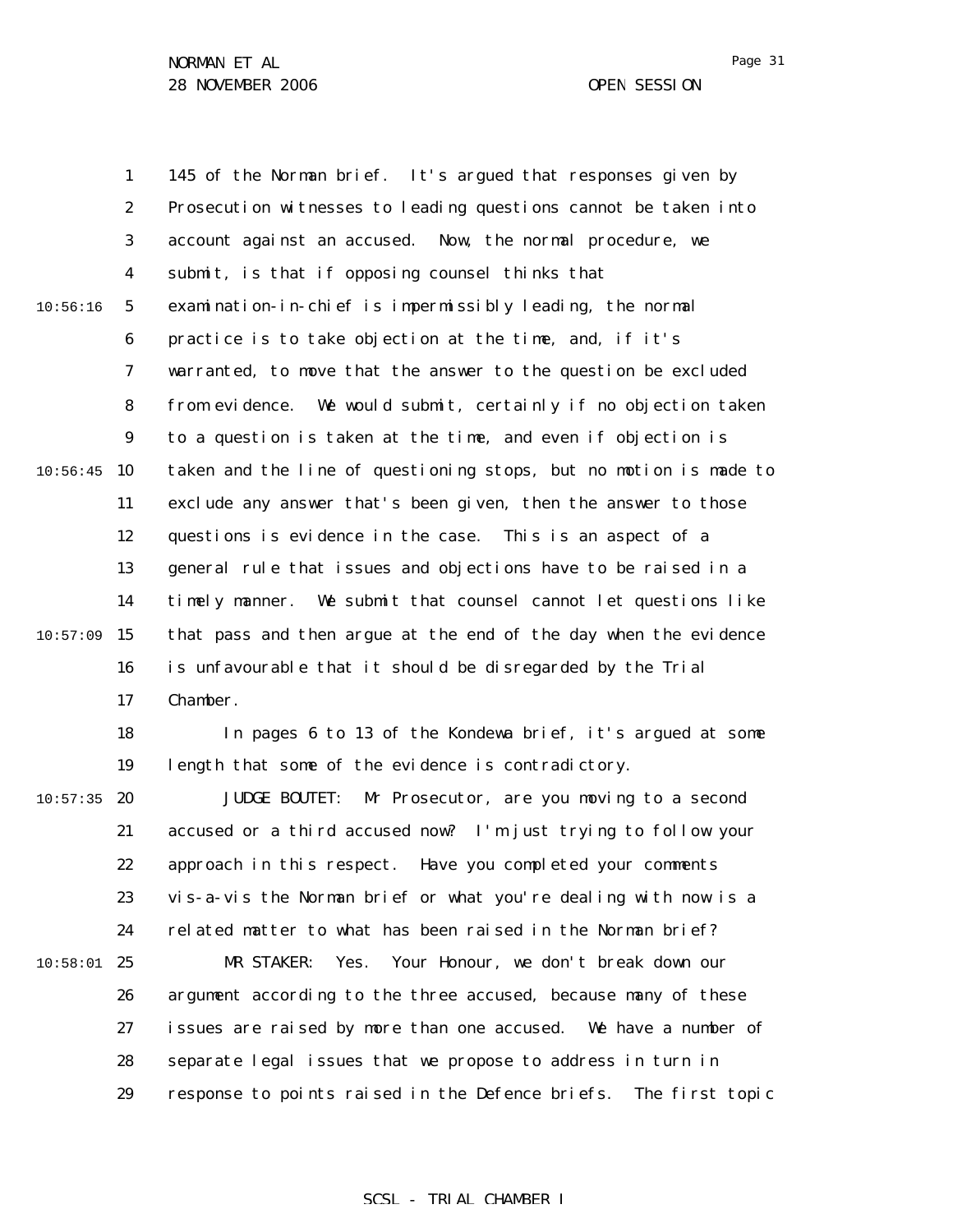|          | $\mathbf{1}$     | that I'm dealing with, the first general legal issue, is the       |
|----------|------------------|--------------------------------------------------------------------|
|          | $\boldsymbol{2}$ | approach to be taken by the Trial Chamber in the assessment of     |
|          | $\bf{3}$         | the evidence before it. Within this first topic, I'm dealing       |
|          | 4                | with a number of separate points. I freely admit they're a         |
| 10:58:42 | $5\phantom{.0}$  | little bit separate. They're just separate points. We jump a       |
|          | 6                | bit from one point to another, but these are just the matters      |
|          | $\boldsymbol{7}$ | that arise out of the Defence brief.                               |
|          | 8                | [CDF_28N006B_MC]                                                   |
|          | $\boldsymbol{9}$ | Is that the same rubric.<br>PRESIDING JUDGE:                       |
| 10:58:59 | 10               | This is all under the first rubric.<br>MR STAKER:                  |
|          | 11               | PRESIDING JUDGE:<br>The same rubric, yes.                          |
|          | 12               | MR STAKER:<br>Of the approach to be taken by the Trial             |
|          | 13               | Chamber in the assessment of the evidence before it.               |
|          | 14               | PRESIDING JUDGE:<br>Thank you.                                     |
| 10:59:07 | 15               | JUDGE BOUTET: And, presumably, what you are suggesting to          |
|          | 16               | the Court is not only based on commonsense, as you have            |
|          | 17               | indicated, but also based on some law? And I take it that at the   |
|          | 18               | end of your submission you will be making reference to case law    |
|          | 19               | to support all these propositions that you are putting forward.    |
| 10:59:25 | 20               | I know some of them are already included in your brief, but I      |
|          | 21               | think some of your suggestion in your approach, the one            |
|          | 22               | suggested, is not all included in your briefs. My question to      |
|          | 23               | Will you be providing the Court with some legal<br>you is:         |
|          | 24               | authorities?                                                       |
| 10:59:43 | 25               | Yes, Your Honour.<br>The authorities we rely on I<br>MR STAKER:    |
|          | 26               | think are largely contained already in our final trial brief.      |
|          | 27               | Some of the points I am making are really an oral expansion of     |
|          | 28               | the arguments already supported by authorities in our brief.<br>In |
|          | 29               | the course of my presentation I will, indeed, be referring to a    |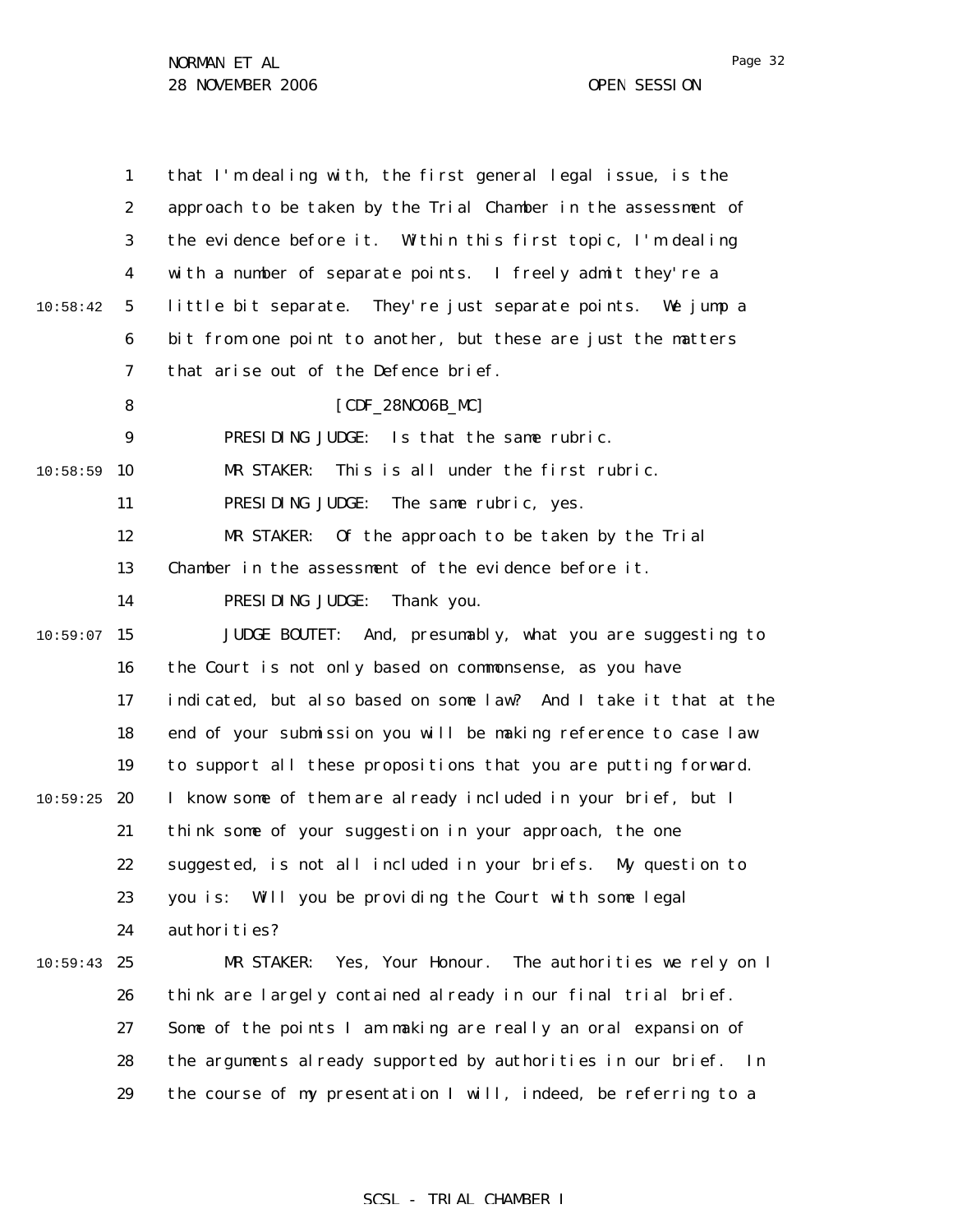Page 33

1 2 3 4 5 6 7 8 9  $11:00:33$  10 11 12 13 14  $11:01:02$  15 16 17 18 19  $11:01:22$  20 21 22 23 24 11:01:38 25 26 27 28 29 11:00:15 number of additional authorities and at the conclusion of our argument, we can certainly provide a document setting out precise references to all of those authorities. JUDGE BOUTET: Thank you. PRESIDING JUDGE: For the sake of further clarity, you are still on the rubric of general arguments of a legal nature as to how the Chamber should approach the question of evaluating evi dence? MR STAKER: Yes, Your Honour. PRESIDING JUDGE: Right, thanks. JUDGE ITOE: But the transition from the brief of the first accused to the third is what intrigues me a bit. I thought you would visit the briefs, you know, sequentially, unless of course, you know, it is not within your mandate depending on how you have distributed your respective duties. You do not want, you know, to address us on the same issues as far as the trial brief of the second accused is concerned? MR STAKER: Your Honour, the Prosecution has taken very much to heart the call of the Trial Chamber, not to unduly use Court time and to confine our arguments as much as possible. JUDGE ITOE: Fair enough. My comment rests there; you may proceed. Thank you very much. MR STAKER: I should explain: We have looked at the Defence briefs. In many cases the arguments raised in them are already directly dealt with in the Prosecution brief. The two sides have taken issue on those matters. We have simply looked for points in the Defence briefs that may not have been addressed in the Prosecution brief or may require something additional to be said. So, as I say, these may come across as a few isolated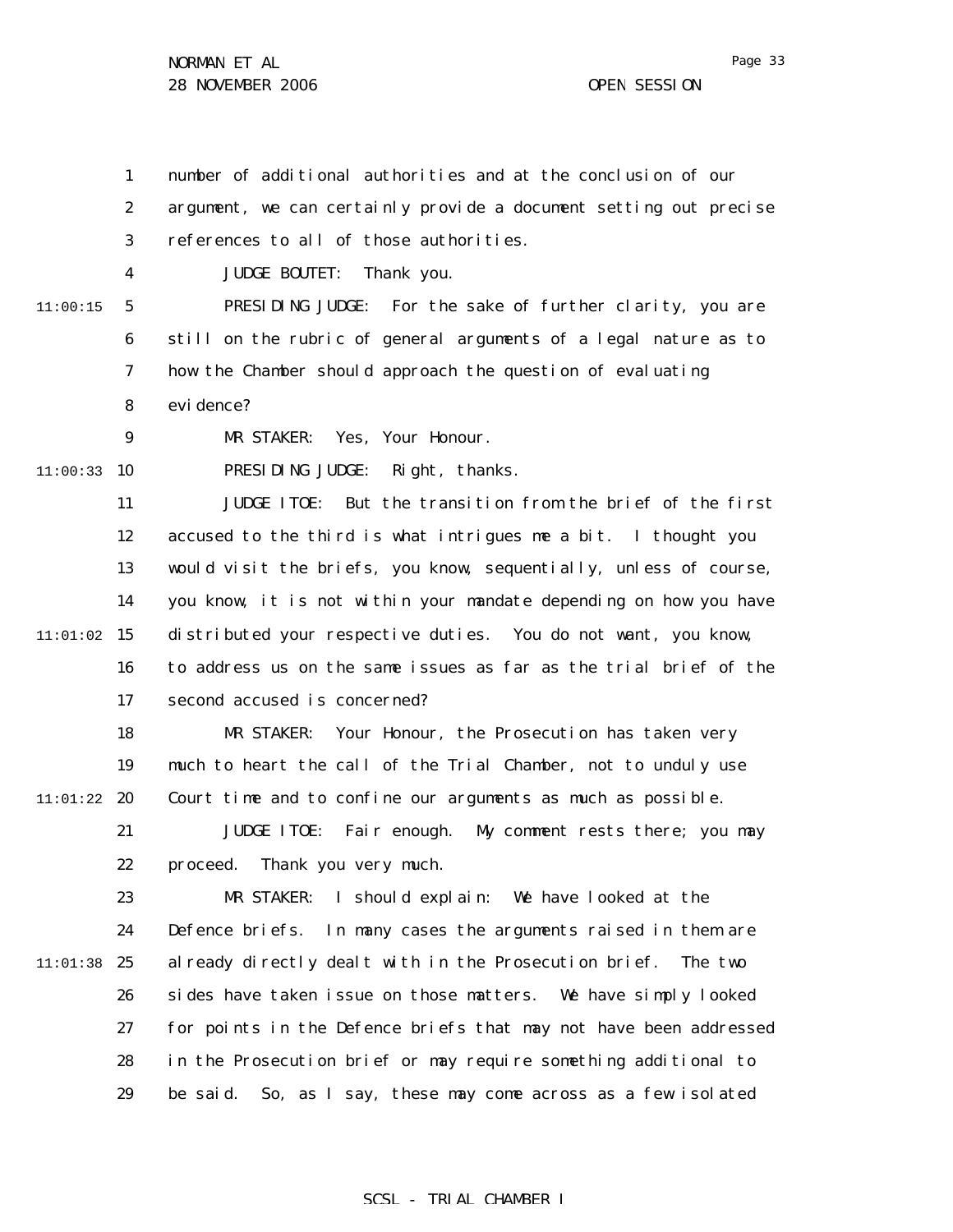1 2 3 4 5 6 7 8 9  $11:02:27$  10 11 12 13 14  $11:02:46$  15 16 17 18 19  $11:03:06$  20 21 22 23 24  $11:03:25$  25 26 27 28 29 11:02:10 points but confining ourselves to those we make the most effective and efficient use of Court time. JUDGE ITOE: Thank you. MR STAKER: The argument that I was referring to in pages 6 to 13 of the Kondewa brief, relate to the fact that some of the evidence is contradictory. Of course we freely -- JUDGE ITOE: Pages what, again? MR STAKER: Six to 13. JUDGE ITOE: Six to 13, thank you. MR STAKER: It is freely acknowledged that some of the evidence is contradictory. In a case of this magnitude, involving events of such turmoil that happened some time ago, one would expect the evidence not to be entirely consistent. In fact, it would look very unusual if it did. Again, that is why these inconsistencies in evidence all need to be looked at in the light of the evidence as a whole. It is possible for the Trial Chamber to prefer some evidence over another. It is not the case that the mere fact that there is a contradiction means there must be a reasonable doubt. And it is possible for the Trial Chamber to accept some parts of a witness's testimony and not other parts of the witness's testimony. That is also well established in the case law. It doesn't mean if some parts of a witness's testimony are not accepted that the witness must be considered untruthful or unreliable as a whole. There are two final matters that I want to mention under this rubric of the approach to evaluation of evidence. The first is the effect of the failure by the Defence to put its case to Prosecution witnesses in cross-examination; I won't deal on this

#### SCSL - TRIAL CHAMBER I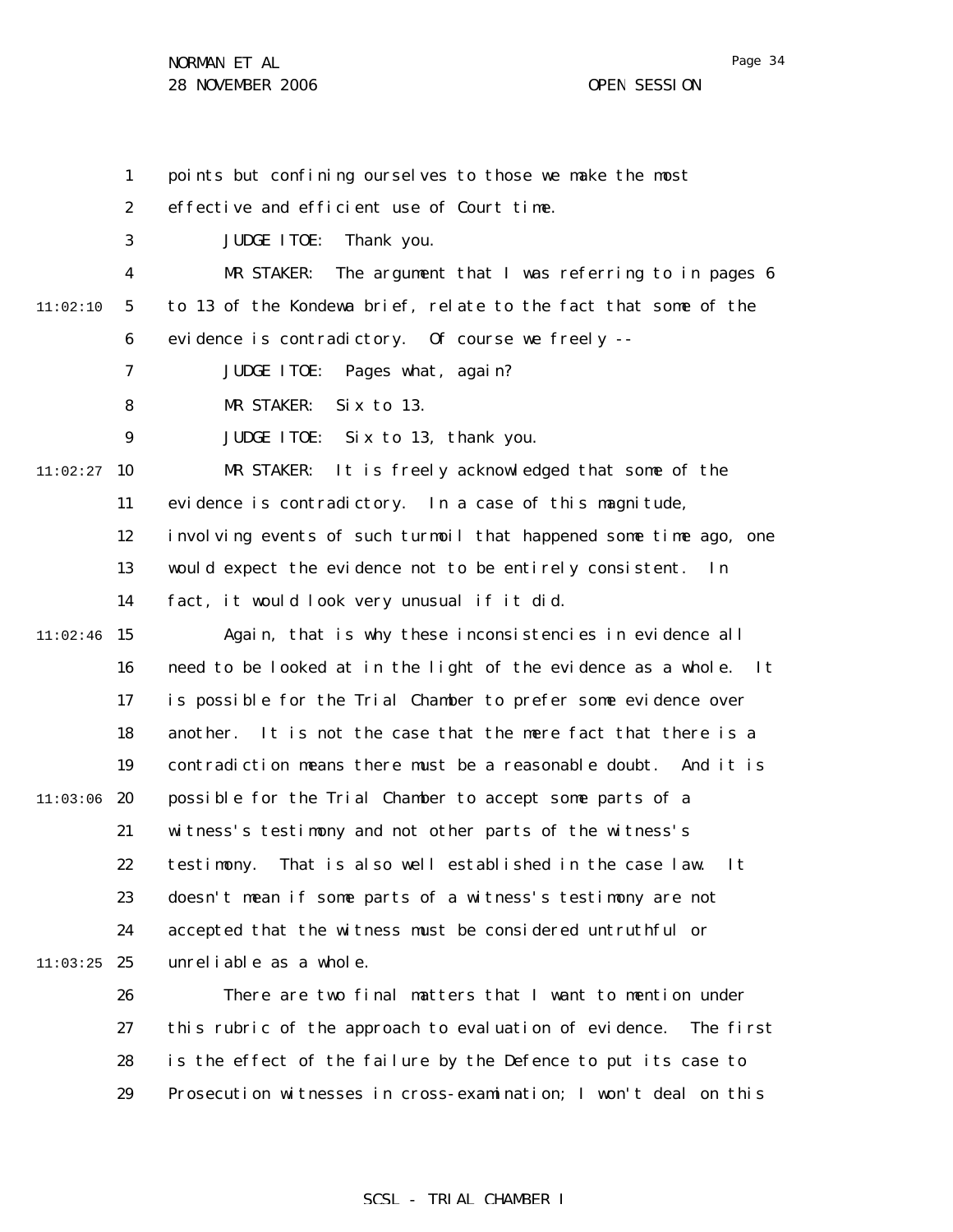|          | $\mathbf{1}$     | It was raised in the oral hearing on the 14th of<br>at length.    |
|----------|------------------|-------------------------------------------------------------------|
|          | $\boldsymbol{2}$ | February this year. Then on the 16th of February the Prosecution  |
|          | $\boldsymbol{3}$ | filed a document setting out authorities on the question.<br>That |
|          | $\boldsymbol{4}$ | was document number 560 in this case. The Defence responded on    |
| 11:04:10 | $\sqrt{5}$       | the 17th of February. That is document number 561.                |
|          | $\boldsymbol{6}$ | It remains the Prosecution position that in the                   |
|          | 7                | cross-examination of a witness who was able to give evidence,     |
|          | 8                | relevant to the case for a cross-examining party, counsel is      |
|          | 9                | required to put to that witness the nature of the case for the    |
| 11:04:33 | 10               | party for whom counsel appears, which is in contradiction to the  |
|          | 11               | evidence given by that witness. This gives the witness a chance   |
|          | 12               | to comment on, to explain or to clarify any possible              |
|          | 13               | contradictions and it assists the Trial Chamber in the            |
|          | 14               | determination of the truth.                                       |
| 11:05:02 | 15               | And if, as in this case, Defence counsel fail to do this,         |
|          | 16               | the Prosecution submission is that this is also something that    |
|          | 17               | needs to be taken into account by the Trial Chamber in assessing  |
|          | 18               | credibility and reliability of what any Defence witness said in   |
|          | 19               | contradiction of what a Prosecution witness said.                 |
| 11:05:26 | 20               | The final matter on this question of approach to evaluation       |
|          | 21               | of evidence is simply a -- an appeal, a respectful submission to  |
|          | 22               | the Trial Chamber -- that in its judgment it addresses and makes  |
|          | 23               | findings on all material issues. I say this because, well, again  |
|          | 24               | to give a simple example: If the Trial Chamber found, for         |
| 11:05:58 | 25               | instance, that it was proved beyond a reasonable doubt that the   |
|          | 26               | accused instigated a certain crime, it might take the approach of |
|          | 27               | saying, having found that there is guilt by instigation, there is |
|          | 28               | no necessity to make any findings as to planning, ordering or     |
|          | 29               | joint criminal enterprise. But if on appeal, for instance, it     |

## SCSL - TRIAL CHAMBER I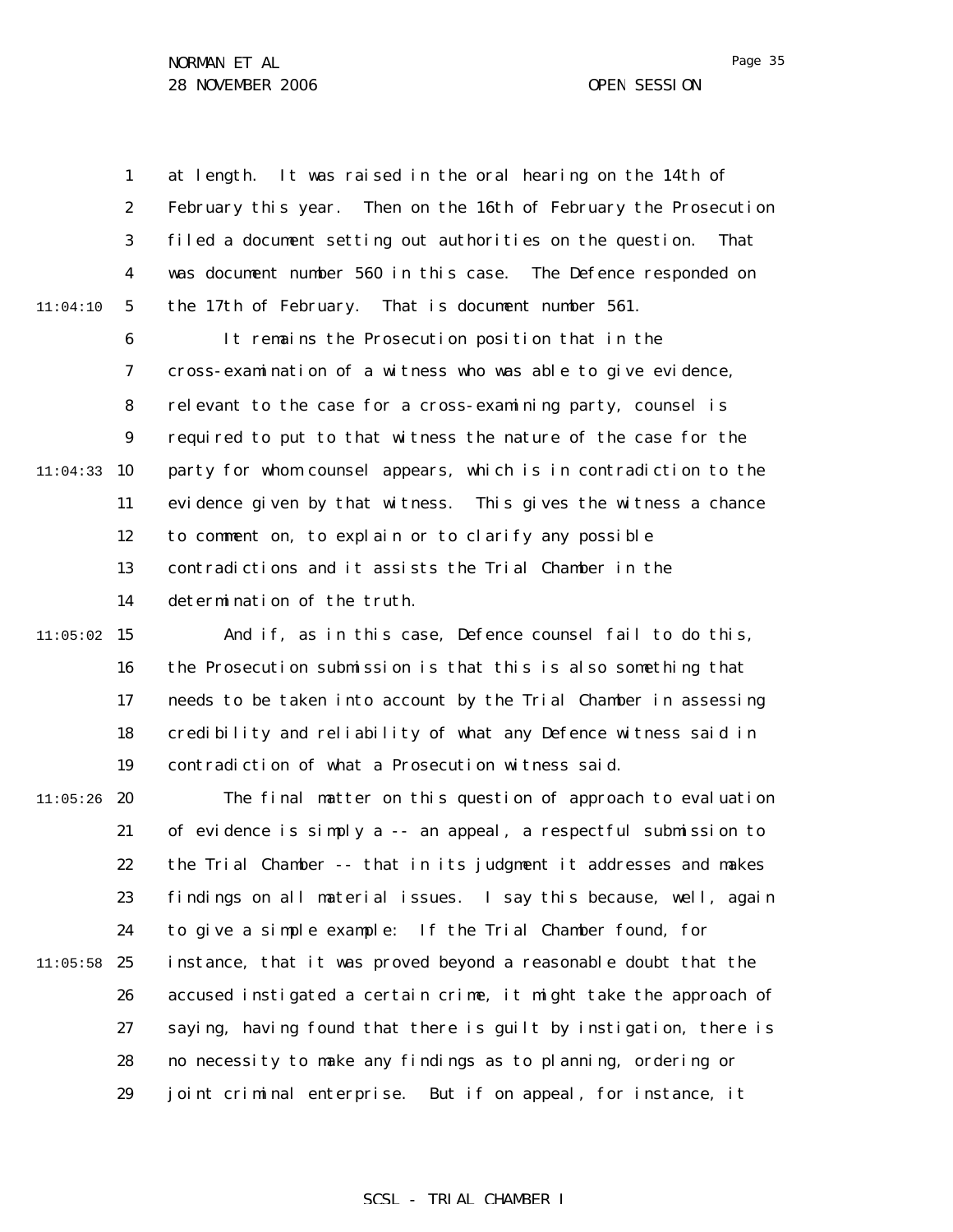1 2 3 4 5 11:06:37 were held that the wrong legal test of instigating had been applied and the conviction for instigating were overturned, that leaves the situation a little bit difficult if there are no findings in the judgment as to other potential modes of liability.

> 6 7 8 9 If findings are made on all material issues, it means that whatever may occur in the Appeals Chamber above, the necessary factual findings that may flow from that will have been made by the Trial Chamber.

 $11:06:57$  10 11 12 13 14  $11:07:17$  15 16 17 18 19  $11:07:43$  20 21 22 23 24 11:08:04 25 26 27 JUDGE BOUTET: So I want to be sure I understand what you are reasoning at this particular moment because this is an issue that I intended to raise with you, or some of your colleagues, maybe later on, as to modes of liability especially. So, on your comments, I take it that there is no position from the Prosecution except to say, you pick it up as such, and whatever you find you decide. In other words, you are not proposing any specific theory based on the evidence that you have adduced, that the accused A instigated rather than plan and so on. In other words, you are leaving it to the Court to make that decision for you as to which mode of liability you are claiming was applicable to that part of your case or scenario. Am I understanding your position right? Because the example you just gave, you said if we conclude that there is instigating, for example, we should also look at other modes of liability, in case. But what is your -- I am at a loss to understand what it is you are expecting the Court to do in those kind of circumstances. I would like to hear, be enlightened in this respect.

> 28 29 MR STAKER: With respect, Your Honour, that is not, that is not the Prosecution position. The Prosecution position is that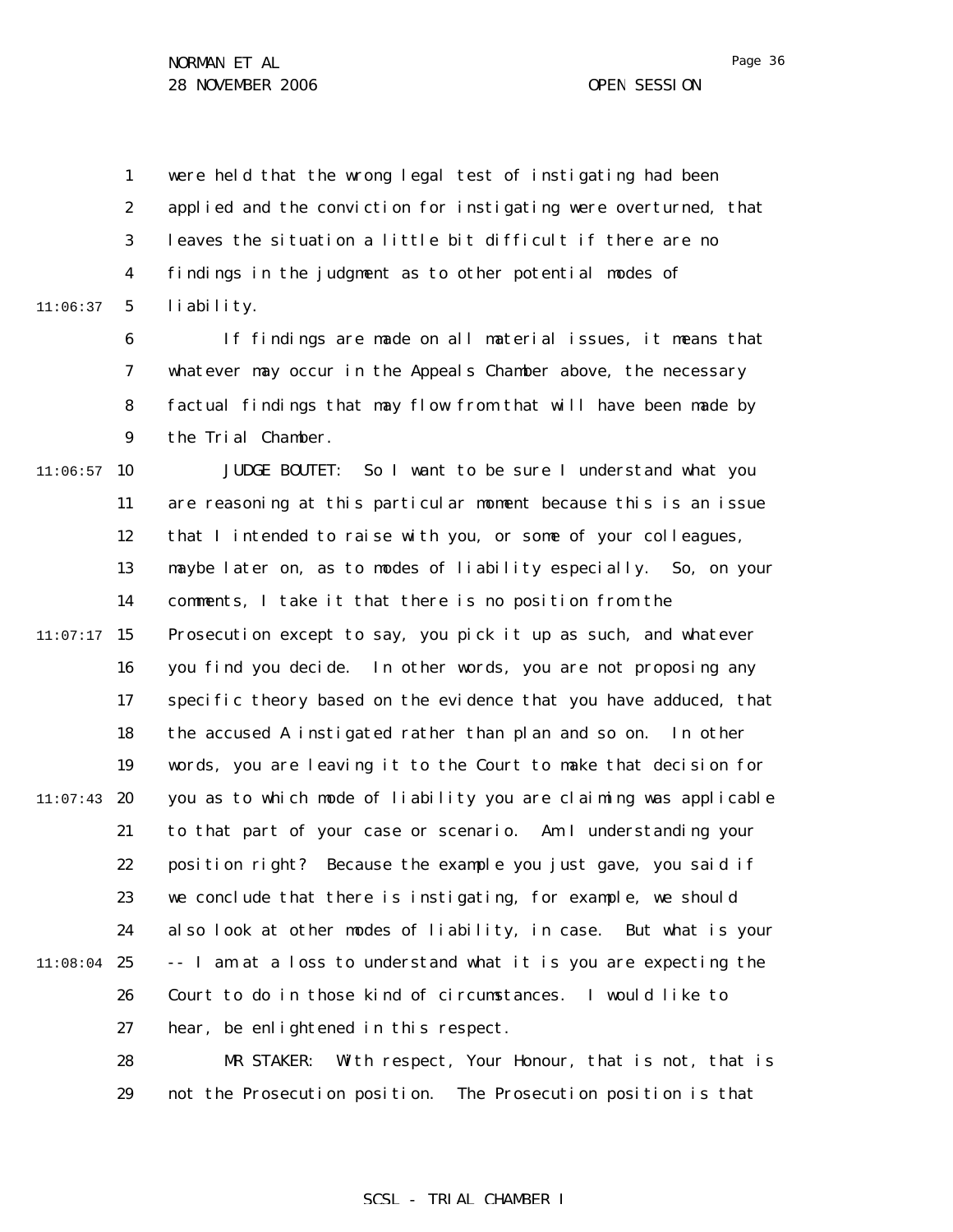11:08:37

1 2 3 4 5 6 the evidence establishes all modes of liability and that it is essentially the same evidence that establishes all modes of liability. It is not the case that there is one set of evidence that relates to planning and a different set of evidence that relates to instigating and a different set of evidence that points to a joint criminal enterprise.

7 8 9  $11:09:01$  10 11 12 13 14  $11:09:28$  15 16 17 It is essentially the same body of evidence as a whole which, in our submission, satisfies the elements of all of those modes of liability. It is also our submission that a mode of liability, each mode of liability, is not a separate crime. It may be, for instance, that murder is a war crime and murder is a crime against humanity, are two separate crimes. And if the evidence established that all elements of both had been proven beyond a reasonable doubt, if the accused were convicted of both, it would be the case that the accused had been convicted of two separate crimes in relation to the same conduct in respect of one single killing.

18 19  $11:09:48$  20 21 22 23 24 11:10:10 25 Modes of liability is something different. If an accused is convicted, both of ordering and of instigating, for instance, that doesn't mean that an accused has been convicted of two separate crimes in respect of the same act. There is only one crime that the accused is convicted of, but what the Trial Chamber will have established is that on the evidence more than one mode of liability -- there was sufficient evidence to establish more than one mode of liability.

> 26 27 28 29 Our submission is the evidence is sufficient to establish all of those modes of liability but we would request the Trial Chamber rather than refraining from deciding all of them, once it has decided there is sufficient evidence of one, should consider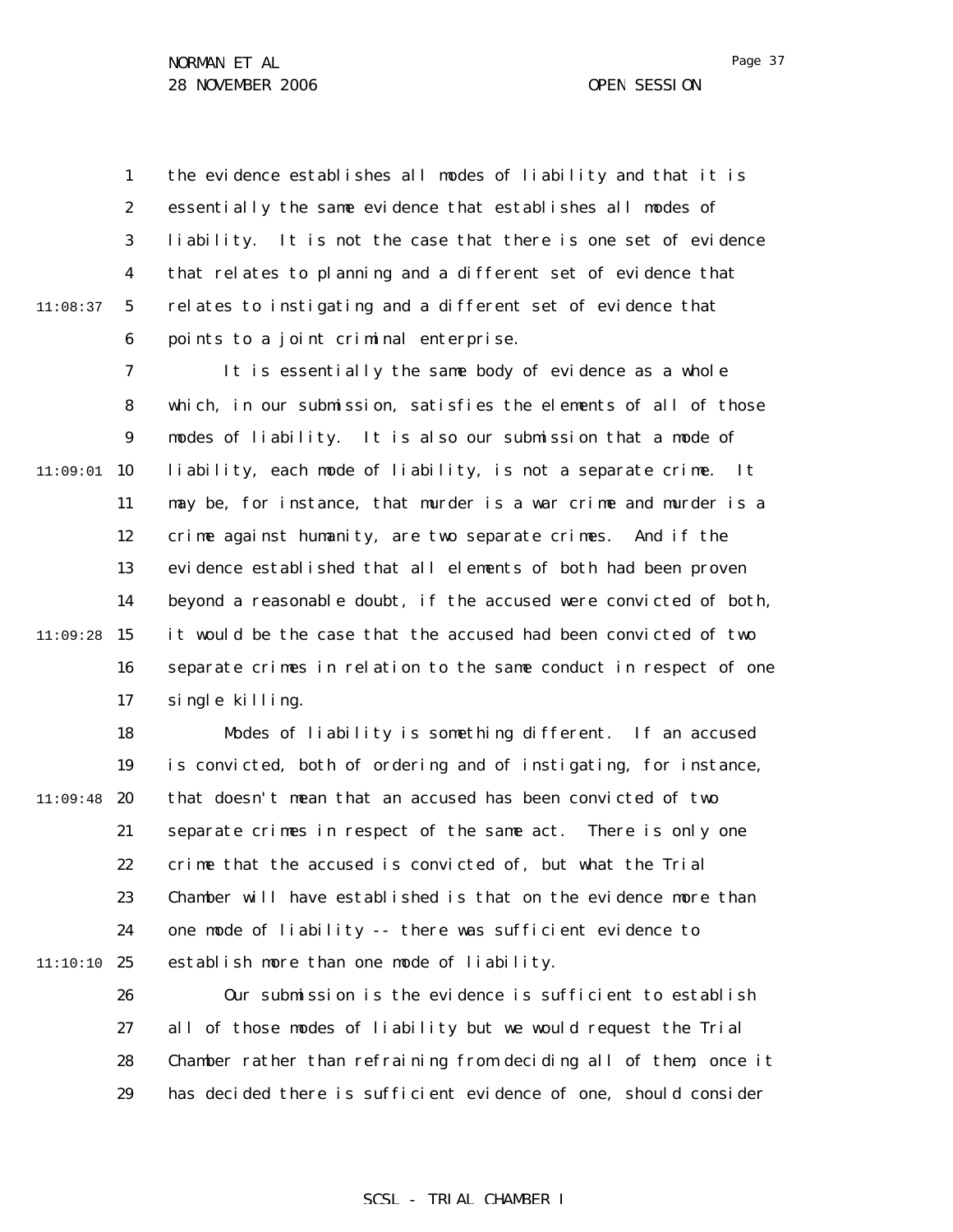Page 38

1 2 3 4 5 6 7 8 9  $11:11:17$  10 11 12 13 14 11:11:34 15 16 17 18 19  $11:11:54$  20 21 22 23 24 11:12:16 25 26 27 28 29 11:11:01 each of the separate issues. I give this by way of an example. To give another, I will call this a hypothetical example, if -- this is none an example from this case -- but suppose that there is an Article 6(iii) case and the Trial Chamber were to determine that the accused did not have superior authority over the alleged physical perpetrator, it might then say, "We therefore don't need to proceed to decide whether the crime even ever happened because we have decided there was no superior responsibility". Our submission would be in this situation, findings should be made on the other issue as well. So that if, on appeal, it was determined that superior authority did exist, we wouldn't be left in the situation that now we have established superior authority but the Trial Chamber has made no findings with respect to the crime base. In our submission a finding of the Trial Chamber level on all material issues, even if they're not strictly necessary, will expedite the proceedings and enhance the efficiency of the case as a whole, bearing in mind what may happen on appeal and what may need to be done as a result. That then concludes my arguments. PRESIDING JUDGE: Just a minute, counsel. In fact, before you leave that area and following what my learned brother, Justice Boutet was raising, I need to, again for my own judicial enlightenment, have you articulate the difference between, when I mean difference here, I mean the juridical or conceptual difference between a crime and the mode of liability for the purpose of this indictment. Perhaps I may be wrong here. The jurisprudence itself may not be that clear as to the conceptual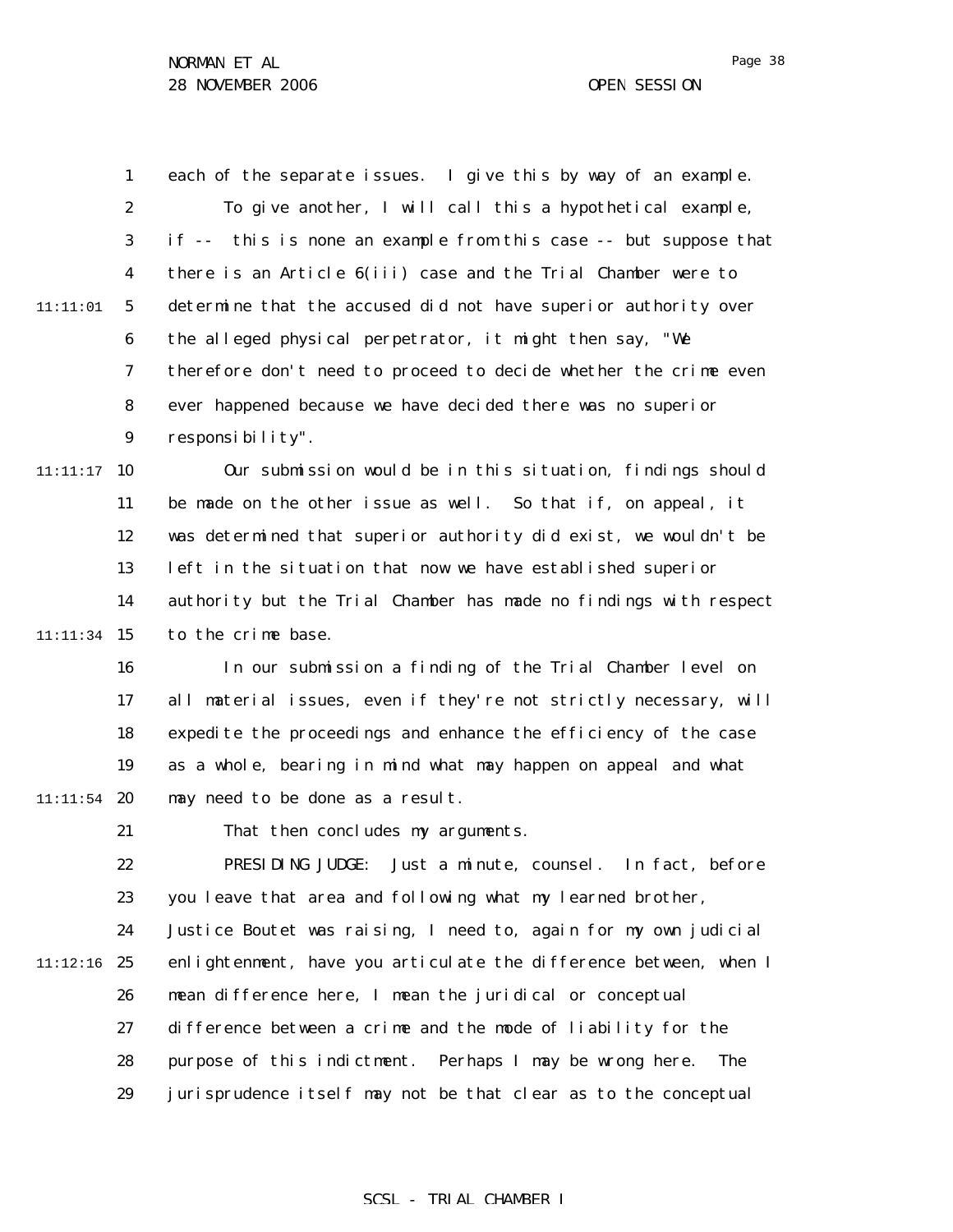Page 39

1 or juridical difference between a crime and a mode of liability.

2 3 4 MR STAKER: Well, it is our submission, Your Honour, that a mode of liability, each mode of liability, is not a separate crime.

11:13:06

5

PRESIDING JUDGE: Just a minute, slowly. Yes.

6 7 8 9  $11:13:40$  10 11 12 13 14  $11:14:02$  15 16 17 18 19 11:14:32 20 21 22 MR STAKER: To give an example: Again, suppose a group of two or three people decide to rob a bank together and they each play their different part in this plan. One drives the get-away car; two go into the bank together, one holds the gun and says, "Take all the money and put it in a bag." Now, on the evidence it may be possible to convict all three of armed bank robbery, even though, for instance, the one who drove the get-away car never went into the bank and never demanded any money or never furnished any weapon. The one who held the gun and said, "Put all the money in the bag," on the evidence that person may be liable in the same way as the driver of the get-away car of being guilty of armed bank robbery as part of a joint criminal enterprise. But on the evidence, even without looking at joint criminal enterprise, the fact that he held the gun and demanded money to be put in a bag, would be sufficient, in itself, to find that he had committed armed bank robbery simply by virtue of his own acts.

23 24  $11:14:52$  25 26 27 28 Now, if that person is found guilty of robbery, he is not convicted of two separate crimes. Armed bank robbery as a participant in a joint criminal enterprise and armed bank robbery as a direct perpetrator, while the person who drove the get-away car, would only be convicted of armed bank robbery as a participant in a joint criminal enterprise.

> 29 I would submit both of them are convicted in exactly the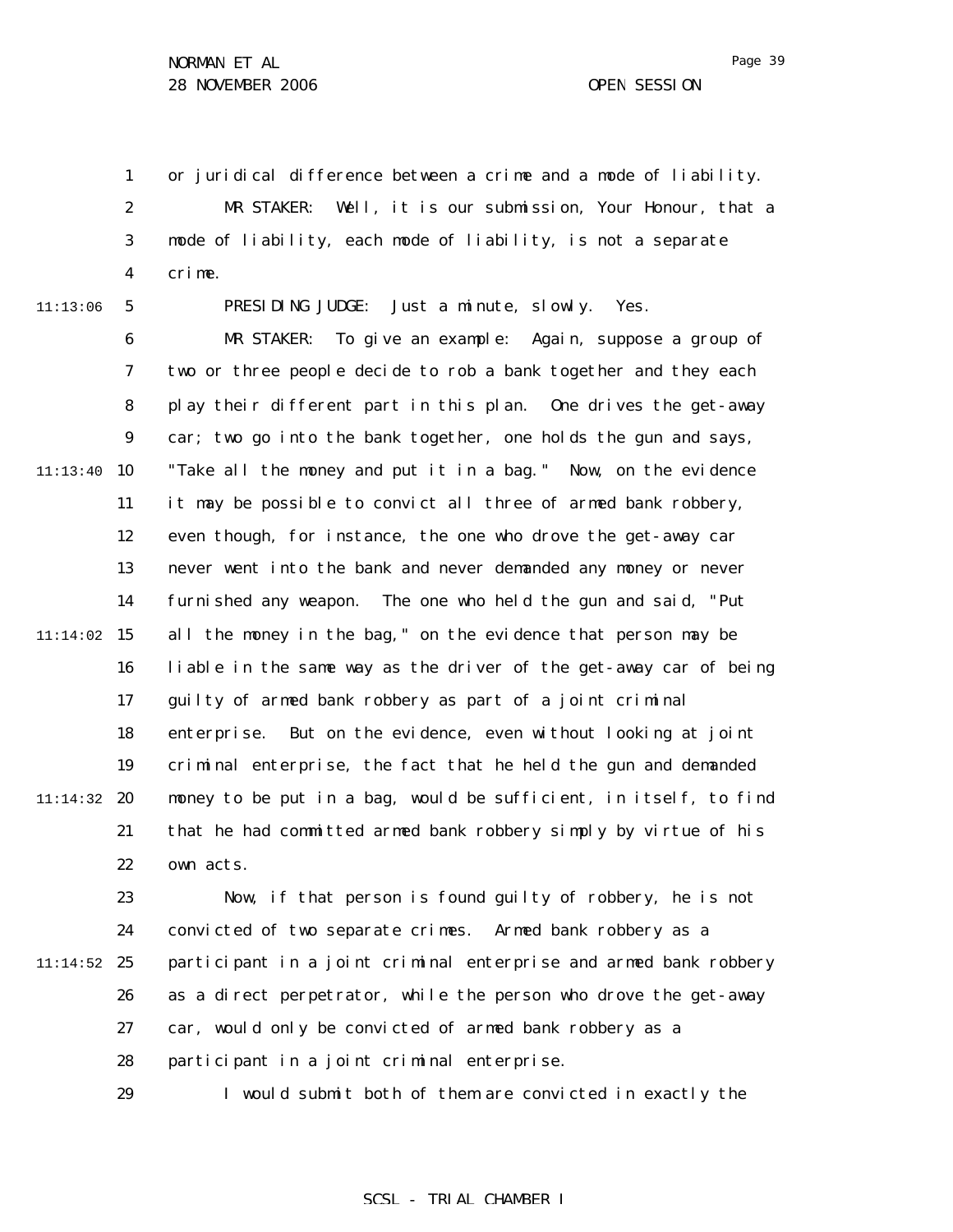1 2 3 4 same way of armed bank robbery. The fact that in the case of one the evidence may have been sufficient to establish his liability on the basis of more than one mode of liability doesn't alter that fact.

5 6 7 8 9  $11:15:53$  10 11 12 13 14  $11:16:14$  15 16 17 11:15:25 Now, we say in this case the evidence is sufficient to establish the criminal responsibility of the three accused. We have one single corpus of evidence that we say is the relevant evidence to establish that criminal responsibility and when you look at that single body of evidence, in our submission it establishes -- it is sufficient to establish beyond a reasonable doubt each of the modes of liability under the Statute. So we are not asking the Chamber to pick and choose. We say all are established and we submit that should be the finding. I merely submit that if the Trial Chamber were not satisfied in relation to one or more modes, it should still consider the others. JUDGE BOUTET: In the example you just gave why is it that

18 19 11:16:38 20 21 22 23 24 the, the view of the Court we need to know, and I am using your armed robbery scenario, and the evidence supports that this accused was the one holding the gun and so on. So if these are the facts, why would the Court then embark to try to determine if he, over and above all of this, he may have been part of the joint criminal enterprise, which is what you are suggesting that this Court should do over and above; why?

 $11:16:56$  25 26 27 28 MR STAKER: Well, I think in reality, in a national system, the Court would simply make findings of all the facts and probably would find that they're all part of the joint criminal enterprise and were all liable.

29

The reason we are asking for separate findings here is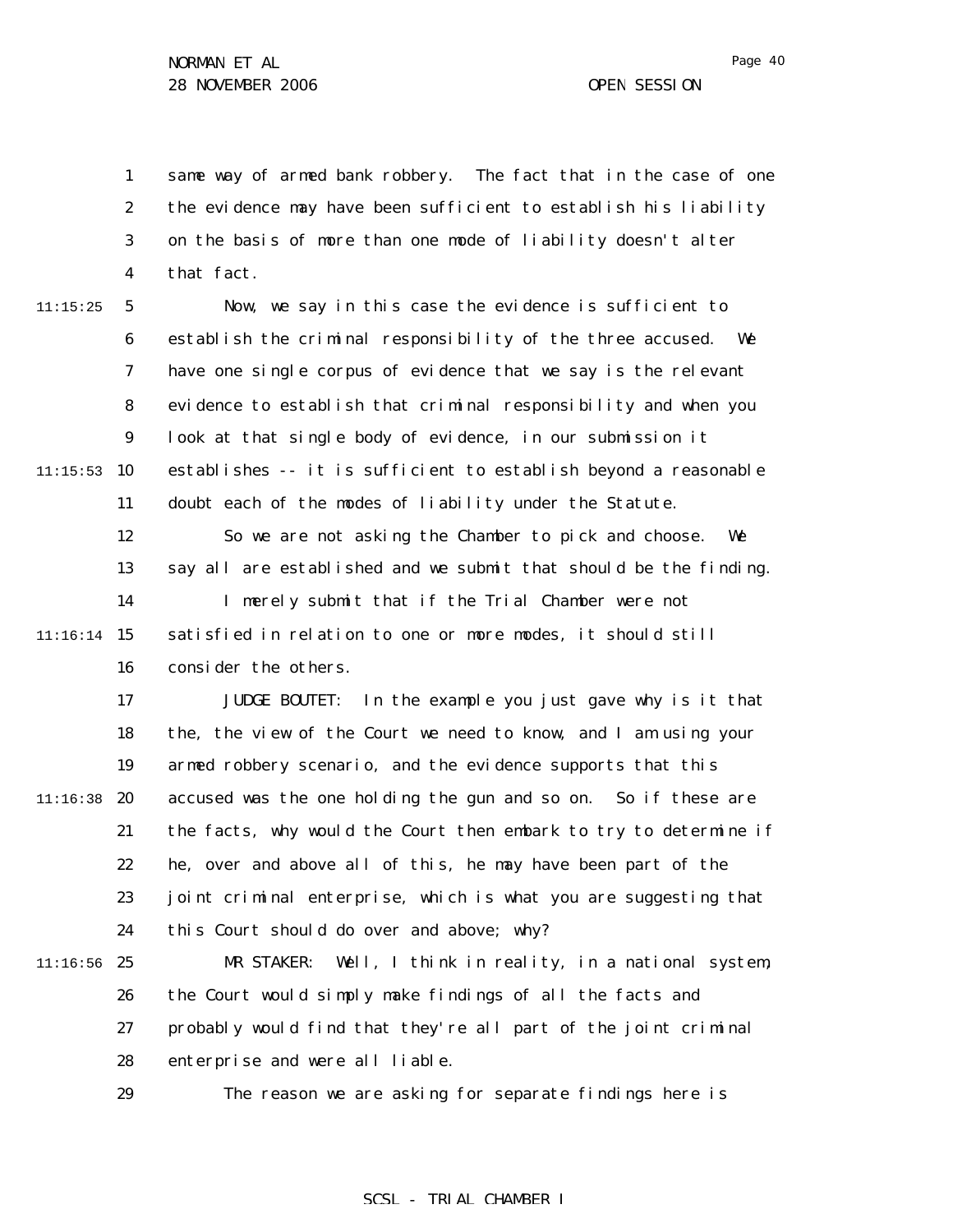1 2 3 4 5 6 7 8 9  $11:17:52$  10 11:17:32 simply this case is so large and so complex that, unlike in a national system, finders of fact may sometimes be tempted to find an easy route to decide that if certain issues are established, that is sufficient to reach a verdict, and it is not necessary to go beyond that and consider other issues that have now become moot in light of the points that have been be found. Of course in the national system cases are much smaller. If on appeal it is determined that the basis of the verdict was wrong and it is overturned, it is a relatively routine matter for the case to be referred back for retrial.

11 12 13 14 11:18:15 15 16 In our submission the size and complexity of cases before the Special Court are such that this eventuality should be avoided wherever necessary, and that the making of findings of fact by the Trial Chamber on all material issues, will reduce the possible need for any remittal back to a Trial Chamber following any possible appeal.

17 18 19 11:18:38 20 21 22 23 24 11:19:02 25 26 27 28 29 JUDGE BOUTET: So to complete, from my perspective on this mode of liability, I have read, not very carefully in detail, the submission in your final brief as such and certainly what you are proposing today is not necessarily consistent, I would say, with what you have pleaded. Reading through your briefs, your final brief, it would appear to me that in some instances you are alleging some modes of liability for certain crimes and different modes of liability for other crimes and you, maybe it's my reading of it and maybe I should reassess all of my understanding of that, based on your comments today, but your position, and the position of the Prosecution that you putting forward today, is, essentially, that modes of liability applies to the three accused for all the crimes that they are alleged to have committed. Am I

### SCSL - TRIAL CHAMBER I

Page 41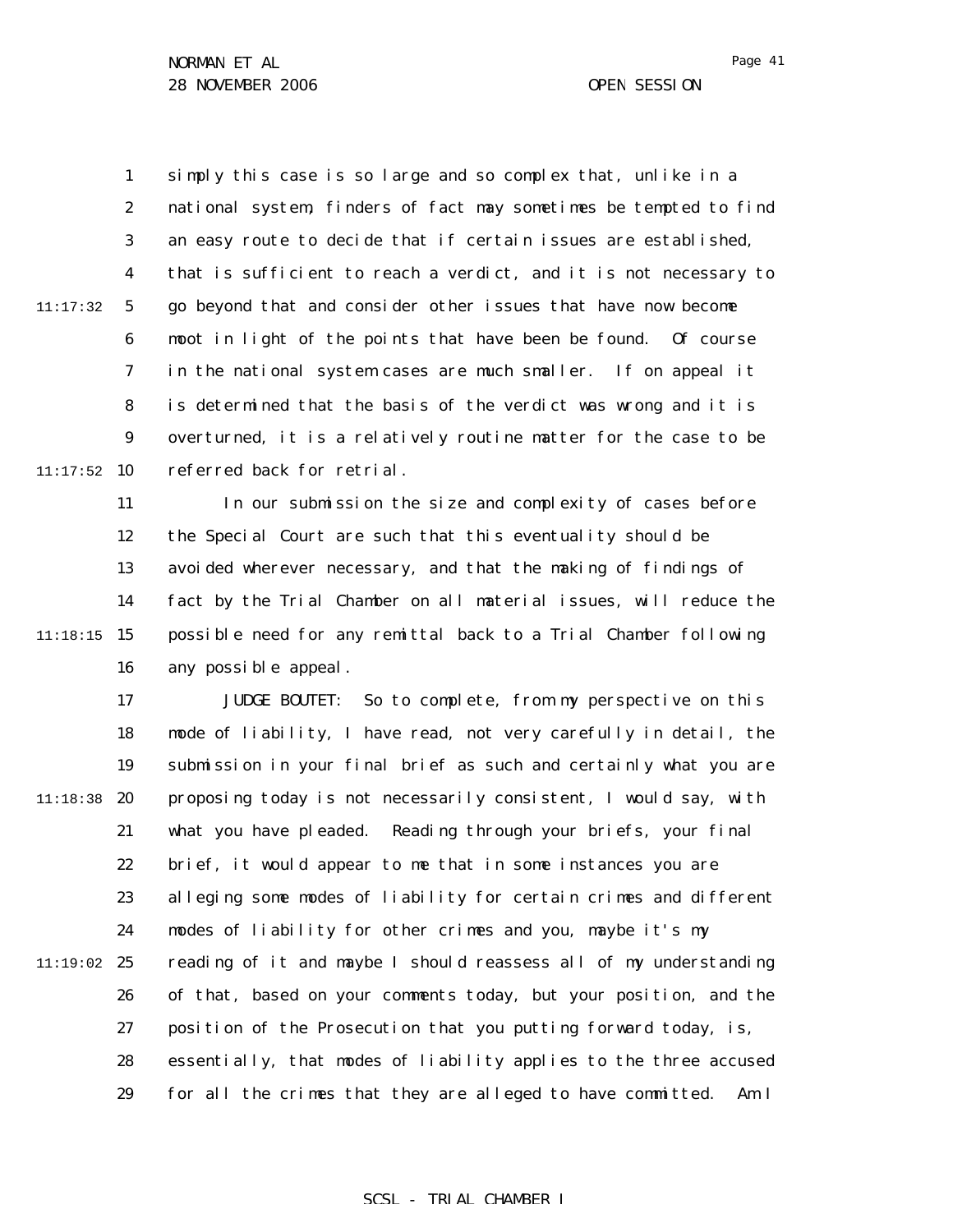1 2 3 4 5 6 7 8 9  $11:19:57$  10 11 12 13 14  $11:20:18$  15 16 17 18 19 11:20:33 **20** 21 22 23 24  $11:20:57$  25 26 27 28 29 11:19:36 quoting you correctly in this respect? MR STAKER: Yes, certainly. And that is put on the basis of the existence of a joint criminal enterprise. If a participant in a joint criminal enterprise is one of the planners of that joint criminal enterprise, they are a planner of all the crimes committed within that joint criminal enterprise. Similarly, if the joint enterprise involves instigating the commission of crimes then an instigator of that criminal enterprise an is an instigator in relation to all. If the existence of a joint criminal enterprise were not established, it may then be necessary to go into further details about individual crimes, the position might look a bit different. But the Prosecution's primary submission is that a joint criminal enterprise has been established beyond a reasonable doubt and in that context there is sufficient evidence of all modes of liability. JUDGE BOUTET: For all counts for all three accused. MR STAKER: For all counts. JUDGE BOUTET: Because there is some suggestion in your pleadings as well that some cases you rely on, 6(iii) ordering, rather than a joint criminal enterprise; so what we to do about this? MR STAKER: Your Honour, if I can take that question on notice and revert in due course. JUDGE BOUTET: Right, thank you. MR STAKER: The next main topic. JUDGE ITOE: Mr Staker, would the degree of participation or ordering, you know, in the joint criminal enterprise matter, within the context of this case, a degree of participation of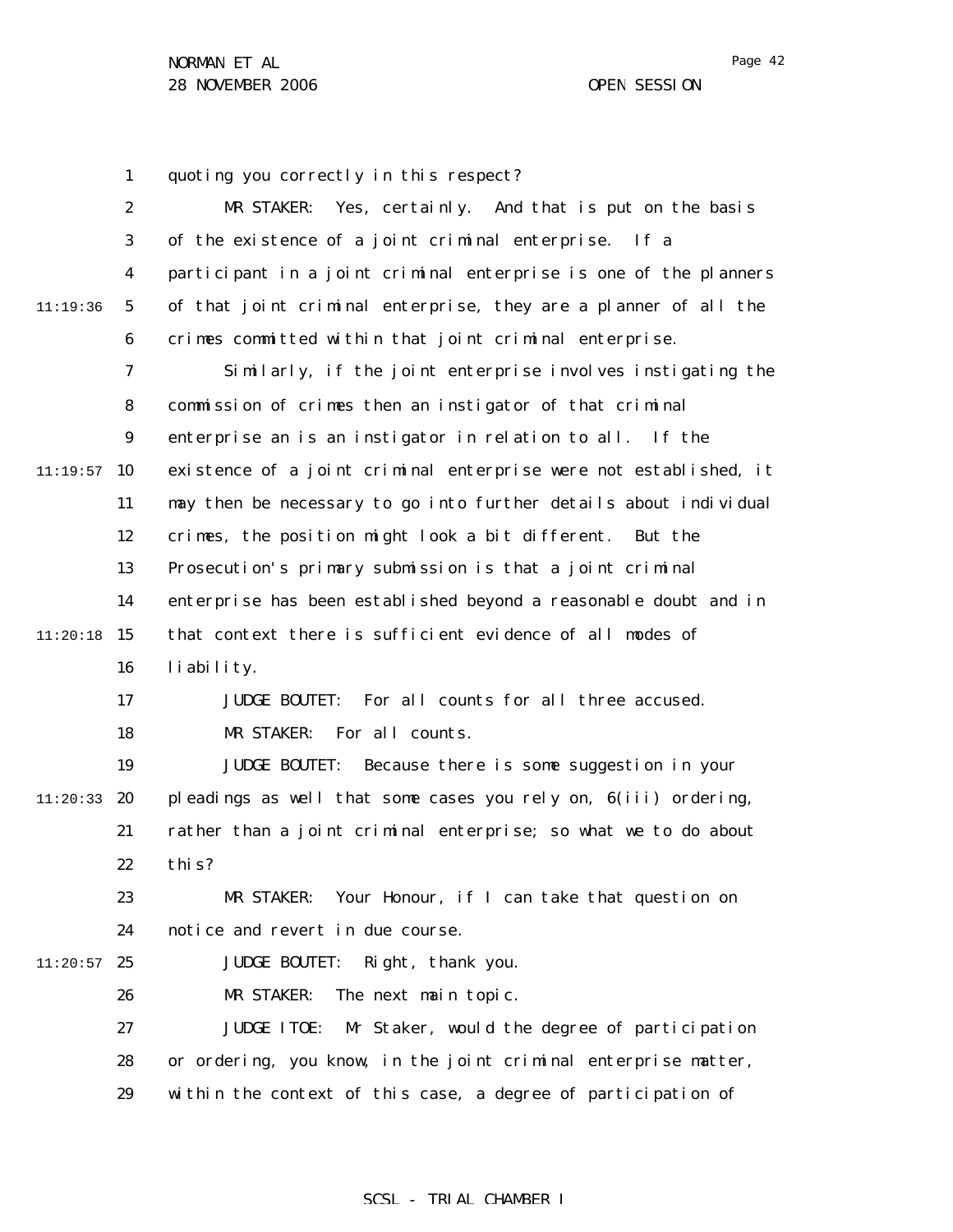1 2 3 4 5 6 7 8 9  $11:22:08$  10 11 12 13 14  $11:22:21$  15 16 17 18 19  $11:22:37$  20 21 22 23 24  $11:23:05$  25 26 27 28 29 11:21:41 each accused person, would it to your mind matter in determining his guilt in terms of the crimes that have been charged? MR STAKER: Our submission is no; it might, potentially, go to sentencing. JUDGE ITOE: You are suggesting that even if he did not actively take part in the planning and ordering, if he were shown to be part of that group, he would be liable on the basis of the joint criminal enterprise, for the crimes for which he may not have actively participated in terms of planning and ordering; is that what you're saying? MR STAKER: The elements of joint criminal enterprise are set out in our brief. It is necessary -- JUDGE ITOE: I know that. I just want clarification of the question. MR STAKER: It is necessary that an accused acted in furtherance of the joint criminal enterprise. There is a *mens rea* requirement, there is an *actus reas* requirement of acting in furtherance. If an accused has acted in furtherance there are no precise limits on the way in which an accused may act in furtherance. Acting in furtherance is not specifically limited to planning, ordering, instigating or so forth, but we submit that it can also take that particular form. If a contribution made by an accused were so remote that it did not satisfy the elements of furthering the joint criminal enterprise, it may be the *actus reas* is not satisfied. In our submission, though, that is certainly not a situation here. We would really be talking about such a remoteness of causation, again I am trying to think of hypothetical examples, but if an accused knew that another person was on their way to murder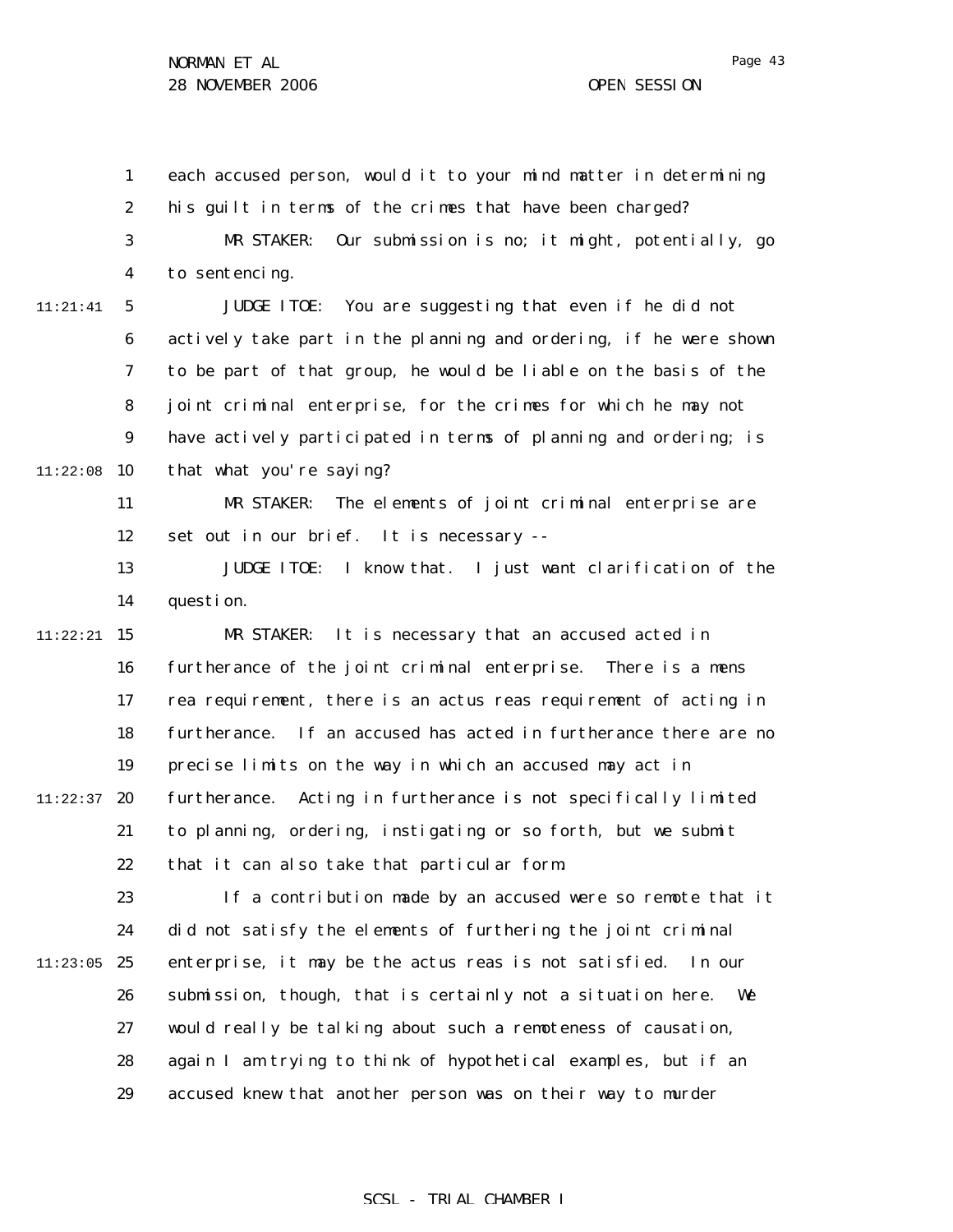1 2 3 4 5 6 11:23:51 somebody and they're standing at the door of a building and they open the door for them to pass through, assuming the door wasn't locked and the person could have easily past through anyway, it might be said the contribution by opening a door for somebody is just so remote that it can't be said that it contributed to the commission of the crime.

> 7 JUDGE ITOE: Thank you.

8 9  $11:24:10$  10 MR STAKER: I turn then to the next main issue that we intend to address which are arguments found in all three Defence briefs on defects in the form of the indictment.

11 12 13 14  $11:24:40$  15 16 17 18 JUDGE ITOE: But before you do that, I wanted to take you back to your submissions on, which were referred to in the Norman brief which are referred to in paragraphs 124 to 127 of Norman's brief in relation to the corroboration. What would the Prosecution's position, in the light of the practice in international criminal tribunals be, so far as corroborative or corroboration is concerned? The principle of corroboration; what would your stand be on this issue?

19  $11:25:01$  20 21 22 23 24 MR STAKER: The stand is that corroboration is not required and that a person can even be convicted on the evidence of a single, uncorroborated witness; there is case law to that effect. That is not to say that a single uncorroborated witness will always be sufficient to prove guilt beyond a reasonable doubt but it is possible.

 $11:25:21$  25 26 27 JUDGE ITOE: So what you're saying is that corroboration in international criminal justice is not necessary as such; is that what I understand you to be saying?

> 28 29 MR STAKER: There is clear and consistent case law to that effect.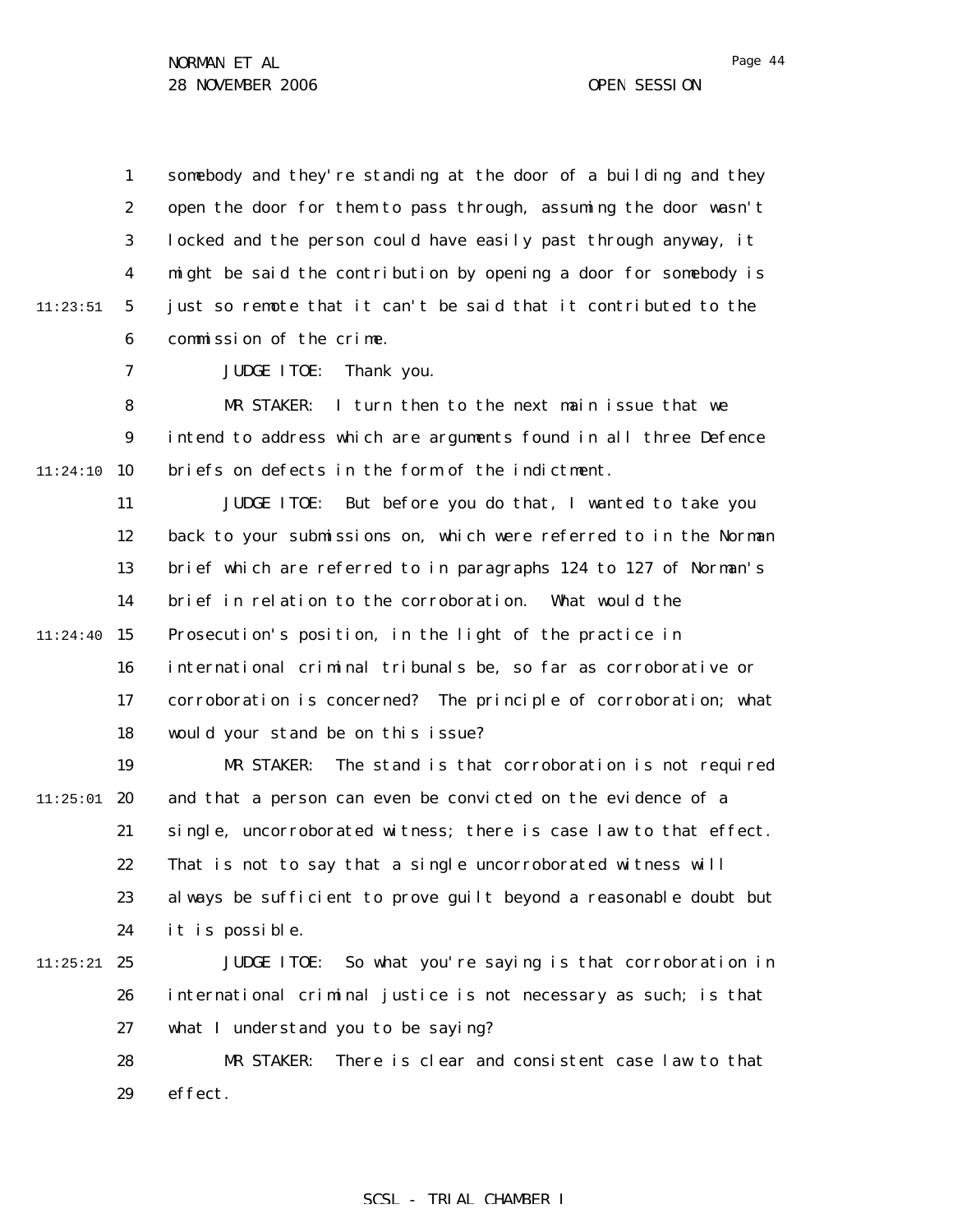1 2 3 4 JUDGE ITOE: I know there is but what impact, you know, do you think -- don't you think that corroborative evidence would at least make a difference to a particular situation, if it were there?

5 6 7 8 9  $11:26:09$  10 11:25:52 MR STAKER: Of course the fact that evidence is not corroborated goes to weight. If evidence is corroborated of course that goes to weight. If it is uncorroborated that also goes to weight. And my basic submission is that it is necessary to look at all of the evidence, the entirety of the evidence in the whole case in relation to every single isolated issue.

JUDGE ITOE: Thank you.

11

12 13 14  $11:26:35$  15 MR STAKER: The arguments on defects in the form of the indictment are found in the Norman brief at paragraphs 53 to 112; the Fofana brief at paragraphs 23 to 48 and 212 to 225 and the Kondewa brief at pages 13 to 16.

16 17 18 19  $11:27:01$  20 21 22 23 It is not entirely clear to the Prosecution what relief is being sought by the Defence in these paragraphs. We think in the Norman brief, at paragraph 54, for instance, it said "The Trial Chamber should take full consideration of the concerns raised by the Defence." We are not sure what relief is being sought. Our basic submission is that it should not be possible for the Defence to raise defects in the form of the indictment at the end of the trial.

24 11:27:21 25 26 27 28 29 Rule 72, paragraph D, contains an express provision for alleged defects in the form of the indictment to be raised at the pre-trial stage, and it is obvious what the purpose of Rule 72D is; is that if the Defence believe they have insufficient notice of the charges against them, this can be dealt with before the trial begins. And we submit that it should not be countenanced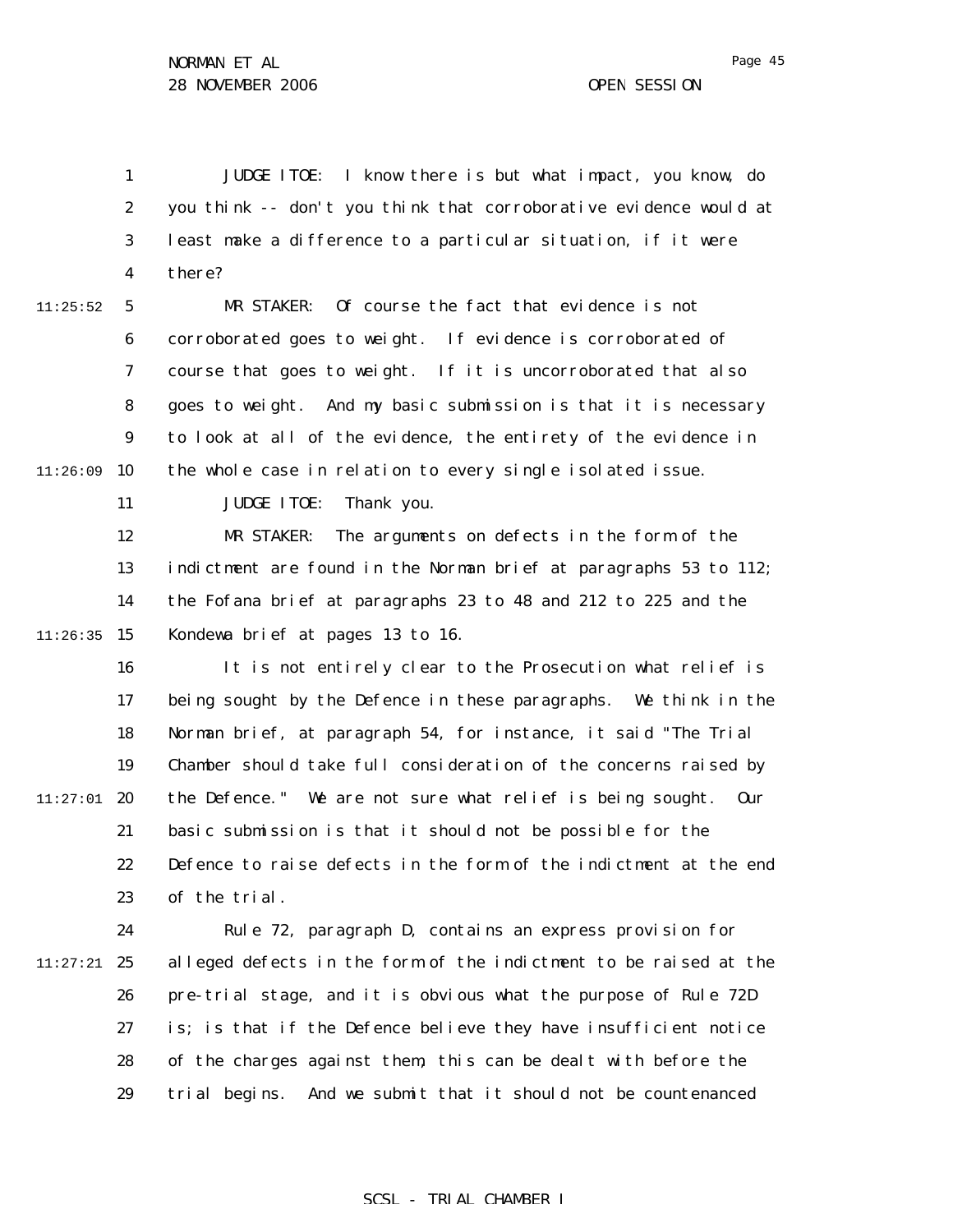1 2 3 4 5 6 that an accused, the Defence for an accused failed to raise such an object objection, allow the trial to proceed and respond to all the allegations made against an accused and then say at the end of the trial: "Oh by the way, whatever the relief being sought is, disregard all the evidence because we had insufficient notice."

7 8 9  $11:28:26$  10 Again, this is part of the more general principle of criminal proceedings, that issues must be raised by parties in a timely manner. And if they're not, that the right to do so may be waived.

11 12 13 14  $11:28:46$  15 16 17 18 19 In this particular case, only one of the three accused brought a motion alleging defects in the form of the indictment. It was dealt with by the Trial Chamber. The Trial Chamber dismissed the motion, subject to one aspect which related to words such as "but not limited to." That defect was cured by the filing of a bill of particulars. The wording of the bill of particulars was subsequently reflected in the consolidated indictment and we submit that that issue has now been settled and the time for raising it has passed.

11:29:10 **20** 21 22 23 24 11:29:36 25 26 27 One authority I would refer to from the ICTY is the *Brdjanin* trial judgment of 1 September 2004 where it was said in paragraph 48 that "the Defence has failed to put forward any convincing reason why the Trial Chamber should exceptionally deal with alleged defects in the form of the indictment at this late stage. On the contrary the Defence was given ample opportunity to raise these issue during the pre-trial phase which lasted well over two years."

> 28 29 Our submission would be that even if it were possible to raise defects in the indictment once the trial has commenced it

## SCSL - TRIAL CHAMBER I

11:28:04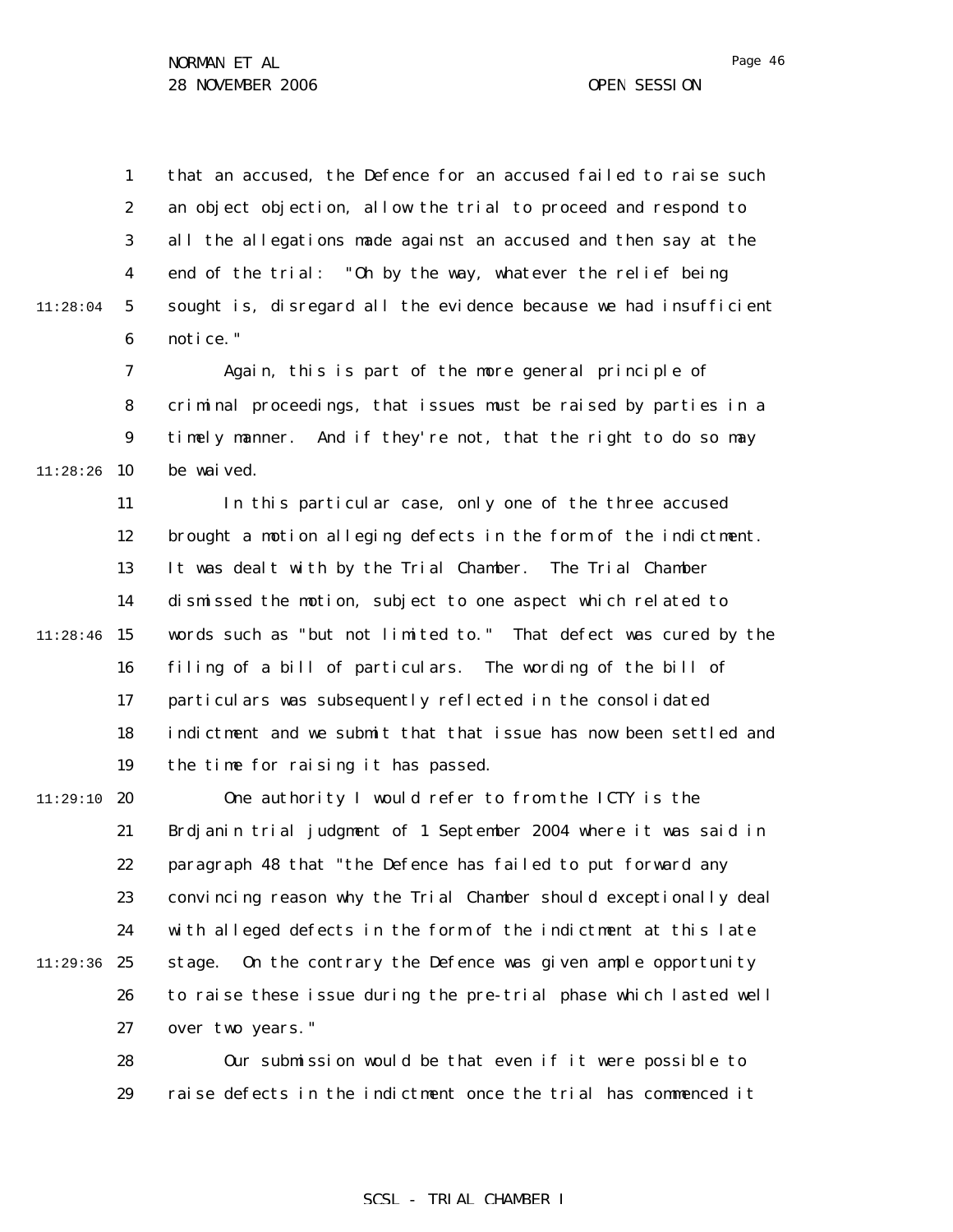1 2 would be a wholly exceptional situation; nothing exceptional has been shown here.

3 4 5 6 7 8 9  $11:30:42$  10 11 12 13 14  $11:31:02$  15 11:30:10 We would add that the authorities referred to in the Defence briefs on this issue, in our submission are not pertinent. For instance in the Kondewa brief, on page 9 at footnote 43, there is a reference to a passage in the RUF oral Rule 98 decision, supposedly in support of the argument that defects in the form of the indictment can be raised at the end of trial. That is not our reading of that decision. The passage cited dealt with the question of whether count eight of the indictment was duplicitous of other counts. That is certainly a matter that can await for the -- can await the end of trial, if it appears the elements of count eight and other counts are satisfied, it can then be determined whether convictions can be entered on both.

16

17 In any event it is our submission that even if the Trial Chamber were --

18 19 11:31:19 20 21 22 23 24 11:31:48 25 26 27 PRESIDING JUDGE: In other words are you now saying that, as a matter of law, that certain defects in an indictment, certain types of defect in an indictment, notwithstanding that they may not have been raised at the pre-trial stage, can be raised at a later stage if there was such a nature as the law allows to be raised? In other words, are there certain types of defect in law, based on the jurisprudence, which in fact can be raised at any time, even on appeal? Defects in the form of the indictment and is duplicity one of them? MR STAKER: Well, I haven't made the submission that

28 defects in the form of the indictment can't be raised on appeal.

29 What I am submitting --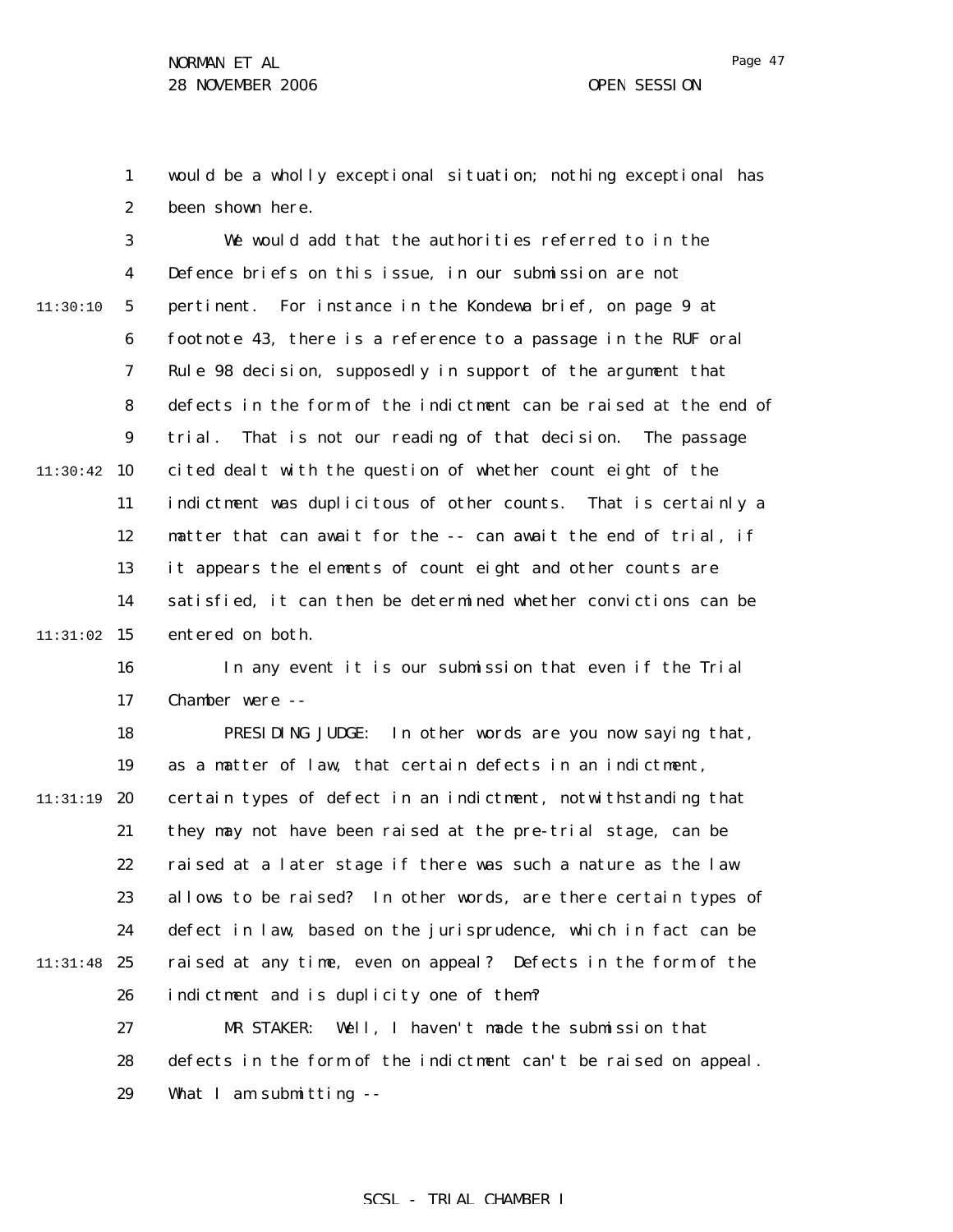1 2 3 4 5 6 7 8 9  $11:33:00$  10 11 12 13 14 11:32:28 PRESIDING JUDGE: I mean the general purport of your statement about defects in the form of the indictment did not particularise or articulate whether there are certain types of defects that are not permissible after pre-trial stage, as against certain defects that can be taken at any point in a proceeding, even on appeal. And when you mention duplicity, I am reminded, particularly in the national system, there is settled case law authorities to say that a defect alleging duplicity in an indictment can be brought, even on appeal. MR STAKER: Yes, Your Honour. Without wanting to go into detail, too much detail on an issue that doesn't arise here, I think in international criminal proceedings the basic approach is always one of basic commonsense. The Rules say that defects in the form of the indictment are raised at the pre-trial stage, and

 $11:33:21$  15 16 17 18 19  $11:33:47$  20 21 if the issue is raised at a later point in time, the first question would be why wasn't this raised earlier? Could counsel have reasonably be expected to raise it earlier? You know, why? And the second question would be: What prejudice would be caused to the other side if this issue were dealt with now? And as that passage I cited indicated, there may be very exceptional circumstances where that can occur.

22 23 24 11:34:02 25 PRESIDING JUDGE: I didn't really want to engage you in any debate on this. It's just that when you used, when you made reference to duplicity that triggered off my line of thinking but I will rest my position on that.

> 26 27 28 29 JUDGE BOUTET: I would like to add my voice to some of these concerns. I would like to hear from you on the notion of vagueness of allegations when allegations are of such a nature that an accused may not be able at the outset of the pre-trial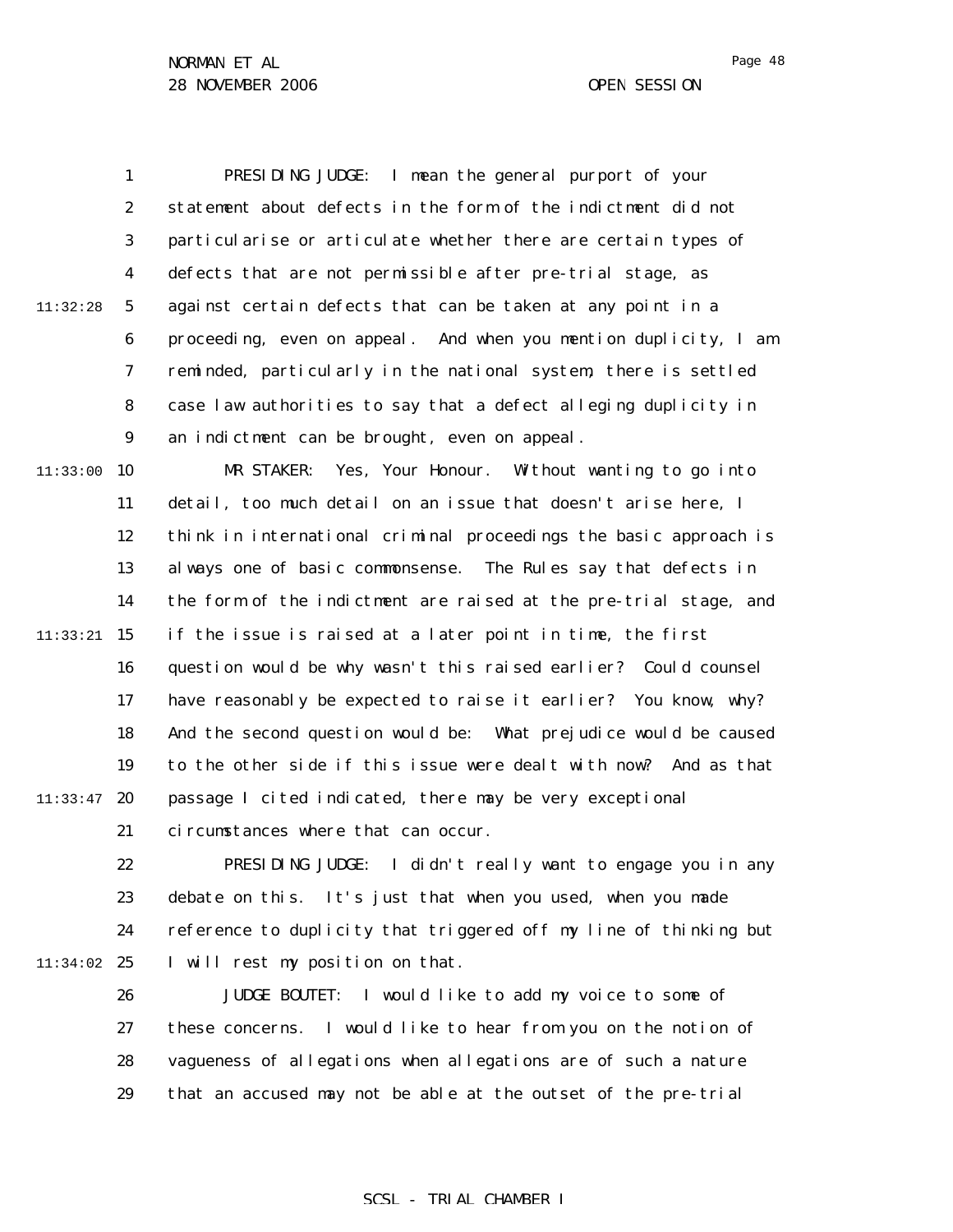1 2 3 4 5 6 7 11:34:45 brief to know exactly what the charges are against him in the same way as we move along the trial and also then discover that the -- what is alleged there, leads to at least some ambiguity and, hence, may put the accused in the very difficult position of not knowing the case against him with enough provision as such. Are you saying that even at this stage of the trial that matter cannot be raised?

8 9  $11:35:02$  10 11 12 13 14  $11:35:24$  15 16 17 18 MR STAKER: We come back to the same basic rule of commonsense that I referred to: If the Defence raised an issue such as that and said we couldn't have raised it earlier because it has only now become apparent, and it is raised at the earliest opportunity, it has only just now become apparent, we are promptly raising it. Then at that time consideration could be given to how the situation might be remedied and how possible remedies might prejudice the other party. It may be that at that stage an adjournment, or the giving of further particulars by the Prosecution, might cause a short delay in the proceedings and allow them to move on.

19  $11:35:44$  20 21 22 23 24 11:36:09 25 26 27 28 29 But to say nothing at the time and to allow the end of trial to be reached and then to say, when it is all too late to remedy the situation, that they're entitled to some remedy because the indictment is too vague, we submit is inconsistent with ordinary principles of procedure. And I come back to the basic point: That there has been no showing of exceptional circumstances in our submission as to why this couldn't have been raised at the pre-trial stage, if that is what the Defence wanted, and two of the three accused simply didn't do that. The third accused did and the Trial Chamber ruled on it and the one defect that was found was remedied.

#### Page 49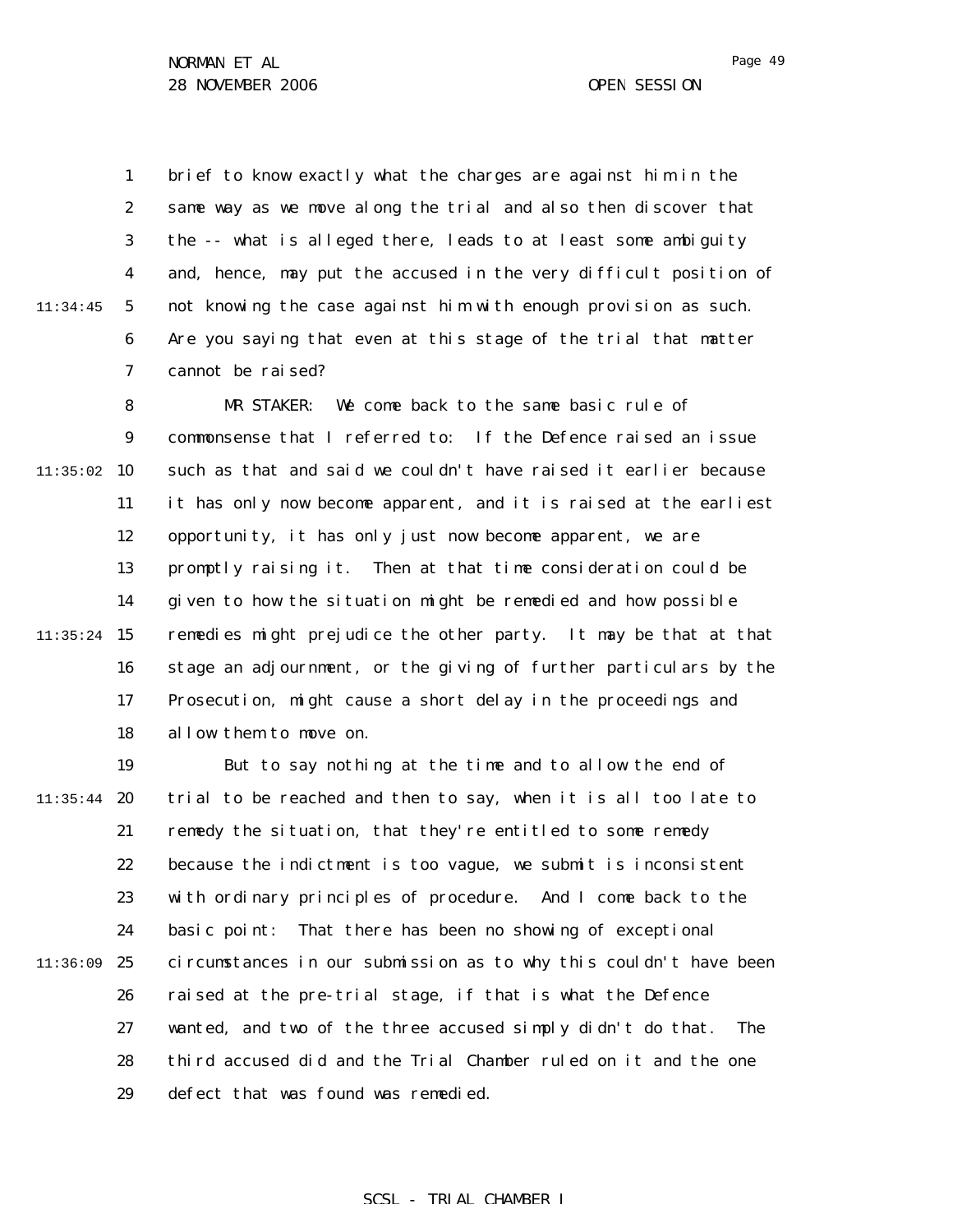1 2 3 4 5 6 7 8 9  $11:37:01$  10 11 12 13 14  $11:37:26$  15 11:36:43 My final submission on that point, as I say, is that even if the Trial Chamber were to look at this issue, at this stage, we submit that the decision that it gave at the pre-trial stage on the Kondewa motion on defects in the form of the indictment, and the other case law of the Special Court on defects of the - in the form of the indictment in other cases should be followed, and that in accordance with the case law we have of the Special Court there was nothing defective in that respect in this indictment. I propose, then, to move on to the next main issue which concerns the effect of the words "those bearing the greatest responsibility in the Statute of the Court". This is dealt with in the Kondewa brief at pages 16 and 17; the suggestion appearing to be that if it is not proved beyond a reasonable doubt that the accused was one of those bearing the greatest responsibility, no

16 17 18 19 conviction can be entered. The way it has been put by the Defence, I understand, is that it is a material element of the crime, of all crimes within our jurisdiction, that an accused must be one of those bearing the greatest responsibility.

 $11:37:46$  20 21 22 In our submission that is not the effect of those words and I think that is plain, if one looks at the reason why those words were inserted into our Statute.

23 24 11:38:11 25 26 27 28 29 At the ICTY and the ICTR those words do not appear in the relevant Statutes. As a result, the persons indicted by those tribunals have included persons ranging from Heads of State, like Slobodan Milosevic, down to ordinary foot soldiers or guards in detention camps, and those who were responsible for the creation of the Special Court clearly intended that the Special Court's mission would be much more focused and it was, therefore, decided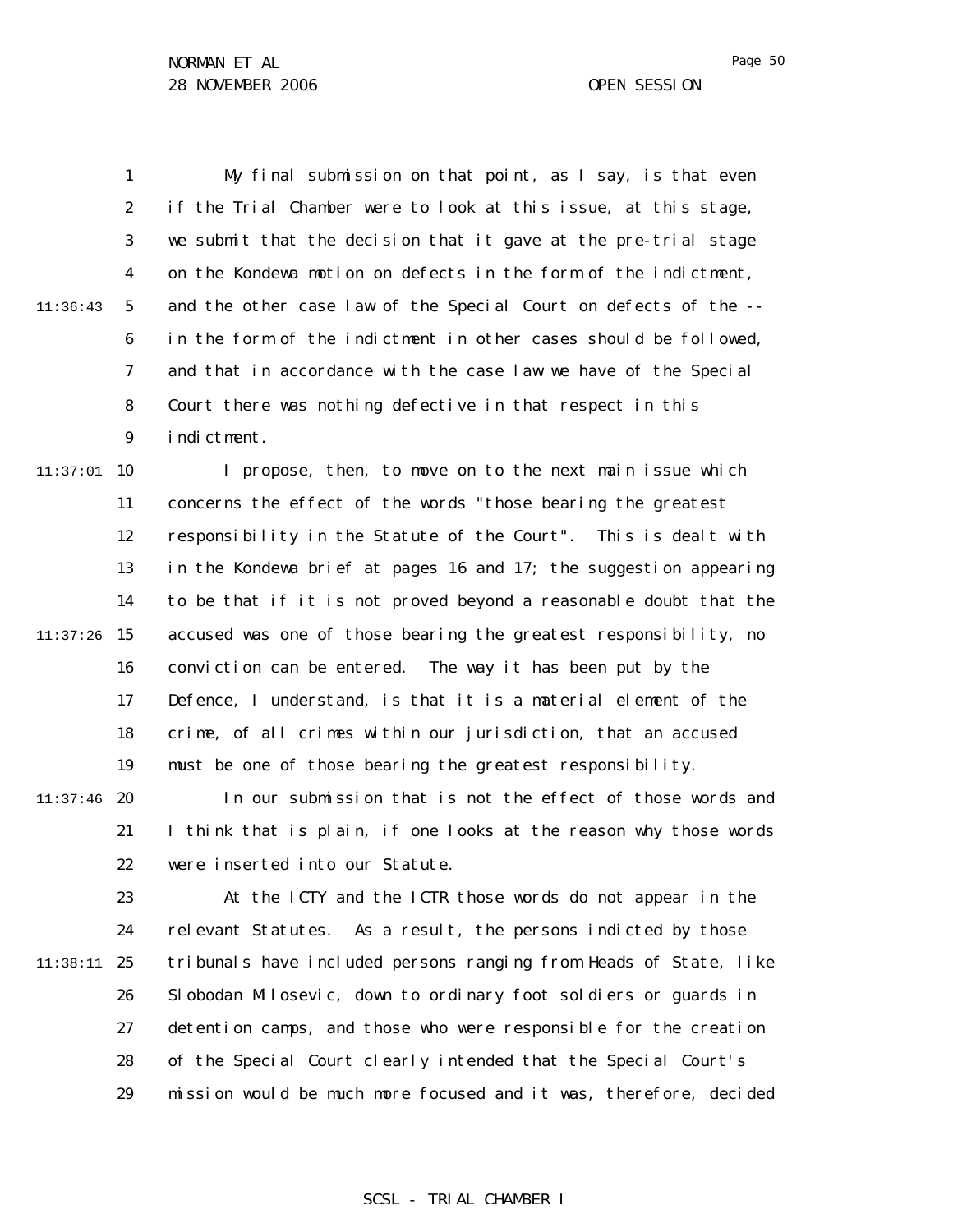Page 51

1 2 to adopt a provision which directed the Court to concentrate on those bearing the greatest responsibility.

3 4 5 6 7 8 9 11:39:22 10 11 11:38:58 But it is clear that the decision as to who falls within that category is one that necessarily falls to be made at the time that an indictment is issued. The way the procedures of the Court work is that the Prosecutor goes and investigates and is then required to make a decision based on all of the evidence that the Prosecution has collected in the course of its investigations up to that point in time, who in the Prosecutor's reasoned, professional judgment does the evidence point to as being those bearing the greatest responsibility?

12 13 14  $11:39:43$  15 16 17 18 19 11:40:09 20 21 22 23 24 We submit that it is obvious that that is a question that necessarily requires a degree of judgment and it is not to say that every professional, reasonable mind would necessarily come to the same conclusion. But we submit that it would be an absurd result if the Prosecutor, having exercised that discretion in a professional and possible manner, brought an indictment if a trial was conducted and if, at the end of the trial, the Trial Chamber was satisfied that it had been proven beyond a reasonable doubt that the accused had committed very serious violations of international humanitarian law, falling within our Statute, but nonetheless after the lengthy trial the person had to be acquitted on the grounds that he was not one of those bearing the greatest responsibility.

11:40:31 25 26 27 28 29 We submit this provision clearly is one that confers a discretion on the Prosecutor. It may be that it is reviewable on grounds of abuse of discretion. For instance, if an indictment were brought against an extremely low level perpetrator who had clearly committed, perhaps a crime within our jurisdiction, but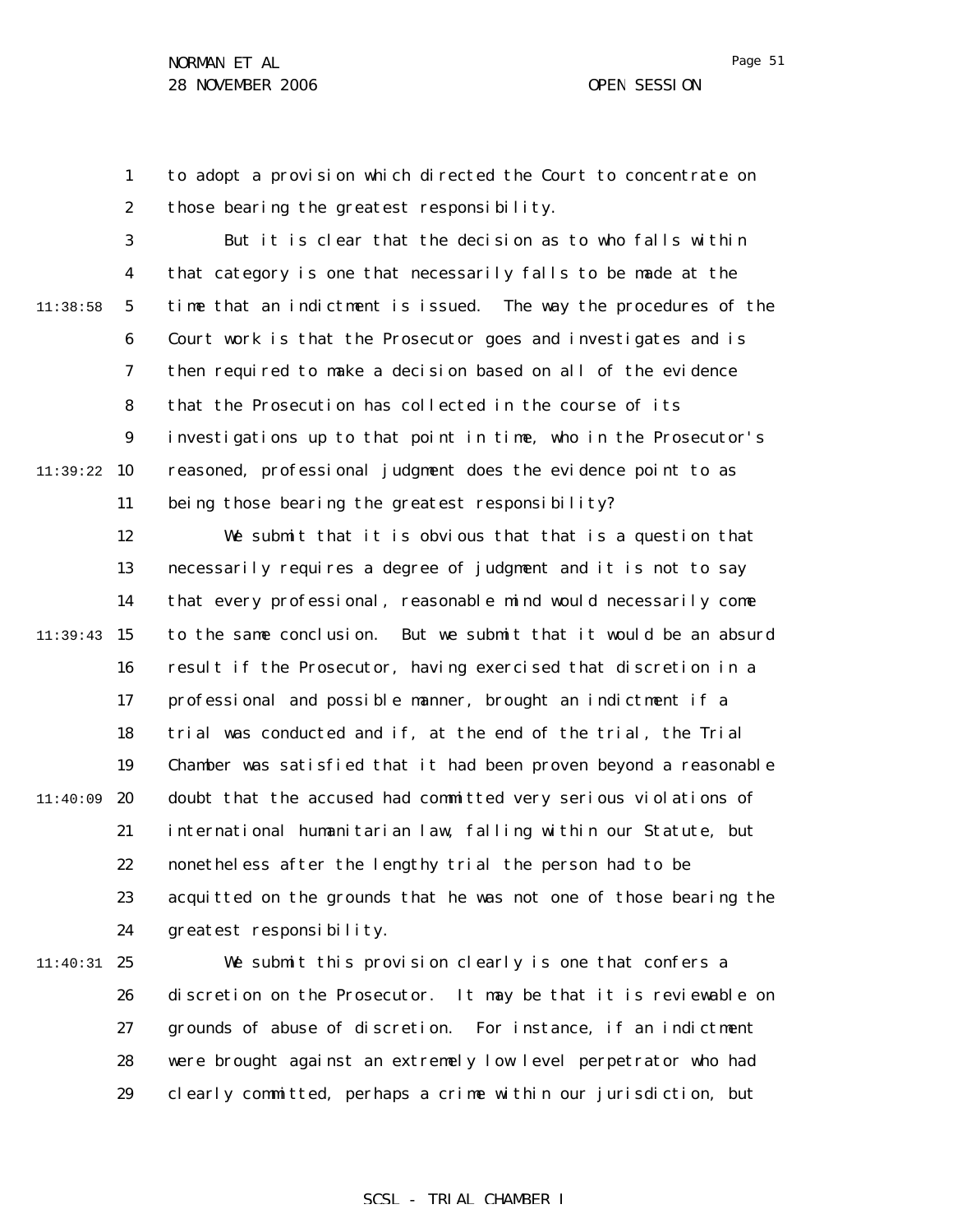1

2 3 4 5 6 7 8 9 11:41:34 10 11 12 13 14  $11:41:54$  15 16 17 11:41:13 one that just pales into insignificance compared to what is known about the scale of events, that person might plead, perhaps ideally in a preliminary motion by way of raising issues at the earliest possible opportunity, and say: "No reasonable Prosecutor could consider me one of those bearing the greatest responsibility, this is an unreasonable exercise of discretion, it is an abuse of discretion and proceedings against me should be stopped." But it is my submission that the question of those bearing greatest responsibilities is not a material element that needs to be established at the end of trial and certainly not one that needs to be proved beyond a reasonable doubt. In any event, I would add that it is difficult to see how the Trial Chamber could ever determine whether or not an accused was one of those bearing the greatest responsibility, if that kind of proof beyond a reasonable were required, since it necessarily involves comparison with other persons, and unless all other potential persons falling within that category were

18 19  $11:42:15$  20 21 22 23 tried by this Court, and all of the evidence against all of them were heard and considered in the same judicial way as in this case, it would be impossible to draw that kind of meaningful comparison. And the suggestion that this is a matter to be determined at the end of trial, in our submission, is one that would simply be unworkable.

24 11:42:35 25 26 27 28 The next main heading that I propose to address concerns the relevance of evidence of acts occurring outside the temporal or geographic scope of the indictment. That is dealt with by the Norman brief at paragraphs 140 to 141, and the Kondewa brief at pages 13 to 15.

> 29 It is said in the Norman brief, for instance: "The Trial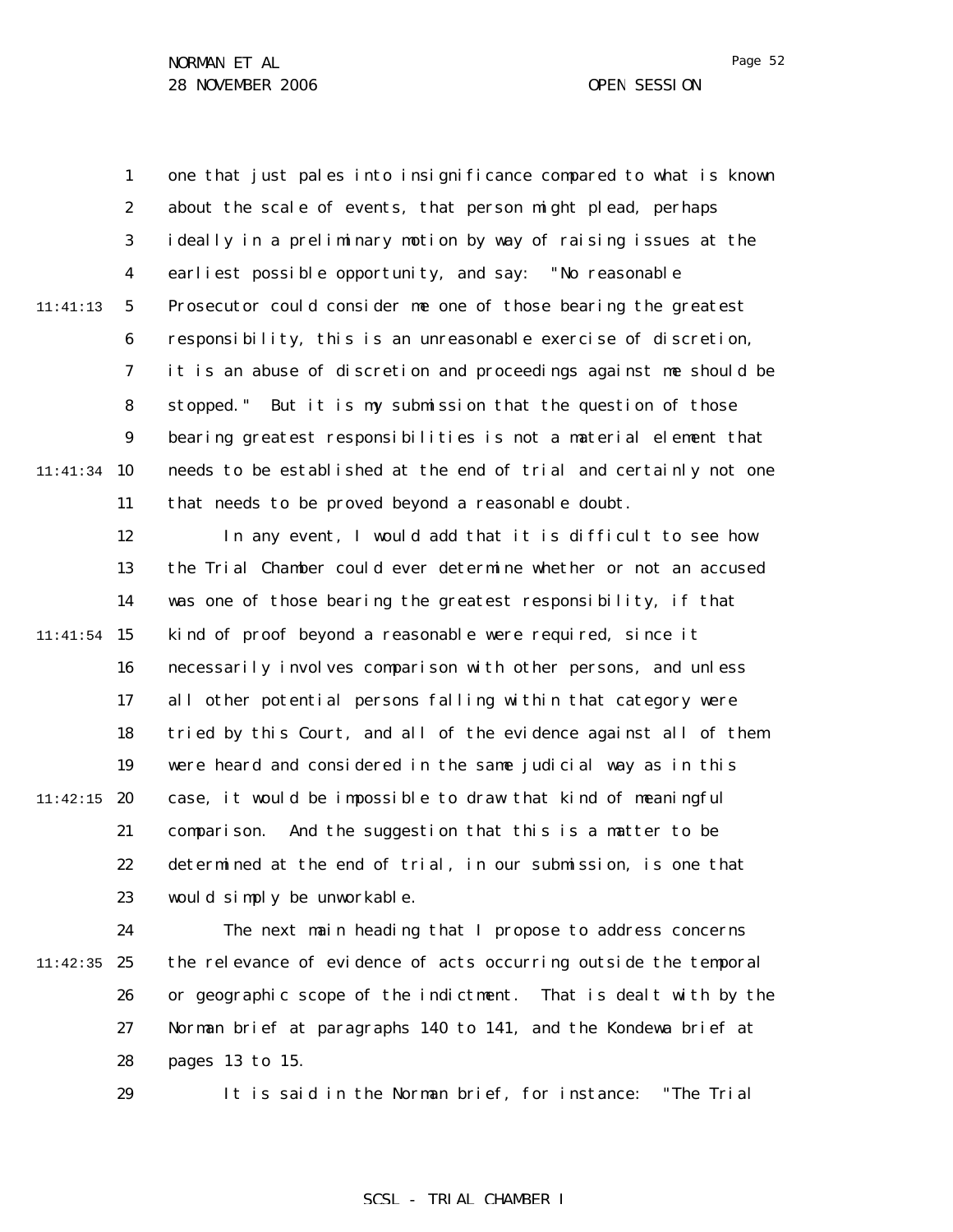|          | $\mathbf{1}$     | Chamber can only review evidence that falls within the relevant    |
|----------|------------------|--------------------------------------------------------------------|
|          | $\boldsymbol{2}$ | time frame of the indictment." Now, if this is intended to         |
|          | 3                | suggest that the Trial Chamber can't look at any evidence          |
|          | $\boldsymbol{4}$ | relating to acts or conduct outside the time frame of the          |
| 11:43:17 | $\mathbf{5}$     | indictment, for any purpose, then in our submission that is        |
|          | 6                | Again, if I give a simple analogy from a national legal<br>wrong.  |
|          | 7                | Suppose that it is alleged that the accused murdered the<br>system |
|          | 8                | victim on a specified day. Now, clearly, it is possible to look    |
|          | 9                | at evidence of acts or conduct occurring before or after that      |
| 11:43:42 | 10               | We could hear evidence that three weeks beforehand the<br>day.     |
|          | 11               | victim cheated the accused out of a large amount of money.<br>It   |
|          | 12               | may be that two weeks before we have evidence that he purchased a  |
|          | 13               | It may be that two weeks afterwards we have evidence that<br>gun.  |
|          | 14               | the body of the victim was found buried in his backyard.           |
| 11:44:04 | 15               | Now, this is all evidence relating to matters occurring            |
|          | 16               | before or after the date specified for the crime in the            |
|          | 17               | indictment, but it is clearly relevant and probative of issues in  |
|          | 18               | the case and these events occurring before or after, typically,    |
|          | 19               | would not be pleaded in the indictment. They would be disclosed    |
| 11:44:22 | 20               | to the Defence as part of disclosure but would not be necessary    |
|          | 21               | to plead them in the indictment.                                   |
|          | 22               | So we clearly accept that the Trial Chamber is only called         |
|          | 23               | upon to consider the crimes that are charged in the indictment.    |
|          | 24               | But evidence of matters occurring before the relevant time         |
| 11:44:45 | 25               | frames, or after the relevant time frames, or outside the          |
|          | 26               | specified geographic area, may be relevant and probative of        |
|          | 27               | issues that are contained in the indictment.<br>If there is        |
|          | 28               | evidence that very shortly before the time period specified in     |
|          | 29               | the indictment the accused exercised superior authority, and       |
|          |                  |                                                                    |

# SCSL - TRIAL CHAMBER I

Page 53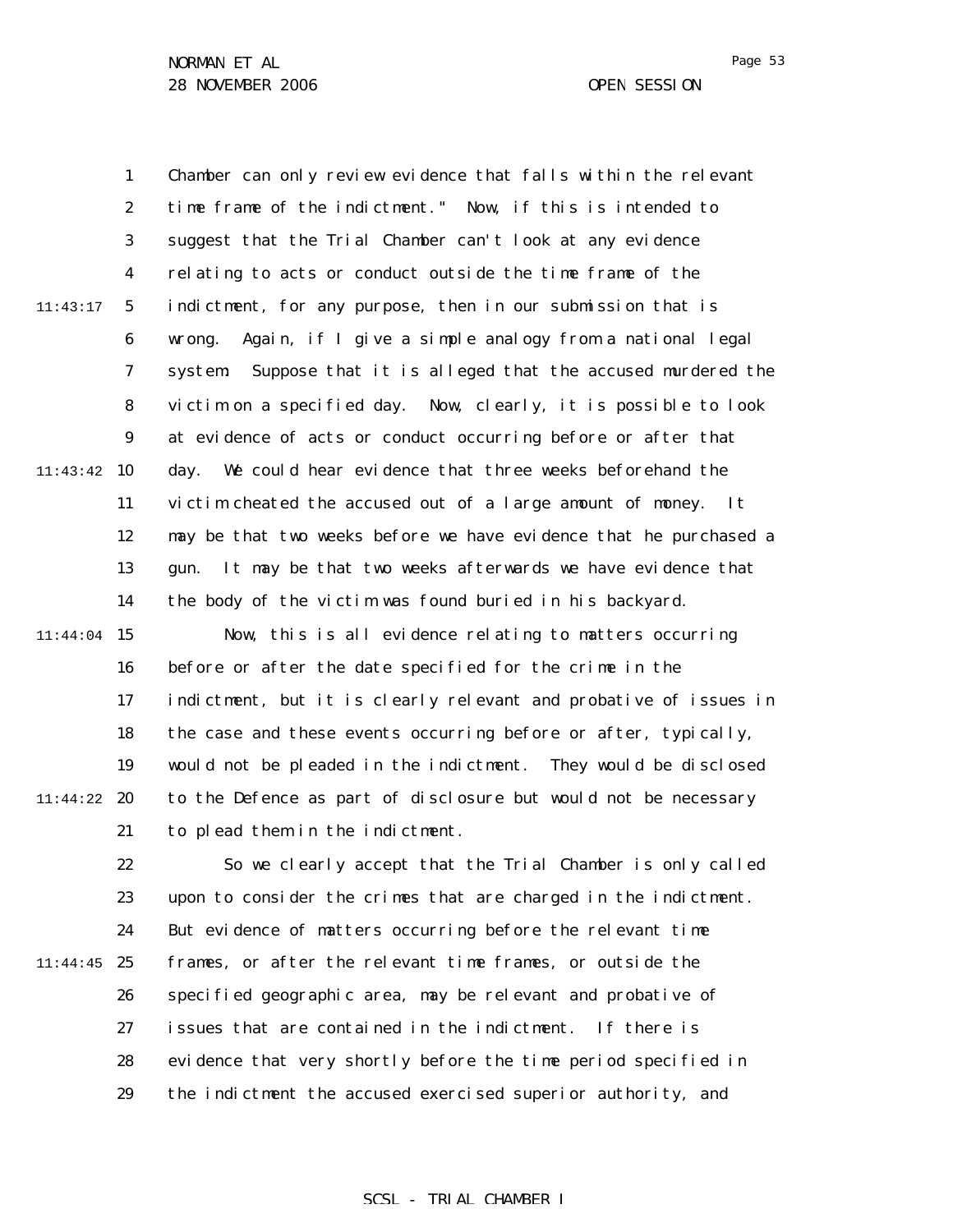1 2 3 4 5 11:45:21 there is evidence that very shortly after the specified time frame he exercised superior authority. Clearly, that evidence is probative of the question whether he exercised, whether he exercised superior authority during the time material to the indictment.

6 7 8 9 11:45:39 10 11 12 13 Similarly, evidence of things occurring before or after the specified time frames may go to issues such as the existence of an armed conflict, the existence of a widespread or systematic attack against a civilian population and so forth. And so I come back again to our basic point: The Trial Chamber is only called upon to decide what is charged in the indictment but, in so doing, it looks at all of the evidence in the case considered as a whole.

14  $11:46:01$  15 16 17 18 19 11:46:22 **20** 21 22 Our second argument that arises in this context would appear to be, if I understand the Defence arrangements correctly, that an accused cannot be convicted of a crime unless it is proved beyond a reasonable doubt that the crime did, in fact, occur within the time frame specified in the indictment. In other words, the suggestion is that the time frame mentioned in the indictment becomes a material element of the crime which must be proved beyond a reasonable doubt. Again, we submit that that is incorrect.

23 24  $11:46:47$  25 26 27 28 If an accused is responsible for murders committed in an attack on a village, then the accused is criminally responsible for that act, regardless of when it occurred. The reason for specifying dates in an indictment is not because they're material to criminal liability but is to give notice to the Defence, so that it is able to prepare its case.

29

And, of course, it's not always possible to specify exactly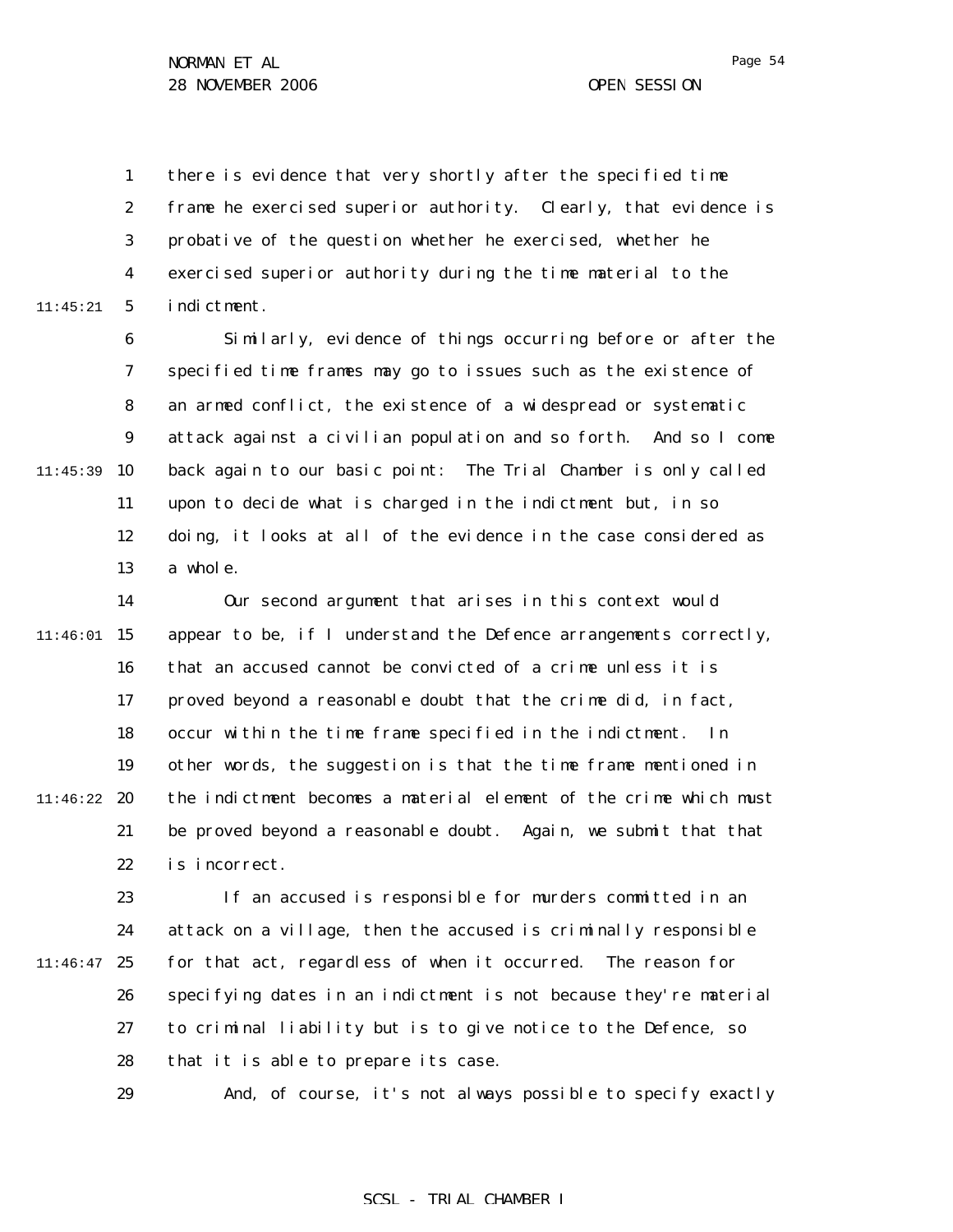1 2 3 4 5 6 11:47:26 what the relevant dates were, especially when dealing with events on the scale of the ones we are dealing with and given the turmoil and upheaval in which they happened. And precisely because of that, we do find language in the indictment that speaks about on or about a certain date, or in or about a certain month, and gives time frames.

7 8 9  $11:47:53$  10 11 12 13 14 11:48:20 15 16 17 18 19 11:48:49 20 21 22 23 We submit that the approach to be followed in this is one that has been set out in Archbold. I refer to the 2002 edition and as I say I will provide the reference. It refers to the socalled Dossi principle, D-O-S-S-I, coming from the case *Queen v. Dossi*, 13 Criminal Appeal Reports, page 158. Dossi said that this was a rule that has existed since time in memorial, and the rule, as stated by Archbold, is that a date specified in an indictment is not a material matter unless it is an essential part of the alleged offence. The defendant may be convicted, although the jury finds that the offence was committed on a date other than that specified in the indictment. However, the Prosecution should not be allowed to depart from an allegation that an offence was committed on a particular day in reliance on in the principle in Dossi, if there is a risk that the defendant has been misled as to the allegation he has to answer, or that he would be prejudiced in having to answer a less specific allegation.

24  $11:49:07$  25 26 27 28 29 So, in our submission, this reaffirms that the reason for specifying dates in an indictment is to give notice to the accused, and if the evidence shows that the dates may be other than those specified, the question is whether this would cause prejudice to the accused, whether the accused was misled as to the nature of the case which the accused was called upon to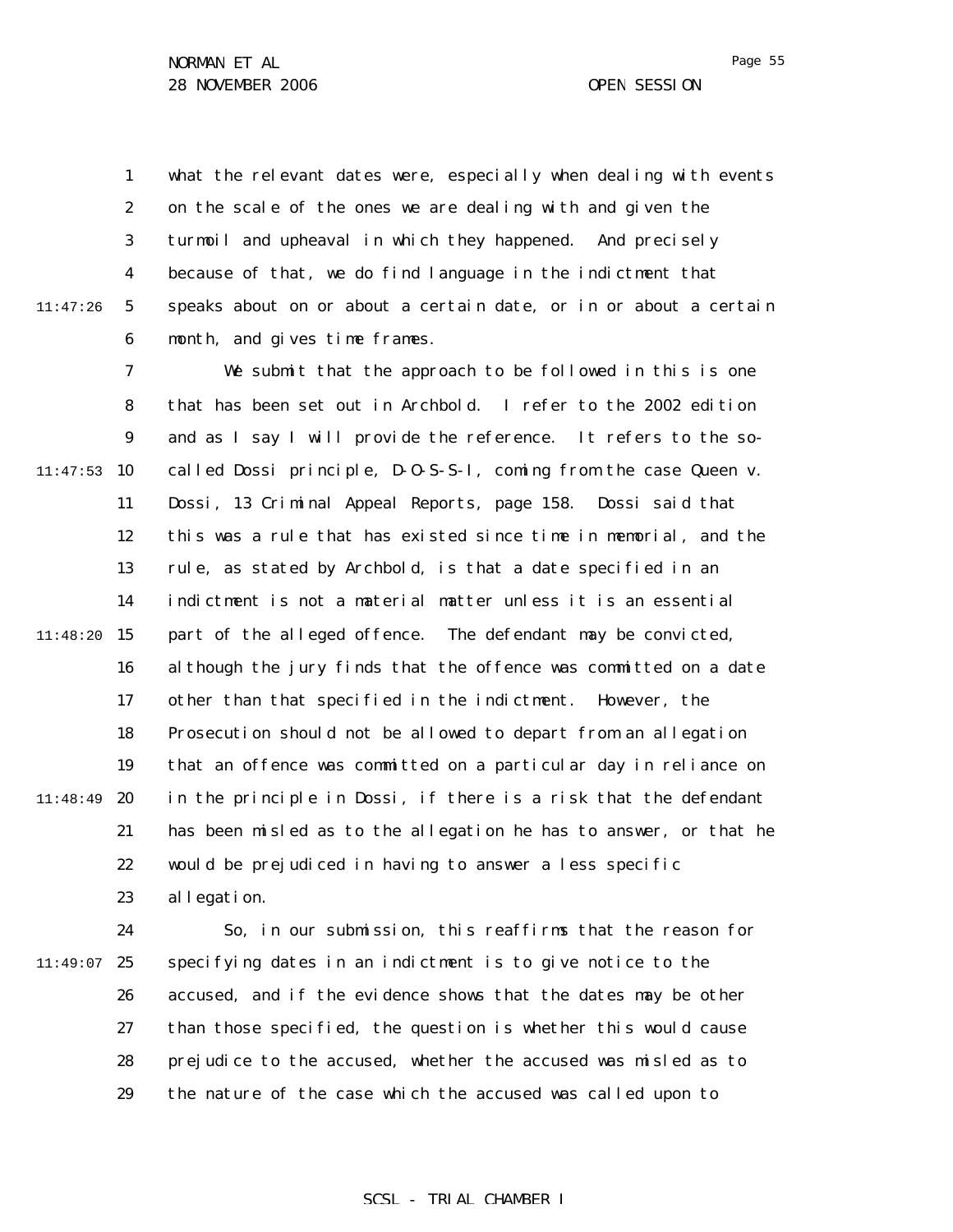1 answer.

|          | $\boldsymbol{2}$ | Our submission is that if the indictment says the accused           |
|----------|------------------|---------------------------------------------------------------------|
|          | 3                | is guilty of an attack on this village that occurred at a certain   |
|          | 4                | time, and it turns out the attack was a slightly different date,    |
| 11:49:43 | $\mathbf 5$      | it might be the accused is not prejudiced by that in any way.<br>It |
|          | 6                | may be the accused, when preparing the defence, interviews          |
|          | 7                | witnesses in that village, asks about an attack occurring in that   |
|          | 8                | village, witnesses say, "Yes, we remember that. It was on a         |
|          | 9                | different date but yes, we remember that." Prejudice would need     |
| 11:50:05 | 10               | to be shown. And it would have to be shown that it would be         |
|          | 11               | unfair to take into account evidence of matters occurring so far    |
|          | 12               | outside that time frame because the accused has been misled.<br>And |
|          | 13               | whether it is unfair or not, whether it has caused prejudice or     |
|          | 14               | not, would include considerations of such matters as how far        |
| 11:50:29 | 15               | outside that time frame the evidence put matters. And, again,       |
|          | 16               | because this is not a material element of the crime, it means it    |
|          | 17               | does not matter that different witnesses don't agree on the time    |
|          | 18               | If there are several witnesses who put the crime inside<br>frame.   |
|          | 19               | the time frame alleged in the indictment, and other witnesses       |
| 11:50:53 | 20               | say, "well, we don't remember exactly," or, "we're not sure," or,   |
|          | 21               | "we think it was some time in the rainy season," because it is a    |
|          | 22               | not a material element, it is not possible to argue that the        |
|          | 23               | accused must be acquitted on this crime because there is a          |
|          | 24               | reasonable doubt as to whether it occurred inside the specified     |
| 11:51:12 | 25               | time period. It is not a material element.<br>It doesn't have to    |
|          | 26               | be proved beyond a reasonable doubt.                                |
|          | 27               | The date is specified to give notice.<br>If witnesses, some         |

28 29 witnesses come and put it in that time frame that indicates why that time period was given in the indictment. If some other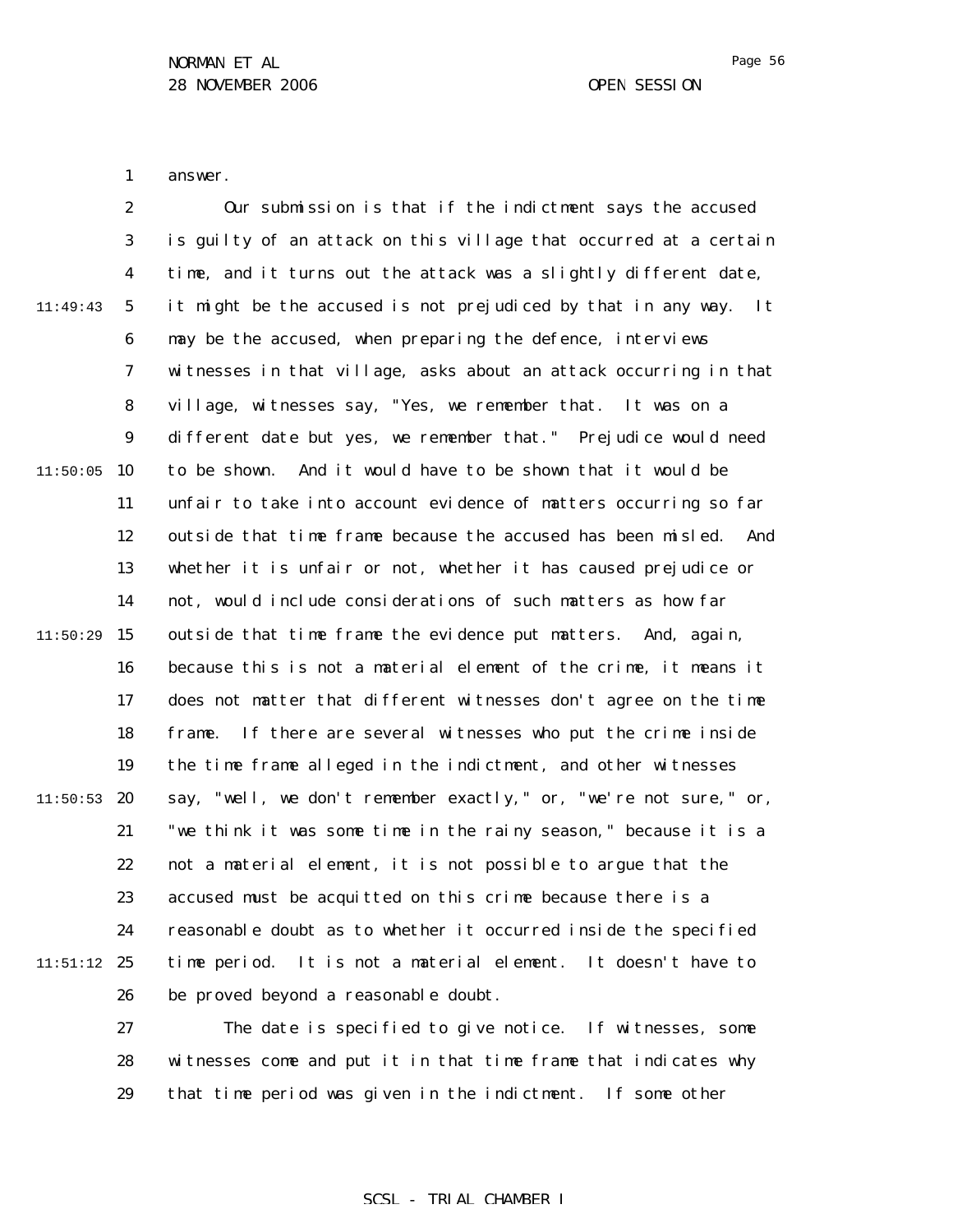1 2 3 4 witnesses are unsure, or put it at a slightly different time, we submit that is immaterial, unless it shows that the Defence was so prejudiced, so misled that it was not effectively on notice as to the case it had to answer.

11:51:46

5 6 7 8 Now, the Dossi principle has been recognised in the case law of International Criminal Tribunals. I can provide those references in the list of the authorities that I indicated I would provide after this hearing.

9  $11:52:08$  10 11 PRESIDING JUDGE: I hate to intervene but I just think it would be fair to you to remind you that you have about 50 more minutes left out of the allotted time.

12 13 14  $11:52:26$  15 16 17 18 19  $11:52:48$  20 MR STAKER: Yes, Your Honour. We have had some questioning. It may be that we will be exceeding our estimate slightly, which of course is an estimate. The remaining issues can be dealt with fairly briefly. One is an argument that the indictment was not properly served; that is found in paragraph 7 of the Norman brief, paragraph 16 of the Kondewa brief. Again, our submission is that has now been settled by a decision of this Trial Chamber and the Appeals Chamber. There is no occasion for reopening it.

21 22 23 24  $11:53:04$  25 26 27 28 There is some suggestion in the Norman brief that because of a delay in the giving of the Appeals Chamber decision on this, he declined to attend proceedings here for some months. There seems to be some suggestion that may have prejudiced him in some way. In our submission decisions of the Trial Chamber must be respected, unless and until they're overturned on appeal, and that by boycotting proceedings one cannot claim prejudice afterwards.

29

Another argument found in the Kondewa brief at pages 15,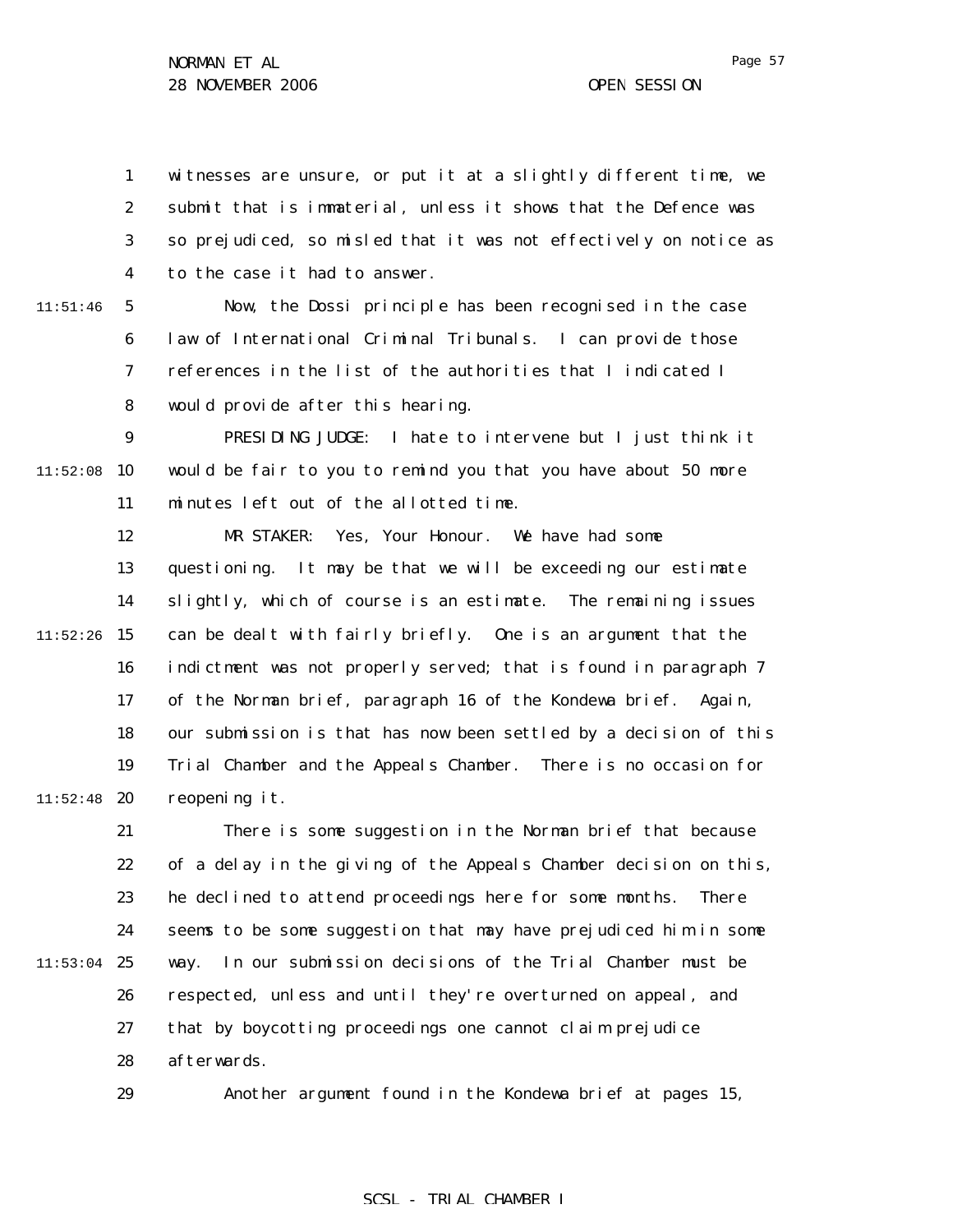1 2 3 4 5 6 7 8 11:53:46 72, 77, 78 and 80, is an argument that there are no agreed elements of certain crimes; that there is no established case law on what the elements of those crimes are; and that it would, therefore, violate the principle of, if I am permitted to use Latin in this Courtroom, Your Honour, it would violate the principle of *nullum crimen sine lege* to convict a person of those crimes given the absence of established legal authority on their content.

9  $11:54:06$  10 11 12 13 14  $11:54:29$  15 16 17 18 19  $11:54:51$  20 21 22 23 24  $11:55:12$  25 26 27 28 29 This is an argument that has been rejected, again in the case law of international criminal tribunals, again, I will provide references in the notice that we hand up. I think for present purposes it is sufficient, though, to refer to a judgment, a decision of our own Appeals Chamber that was given in this very case, was the decision on the preliminary motion relating to the child soldiers issue. And at paragraph 25 of that decision this issue was mentioned, other case laws referred to, and it was said that in interpreting the principle of *nullum crimen sine lege* it is critical to determine whether the underlying conduct at the time of its commission was punishable. The emphasis on conduct rather than the specific description of the offence, in substantive criminal law, is of primary relevance. In other words, it must be foreseeable and accessible to a possible perpetrator that his concrete conduct was punishable. So the issue is not whether precise legal elements are foreseeable but whether an accused, in that position at that time, could say, well, I should realise that if I do this I will be violating the law. And if we are talking about, or the trial, the Appeals Chamber already found that that was satisfied in the case of recruitment of child soldiers, in the case of other

### SCSL - TRIAL CHAMBER I

Page 58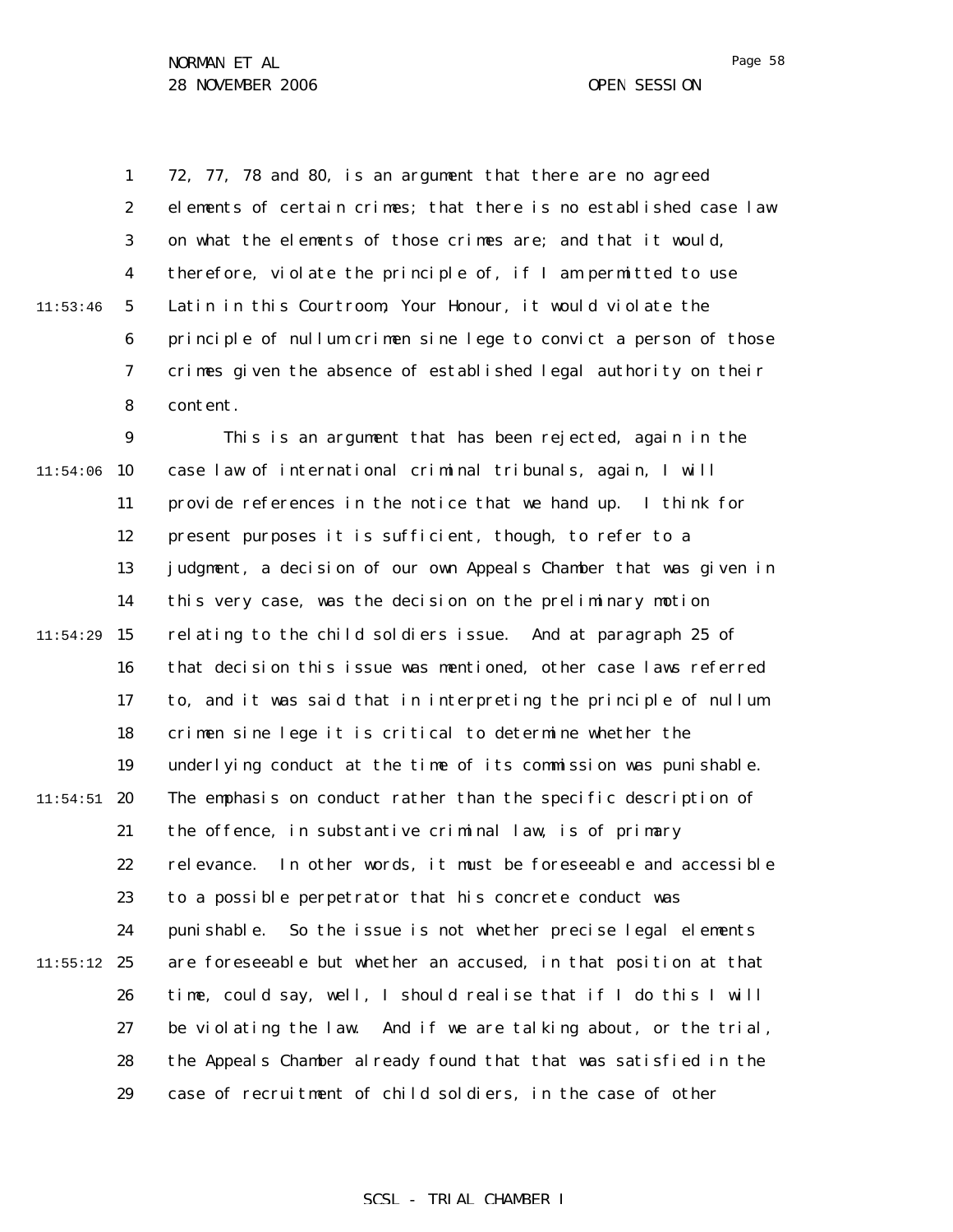1 2 crimes such as burnings, lootings and so forth, we submit that it is incontestable.

3 4 5 6 7 8 9  $11:56:17$  10 11 12 13 11:55:55 A further issue we wish to address which was raised in the Norman brief, at paragraphs 94 to 97, relates to a complaint that paragraph 27 of the indictment charges certain instances of the destruction and burning of civilian property as pillage and it is argued that destruction and burning doesn't fall within the crime of pillage. This is dealt with in paragraphs 137 to 140 of the Prosecution brief, so I needn't repeat those arguments at length. But all I would add is that, in my submission, the answer to this question is quite obvious if one again adopts the commonsense approach of looking at the value that the law against pillage is intended to protect.

14  $11:56:42$  15 16 17 18 19  $11:57:05$  20 21 22 23 24  $11:57:26$  25 26 27 28 29 International humanitarian law exists for the protection of victims such as civilians, persons taking no part in the conduct of hostilities. The law exists to protect their person, their human rights, their property. The law against pillage exists to protect their property from losses caused by the ravages of war. From the point of view of the victim, it makes no difference whether they lose their property, because a combatant has taken them away for the combatant's own profit and use, or whether the victim has lost the property because the combatant has simply destroyed them. We would submit it's an absurd submission to say that it's okay to say soldiers can go around destroying civilian property, it only becomes pillage once they actually take it away for their own benefit and use. That's looking at the issue from the point of view of the perpetrator and not from the point of view of the victim. The final issue which I propose to address is an argument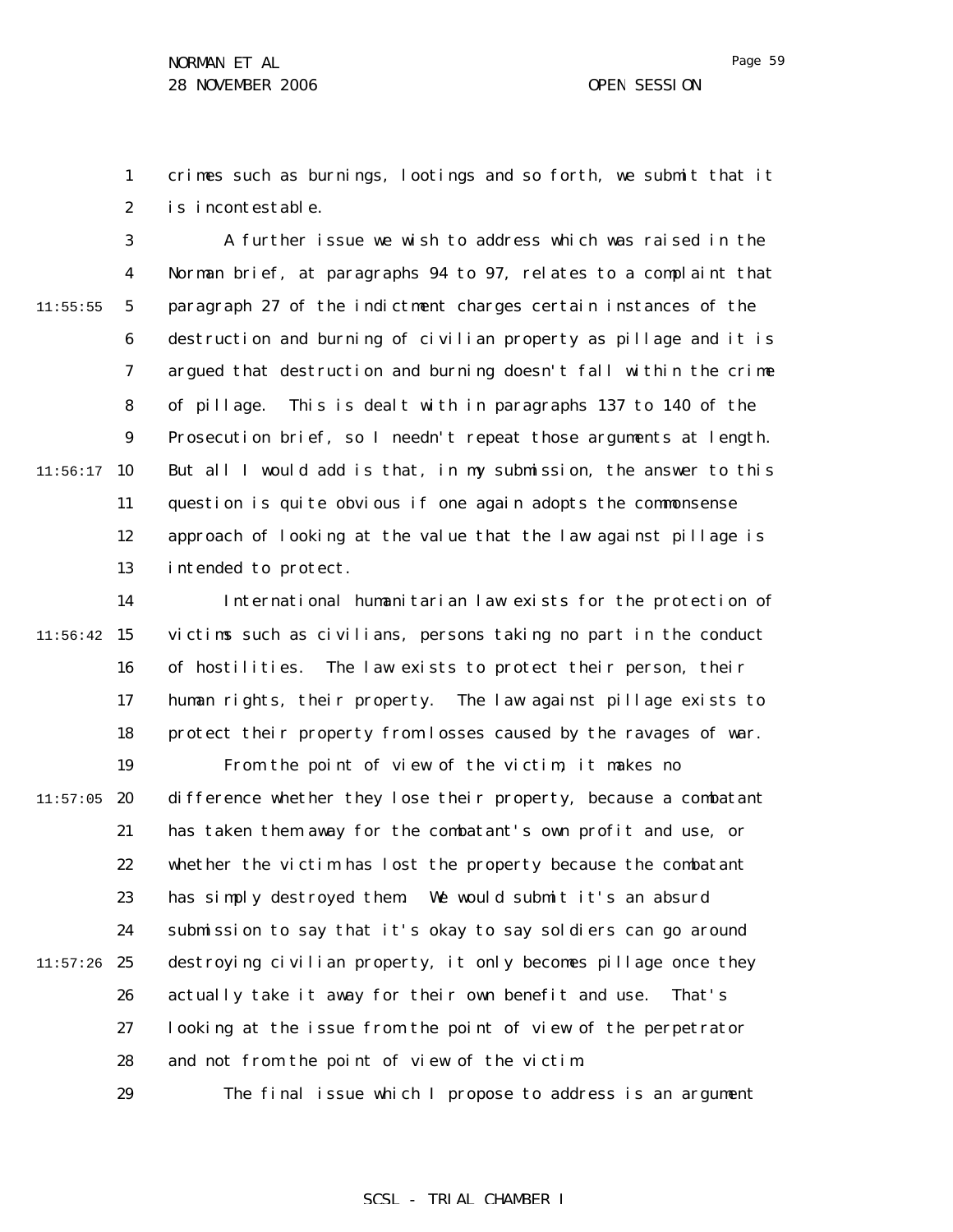1 2 3 4 5 6 7 8 9  $11:58:31$  10 11 12 13 14  $11:58:52$  15 16 17 18 19  $11:59:12$  20 21 22 23 24  $11:59:35$  25 26 27 28 29 11:58:07 found in the Fofana brief at paragraphs 225 to 234. In particular, paragraph 227 of the Fofana brief makes the statement that the joint criminal enterprise liability, in all cases, it must be shown that the accused, as well as the physical perpetrator of the crime, were both parties of the agreement to commit criminal activity. Again, we submit that that is incorrect. We think it's obvious, if one thinks about cases involving very high level leadership -- I referred earlier to the case of Nazi Germany, we can think of a case even from the Yugoslavia Tribunal involving President Milosevic, although, of course, no verdict was ever reached in that case, but to take the Nazi German example, was it necessary to establish joint criminal enterprise liability on the part of the top-level German leadership to show that they were parties to an agreement with the individual soldiers in all of the different concentration camps spread across the continent? We submit the answer is clearly no. If the answer were yes, what would the result be? It would mean that a guard in one prison camp would be part of the joint criminal enterprise and therefore would be guilty of every crime under international law committed anywhere on the continent during the entire war. Of course the guard might be guilty of crimes under international law for what the guard does inside that camp, but it would be artificial to say that each of those individual guards is a member of the same joint criminal enterprise, in agreement together with the top leadership of the country, and to say that you could never convict anyone on joint criminal enterprise liability unless you could show an express agreement between the top-level leadership and every one of the thousands or tens of thousands of individual physical

## Page 60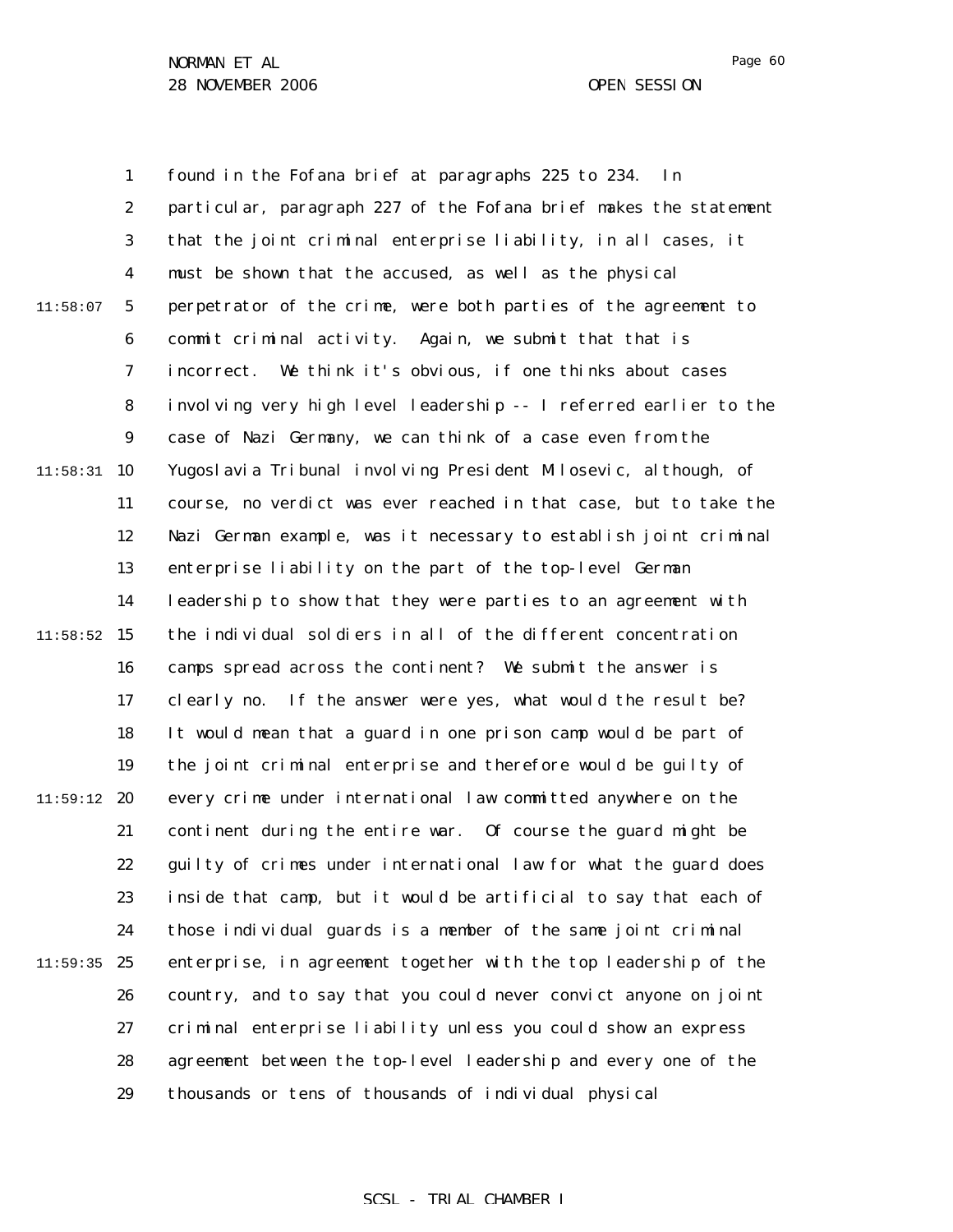Page 61

1 perpetrators.

2 3 4 5 6 7 8 9 10 11 12 13 14  $12:00:51$  15 12:00:09 12:00:29 To give another example along those lines: Suppose the joint criminal enterprise consisted merely of inciting others to commit crimes. Suppose the top-level leadership got together and said, "We are going to incite one ethnic group in this country to commit genocide against another group in this country." That's not a fantastic scenario. I think it will sound quite familiar. Is it to be said there can be no joint criminal enterprise amongst those who instigated this genocide unless you can show they were party to an agreement individually with each one of the individual physical perpetrators. We submit that cannot be the case, and we submit that that position is supported by case law of the international criminal tribunals. Again, I won't use more time by reading out the references. We will include those in our lists subsequently.

16 17 18 19  $12:01:19$  20 21 22 23 24  $12:01:40$  25 26 27 So at this stage, unless I can assist the Bench further - sorry, before I conclude, I simply would like to answer a question that was posed earlier by Your Honour Justice Boutet. I'm reminded that in the indictment, at times, the Prosecution has elected to nominate some but not all of the modes of liability cited within Article 6, paragraph 1. For instance, we have not always alleged planning against all accused. So, of course, the Prosecution is bound by what is specifically pleaded in the indictment. So, of course, it would be the case that even if the evidence did satisfy other modes that weren't pleaded that the Trial Chamber would not be called upon, of course, to decide those.

> 28 29 So, at that point, unless I can assist the Chamber further, I would invite the Chamber to call upon my colleague, Mr Tavener,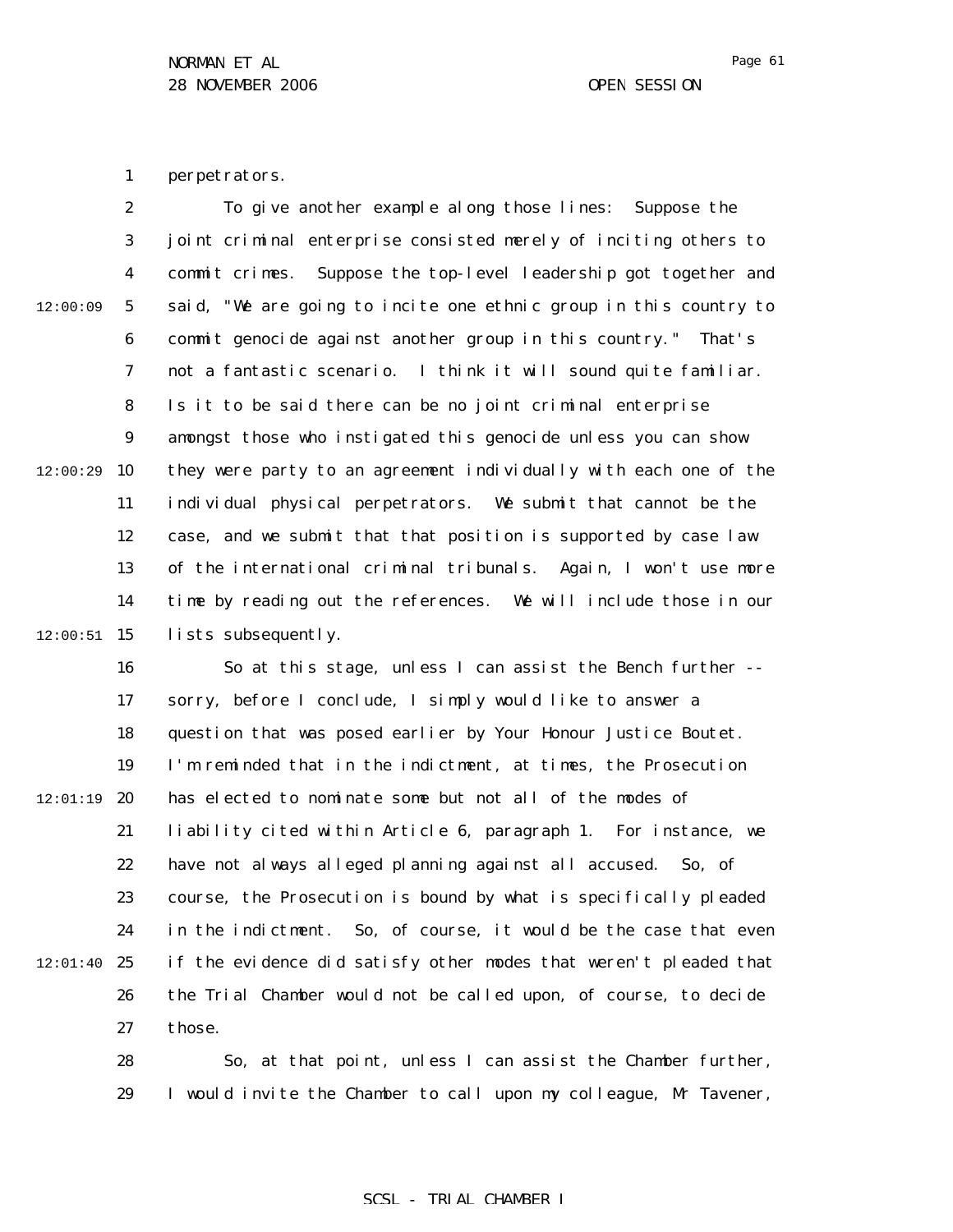Page 62

1 2 3 4 5 6 7 8 9  $12:28:40$  10 11 12 13 14  $12:28:51$  15 16 17 18 19  $12:29:15$  20 21 22 23 24  $12:29:35$  25 26 27 28 29 12:28:24 to address the factual aspects of the Defence brief. PRESIDING JUDGE: We will do that after a short break. [Break taken at 12.05 p.m.] [Upon resuming at 12.25 p.m.] PRESIDING JUDGE: The Prosecution will continue. MR TAVENER: Thank you, Your Honour. Before I commence I will mention I will be approximately an hour, maybe a bit more. I am in Your Honours' hands whether you wish me to go -- PRESIDING JUDGE: We will certainly take the lunch break at 1.00. MR TAVENER: Thank you, Your Honour. In terms of the submission, Your Honour, I take note of the fact that Your Honours have had the opportunity to read the written submissions, in particular the written submissions of the Prosecution which address in some detail the matters that have arisen out of the evidence. In particular, it summarises with footnotes and the like the evidence of individual witnesses. So in making my presentation now, I'm seeking to assist the Court in arriving at a proper verdict. The Prosecution, therefore, in this submission relies upon what has already been put before you in writing and we adopt those written submissions. What I seek to do is cover the evidentiary basis upon which the charges have been established and also to address issues raised by the Defence counsel, in their written submissions. In saying that there is some degree of commonality in the submissions of Defence counsel, so I won't necessarily initially breakdown the responses between counsel. I will stick to general submissions. As a starting point, and as has already been said, it's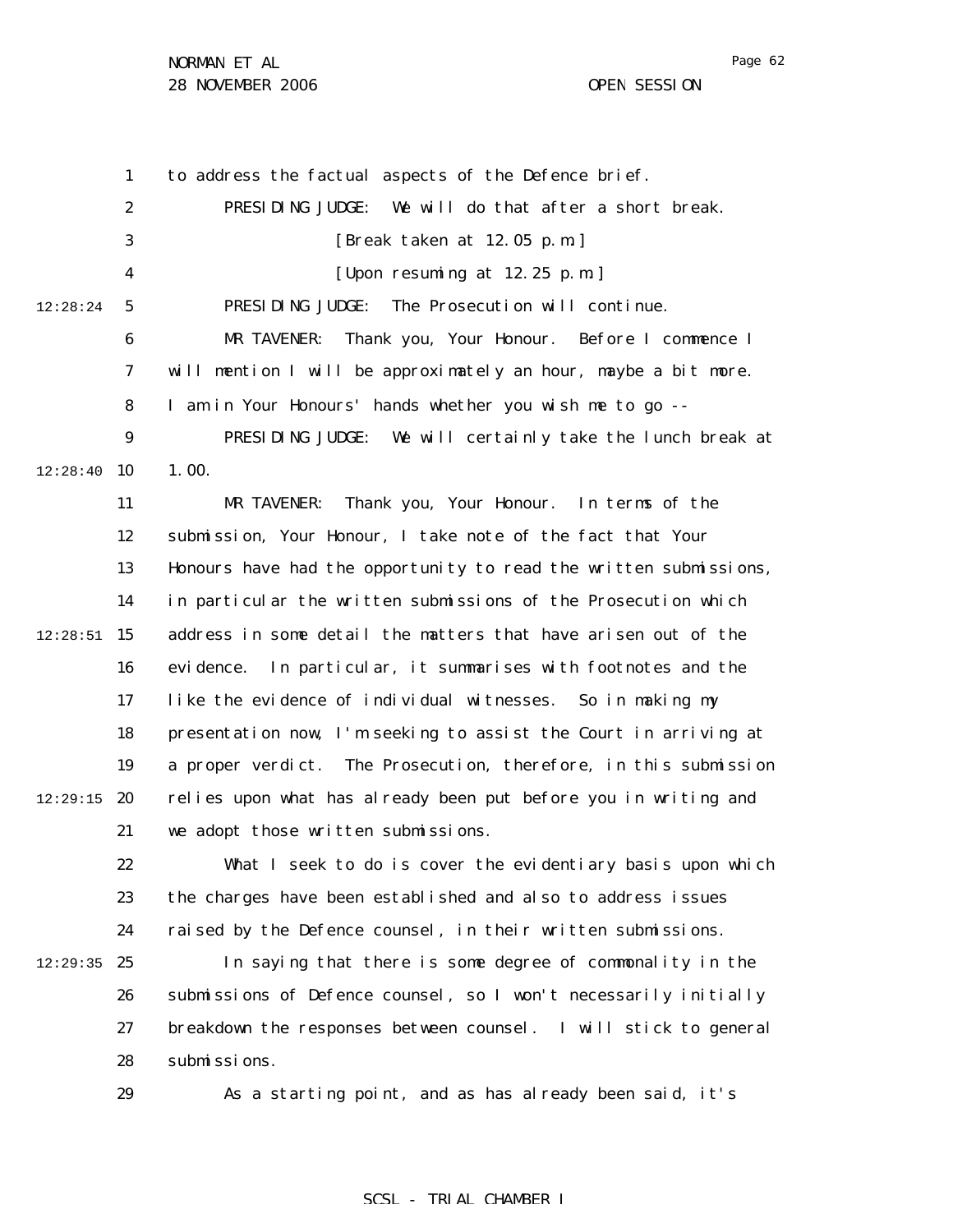1 2 3 4 5 6 7 8 9  $12:30:25$  10 11 12:30:06 admitted that upon a review of the evidence, the trial counsel can be satisfied the individual offences have occurred. That is, there is evidence against on each of the counts and there is evidence against even of the accused men. As I am addressing Your Honour, I may only speak about unlawful killings, but I am doing that as a form of brevity rather than repeating all the offences on the indictment. We say that the evidence that relates to killings often, in particular when looking at the modes of liability, applies across all the counts. So the main issue I wish to speak about is how the accused men acquired criminal responsibility for those offences.

12 13 14  $12:30:44$  15 16 17 18 19  $12:31:04$  20 21 22 One of the ways in which this was queried by the Defence submissions was whether or not a nexus has been established between the offences and the accused men. We say the nexus, the criminal responsibility comes from the words and the acts of the accused. As has already been addressed, it may well be the case, and it certainly may be in some instances, the Prosecution cannot identify the individual combatant, the individual Kamajor, the individual member of the CDF who killed a civilian -- perhaps who killed a civilian while standing in a field at Tongo. The Prosecution is not in a position to identify that individual Kamajor.

23 24 12:31:19 25 26 27 28 At the same time, the Prosecution cannot -- because we cannot identify that individual Kamajor, we were never in a position to say that Kamajor received a direct order from someone to do that killing, and that has been addressed and the analogy of the concentration camp guard has already been used this morning.

29

What we do say, however, is that Kamajor who killed a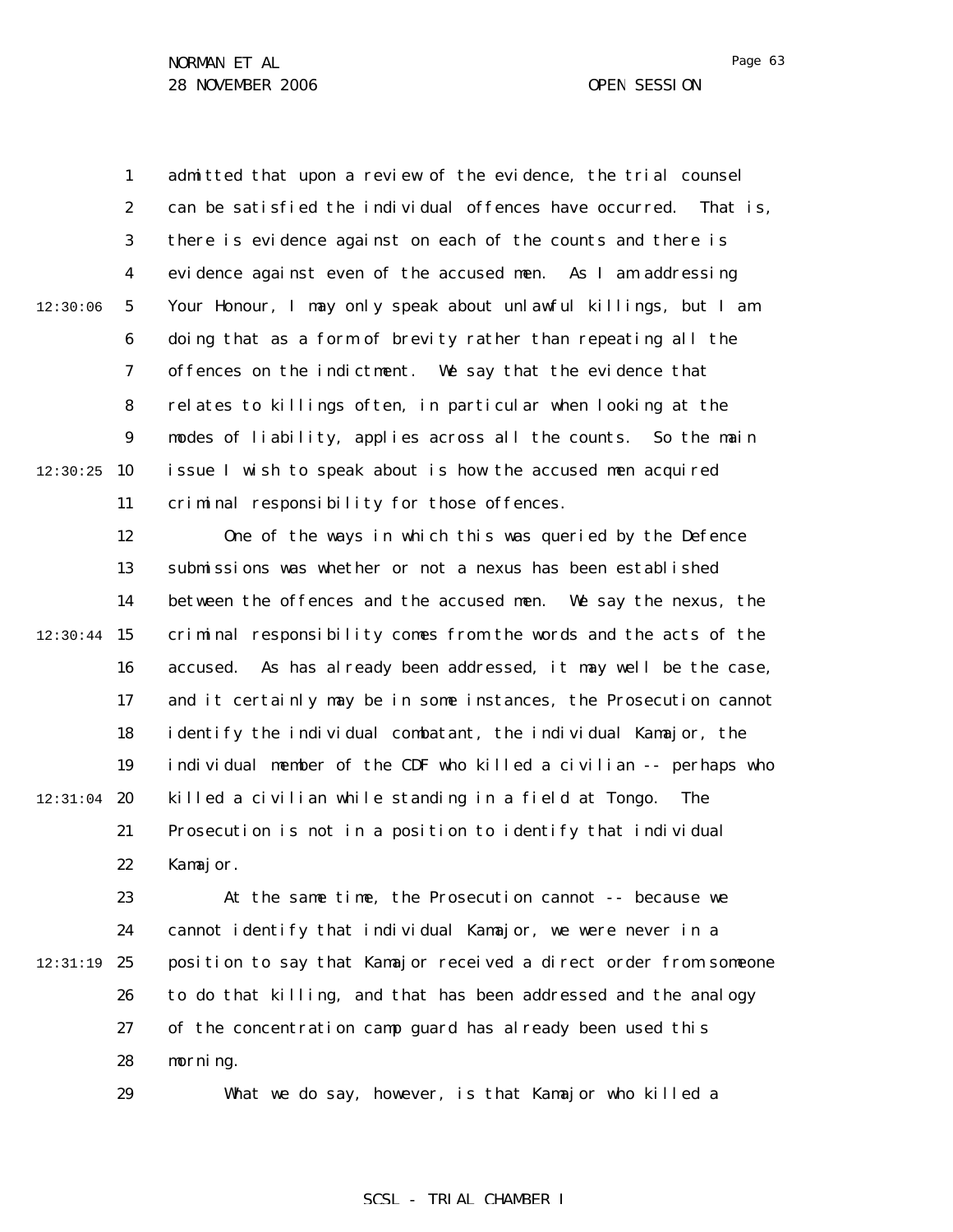29

1 2 3 4 5 6 7 8 9  $12:32:13$  10 11 12 13 14  $12:32:29$  15 16 17 18 19  $12:32:45$  20 21 22 23 24  $12:33:08$  25 26 27 28 12:31:50 civilian on a field in Tongo, near the national diamond mining company headquarters, for instance, just to use an example, the Kamajor who did that, did that because of the framework established by the three accused men in which that particular Kamajor could kill in that manner, in the open, without any concern about retribution or punishment. He was simply following the framework that had been established by the three accused men. In our submission, we say that the Kamajors under the general orders of the three accused men. Those orders having been given and then passed down by various means to those Kamajors, those combatants at the front line. In this case at Tongo. In establishing that issue beyond a reasonable doubt, the Prosecution relies upon a combination of direct evidence: It relies upon the pattern of the events and that has been spoken about, and it relies upon the drawing of inferences upon proven facts. At the same time, and I will go into this in more detail, the three men -- that is, the three accused were clearly in a superior position. They were in control of the CDF. There was no one else at that level. There was no other candidates for the position of control of the CDF. The Kamajor who killed civilians at Tongo was not alone. He was part of an organised military group. Prior to the conflict occurring, he may well have been a farmer. He may well have been a diamond miner. He may well have been a hunter, a traditional Kamajor. The question for Your Honours, and we say the Prosecution

### SCSL - TRIAL CHAMBER I

case has answered this, the question for the Court is: How did

Page 64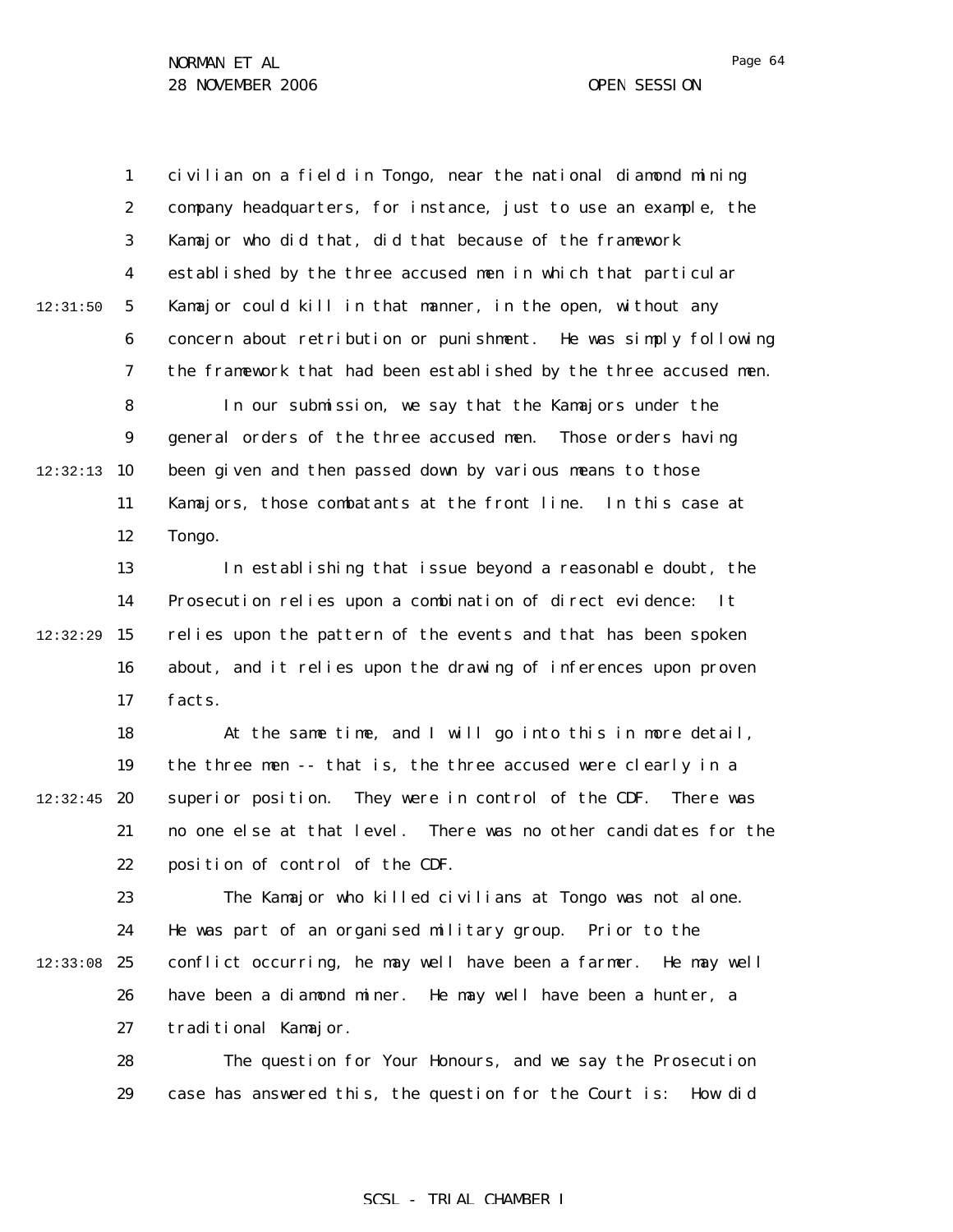1 2 3 that farmer become a killer? How could he kill someone while standing on a field watched by people, a large crowd of people at Tongo.

4 5 6 7 8 9  $12:33:59$  10 11 12 13 12:33:37 He did so, we would say, when one looks at the evidence, by following the orders and instructions of his leaders, and they are the three accused men. Now certainly, as has been acknowledged, it's accepted in war that killings occur. There may well be, to use the euphemistic phrase, some collateral damage. In this conflict, however, under the control of the three accused men, the Kamajors committed the offences on the indictment because Norman and his two deputies, that is Kondewa and Fofana, conducted a total war, a war which was to be won at all costs.

14  $12:34:20$  15 16 That, as it has been mentioned, was the option chosen by the three accused men and that is what was instigated -- sorry, that is what was executed by members of the CDF.

17 18 I appreciate that Mr Fofanah formally held the title of deputy, or certainly acted in the position of deputy.

19 12:34:39 **20** 21 Mr Kondewa, not so. He was the High Priest, but for the purposes of the submission, we would say they were, in effect, deputies, whatever their individual titles were.

22 23 24  $12:34:56$  25 26 There were members of the CDF who did not follow the orders that inevitably led to these war crimes, but sufficient numbers of the CDF did, in fact, follow those orders, and that is demonstrated by the evidence Your Honours have heard over several years.

27 28 29 There was no one within the CDF movement who could stop those acts, could stop the Kamajors from committing the acts we say amount to the crimes listed on the indictment. As I've said,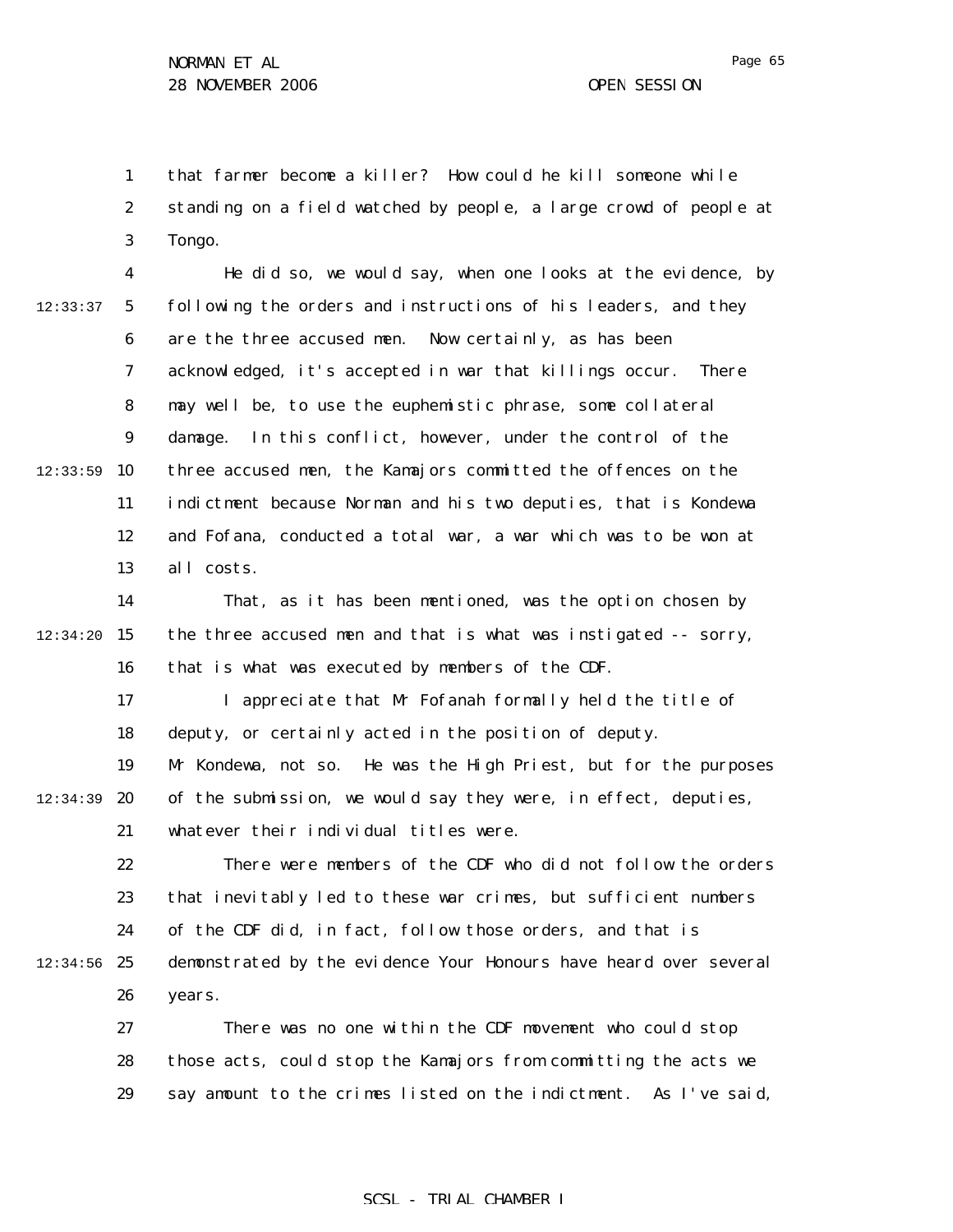|          | $\mathbf{1}$     | perhaps the only group or body of people who could have prevented |
|----------|------------------|-------------------------------------------------------------------|
|          | $\boldsymbol{2}$ | these acts from occurring were the paramount chiefs - I will go   |
|          | 3                | into that in further detail - but they were marginalised and were |
|          | $\boldsymbol{4}$ | ineffective, and we've heard evidence about that. It was not the  |
| 12:35:33 | $\mathbf 5$      | situation, as is raised in a number of the Defence submissions,   |
|          | $\boldsymbol{6}$ | that rogue Kamajors committed these acts. One only has to look    |
|          | 7                | at the breadth of the crime bases to see that it was not rogue    |
|          | 8                | Kamajors all over the eastern part -- sorry, the western --       |
|          | $\boldsymbol{9}$ | eastern part of Sierra Leone and the south-eastern part of Sierra |
| 12:35:55 | 10               | In particular, was not full of rogue Kamajors<br>Leone.           |
|          | 11               | committing --                                                     |
|          | 12               | Your Honours, could counsel reduce his<br>THE INTERPRETER:        |
|          | 13               | speed for the purposes of interpretation, please.                 |
|          | 14               | PRESIDING JUDGE:<br>Counsel take that advice.                     |
| 12:36:12 | 15               | MR TAVENER:<br>Thank you. I was waiting for that familiar         |
|          | 16               | Thank you.<br>advi ce.                                            |
|          | 17               | We say that when you look at the breadth of the offences          |
|          | 18               | being occurred, when you look at the manner in which they         |
|          | 19               | occurred, and I refer back to the example of Tongo Fields, people |
| 12:36:28 | 20               | being killed in public, no attempt to disguise what was going on, |
|          | 21               | no attempt to camouflage their face. People being killed by       |
|          | 22               | Kamajors in that way. The only inference one can draw is that     |
|          | 23               | the Kamajors were committing acts which were within the framework |
|          | 24               | created by the three accused men. And one can see that picture    |
| 12:36:51 | 25               | replicated both on the local level and when one pulls back, one   |
|          | 26               | can see it across Sierra Leone. That is, and as I will discuss,   |
|          | 27               | individual witnesses saw particular offences.<br>That's all they  |
|          | 28               | They had very little connection with anyone else.<br>knew about.  |
|          | 29               | They saw and spoke about what happened to them, and we saw those  |

## SCSL - TRIAL CHAMBER I

Page 66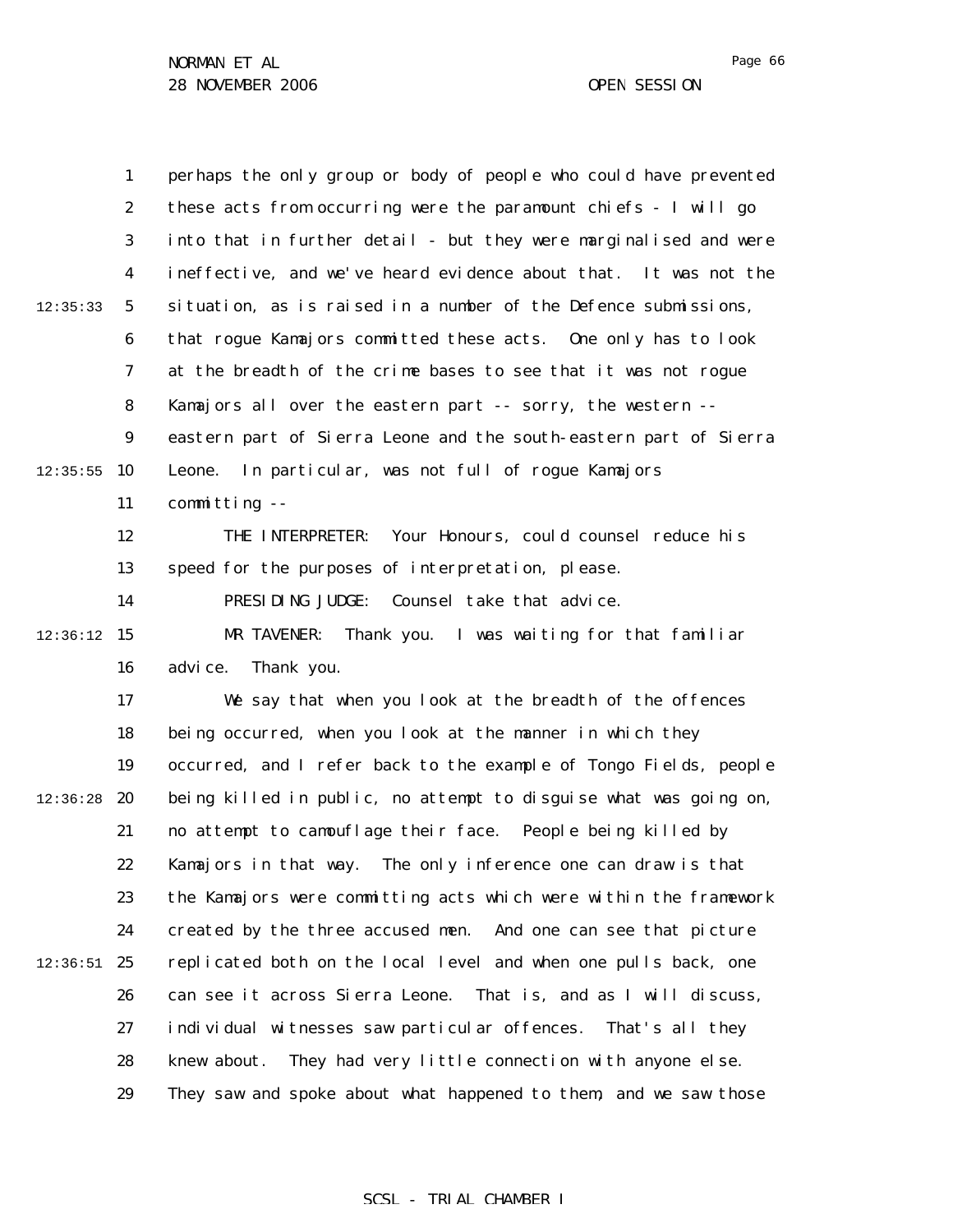1 2 3 4 5 12:37:27 witnesses in Court. However, we can also look -- draw back and look down from above and see those type of offences occurring across Sierra Leone, and it cannot be said as a matter of logic and as a matter of evidence that they were committed by rogue Kamajors.

6 7 8 9  $12:37:45$  10 11 12 13 14  $12:38:06$  15 16 The Prosecution maintains that at all times the CDF or the Kamajors, and I won't discuss the difference because I am sure we are all aware of the Kamajors being a substantial part of the CDF and the nature of the Civilian Defence Force, but at all times the CDF or the Kamajors were under the control of the three accused persons; Norman, Fofana and Kondewa were at the very heart of the organisation. As a witness said, TF2-008, Norman, Fofana and Kondewa had the executive power of the Kamajor society. These people, nobody can take a decision in the absence of this group. Whatever happened, they came together because they are the leaders, and the Kamajors look up to them.

17 18 19 12:38:28 **20** 21 22 23 24 As I've mentioned the CDF, and the major component being the Kamajors, was an organised fighting body, and I will come to why that is so. They were fighting, and this mantra was often cited in court and repeated quite often, they were fighting for the return of the Kabbah government, the return of the constitutional government, but that doesn't justify the manner in which they conducted the war. It appeared to be put forward as a form of justification; clearly it is not.

 $12:38:44$  25 26 27 28 29 There were options available as to how a war is conducted and, indeed, how this war could have been conducted. The three men at the top of the CDF chain, of the organisation, chose to create an ordered framework, a system of instructions and rules, such that the competence, for example, as I've said, kill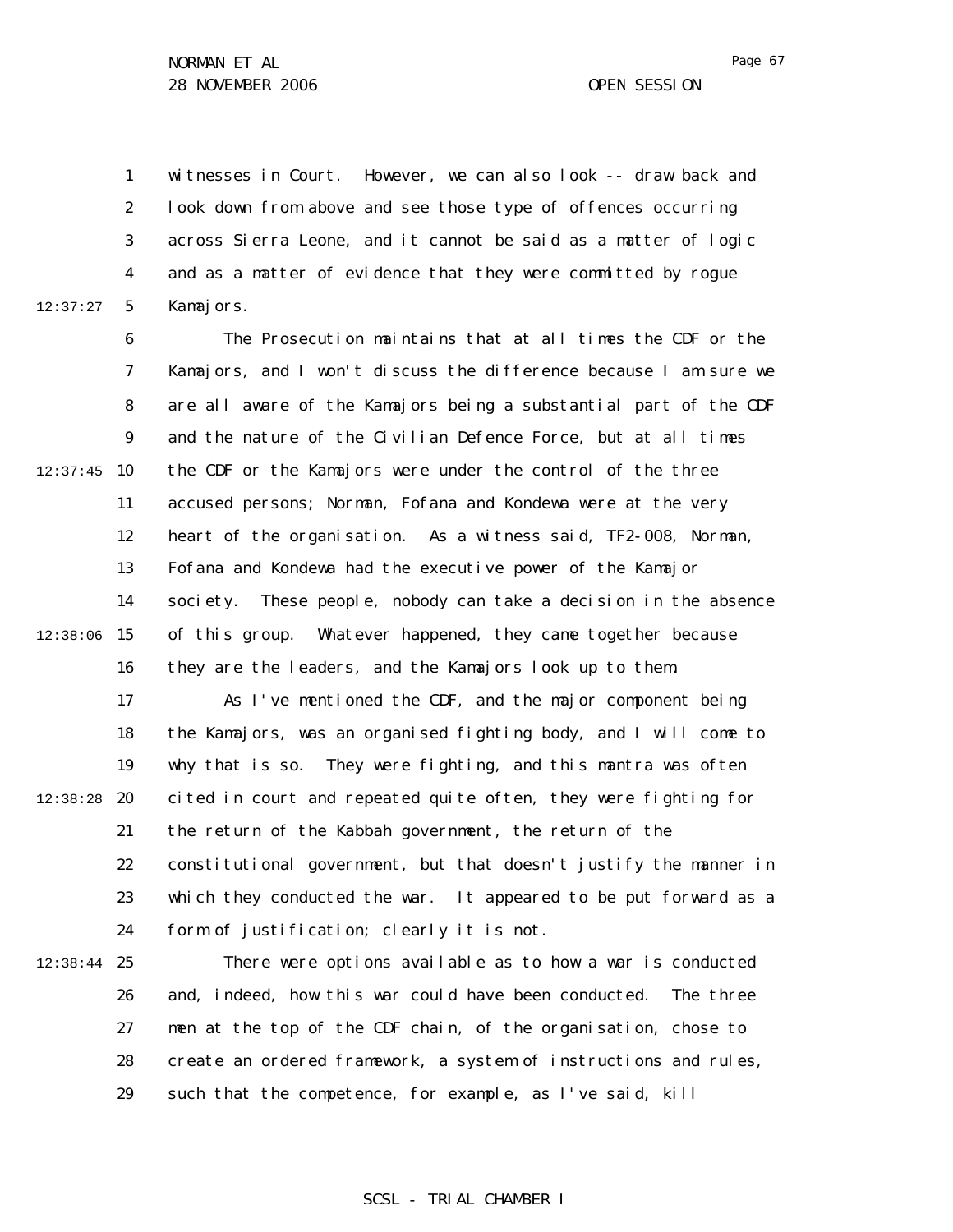1 2 3 civilians, burn houses, loot, and they could use child soldiers, and they could do that openly, they could do it across Sierra Leone.

12:39:19

4 5 6 7 8 The war could have been fought in such a way by the CDF that criminal offences would not have been committed. There was no need, I suggest, to adopt the policy of total war; win at all costs. But that is what the three accused men did, they implemented that policy, it was carried out by the Kamajors.

9  $12:39:38$  10 11 12 13 14  $12:40:02$  15 16 17 18 19  $12:40:19$  20 21 22 23 24  $12:40:43$  25 I think it was Mr Penfold who said that they were fighting fire with fire. Again, that's not a justification. They certainly achieved that result, however. They certainly did fight fire with fire. To the villager facing someone with a machete, and we heard from the witness who stood in a queue whilst waiting for his neck to be chopped, and we saw that witness with the scar on the back of his neck. To that particular witness, for instance, it did not matter whether the person wielding the machete was a rebel or someone fighting for the return of the constitutional government, and that is the position. It is accepted the rebels used and committed many offences. However, that does not justify, and particularly from the villager's point of view, it doesn't matter whether it was a rebel or a person fighting for the return of the constitutional government. To return to that issue, the nexus between each of the accused men and the crimes committed is established by their acts and their words, which I will come onto.

26 27 28 29 In arriving at actual verdicts, the trial Court, I submit, will apply your combined knowledge and experience. The Court has heard from many witnesses, and also a large number of documents. I suggest the witnesses who testified about crimes, they did so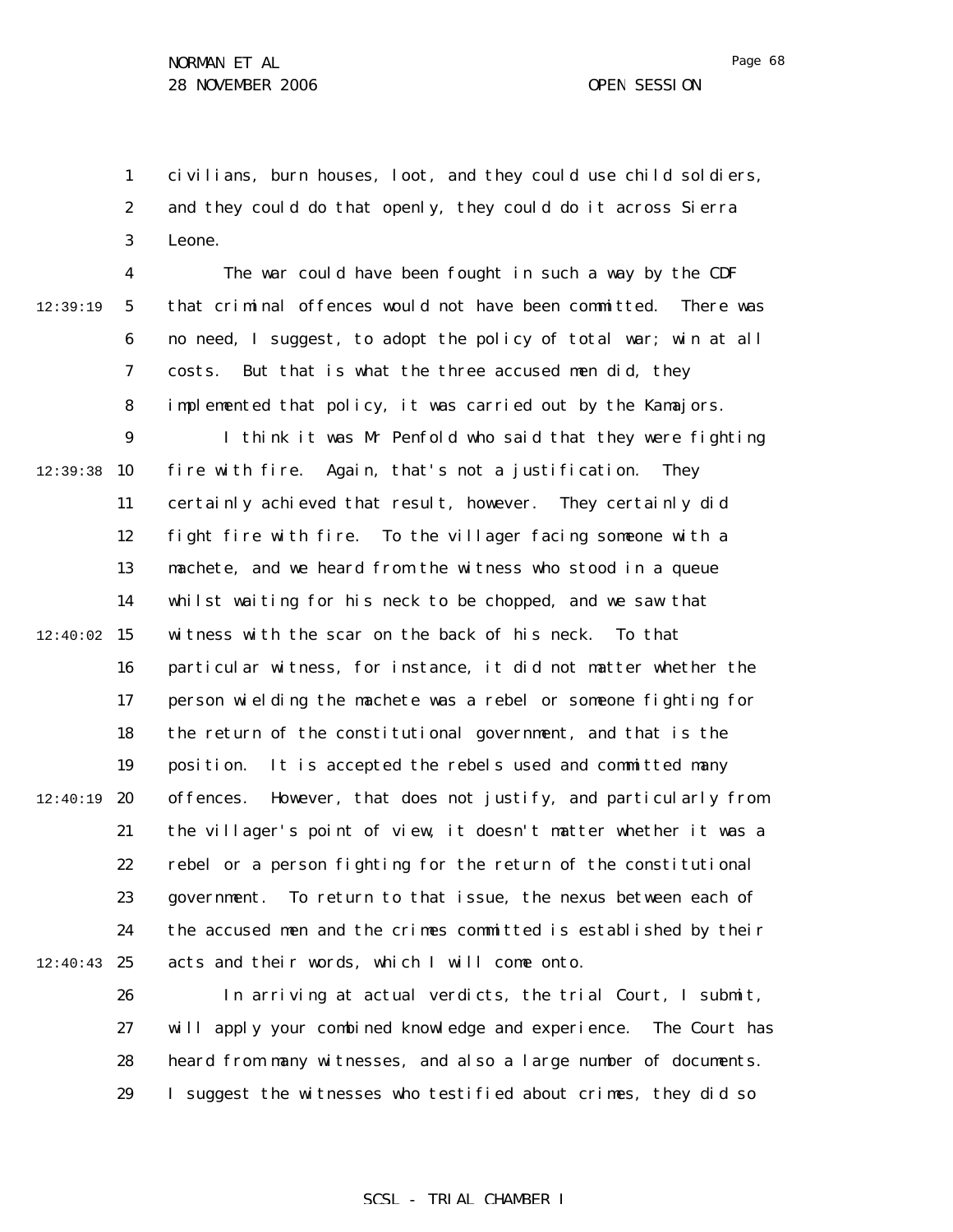1 2 3 4 5 6 7 8 9 12:41:42 10 11 12 13 14  $12:42:03$  15 16 17 18 19 12:42:22 **20** 21 22 23 24  $12:42:44$  25 26 27 12:41:22 without guile, they did so without vindictiveness. To an objective observer, I may not be the one, but to an objective observer I would suggest that these people, the witnesses simply related the story about how particular events impacted upon their life. Quite often, and perhaps in national jurisdictions, witnesses testify and they bring along with them a baggage of bias, a baggage of -- they may misstate what they said, they may exaggerate, they may guild in some way. The Prosecution's submission is when one looks at the witnesses who testified about the crimes inflicted upon them, they did so in a way that gave them great credibility, I submit. They appeared not to be motivated, I suggest, by revenge or a need to somehow get even with anyone, and that's why the Prosecution places, and suggests this Court can as well, places a great deal of weight on what those witnesses told the Court. It's not an easy matter to testify about such events, but they did so, I would suggest, with dignity. However, the Court has an advantage over the witnesses you've heard, and that is you've seen and heard stories from across the range of events that occurred in Sierra Leone. As I've mentioned, you've heard witnesses speak about individual events which occurred to them at the village level. You've also heard experts talk about the global view, whether or not the Kamajors was an organised fighting force. So Your Honours are in a far better position than most witnesses were, because you will have had the opportunity of seeing this story from a variety of angles.

> 28 29 You also heard from a number of Defence witnesses who came along and said, "I know nothing," or "I saw nothing." It's a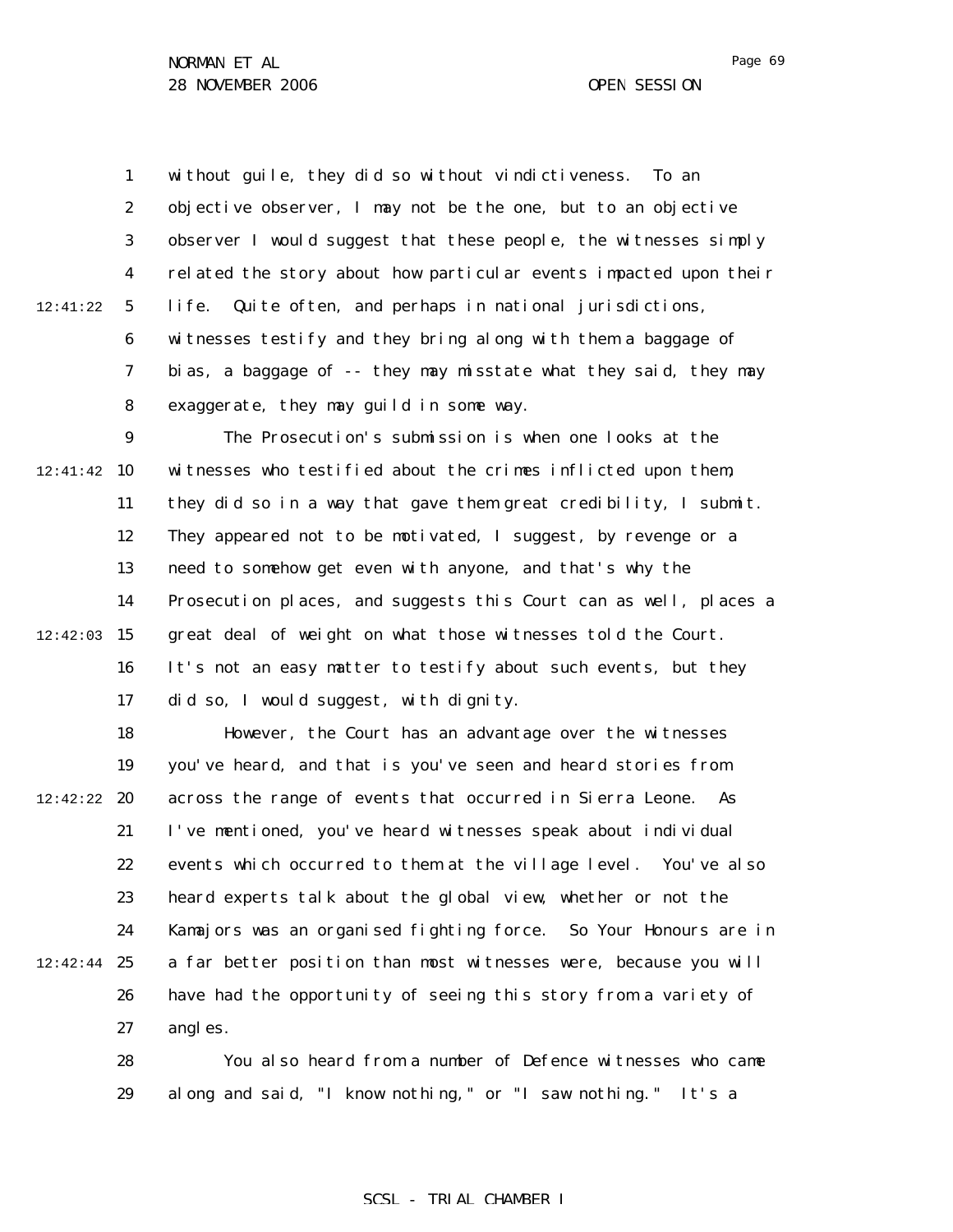1 2 3 4 5 12:43:15 false logic, I would suggest, to say because a witness came along and said this didn't happen or I didn't know about it, does not mean it did not happen. I think all you can say about such a witness is they didn't know anything about that particular matter.

6 7 8 9  $12:43:35$  10 11 12 13 14  $12:43:55$  15 16 17 18 19  $12:44:13$  20 21 As I've mentioned, the witnesses who spoke about the crimes did so with dignity and I suggest also they were, in some ways, because of their lack of bias, their lack of guile, they acted like cameras; they simply repeated or told you what had happened to them. I contrast that with Defence witnesses who were more often than not concerned Kamajors who came along to testify for their former comrades. Again, that is simply an issue to take into account when assessing weight placed on individual testimony. It's not my intention to go through and argue about whether one should believe this witness or another witness, but I suggest to you, the witnesses who came along on behalf of the Prosecution and spoke did so with a great deal of credibility and reliability. They were not, as I mentioned, concerned Kamajors; they did not take sides. They were not rebels, they were not Kamajors. They were just, in many ways, unfortunate to be in a particular place at a particular time.

22 23 24 12:44:30 25 26 27 28 29 As I've mentioned, we heard from people who were at Base Zero, we heard from insiders. We heard from witnesses who had no connection with anyone else, but they repeated and the pattern became quite obvious after a while. These offences occurred over Sierra Leone, in particular, the eastern and south-eastern areas. So that pattern then becomes very important, I'd suggest or submit, when considering what weight to place on individual witness's testimony. And when one does that, there is a

SCSL - TRIAL CHAMBER I

Page 70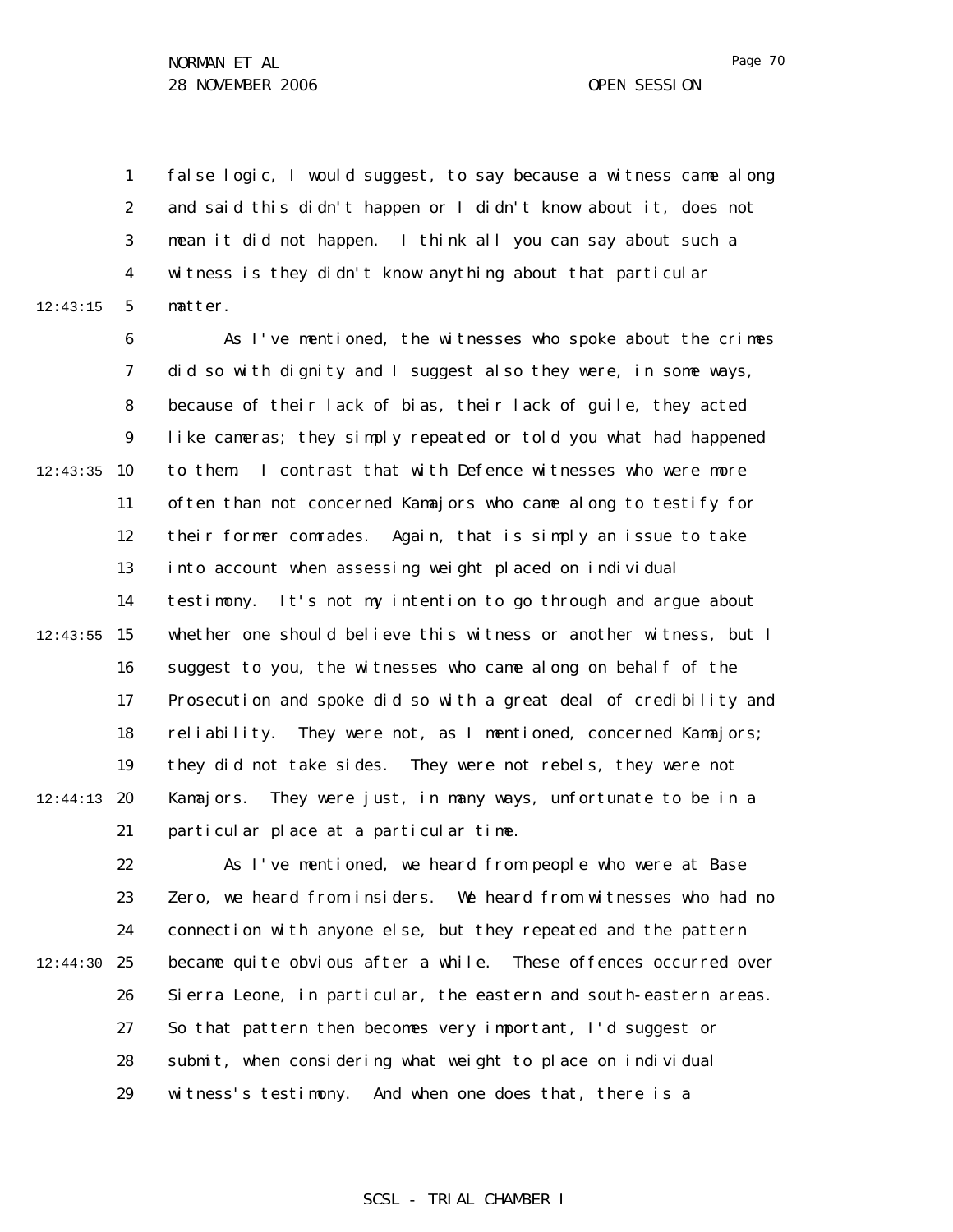Page 71

1 2 consistency throughout. There is a consistency of reporting to the Court as to what happened.

3 4 5 6 7 8 9 12:45:09 As I mentioned, the Prosecution submits that all the offences on the indictment have been made out. They have been put threw, as has already been mentioned, a filter of the Rule 98 process, and I'd submit that the evidence produced by the Defence counsel in their portion of the trial did not have a significant impact on the considerations of whether or not those offences took place.

 $12:45:28$  10 11 12 13 14  $12:45:45$  15 16 17 Now, obviously the Court has not yet considered the weight and reliability to be attached to the evidence, but in the Prosecution's submission, when that exercise is completed, you will be satisfied that each of those events took place. When one looks at, as I've said, what was raised by Defence, to a large extent, I would submit, the crime bases were not weakened in anyway. Nothing significant has changed in those terms since the Rule 98 exercise.

18 19  $12:46:10$  20 21 22 23 24 An issue raised by Defence counsel, and certainly one for consideration by the Court, is how to determine which witness to accept or believe. One must not simply look at that witness, as has already been mentioned this morning, in a vacuum. The evidence can be tested about what other witnesses said and also by Your Honours' application of your combined knowledge and experience.

 $12:46:28$  25 26 27 28 29 For example, MT Collier testified for some extensive period of time about the nature of Kamajors and, in particular, their behaviour at Base Zero, and what he knew about it. But, ultimately, from memory, his last words about what he knew about Kamajors was that they ate rice and went away. You then look at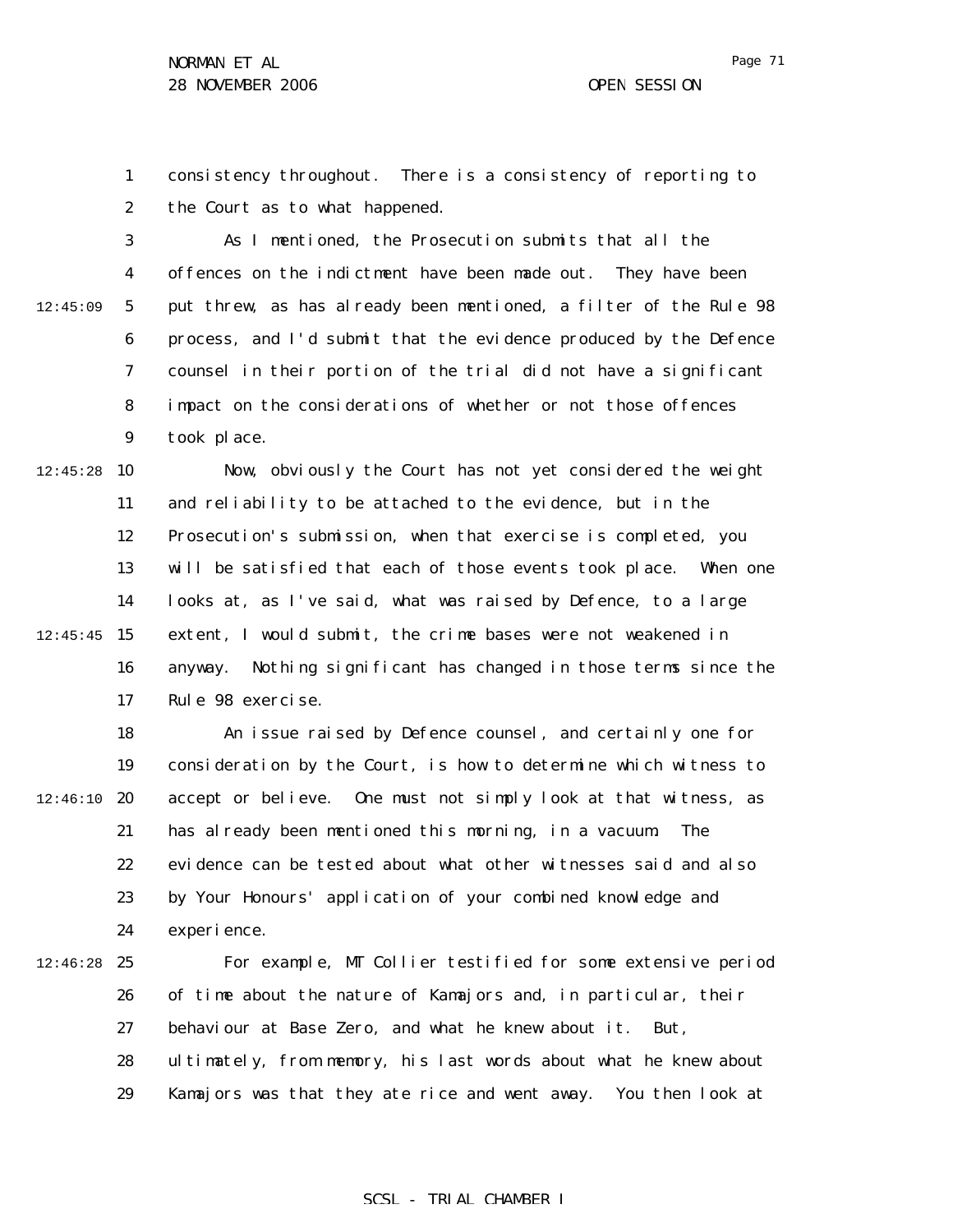1 2 3 4 5 6 7 8 9  $12:47:16$  10 11 12 13 14  $12:47:34$  15 16 17 18 19  $12:47:46$  20 21 22 23 24 12:48:03 25 26 27 28 29 12:47:08 his evidence in terms of his final comment. I'd suggest a person such as MT Collier is indeed raised by Defence counsel as someone upon whom you can place some weight. His final words, departing words to the Court are such that you would not place any weight on his evidence. So those are the types of issues you look at, whether or not, one -- JUDGE ITOE: What are these his parting words? Can you rephrase? MR TAVENER: His parting words, from memory, Your Honour, were the Kamajors -- "they came, they ate rice, and they left." I may be paraphrasing. I'm sure my friends will pick me up if I am. It was they came, they ate rice, they left. JUDGE ITOE: Thank you. MR TAVENER: It's not only what the witness said, how he says it, but also in a trial such as this where there has been such a voluminous amount of evidence, you look at whether or not it's consistent with other witnesses. One should be satisfied as to their credibility and reliability, and that's the process, I suggest, the Court is obliged to do. There is an annexure provided which indicates which witnesses deal with various crime bases. There are a number of crimes bases, as are indicated on the document, that were not challenged. So, in our submission, having put forward the evidence to the level of the Rule 98, having observed and taken note of the Defence witnesses called during their part of the trial, we would say the crime bases have been established. Having said that, the next issue is the offences occurred. Without -- as I say, I'm not going to refer to all the detail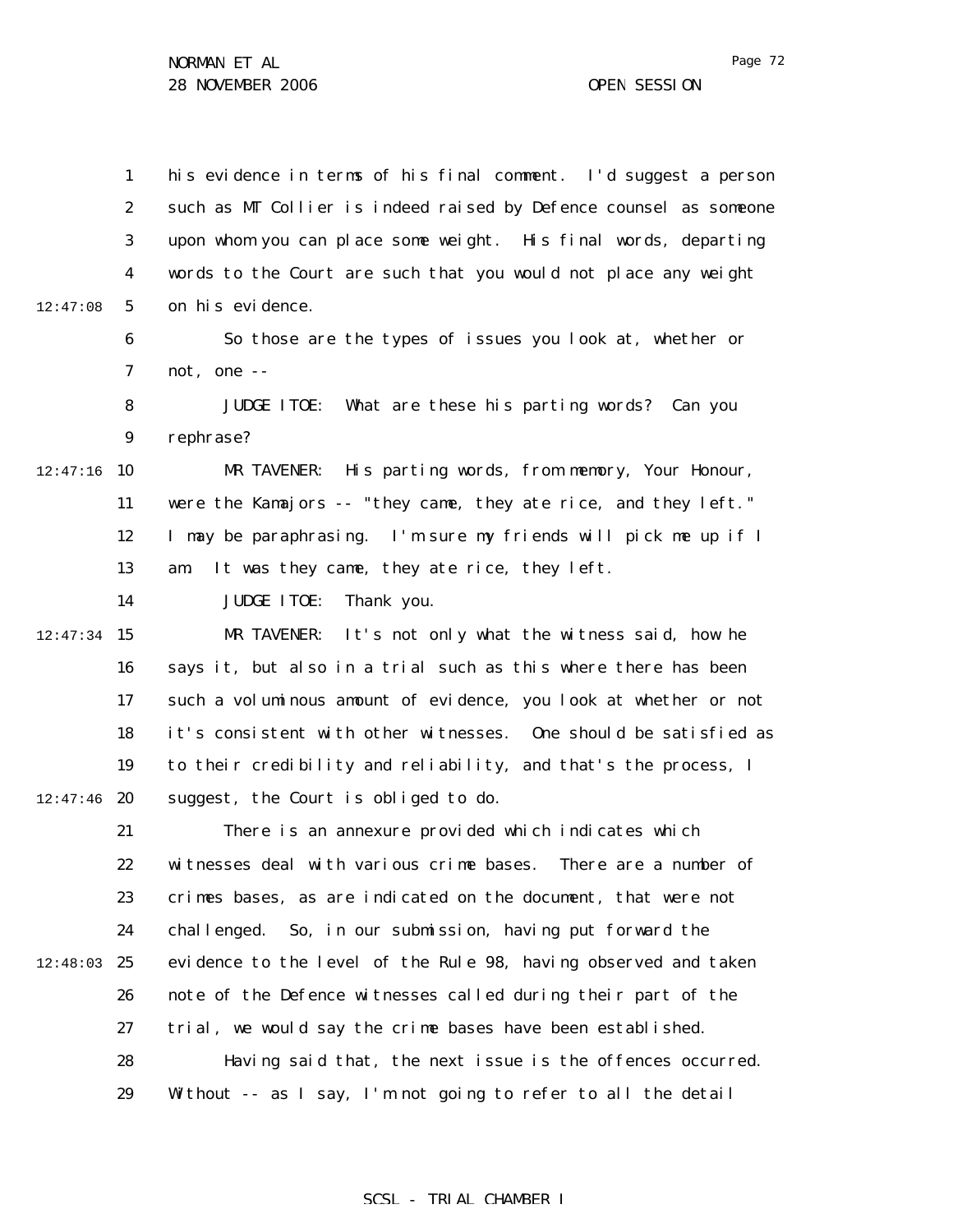1 2 3 that has been compiled and submitted. Having established, we would say, the offences have been committed, the question is: Why did they occur and, later on, how did they occur.

4 5 6 7 8 9  $12:49:02$  10 11 12 13 14  $12:49:24$  15 16 17 18 19 12:48:44 Going briefly over the background of the Kamajors, they were originally hunters and, it's accepted, at one time they assisted the Sierra Leone Army as scouts. They had a history, they had rules, they had traditions, they were controlled by their chiefs. The war changed that position as, indeed, the war changed many matters. It had a significant impact on prevailing social structures and people committed offences they otherwise would not have committed; that is, matters were changed so much that the person who was a farmer, a few months later, is killing someone in Tongo. Again, it is accepted that the Kamajors who fought within the CDF contained some of the original elements, some of the people who were once hunters prior to the war. By a process established by the three accused men, the Kamajors changed into a military organisation, capable of conducting offensive operations against an equally organised rebel force and, indeed, ultimately overcoming that force.

 $12:49:43$  20 21 22 23 24 25 26 27 12:50:07 There was no offence on the indictment committed by way of that process. What was done, and this is a matter of evidence, was the introduction of new secret societies by the High Priest. Certain rituals, which included giving a person a belief in being bulletproof, indeed, as we heard, many witnesses still held that belief. Those factors shifted the social structure; it shifted the loyalty and competence away from their chiefs to Mr Norman, Fofana and Kondewa.

> 28 29 So the Kamajors, and this is a matter quite often raised by Defence and relied upon, the Kamajors were not the Kamajors who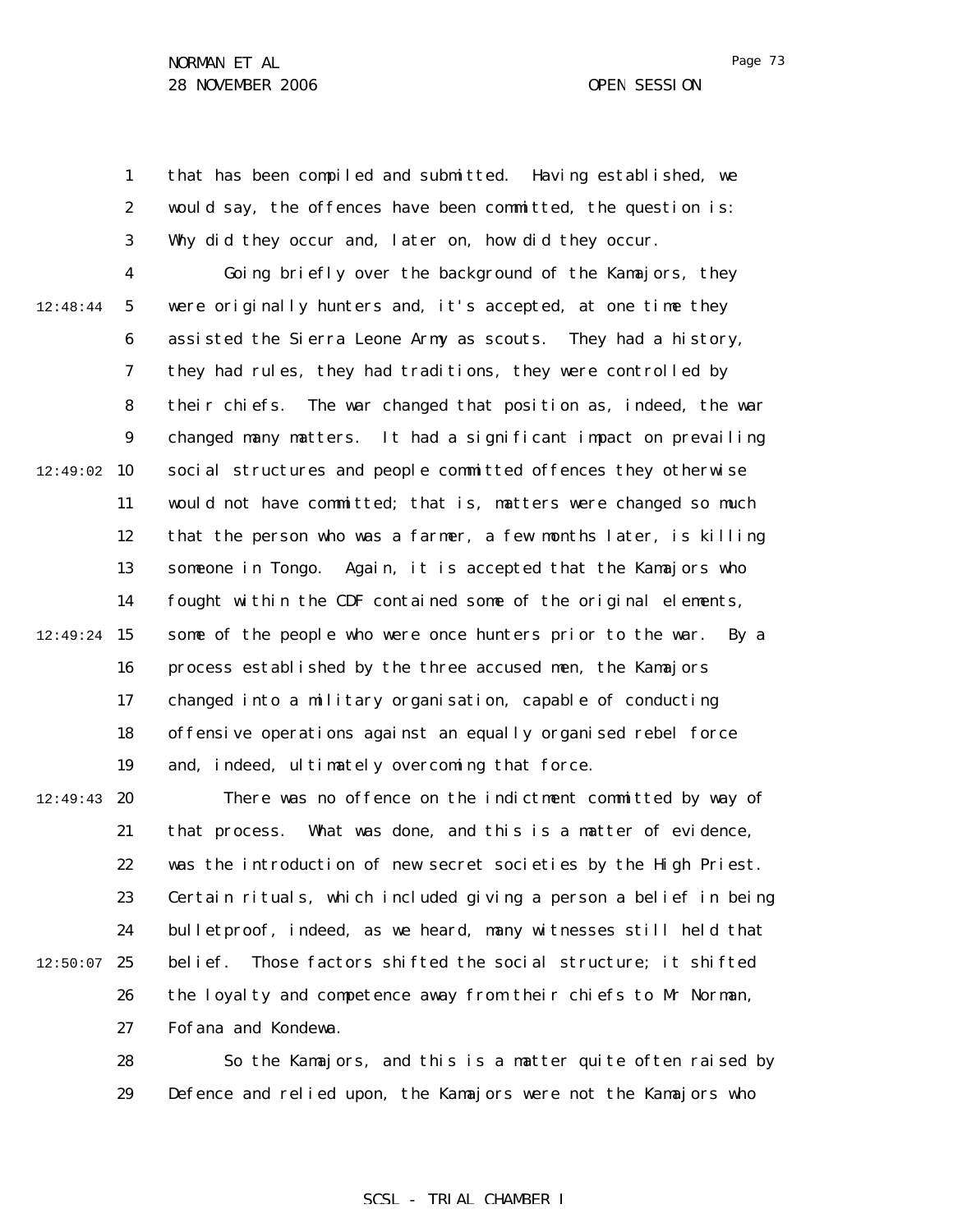12:50:40

1 2 3 4 5 6 7 were hunters, were not the Kamajors who may well have been scouts. They were included in the final or in the final group that was involved in overcoming the rebels, but these were no longer persons screened by their chiefs. They were no longer people whose first loyalty was to their chiefs, it was to the three accused men, and all that changed due to the exigencies of the war.

8 9  $12:51:00$  10 11 12 13 14  $12:51:21$  15 16 17 18 19 Now, in order for the Kamajors to become a successful fighting force, there had to be such changes. The Kamajors of old, the hunters, the scouts, were not in a position to take on an organised fighting force such as the rebels. Again, no offence has been committed at that stage. There is a need to change the nature of the competence or the fighting people you have under your control, and that's what the three men went about doing. Norman applied his military training and experiences; he used the resources available to him. Ultimately, the three men were in absolute control. No one did or could challenge their leadership. Again, up until that stage, there is no offence being committed.

 $12:51:39$  20 21 22 23 24  $12:52:02$  25 26 27 28 29 If indeed the Kamajors were still operating under the old regime, then the War Council would have had more impact. The War Council, the collection of chief and others, would have had a greater degree of control over what was happening in the war. As it turned out, we've heard from witnesses who spoke about the War Council, it did not have any control over the war. It lasted for a relatively short period of time. It wasn't consisting of military men. It met once in Kenema after the Kamajors came out of the bush. That was it. It was a very ineffectual body at the most. At its highest, it simply provided some advice to Chief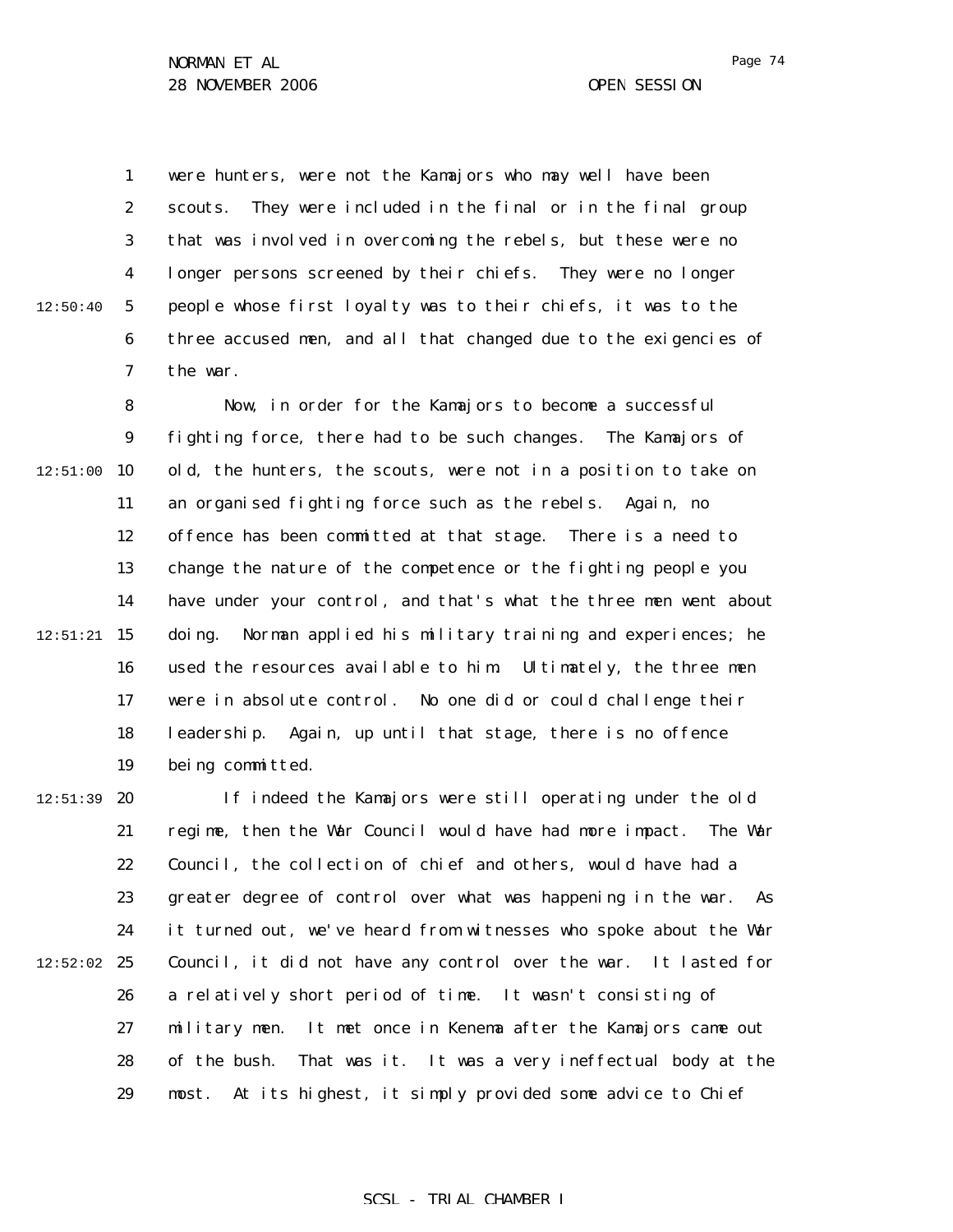Page 75

1 2 Norman. So that in itself indicates the changing of the structure.

3 4 5 6 7 8 9  $12:53:06$  10 11 12 13 14  $12:53:25$  15 16 17 18 19  $12:53:46$  20 21 22 23 24  $12:54:06$  25 12:52:37 The fact that the War Council did not and could not run the war is yet another demonstration of how the Kamajors involved in the fighting against the rebels, particularly in late 1997/1998, had changed. Some issue was raised, at times, people were initiated without being required to fight, particularly older people. That is of no great significance. In order to fight, however, one was made bulletproof. The metamorphosis of the Kamajors, indeed the CDF, was achieved in a fairly short time by the force of Norman's personality and his status as deputy defence minister and national coordinator. It was also achieved through the arcane and sometimes violent practices of Kondewa, and is achieved through the unquestioned support and loyalty of Fofana. The model of the village of Talia is behind us. I don't wish to refer to it in any great extent but these men, those three men, the three accused lived and worked and directed the activities of the CDF in a very small area. The village is quite small in Talia. One can see on the model the barri, a number of houses around the barri, that is where the three men lived. It was a very small collection. Three men ran the CDF. There were other people I will speak about, who assisted them, given various titles, but those three men were the core of the CDF. They gave the orders. They set the framework under which the combatants operated. They set the standard. Win at all costs.

> 26 27 28 29 Certainly the CDF, as an offensive organisation, was not flawless but one can see from all the evidence it was directed from Base Zero. That was the centre point of the CDF. That is where the combatants went out from to attack other villages.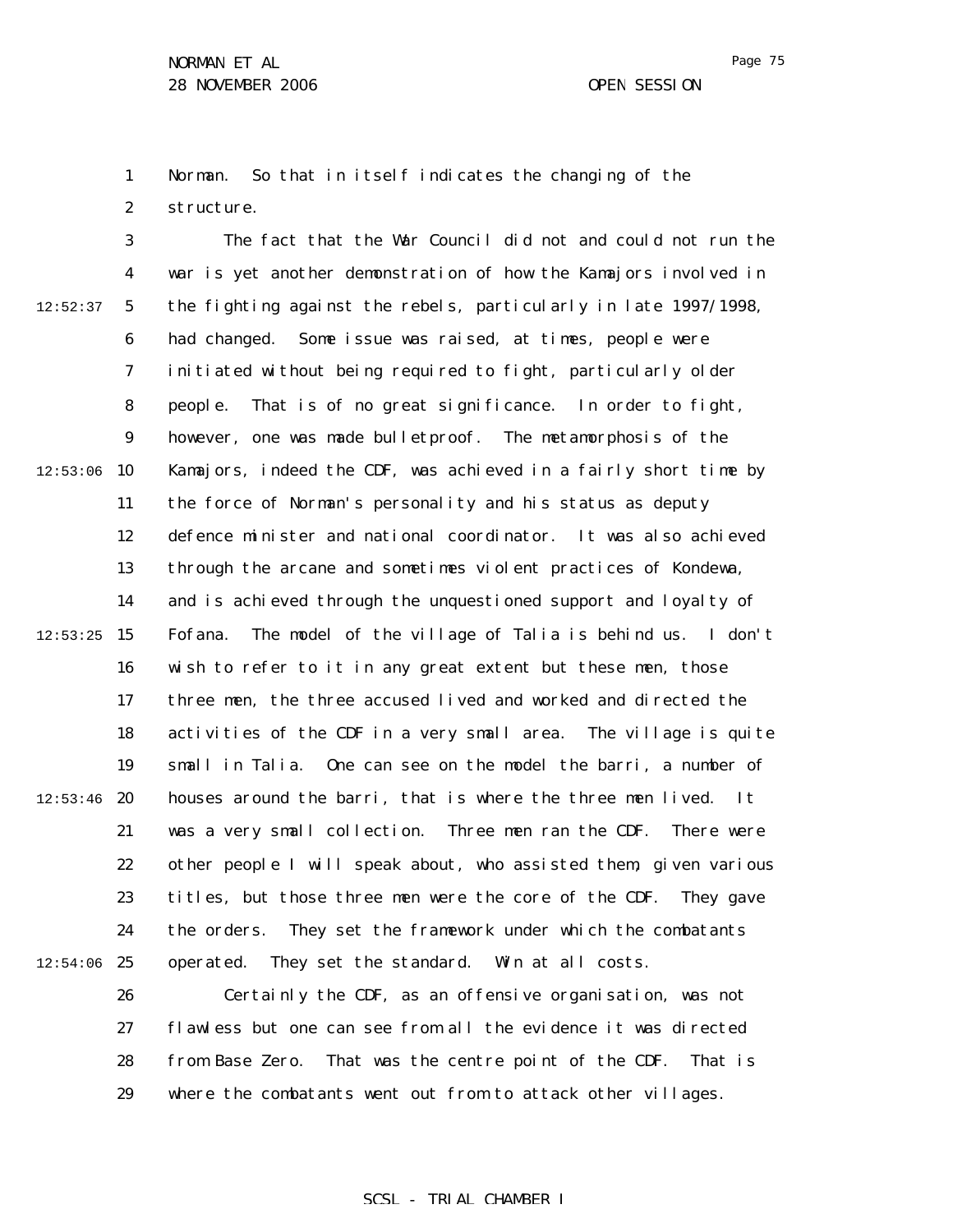1 2 3 4 5 6 7 8 9  $12:55:02$  10 11 12 13 14  $12:55:24$  15 16 17 18 19  $12:55:46$  20 21 22 23 24  $12:56:05$  25 26 27 28 29 12:54:41 That is where training occurred. That's where various guns and ammunition came in. Supplies by helicopter and the like. Norman promulgated the orders which was supported by Fofana and had the essential, and it is essential, the essential imprimatur of the high priest. The orders were then disseminated throughout the area in which operations were being conducted. That communication was by a number of means including runners, men on motor bikes and the like. The odd radio. So if we stop there, the accused men, the three accused men have achieved an impressive outcome. They have moulded a fighting force from a disparate group of people who, because of their belief in being bulletproof in the early stages in particular, were willing to attack armed men with guns when they themselves were only armed with machetes and sticks and the like. So at that stage that is what the three accused men have managed to achieve. And, again, I say though it's hard to distinguish when that achievement was finally finished. However, even at that time, they were included in the ranks of the Kamajors' children under the age of 15 but that's where they could have -- they had the option to conduct a normal war without committing the offences now on the indictment. But the three men chose then to set up a framework, a framework, as I say, of orders to kill anyone who was against them. To kill people who remained in towns held by the rebels. To kill police. To kill police because they continued to function regardless of who was in control of a town, and that is how these offences came into being. The Kamajors, or the combatants, the members of the CDF who were given such orders followed those orders literally. The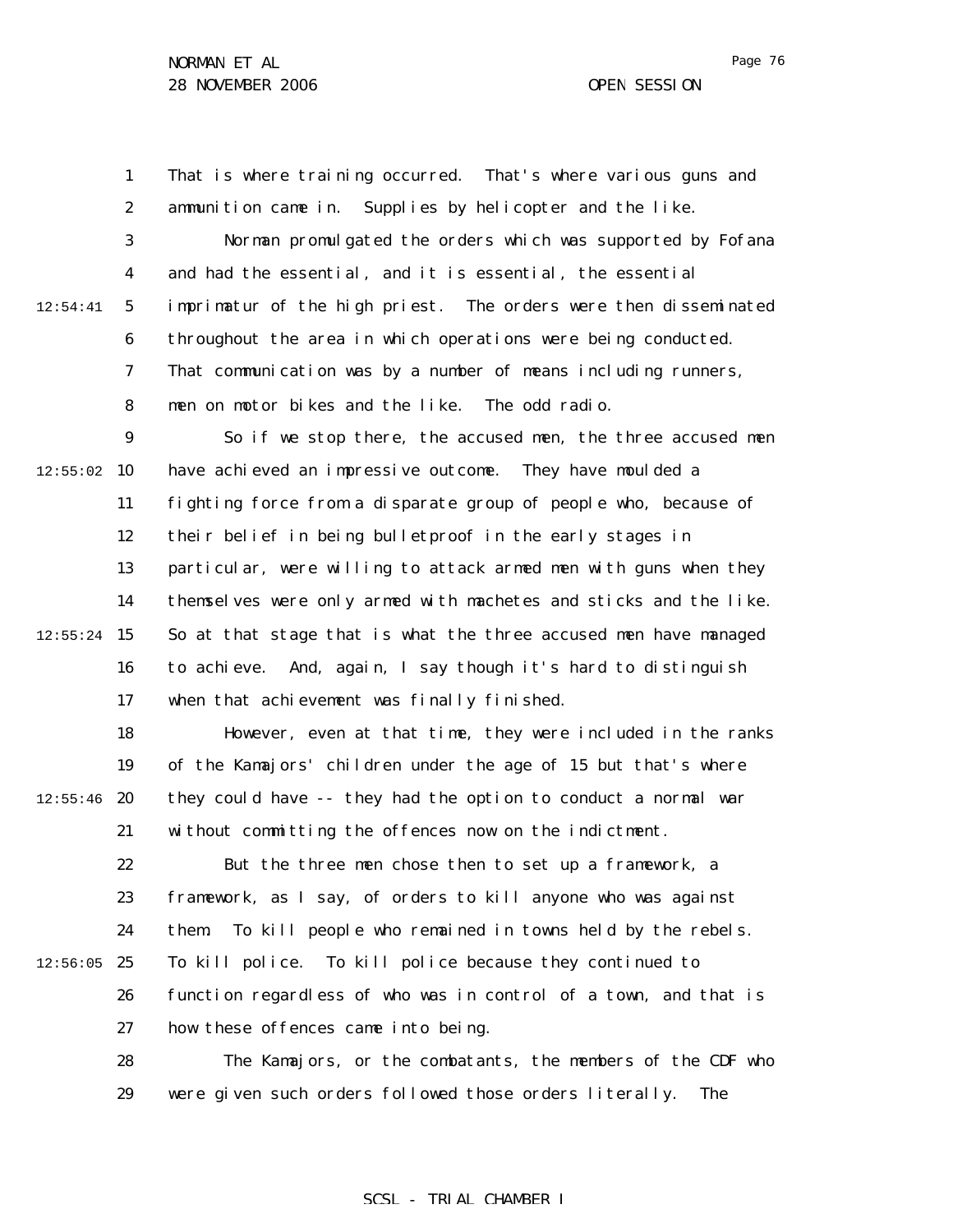|          | $\mathbf{1}$     | people to whom the three men gave their orders were very well          |
|----------|------------------|------------------------------------------------------------------------|
|          | $\boldsymbol{2}$ | known to the accused men. They came from the same area.<br><b>They</b> |
|          | $\boldsymbol{3}$ | would be fully aware of the nature of their audience.<br>They gave     |
|          | $\boldsymbol{4}$ | clear commands: Kill these people. Kill the police.<br>Kill those      |
| 12:56:43 | $\mathbf{5}$     | who have in any way assisted or collaborated with the rebels and,      |
|          | $\boldsymbol{6}$ | because of the nature of their audience, because of the nature of      |
|          | 7                | the organisation they have formed, the loyalty that was owed to        |
|          | 8                | them, the respect in which the three men were held, the offences       |
|          | $\boldsymbol{9}$ | were then committed because the Kamajors executed those orders         |
| 12:57:04 | 10               | literally.                                                             |
|          | 11               | One only has to look at the consistency of behaviour by the            |
|          | 12               | Kamajors in different areas at different times to be satisfied         |
|          | 13               | there was a pattern of conduct. And again, and I do repeat this        |
|          | 14               | a number of times, the pattern can only be explained by the words      |
| 12:57:22 | 15               | "win at all costs." I don't know whether that is a suitable            |
|          | 16               | time, Your Honour?                                                     |
|          | 17               | PRESIDING JUDGE:<br>We will now recess for lunch and resume            |
|          | 18               | at 2.30 p.m.                                                           |
|          | 19               | [Luncheon recess taken at 1.00 p.m.]                                   |
| 12:57:53 | 20               | [CDF28N0V06D - SM]                                                     |
|          | 21               | [The accused Norman present]                                           |
|          | 22               | [Upon resuming at 2.40 p.m.]                                           |
|          | 23               | PRESIDING JUDGE:<br>Mr Tavener, please continue.                       |
|          | 24               | Thank you, Your Honour.<br>MR TAVENER:<br>$Mv$ Lord --                 |
| 14:40:45 | 25               | PRESIDING JUDGE:<br>Yes.                                               |
|          | 26               | MR JABBI:<br>Just to inform the Court that, indeed, the first          |
|          | 27               | accused is now with us in court which was not the situation            |
|          | 28               | And he tells me that he has an explanation to make to<br>earlier.      |
|          | 29               | the Court.                                                             |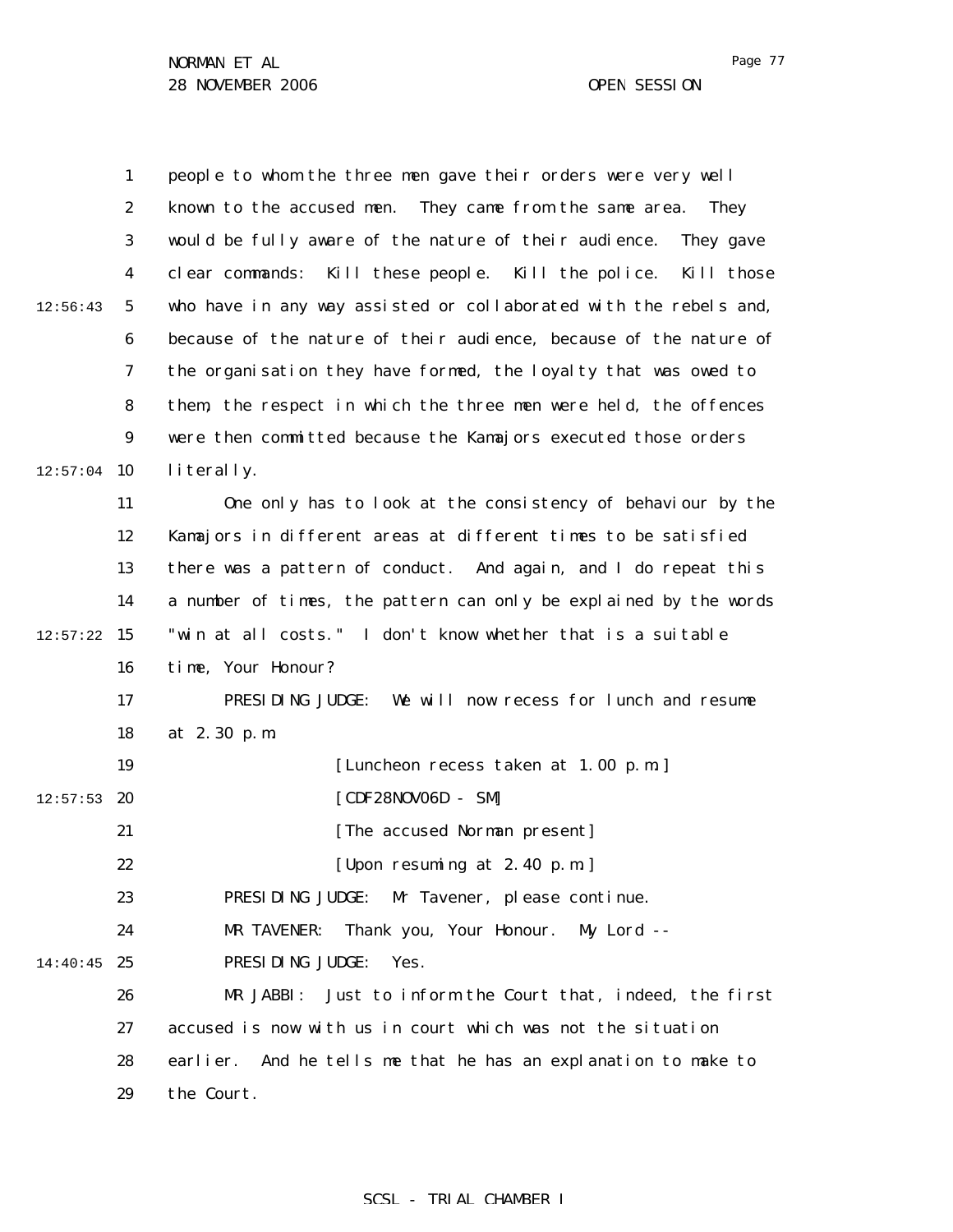|          | $\mathbf{1}$     | PRESIDING JUDGE: Well, we can dispense with that in                 |
|----------|------------------|---------------------------------------------------------------------|
|          | $\boldsymbol{2}$ | case -- I would just, my preference would be, and I am pretty       |
|          | 3                | sure that would be the preference of my colleagues, that we let     |
|          | 4                | the records reflect that he's here now, and proceed with the        |
| 14:41:23 | $\mathbf{5}$     | closing argument. Is this explanation of very great importance      |
|          | $\boldsymbol{6}$ | that the Court must hear it?                                        |
|          | 7                | MR JABBI:<br>I believe so, My Lord.                                 |
|          | 8                | PRESIDING JUDGE:<br>And you guarantee that it's going to be         |
|          | $\boldsymbol{9}$ | extremely brief so that the rhythm of the process is not            |
| 14:41:44 | 10               | disturbed?                                                          |
|          | 11               | I have already indicated that to him, My Lord.<br>MR JABBI:         |
|          | 12               | PRESIDING JUDGE:<br>Very well. On your assurance then --            |
|          | 13               | MR JABBI:<br>Thank you very much.                                   |
|          | 14               | PRESIDING JUDGE: -- we will let the first accused give his          |
| 14:41:53 | 15               | Mr Norman?<br>expl anation.                                         |
|          | 16               | THE ACCUSED NORMAN:<br>Yes, My Lord. My Lords, in the first         |
|          | 17               | place I will have to apologise for not being here this morning.     |
|          | 18               | It was not my intention nor my wish. The documents presented to     |
|          | 19               | you was not written by me. However, I protested to the              |
| 14:42:18 | 20               | representative of the chief of detention that from the time the     |
|          | 21               | Court went into recess, right up to this date, I had not seen him   |
|          | 22               | to express to him my concern over my health which was a concern     |
|          | 23               | that was expressed to this Court, and the condition is              |
|          | 24               | deteriorating every day right up to today. And it is my fear        |
| 14:42:43 | 25               | that after the Court retires to consider its decision, my           |
|          | 26               | condition will be neglected even further and worse.<br>That is my   |
|          | 27               | reason, My Lords.                                                   |
|          | 28               | PRESIDING JUDGE:<br>Thank you, Mr Norman.<br>Counsel?<br><b>The</b> |
|          | 29               | records will reflect that explanation.                              |

# SCSL - TRIAL CHAMBER I

Page 78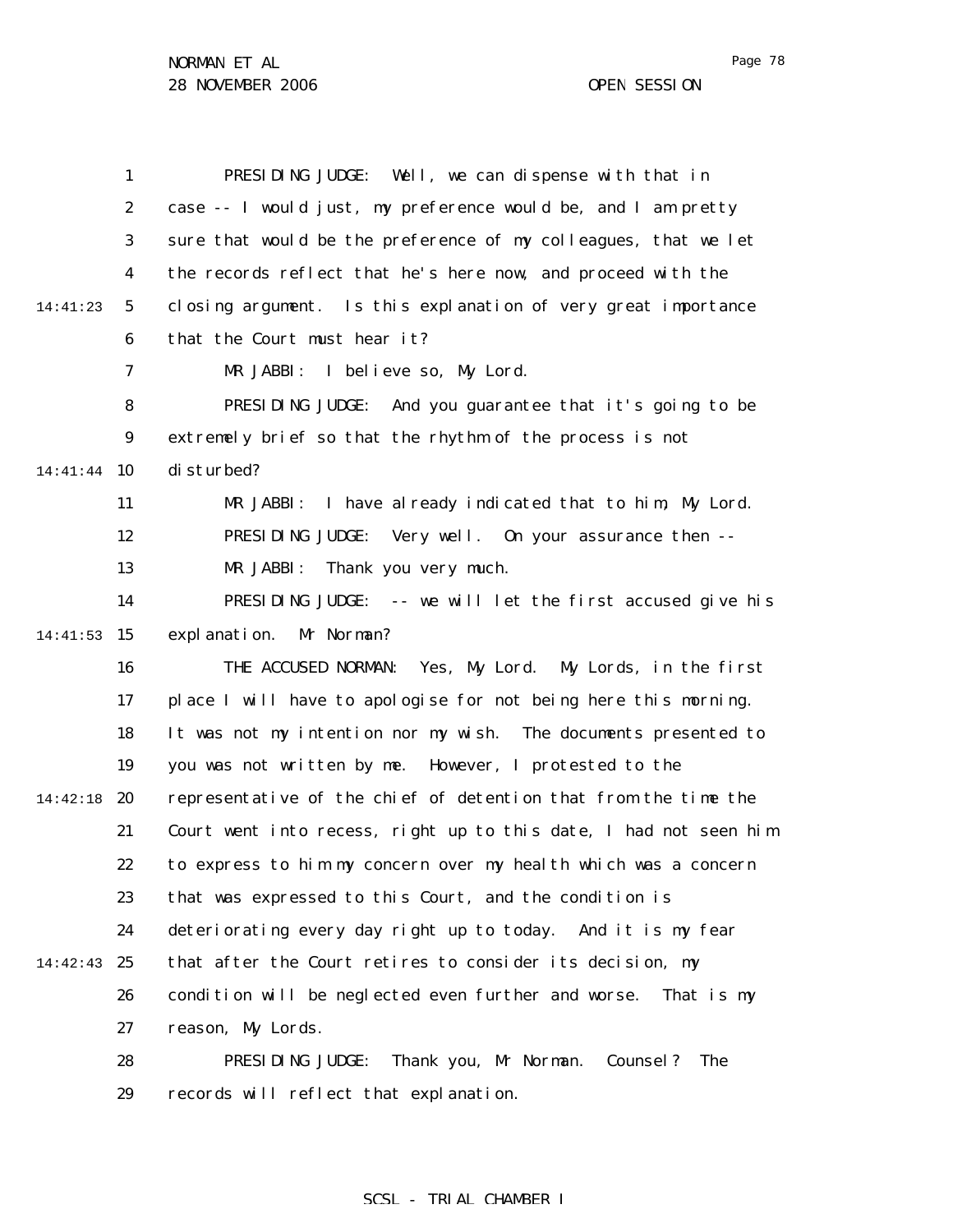1 MR JABBI: Thank you very much.

2 3 4 5 14:43:27 PRESIDING JUDGE: And I reckon that you will advise your client as to what other remedies are open to him in case he has the serious concern about his health condition. Thank you. Mr Tavener, please continue.

MR TAVENER: Thank you, Your Honour.

6

7 8 9 14:43:44 10 11 12 13 Turning now to the chronology of events and what can be drawn from the evidence about the chronology, that is, the taking of the towns and the manner in which the Kamajors reclaimed sections of Sierra Leone, the Prosecution would say, as a matter of inference and as a matter of direct evidence, that there was clearly a central command unit, however constituted, overseeing the activities of the Kamajors.

14 14:44:04 15 16 17 18 19 20 21 14:44:29 To put it another way, if there was an objective observer watching over Sierra Leone, that person would see the CDF arriving at the same place, at the same time, in large numbers and attacking and often defeating an armed enemy and we would say then that the only reasonable inference that can be drawn was that there was a central command unit. Combatants did not turn up randomly hoping that other combatants would be there and there with the same goal in mind.

22 23 24 14:44:45 25 26 27 28 29 Now, that may appear to be stating the obvious, but it's part of addressing the Defence submission that there were rogue elements and that there were no central control simply by looking at the pattern of the attacks, the number of Kamajors involved, the timing and how they came together, that's clearly not the position. You may well, as we did have a witness, a Defence witness for instance, BJ Sei who testified that, according to him, he was significant in the attack on Tongo.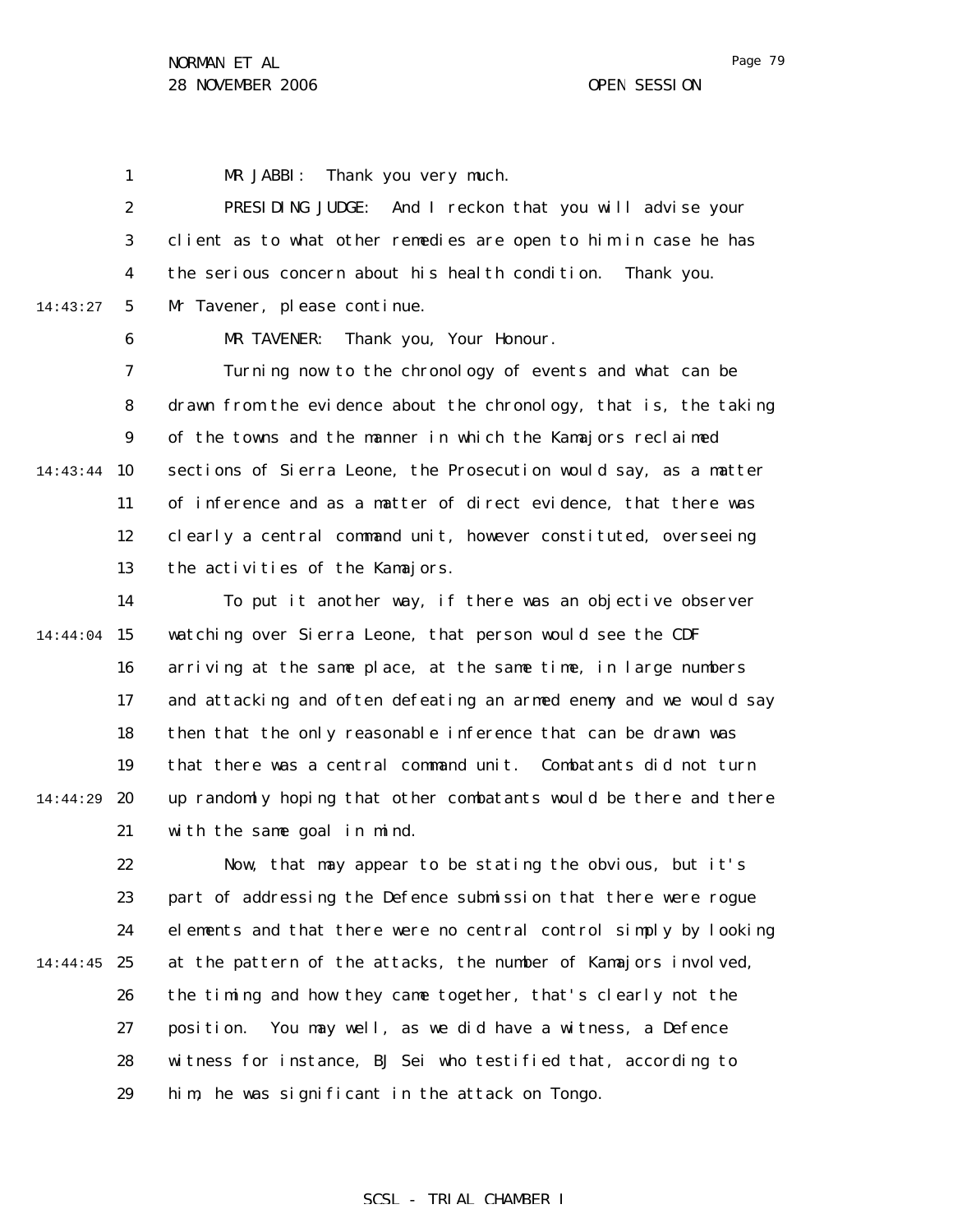Page 80

1 2 3 4 5 6 7 8 9 14:45:42 10 11 14:45:22 However, from Mr Sei's point of view, and this is the danger of listening to one witness without looking at the full perspective, from Mr Sei's point of view, he was the Kamajor in charge. However, we heard from witnesses such as TF2-201 that there were many other commanders involved in the attack on Tongo. It was a co-ordinated attack, and TF2-201, for instance, and this is important, was at Base Zero when the attack on Tongo was planned. So Mr Sei, due to his limited knowledge, his limited understanding, his low, relatively low rank, could well come along to the Court as he did and say: "Well, no, I just planned

12 13 14 14:46:04 15 16 17 18 19 14:46:21 **20** attacking Tongo by myself." And that is not the case. The case was it was planned at Base Zero; people went out from there; Mr Sei joined in. So that's a relatively important matter, I'd submit, Your Honour, that one has to look carefully at the knowledge of the witnesses, their ability to understand the broader picture and their access to information. And, indeed, we also have Colonel Iron, who was in a position, being a military expert, to look over the evidence, speak to people and give an assessment for the benefit of the Court.

21 22 23 24 14:46:46 25 26 27 28 29 As he said, the CDF was sound though they had some tactical difficulties. That's not to say they were unorganised, but they experienced some practical challenges at the war front. Strategically, they were competent, but as one would except with combatants who are not highly trained they had some tactical issues. They may not have been at the standard of a conventional army but they were effective in the circumstances they faced. So, I would say again, logically, and by evidence, that was a central command unit, an organising committee that directed the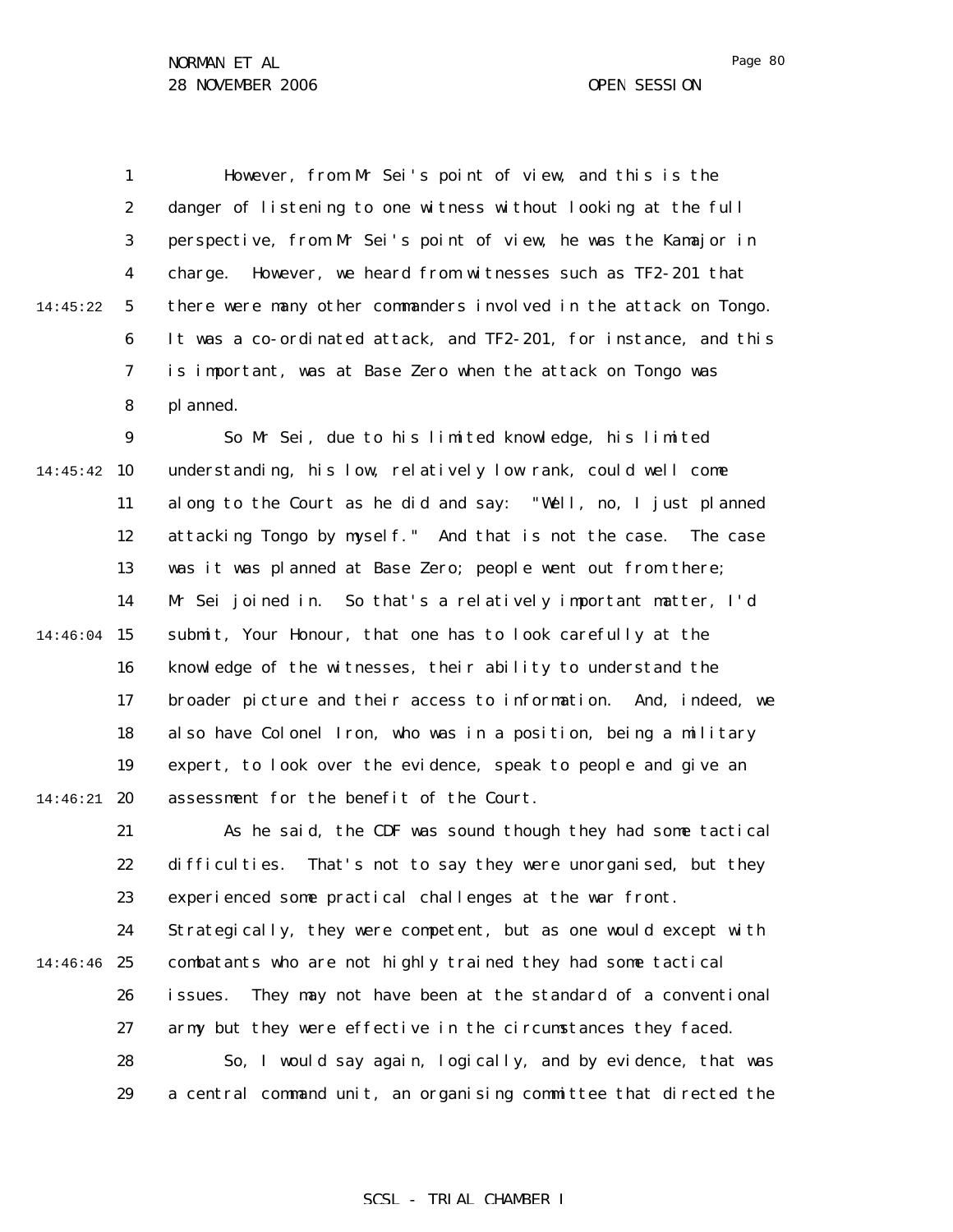1 2 3 4 5 6 7 8 14:47:25 war and provided the orders by which the CDF carried out their tasks. And again, as to be expected, and as the Defence witnesses demonstrated, not everyone was aware of the source of the particular orders, and that's obviously the same in any organisation. And, as I have mentioned, I will say this very briefly, orders were conveyed from Base Zero by way of radios, runners, motorcycles, nothing unusual in the circumstances, and effective in the circumstances.

9 14:47:49 10 11 12 13 14 15 14:48:11 16 To call a witness as Defence did, to say a particular accused, say Fofana, did not give me orders does not assist the case. One needs to look at the structure of the organisation. It may well be that Fofana never gave people on the front line orders, but orders were transmitted, and that's simply a matter of logic, a matter of evidence. And we also know that often before Kamajors went to the front, they were addressed in large public meetings on the playing field near Talia.

17 18 19 14:48:31 20 21 22 23 24 So we are at the stage, I would submit, that there was a central command unit of some sort. It was located at Base Zero. There could be no doubt that it was located at Base Zero because that is where training occurred; that is where people gathered; that is where displaced chiefs went to in order to seek refuge. It was the base. It was a nominated place from which offensive action was to occur. It was where helicopters came bringing guns and ammunition.

14:48:49 25

26 27 So the next logical step, I'd suggest, is to look at who formed the central command unit; who was in charge, and then what did they do.

28 29 There are only two contenders, as I've mentioned, two groups who could have been in charge of the CDF; the War Council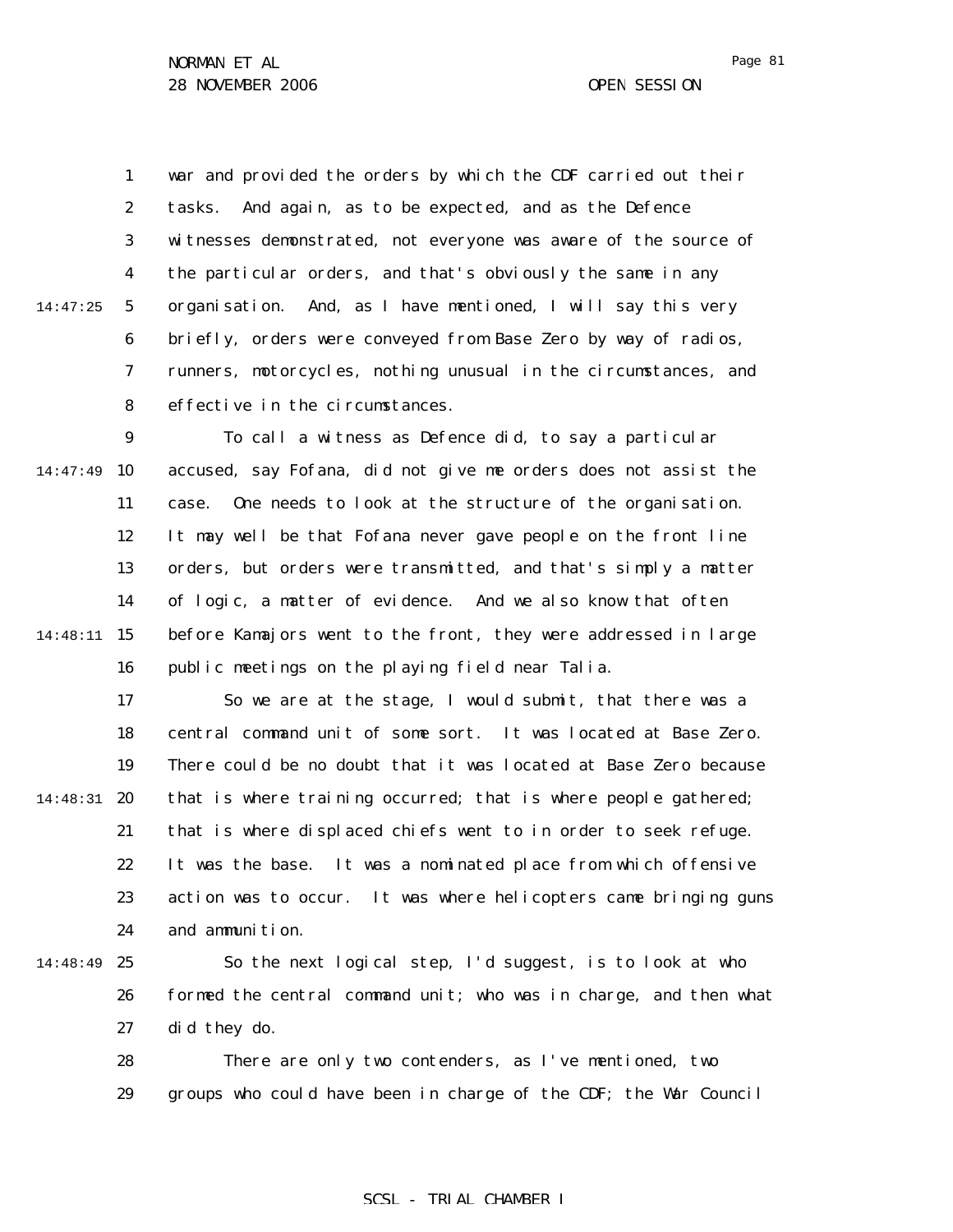1 2 3 4 5 6 14:49:24 or the three accused men. And as I have discussed, it wasn't the War Council. We've heard evidence about that, extensive evidence about that. The War Council did not exist for any great length of time, did not keep extensive records, and they were not military men. So the only other contenders are the three accused men.

7 8 9 14:49:53 10 11 To this stage I have not spoken directly about the offences but I can, in summary I can say, by a matter of logic and evidence, we can see that Norman, Fofana and Kondewa were the central command unit based at Base Zero organising the CDF which was a military organisation.

12 13 14  $14:50:17$  15 Another way, as one of the witnesses described this central command unit, is that of the Father, Son, and Holy Ghost. It's simply another way of expressing the closeness by which these three men worked together.

16 17 18 19 14:50:39 **20** The three accused men by, and this is in the respective Defence submissions, would have the Court accept they had no active role. Mr Norman in his evidence would have the Court accept he co-ordinated but did very little else. By co-ordinate, it was certainly unclear as to what he meant by coordinate.

21 22 23 24 Mr Fofana would suggest that he was some form of shopkeeper, and Mr Kondewa would submit to the Court that in effect he merely blessed the combatants, made them bulletproof, and then waved them goodbye as they went to the battle front.

 $14:51:05$  25 26 27 28 It is the Prosecution's submission that they are far too modest. Each of them had a very significant role in the CDF. There was no one else, when one looks at the evidence, no one else who was in control of the CDF.

29

The Kamajors, the CDF indeed, but certainly the Kamajors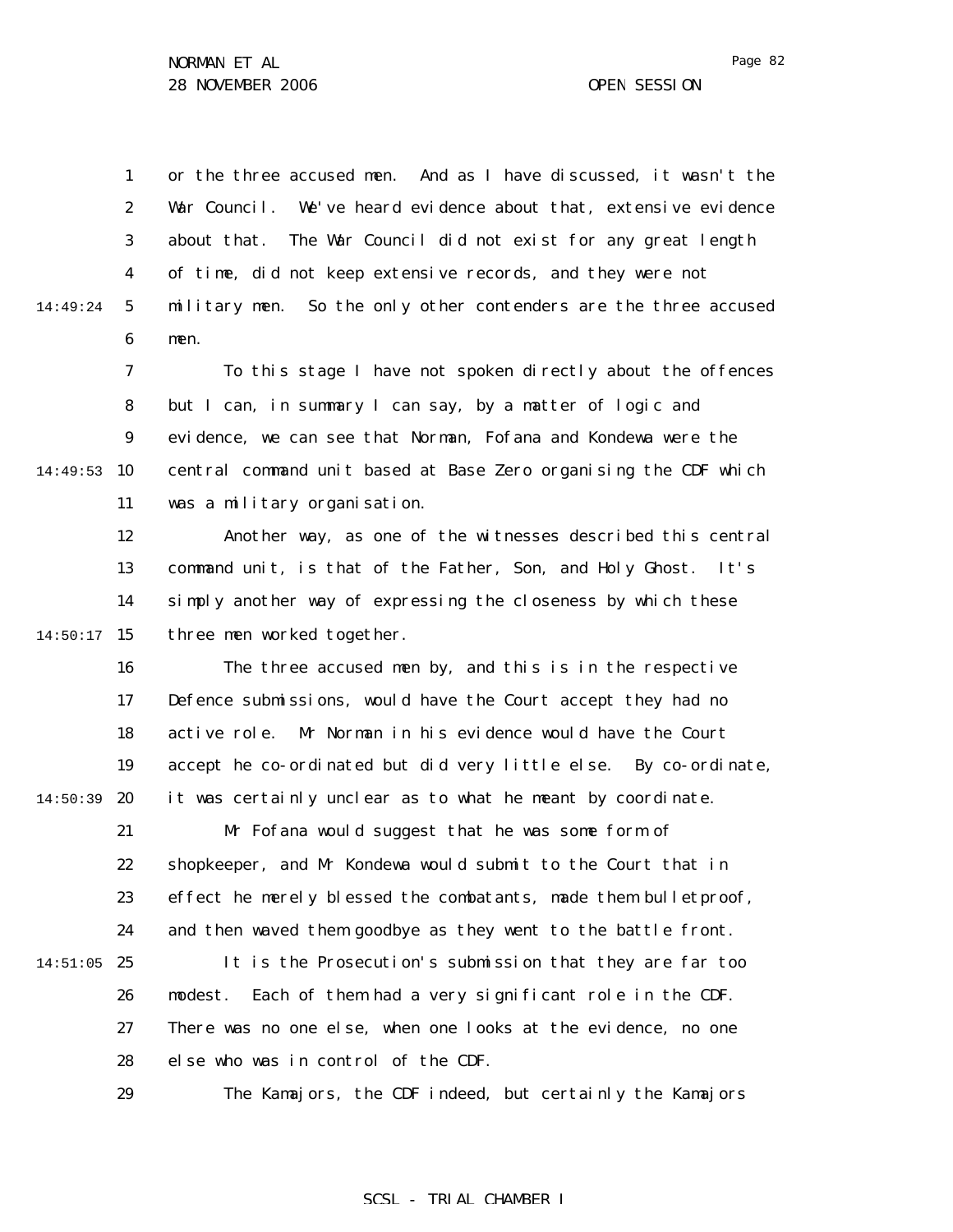1 2 3 4 5 14:51:41 were comprised of ordinary country people; as I mentioned, farmers and the like. They would not have committed these offences unless the accused men had implemented a policy of win at all costs, had allowed them, had given them the imprimatur to commit offences that are now before you on the indictment.

6 7 8 9  $14:52:06$  10 11 12 13 That is not to say the Kamajors who committed these offences are without blame; they are individually responsible for their actions. However, without going over the submissions of this morning, those Kamajors, those individual Kamajors, do not bear the greatest responsibility. That lies with the accused who created and maintained the framework by which such ordinary people could commit such acts and commit such acts at the time with impunity.

14  $14:52:30$  15 16 17 18 As I have mentioned, the important part of the Prosecution's submission and, indeed, in our written submission, he is asking the Court to look at the patterns of behaviour to assist the Court assessing witnesses, but also identifying the criminal liability of the accused.

19  $14:52:46$  20 21 22 23 We have witnesses describing, or one witness as I mentioned, who stood in the line of civilians waiting to have his head removed by a machete. As I mentioned, he survived. Another person spoke about seeing people killed at a roadblock. There is the example of people being killed at a field at Tongo.

24 14:53:06 25 26 27 28 29 Now, the witnesses when they testified were not aware of that pattern, they merely spoke of their own experiences. But I would submit the Court can see that pattern of violence, can see the manner in which it was done, can see that there was no attempt to conceal. It was clearly part of the framework by which the CDF operated, and that framework, those orders came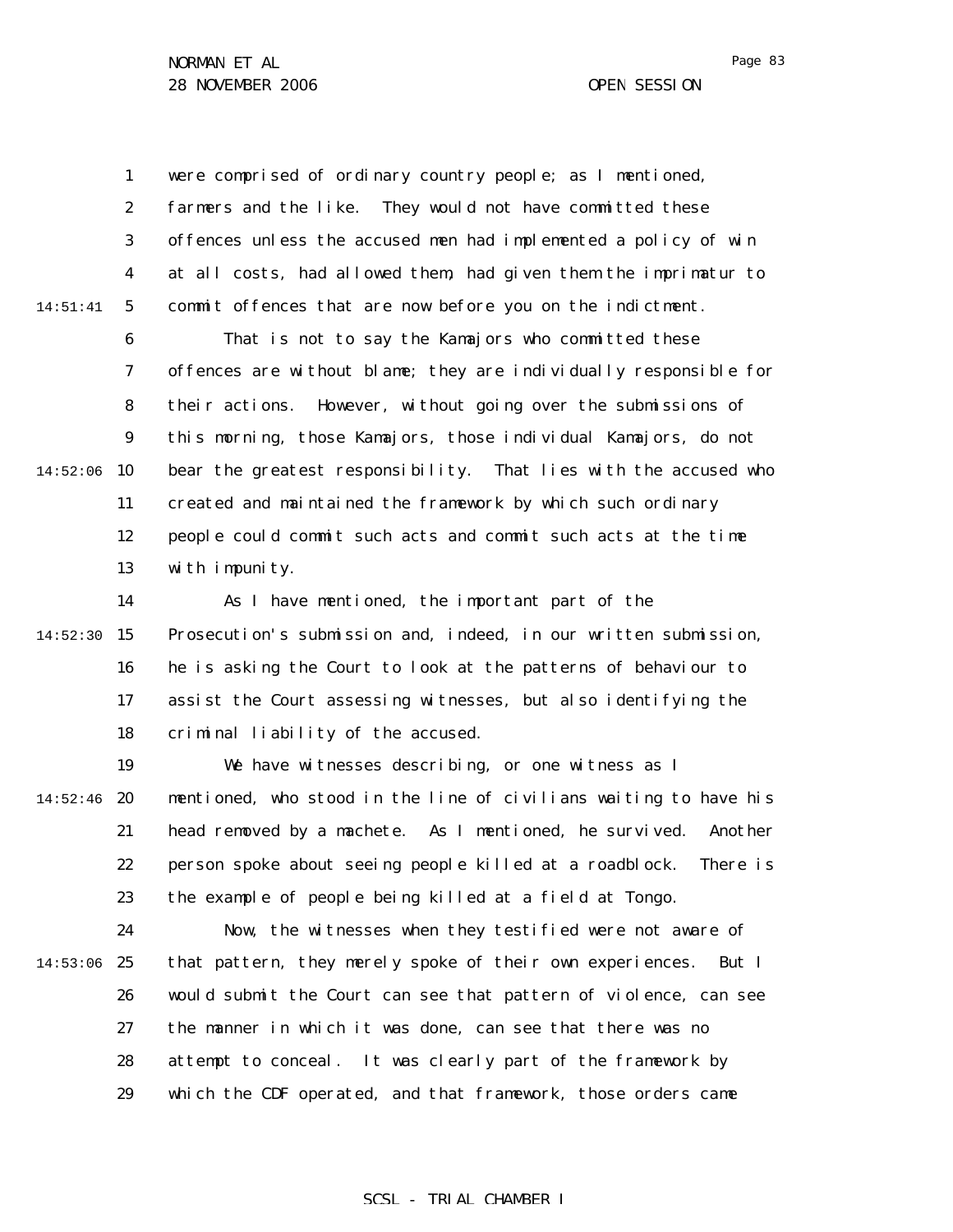1 2 from that central command unit consisting of the three accused men.

3 4 5 6 7 8 9 14:54:02 10 11 12 13 14 14:53:42 When the witnesses testified about the crimes committed upon themselves or others, they told, in effect, the same story. They may have forgotten some details, or they may have remembered further details. And those particular examples, they didn't talk about rebels dressing up as Kamajors. They saw Kamajors come in, they saw Kamajors commit offences in the open. That could not have happened, except the Kamajors had the support of their superiors and that went all the way to the top of the chain, to the top of the organisation. It's not the case that rogue Kamajors, in all these crime bases, in the open felt confident enough to commit offences like this. That's simply an affront to common sense.

14:54:21 15 16 17 18 19 14:54:41 **20** 21 22 23 Now, the answer as to why these Kamajors killed and committed offences, the other offences, is to be found in the orders given to them by Norman and his deputies. That is the only reasonable explanation, the only reasonable inference that can be drawn from the evidence, and that is -- that explains why the conduct was so widespread. I will go shortly to the orders that were given, and as been mentioned this morning, and in that way the three accused men attract the three modes of criminal liability.

24  $14:54:58$  25 26 27 28 29 The Court can certainly draw inferences once facts are established to its satisfaction. There might not be evidence of Norman ordering that certain offences occurred or the other accused doing the same; that is, on not every occasion is there evidence of Norman ordering that certain offences occur - I should start that way - and then publically acknowledging these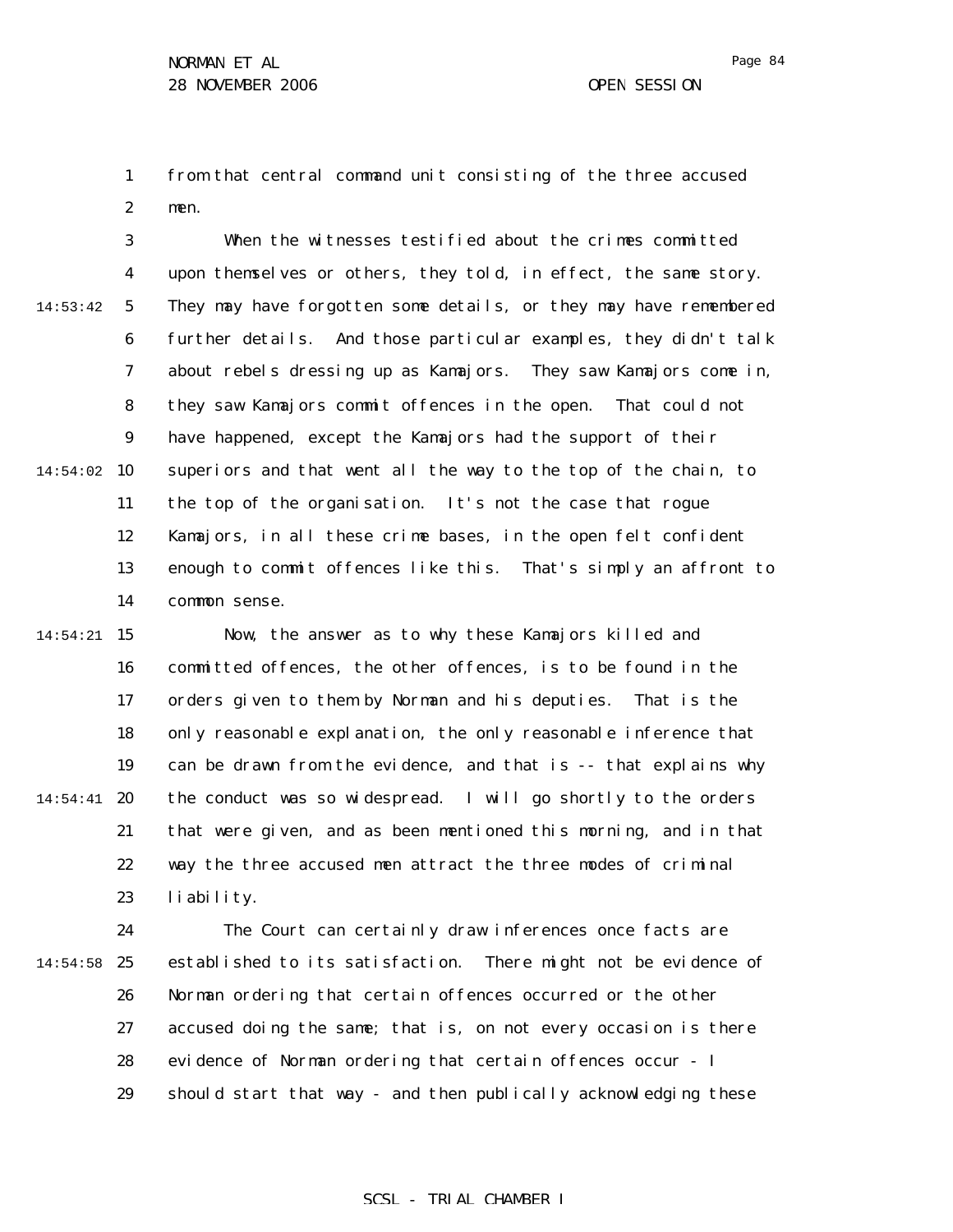1 2 3 4 5 6 7 8 9  $14:55:52$  10 11 12 13 14 14:56:14 15 16 17 18 19 14:56:34 **20** 21 22 23 24  $14:56:57$  25 26 14:55:35 orders as he did in respect of Koribundu, and to a lesser extent in Bo. But when one looks at Norman's behaviour in respect of Koribundu, it does not only apply to Koribundu, in our submission. You have there an example of Norman giving certain orders, then later going to Koribundu, speaking about what his orders were, his disappointment they weren't followed out to the fullest. That is relevant to Koribundu. It is also relevant to the general structure of the CDF and the Kamajors, that Norman was in that position to give such orders to criticise people for not carrying out those orders. In respect of Koribundu, and we say generally, because it's an example of the behaviour, the framework established by the three accused men, Norman wanted civilians killed and houses burned as part of the war, winning at all costs. Now, in this particular trial, the trial we have been involved in for some time, there is a considerable body of evidence about Norman. Norman was clearly the most important person in the CDF, and he tended to dominate those persons around him. At the same time, Fofana and Kondewa did not have the profile of Mr Norman; however, he could not have functioned, could not have achieved what he did without the assistance of the other accused. As noted in the Prosecution's submission, there is a strong commonality of evidence between the accused and the offences. So it's an artificial exercise in seeking to allocate the evidence in a manner that does not recognise intrinsic closeness of the

27 28 accused, one with the other, and their direction connection to the offences.

29

I merely mention that because Mr Norman was of such a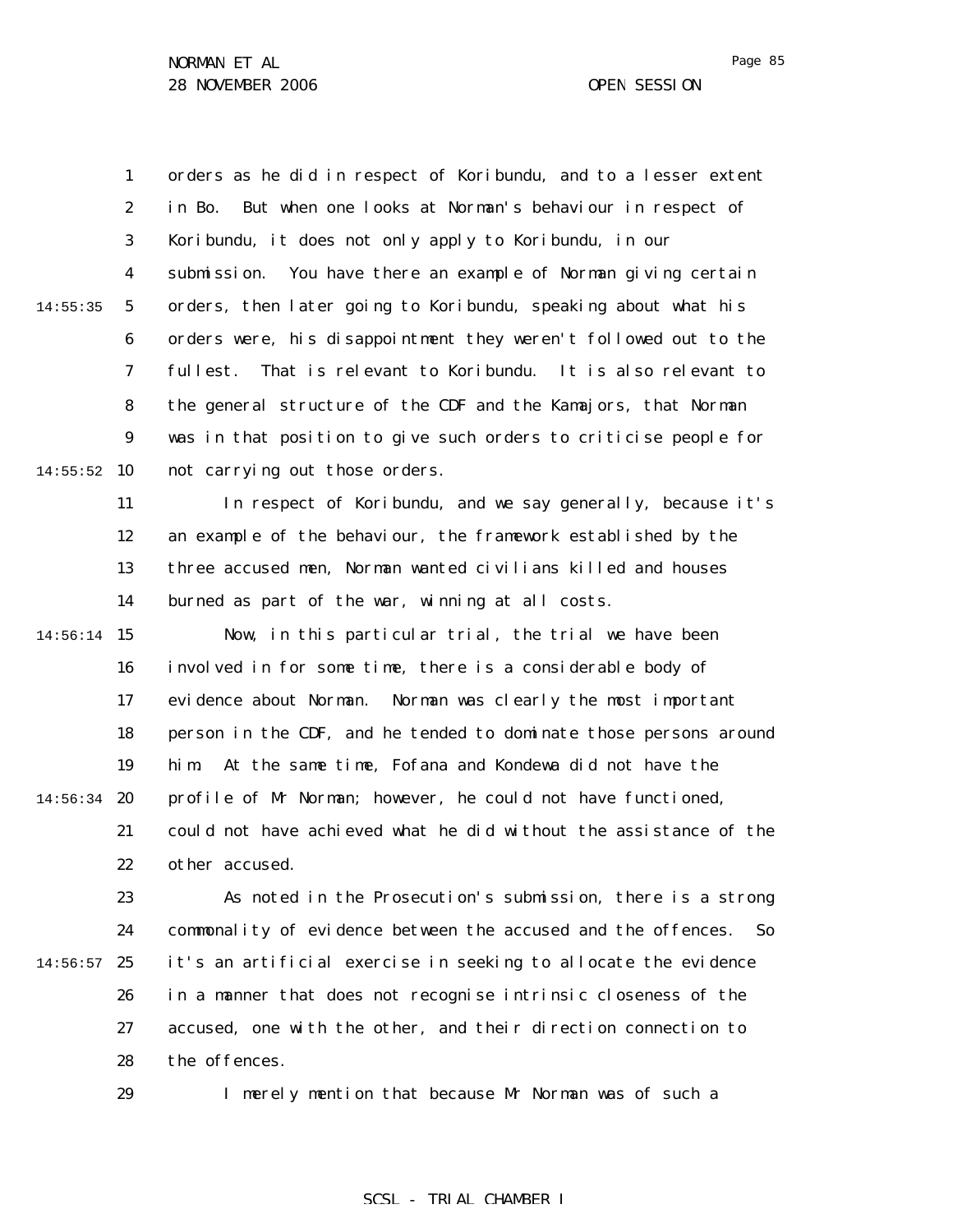1 2 3 4 charismatic nature, that most people remembered him, and it may be easy at times to allow the other two to fall off the radar, so to speak, but without their assistance, these events could not have occurred.

14:57:25

5 6 7 8 Mr Norman did not operate the organisation by himself, and that is described by such people as Albert Nallo and other insiders who described to the Court, reflected in our submissions, the manner by which Base Zero operated.

9  $14:57:45$  10 Before I go onto the individuals, I will speak very briefly about a few other matters that were raised by the Defence.

11 12 13 14  $14:58:05$  15 16 17 Dr Hoffman is relied upon, to some extent, in the Defence submissions, and Your Honours heard Dr Hoffman and formed a view of him and obviously place whatever weight is appropriate to be given to him. I would submit that with your -- with the Court's combined knowledge and experience, you are, in fact, in a better position than Dr Hoffman to assess what had happened in Sierra Leone over that period of time.

18 19  $14:58:17$  20 21 22 23 24 14:58:44 25 26 27 28 29 Your Honours have heard extensive experience -- sorry, extensive evidence about the development of the Kamajors, the social structures changing. Certainly, you have spent more time listening to witnesses describe social structures, power and authority in Sierra Leone. Your Honours have heard more about that, I would submit, than the young Dr Hoffman has spent in this country. I am sure he means well. No doubt he's an experienced photographer, but until 1998 he had not commenced graduate work in cultural anthropology. He had no military experience. He had some articles published in 2004, and he had never been accepted as an expert anywhere else. This may not have been the place to start.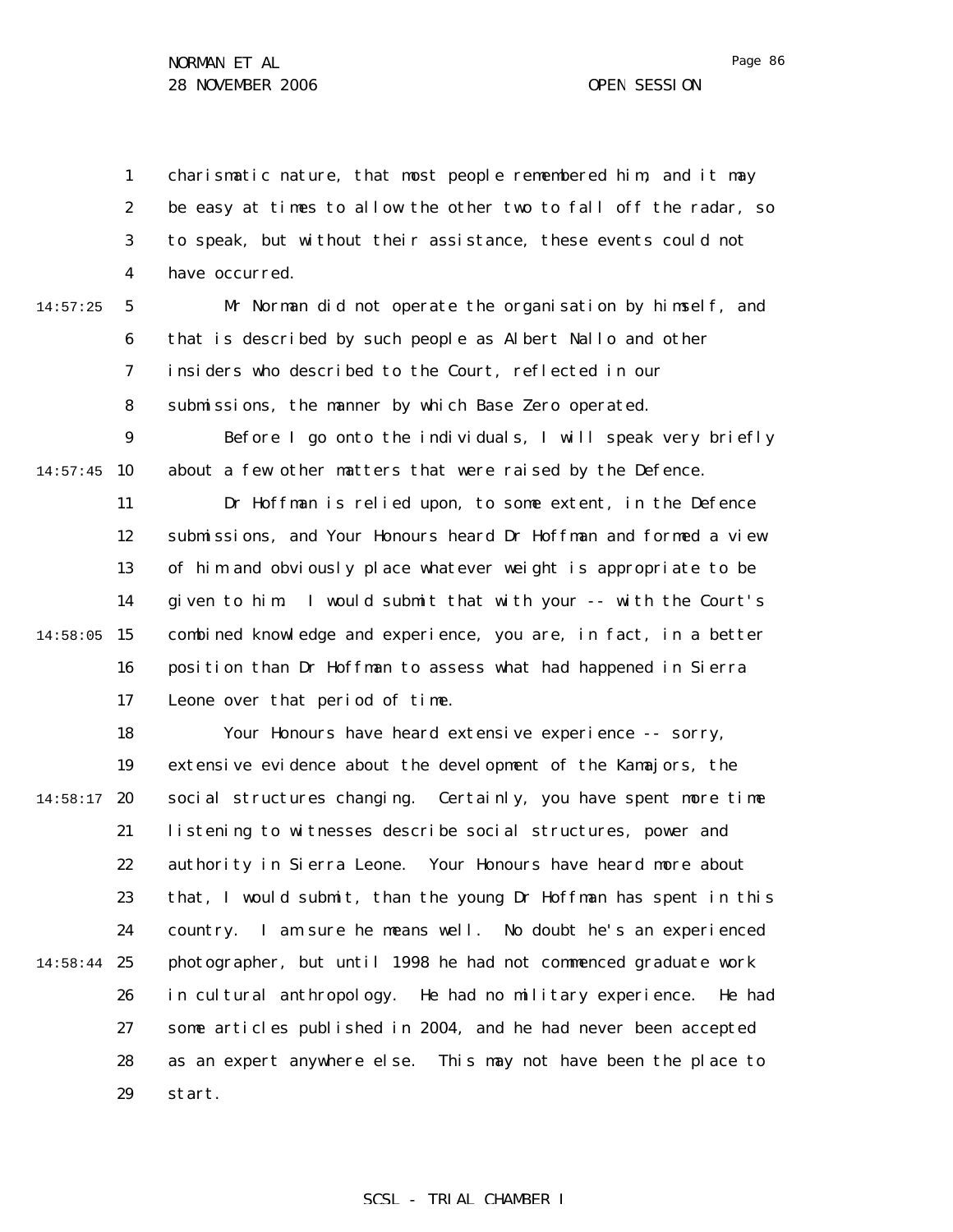1 2 3 4 5 6 7 8 9 14:59:45 10 11 12 13 14 15 15:00:05 16 17 18 19  $15:00:25$  20 21 22 23 24  $15:00:49$  25 26 27 28 29 14:59:24 But, Your Honours do have far more, I would submit, knowledge and experience in the way in which matters operate now in Sierra Leone, and the cultural aspects. I would suggest that whatever weight you place on Dr Hoffman, is not to such an extent as to overcome your own experience and your own knowledge, having the seen the witnesses appear before you. At the same time, Dr Hoffman should not, I would submit, is not the person to look for to comment on military matters. Another issue I shall address is that of timing. Timing is a very significant issue in this trial. The indictment is spread over a period of time, and there has been some mention of that. However, as we know now from the evidence, the majority of the offences occurred in a relatively compressed period of time. And that is, from late 1997, approximately through to March/April 1998. And I accept that the indictment covers a wider period, but that is when most of the offences took place. It can be said that upon the return of the government, and with the increasing capacity of ECOMOG to exercise control over the Kamajors, the number of offences reduced. And again, that's a matter of both logic and evidence. When the government was away, it was certainly not in a position to control what was in -- what was happening in Sierra Leone. The government in exile was, in effect, unable to direct military operations, nor did it attempt to. Chief Norman was sent here to do that. ECOMOG came in later and it took some time to exercise control over the country. So by looking at the evidence, one would form the view that ECOMOG took some time to exercise control over the CDF, but their influence was neither immediate nor absolute. It wasn't the

## SCSL - TRIAL CHAMBER I

Page 87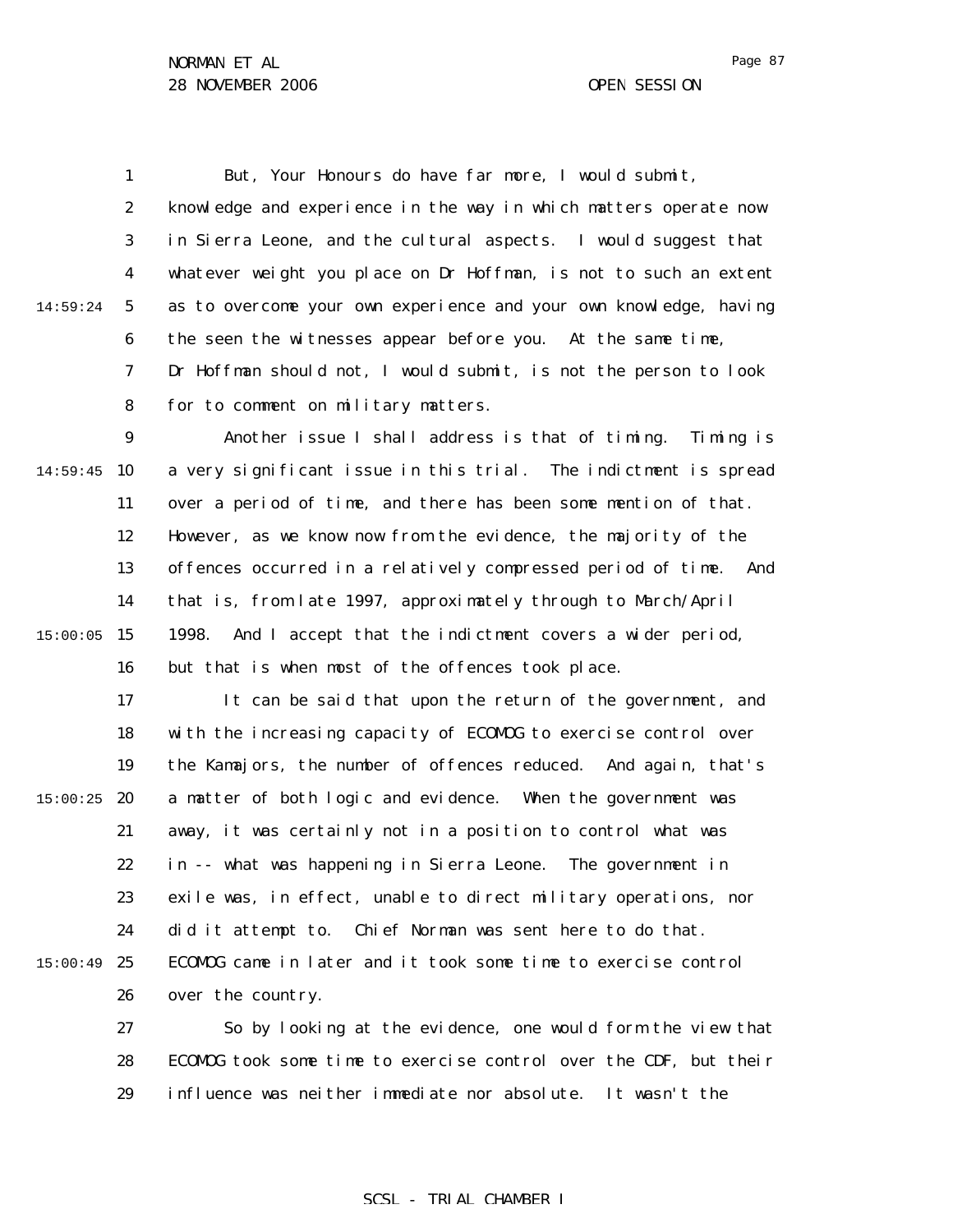1 2 3 4 government in exile that was in control, then ECOMOG. There was a gap. And in that gap, the majority of the offences were committed by the Kamajors. Quite often in Defence evidence and, indeed, in their

5 6 7 8 submissions, issues such as the National Co-ordination Committee, the NCC, is mentioned. Care must be taken there. The NCC was started relatively late, well after these offences had occurred. It was, in effect, an administrative body.

9  $15:01:51$  10 11 12 The Prosecution would submit, by looking at the timing, it does not really matter how matters resolved in late 1998, 1999, they really had no impact. The focus is on when the offences actually occurred.

13 14 15 15:02:14 The Court can reject the proposition the government went into exile. It was in control, then ECOMOG was in control. That's simply not available on the evidence.

16 17 18 19  $15:02:40$  20 21 22 23 24  $15:03:02$  25 26 Another issue that arises under the heading of timing, and there is some confusion at times when witnesses testify, and that is the role, for instance, of the Nigerian forces at Lungi. Colonel Khobe, when he was at Lungi, was in charge of a Nigerian contingent. He later changed and became a general and took over different roles. It is very important not to say, because of the position he ended up holding in 1998 and later, because he held that position, you then go backwards to find out -- go backwards in time and say, well, General Khobe was in charge of ECOMOG when these offences took place. One has to look very carefully at that evidence.

> 27 28 29 The Prosecution would say that, having established the CDF was a military organisation - I won't go into all the details there - but certainly Colonel Iron brings together the evidence

## SCSL - TRIAL CHAMBER I

15:01:29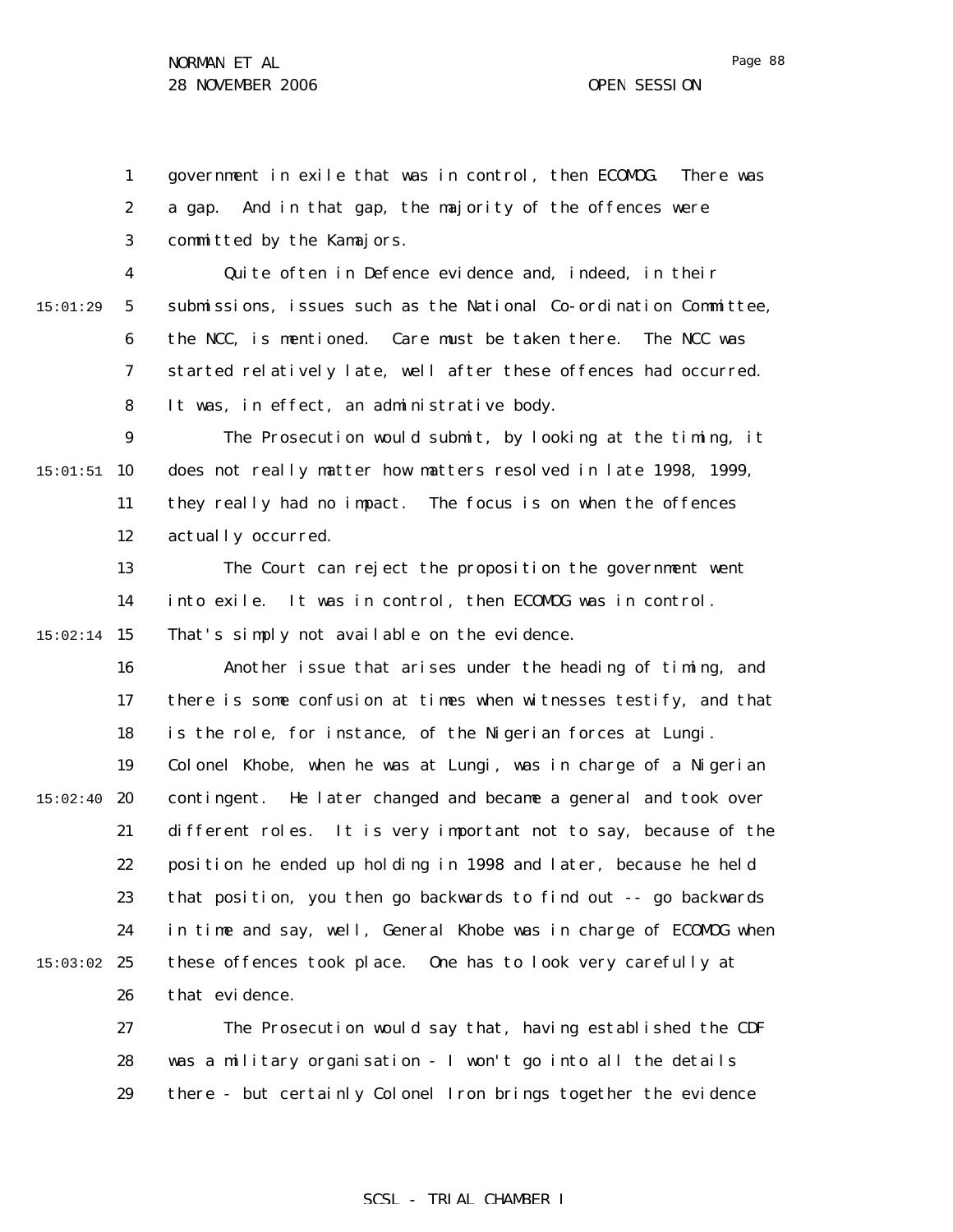1 2 3 4 5 6 7 8 9  $15:03:56$  10 11 12 13 14 15 15:04:20 16 17 18 19  $15:04:41$  20 21 22 15:03:36 about that, as does Mr Nallo and others. We can look at how those individual accused persons acquired criminal responsibility. What did they actually do? In respect of that, Chief Norman, as I said, there was extensive evidence about Chief Norman. He was clearly the one in control. He gave evidence to that effect. There was no one above him in the CDF. He was in charge but at the same time all he did was co-ordinate. The Prosecution would submit, in relation to Chief Norman, there is no other conclusion but that he was in charge, he was the one directing the CDF, he was the one who created the framework by which they then we went out and committed the offences that are now on the indictment. He acquired that position due to being the deputy defence minister and being the national co-ordinator and subsequently by force of personality within Talia and elsewhere. According to the Norman submission, from May 1997 to February 1998, command and control of the Kamajors was with the chieftain commanders and ECOMOG. As has already been submitted, the War Council was ineffectual. There may have been chieftain commanders, but they came under the umbrella of the CDF, and ECOMOG was not in the country at those times and certainly was not in a position to influence the CDF and their behaviour.

23 24  $15:05:09$  25 26 27 28 29 As to examples of orders given, and they are certainly outlined by Norman. They are certainly outlined in the written submissions. The Prosecution has led evidence of military planning for an all-out offensive done at Base Zero at a meeting in which all three accused were present, together with field commanders. I simply note in the significant meetings, the three accused are normally present, they normally spoke. That was part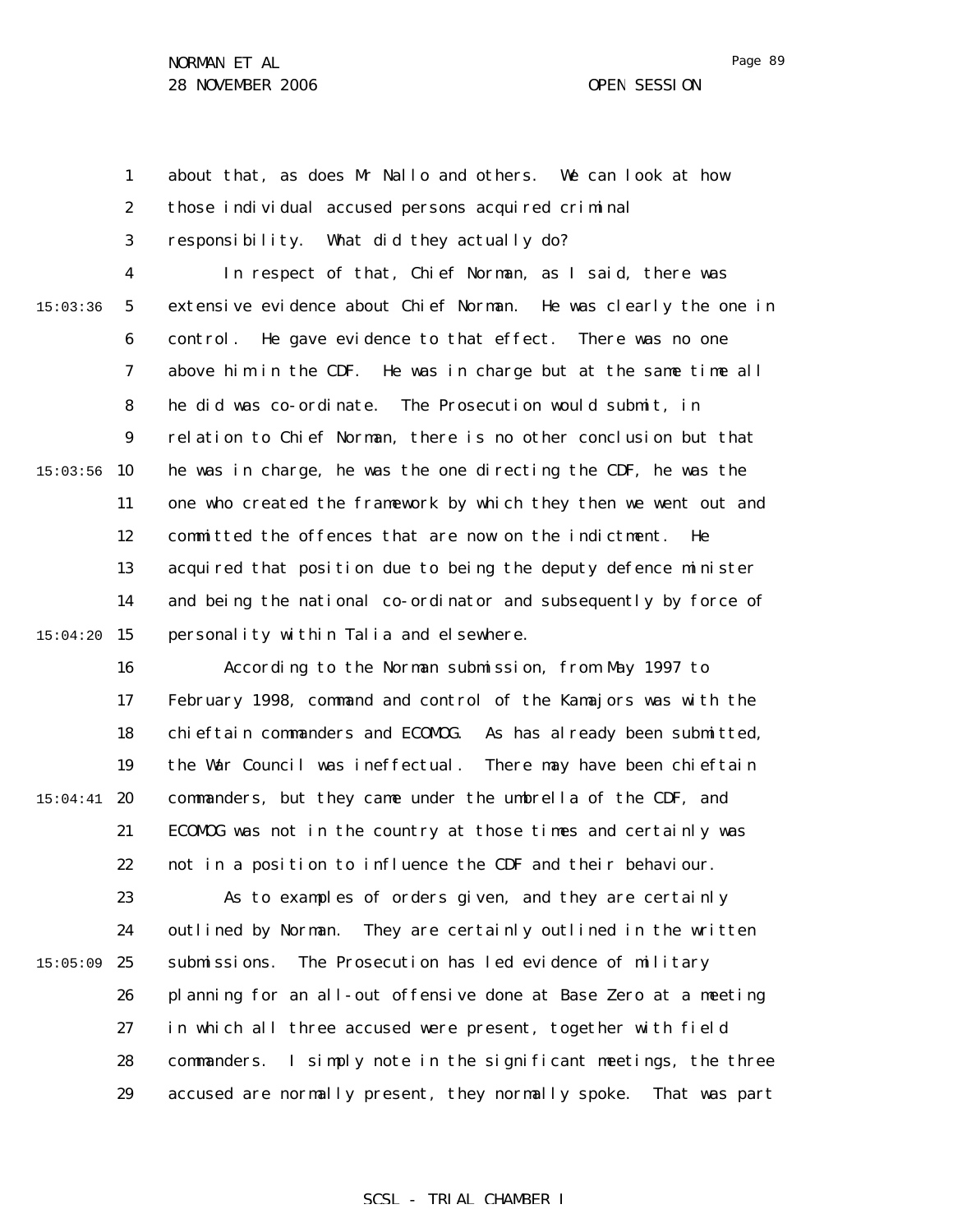1 2 of their role and part of their support for one another in issuing these orders.

3 4 5 6 7 8 9 15:05:45 TF2-005 gave evidence when he was at passing out parade in Base Zero, when Norman addressed the trainees that the attack on Tongo would determine who was the winner or loser of the war - sorry, whoever won Tongo, in effect, would win the war. He said, "When I go to Tongo, let them bear in mind that there is no place to keep captured or war prisoners like the junta, let alone their collaborators."

 $15:06:04$  10 11 12 13 14  $15:06:27$  15 16 17 18 19  $15:06:54$  20 Now, that's a clear statement that falls under the heading "win at all costs." So contrary to BJ Sei, the Defence witness saying he was the one alone -- he was the one who organised the attack on Tongo. With orders such as that, bearing in mind the nature of the people listening to the orders, bearing in mind the loyalty and commitment they had, particularly in response to the -- to the gift of bulletproofness that is provided to them by the third accused, it is no surprise that when they went to Tongo, there was mass unlawful killing of civilians. There was no place to keep captured or war prisoners like the junta, let alone their collaborators.

21 22 23 24 TF2-027 describe how civilians were seized, rounded up and killed and how some civilians were ordered to dig mass graves. And we certainly heard from witnesses, or a witness who was the chief grave digger in Tongo.

 $15:07:11$  25 26 27 28 TF2-014 gave evidence that Norman labelled residents of Koribundu - another example - as spies and collaborators, and said that the witness should ensure that no one should be left alive, and homes should be burned.

29

TF2-008 testified that at a meeting at Base Zero, Norman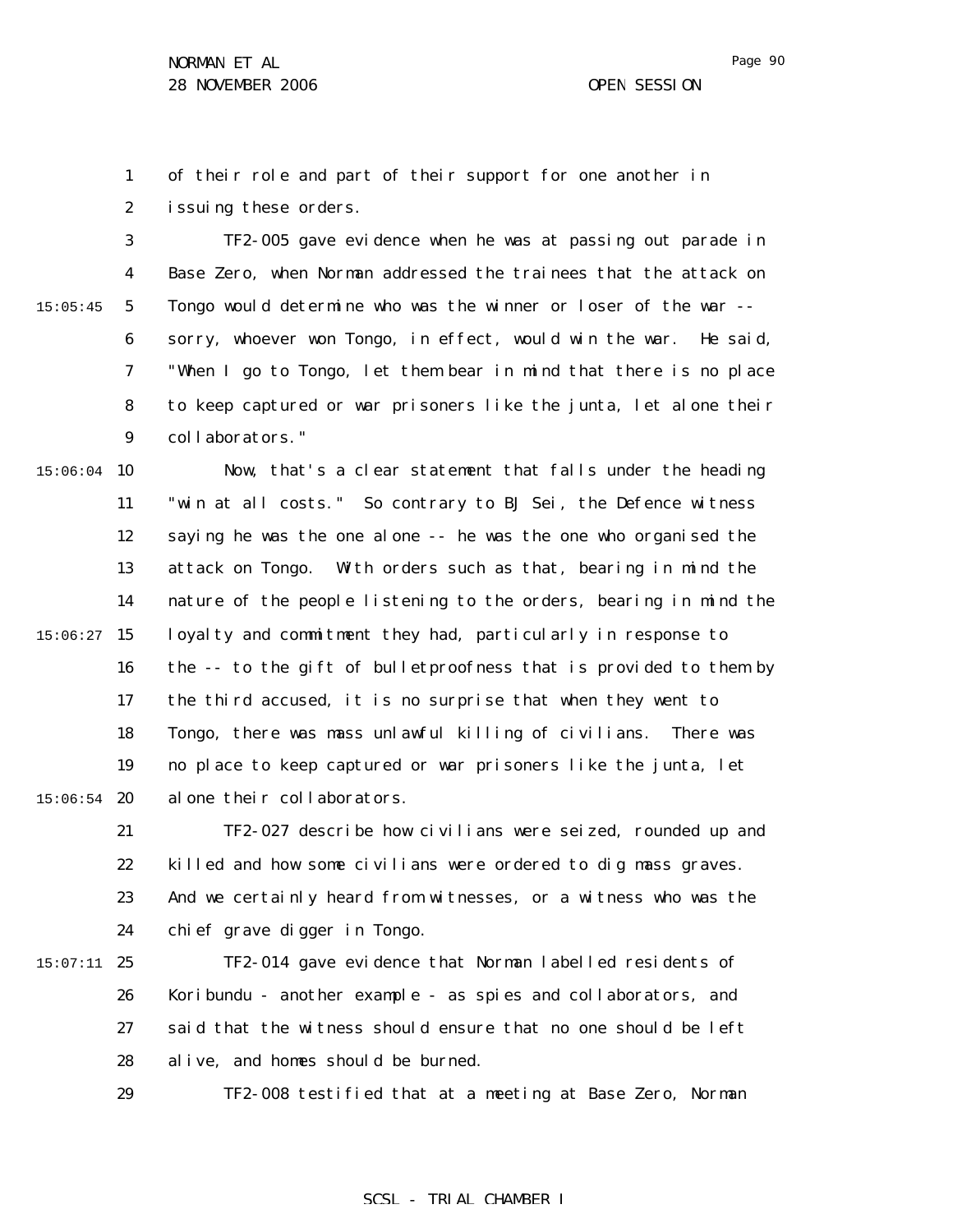1 2 3 4 5 6 7 8 9 15:07:53 instructed the commanders present that when they proceeded to attack Koribundu, they should not leave alive any living thing and that they should burn down houses if there was resistance. Commanders should only spare the mosque, the school and the barri. Later, as we've heard, civilians heard Norman repeating that order but in reverse saying that he was disappointed that it was not carried out. There is significant evidence about meetings which all three accused plus other commanders discussed military issues.

 $15:08:12$  10 11 12 13 14 15:08:36 15 16 17 TF2-005 and 201 were both at a meeting where all three accused made plans for the Tongo attack. TF2-079 testified about a meeting at Base Zero where Norman did most of the talking but was later on supported by the director of war and the high priest also followed suit. At that meeting, Norman said that in Tongo civilian collaborators should forfeit all their property and be killed. So again, the three men worked together. They each had a separate role but they all worked together.

18 19  $15:08:59$  20 21 22 TF2-014 testified at another meeting where Fofana and Kondewa were also present, Norman said the enemies included sympathizers, collaborators and those who refused deliberately to leave the AFRC and RUF zones. Those were our enemies and that we should kill them.

23 24 15:09:20 25 26 27 28 29 Again, in Bo, similar orders were issued in respect of the attack on Bo. Kamajors would attack and kill anyone who had a connection with or accommodated the rebels or AFRC. So the Kamajors were given a very broad mandate as to who they could kill and, as we have seen from the other side, from the victims' side, they killed anyone who they believed fell under that very broad mandate provided by the three accused persons.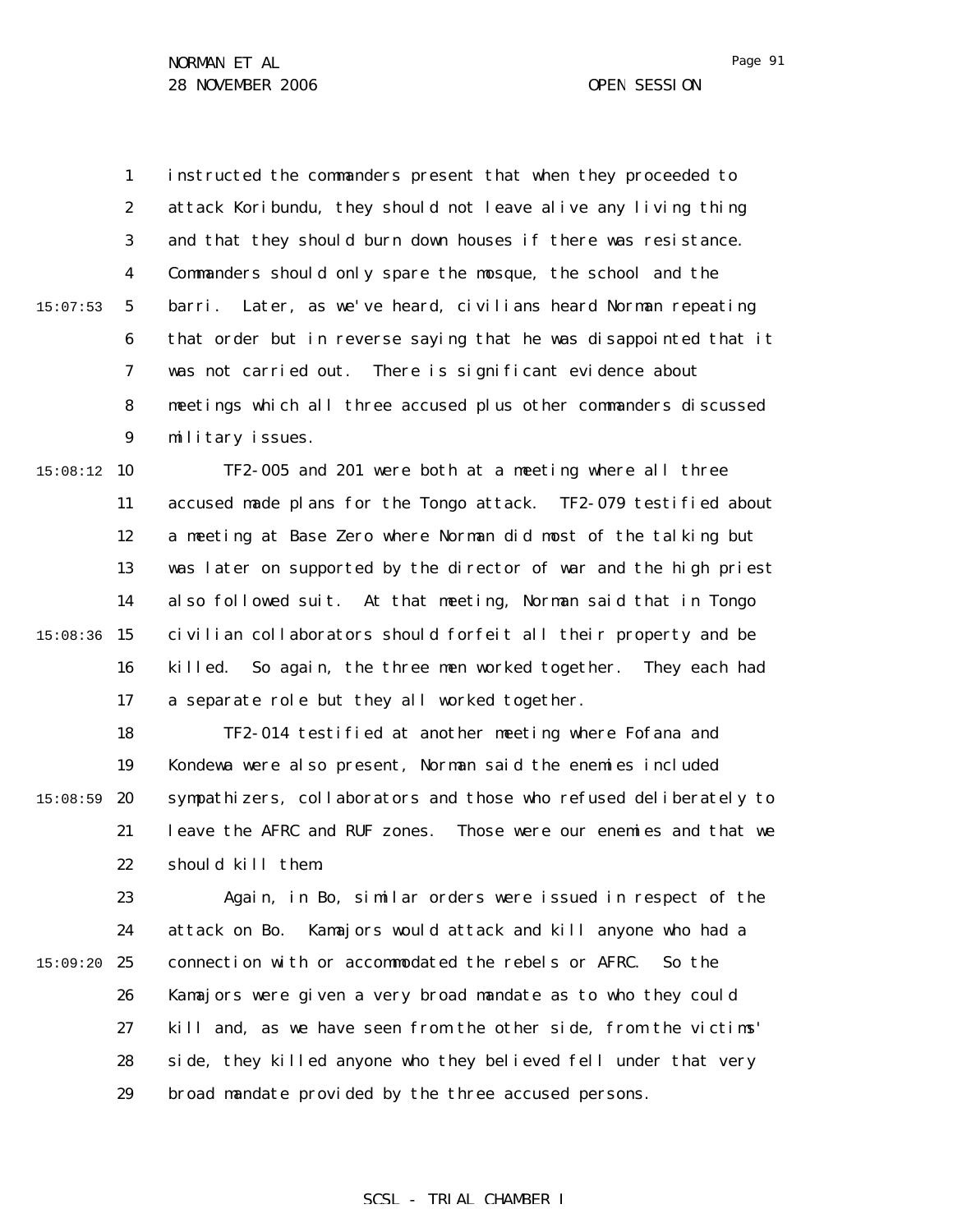1 2 3 4 5 6 7 15:10:05 As I mentioned in Koribundu, after it was taken, the witness specifically recalled Norman's speech: "I said that nothing should be spared because when the soldiers were here you were here together and you hosted them and you supported them and you have brought a lot of wicked things." A justification for attacking civilians who simply were living in their own homes and chose not to leave.

8 9  $15:10:25$  10 11 12 13 As another example, Norman gave instructions for the attack on Tongo, which included killing, burning and looting. After he spoke, Fofana spoke next, and this comes from TF2-222. Fofana spoke next and warned that any commander who did not perform accordingly, or who had lost ground, should decide to kill yourself there.

14 15 15:10:45 16 17 18 19  $15:11:07$  20 21 22 23 24 15:11:31 25 26 Now that's not the instructions of someone who was simply a shopkeeper. That is someone who was supporting his leader, someone who was an intrinsic part of the central command unit. Kondewa was the last to speak, and he said: "I give you my blessings, so, my boys, go." Again, it's complete. That is, you have the instructions from Norman, they are supported by Fofana. And Kondewa, who was obviously held in very high regard by the Kamajors because of the powers they believed he gives them, says: "I give you my blessings." That's all part of sending off Kamajors with a clear guideline to kill those persons who are deemed to be collaborators or rebels, to loot, to kill, and at the same time as they are going they are taking with them child soldiers.

27 28 29 I won't spend much time on child soldiers. The evidence, I would suggest there, is very clear. We have evidence of approximately five per cent of the Kamajors were looking at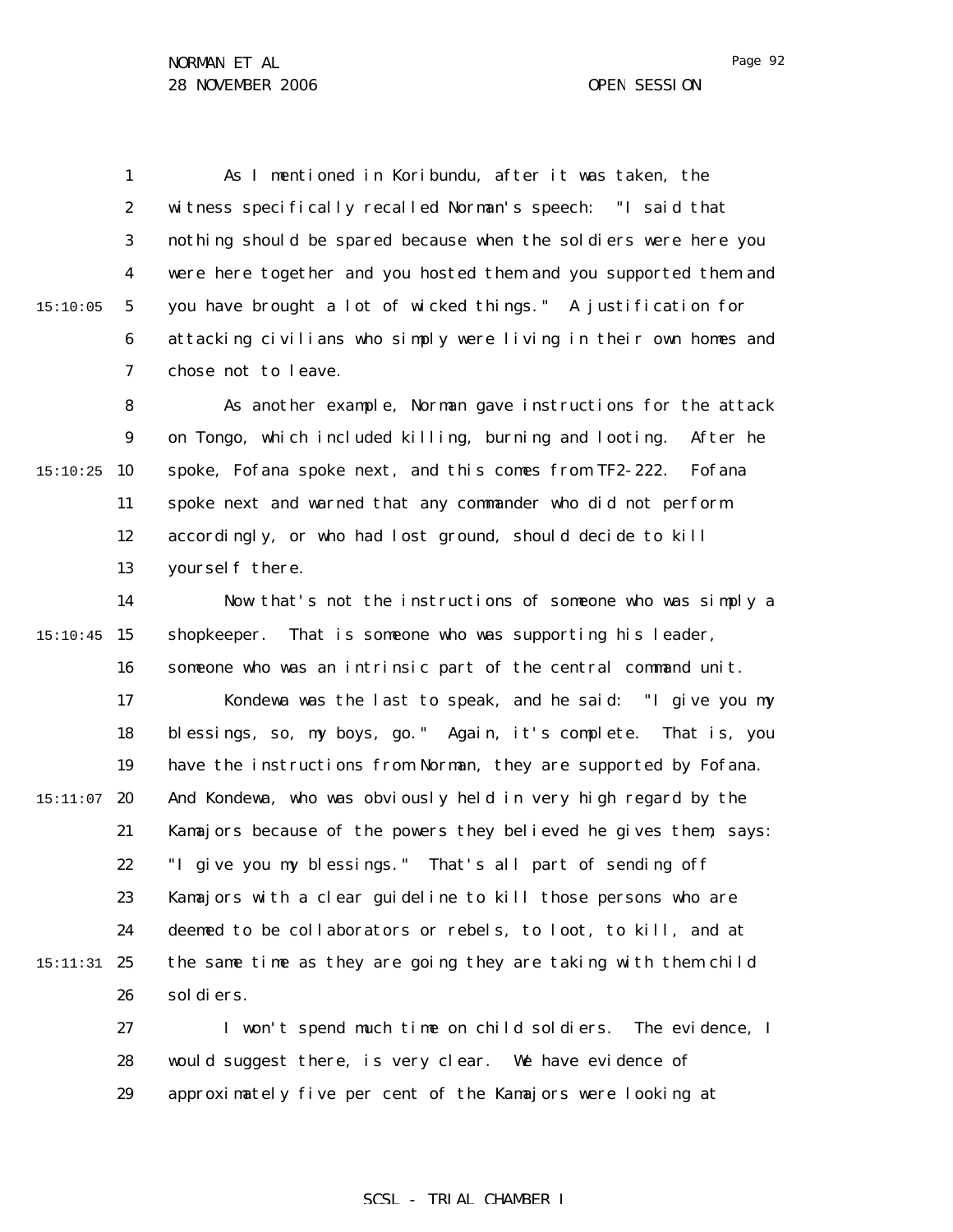1 2 3 4 5 6 7 8 9 15:12:21 **10** 15:12:03 demobilisation figures for child soldiers, but I won't go into that evidence. I'd suggest that's virtually uncontested. It's quite clear that the Kamajors used children under the age of 15. By looking at that particular meeting in which the three accused spoke it's clear that they were the core of the CDF; they gave orders; they were in support of one another. There was no criticism of what was being told to the Kamajors. The Kamajors went to Tongo and they did as they were told. Not rogue units, not soldiers dressed in ronko, but Kamajors told to go and kill civilians, and that's what they did.

11 12 13 14 15 15:12:44 16 17 So, as I have said, and I've said a number of times, the crimes were never committed in secret. They took place in public and, on occasions, people in the crowd were asked to point out rebels or suspected collaborators who were then killed. The only people who could have opposed Norman at this time in regards to those orders were the two accused, Fofana and Kondewa. They did not. They supported him.

18 19  $15:13:06$  20 21 22 23 24 15:13:31 25 26 27 28 As I've mentioned, Fofana says he's just a shopkeeper, but we have, as I've mentioned the evidence in relation to Tongo which gives the Court an indication as to where Mr Fofana stood in the scheme of the CDF. He was not someone who simply opened the door to allow people to take out some rice. He was someone who spoke at meetings. He was someone who supported Norman. And that evidence, we would submit, in relation to Tongo, is equally applicable generally when reviewing his position in the CDF. It's mentioned that he was the director of war, and somehow that was meant as a joke. When you look at his role, he was far more than a shopkeeper or a storekeeper.

29

The Defence case suggests that all he was doing when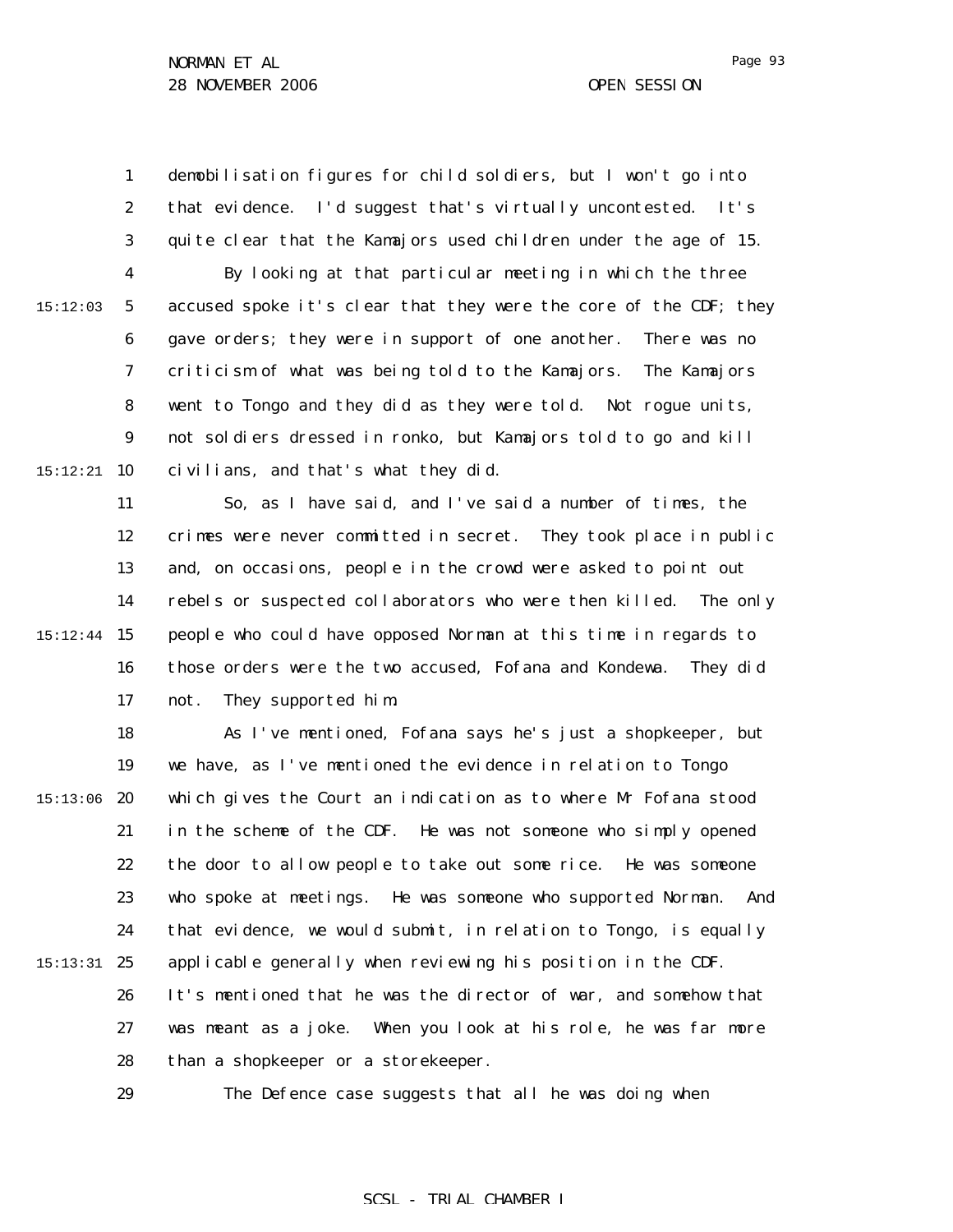15:14:09

1 2 3 4 5 6 7 8 speaking at the Tongo meeting, for instance, was providing strong words of encouragement to those in attendance at the meeting. He was saying that the civilians found in Tongo at the time of the battle were to be regarded as enemy and should be treated as such. I think he was supporting orders to kill. He was the second person to speak after Norman, indicating his position in the command structure, and also indicating the view that other Kamajors had of him.

9 15:14:33 10 11 12 13 14 15 15:14:54 There was a person, a witness testified that he knew Fofana before the war but didn't approach him at Base Zero because he was too important. And, as I have said, he told people, he told commanders: "Anyone failing their mission should kill himself." So that would assist the Court, I would suggest, not only in assessing Fofana's role in that particular matter but his role generally.

16 17 18 19  $15:15:21$  20 Kondewa also said at the time the surrender had passed he gave a blessing and because of the importance of becoming bulletproof, and the other benefits Kondewa's services provided to the Kamajors, clearly that was a strong motivating factor in the Kamajors following orders.

21 22 23 24  $15:15:42$  25 26 27 The circle is almost -- is complete. We have the orders given. We have the civilians suffering as a consequence of the orders. We have in Koribundu Norman accepting, I acknowledge, and in Bo, acknowledging that he gave such orders. It cannot be suggested that just because you told people to leave over the BBC or some other way that you can then issue orders to kill anyone who stays in their town.

> 28 29 Coming back to Mr Fofana, he distributed ammunition and, in the light of this war, and the shortage of resources in this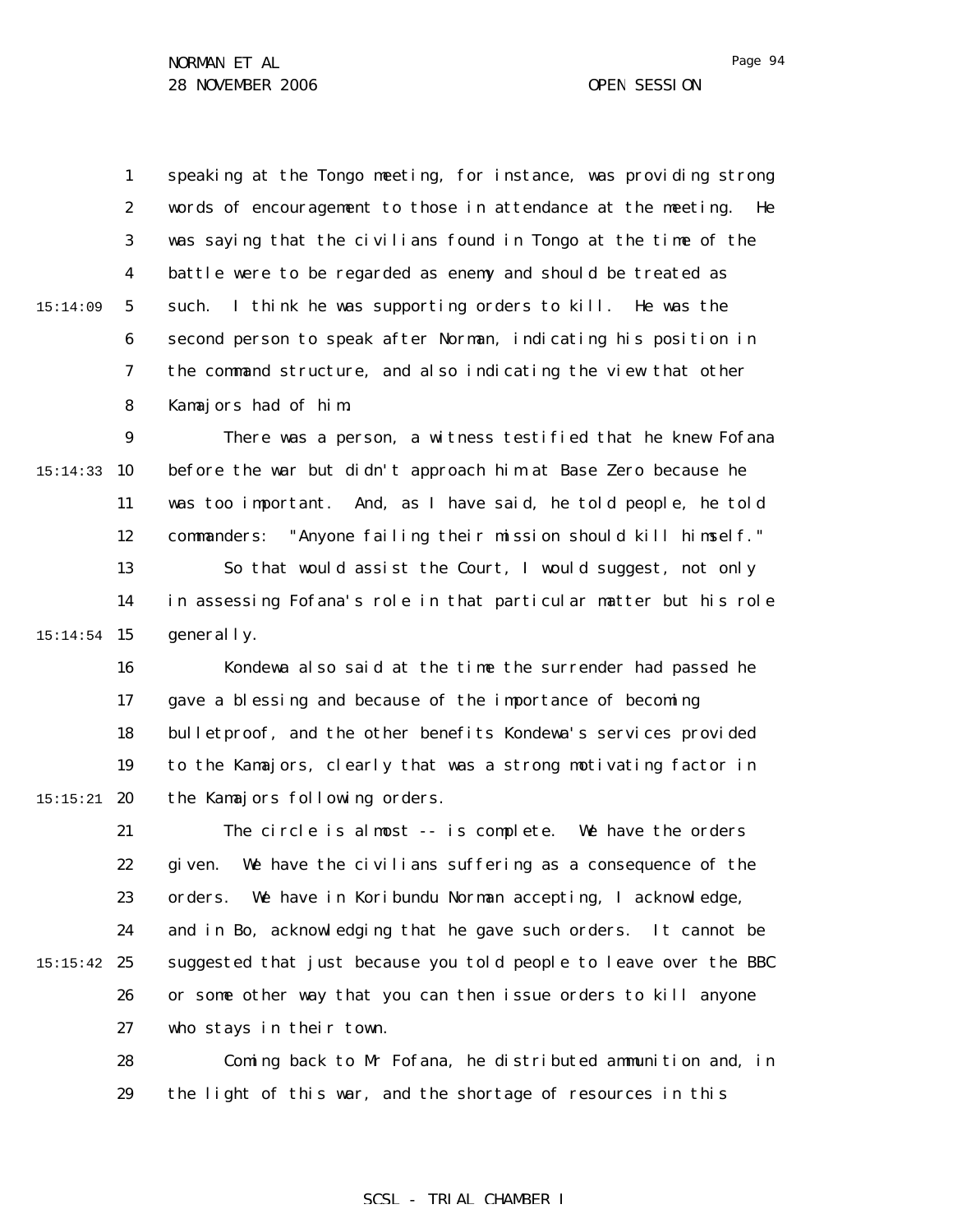1 2 3 4 5 6 7 8 9  $15:16:44$  10 15:16:23 country, that was a very important exercise of control and authority. Other people may have had keys as well, but he was the one who delegated to control the distribution of ammunition. Fofana didn't simply provide a mere presence. He has an important part of the command structure. He was a deputy when Mr Norman was away from Base Zero. He was someone who provided support. Alternatively, he was someone who could have stopped the orders or disagreed with the orders. He didn't. He was part of the unit that created the framework by which these offences occurred.

11 12 13 14  $15:17:07$  15 So, in terms of approaching, speaking about each of these accused men, the Prosecution, in its written submission, has spent some time identifying their respective responsibilities and the evidence supports that, so I won't go into that in too much further detail.

16 17 18 19 15:17:29 **20** 21 I should note that some dispute arises over the killings of Mustapha Fallon and Alpha Kanu. The Prosecution says, amongst other things, that evidence is led to prove that the three accused were in such positions of power, such unrivalled positions of power as on some occasions to be able to kill one of their own.

22 23 24  $15:17:48$  25 26 27 28 29 Coming on to Mr Kondewa, he was capable of exerting effective control over Kamajors. He was held in high regard. He had something that all Kamajors wanted; that is, the ability that they believed to make them bulletproof. And as I have mentioned, witnesses even today, or even when they gave evidence before the Court, still valued that power very highly. It was something that helped bind the Kamajors and it was an essential part of ensuring they followed the orders given to them.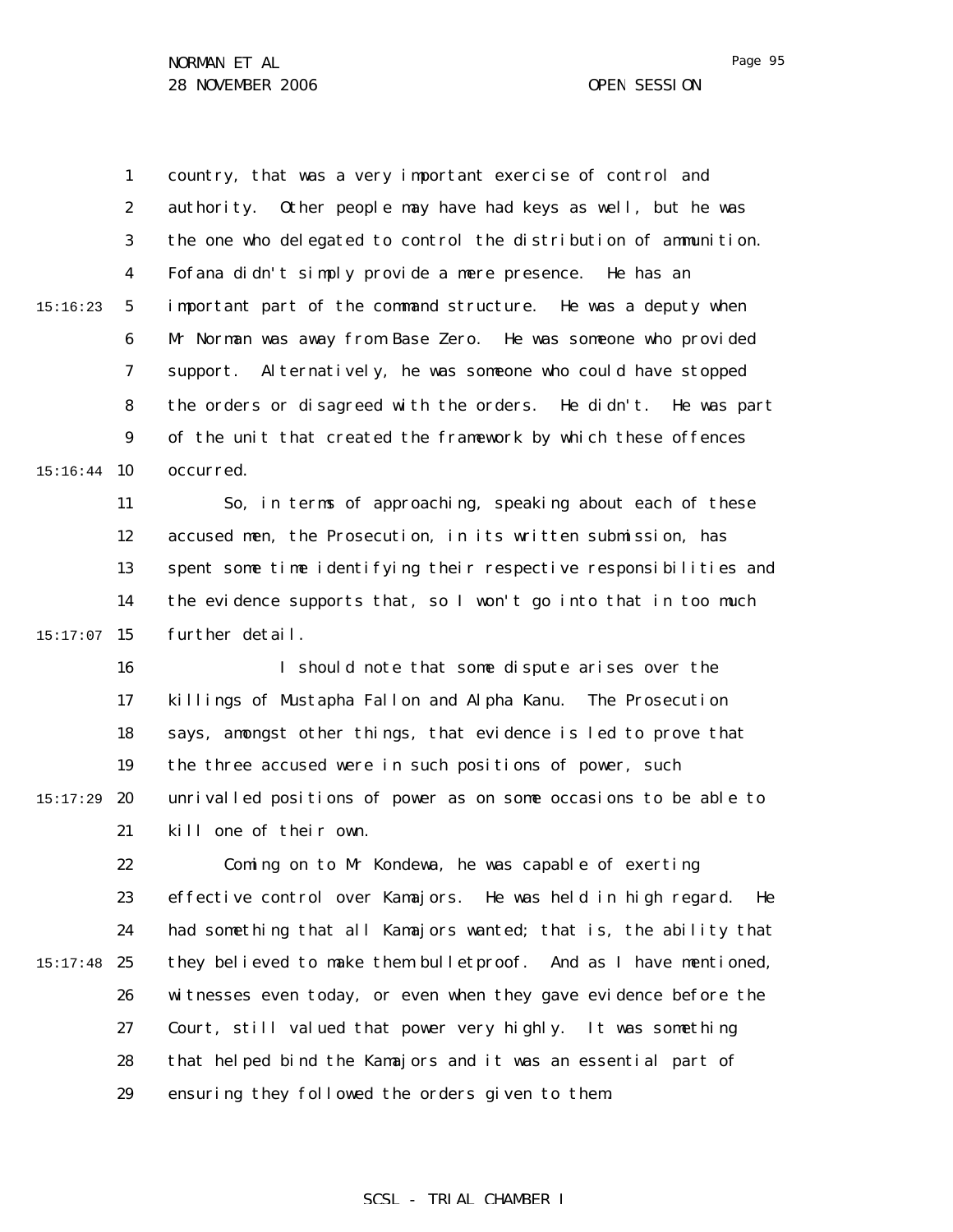1 2 3 4 5 6 7 8 15:18:37 Chief Norman could not operate the entire organisation by himself. As it is, when we look at Base Zero, it was a very small central organizing unit. There were the three accused, and we have heard about other persons who held positions of various responsibility, but the people who made the decisions were Norman, Fofana and Kondewa. And they gave the orders that I have repeated, and they are outlined in more detail in the written submissions.

9  $15:19:04$  10 11 12 13 14 15 15:19:24 16 17 18 19 15:19:44 **20** Just to finish with the High Priest Kondewa, he joined in with orders promulgated by Norman. He was in a powerful position. He has an integral part of a command unit. He was and, as we have heard repeatedly, there were rules relating to Kamajors as to what they could and couldn't do. Ultimately, the high priest was the arbiter of those rules and he joined in when Norman gave orders to kill civilians; to kill collaborators. The joining in of the high priest, the arbiter of the rules of the Kamajors, at that time was a very significant event and part of the process by which the Kamajors felt emboldened to go to towns to kill civilians without any attempt to disguise what they were doing.

21 22 23 24  $15:20:03$  25 Now, Talia, as I have mentioned, is a small place. These men worked together; they lived together; they decided how the CDF would conduct the war. We saw, we have heard about the orders they have given. We have heard about how the Kamajors behaved when they attacked towns and when they took towns.

26 27 28 29 Coming on to the final submissions, Your Honour. TF2-015 stated that at Kamboma they were taken to a house by Kamajors. He said they said: "Anybody that passed by Kamboma should be killed. We pleaded to them. We told them we are civilians.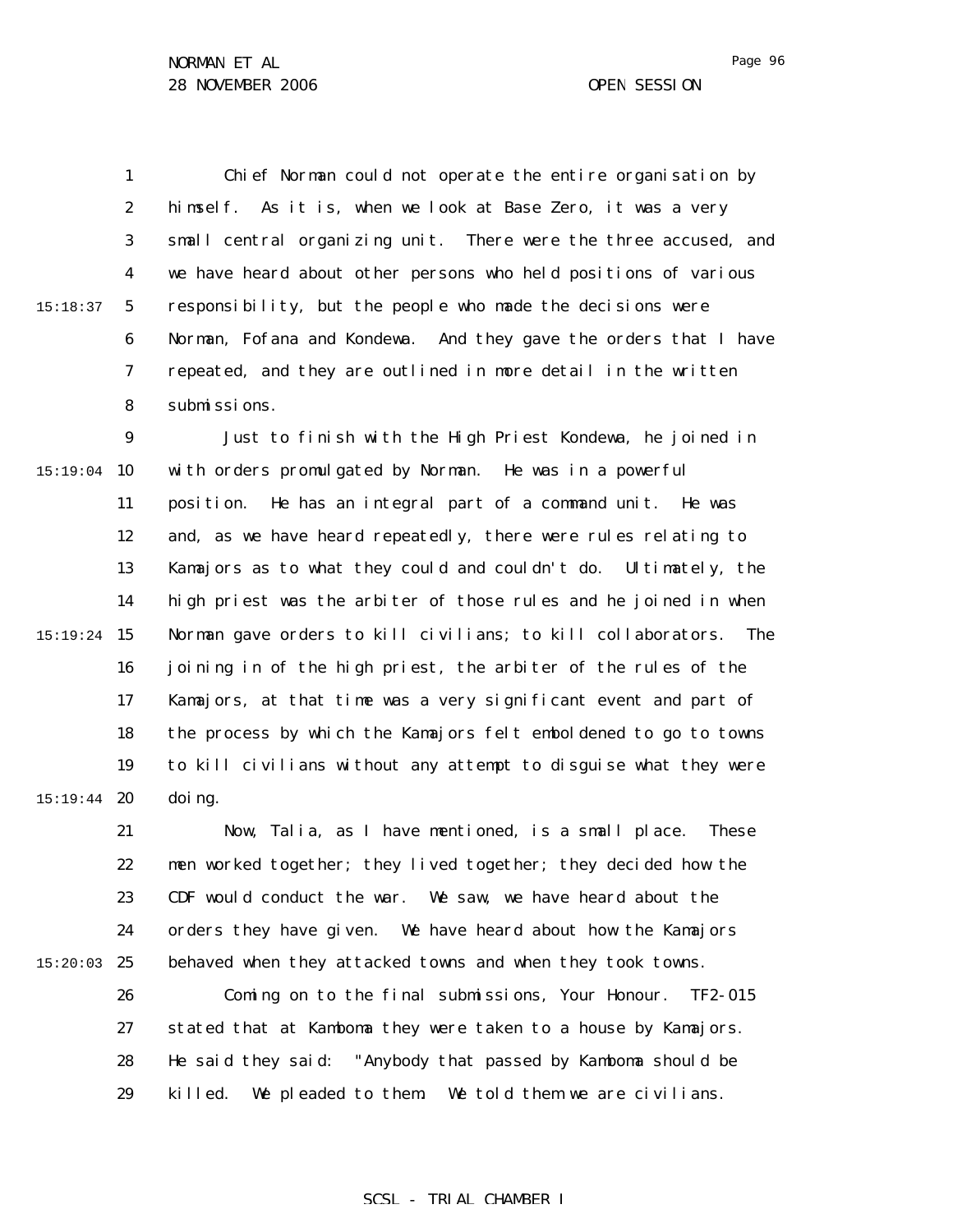Page 97

1 2 3 4 5 6 7 8 9  $15:21:07$  10 11 12 13 14 15 15:21:34 16 17 18 19  $15:21:52$  20 21 22 23 24  $15:22:15$  25 26 27 28 15:20:48 They said no. They said the Kamajors had ordered them to kill anybody that passed through Kamboma, so they put us in two lines. They began by killing us behind that house. Anybody that is fired, he rolled and goes to the swamp. He was the person I have mentioned a number of times. He was struck on the back of the neck and the Court saw that scar." Again, no attempt at concealment. The Kamajors quite openly killed people who declared themselves to be citizens and there was no suggestion they were otherwise. We have another example, and this will be the last example, Your Honours, we have a policewoman, TF2-042. She describes how the AFRC -- she describes how the AFRC left Kenema on 15th of February 1998. Everyone was happy as the Kamajors entered town. She was happy. There were thousands of Kamajors. From that, there is no doubt they were Kamajors. From that, there is no doubt it was a co-ordinated act to get thousands of Kamajors to come into the town at the one time. Her children went outside and they told her they had shot Sergeant Mason. Later they found -- shot two other police officers. Then we heard the graphic description of police officers walking across a football field, near the barracks, and they were shot. They were identified -- they identified themselves as police, they were shot by Kamajors. TF20 -- and those police were unarmed. TF2-042 said she later saw the bodies of those police she saw shot, and those her children told her had been shot by Kamajors. Initially, the Kamajors refused permission to bury those bodies, but later she buried six police officers and a soldier in the one pit. Later, police reported to ECOMOG that 36 police officers

> 29 had been killed in Kenema. They were killed because the Kamajors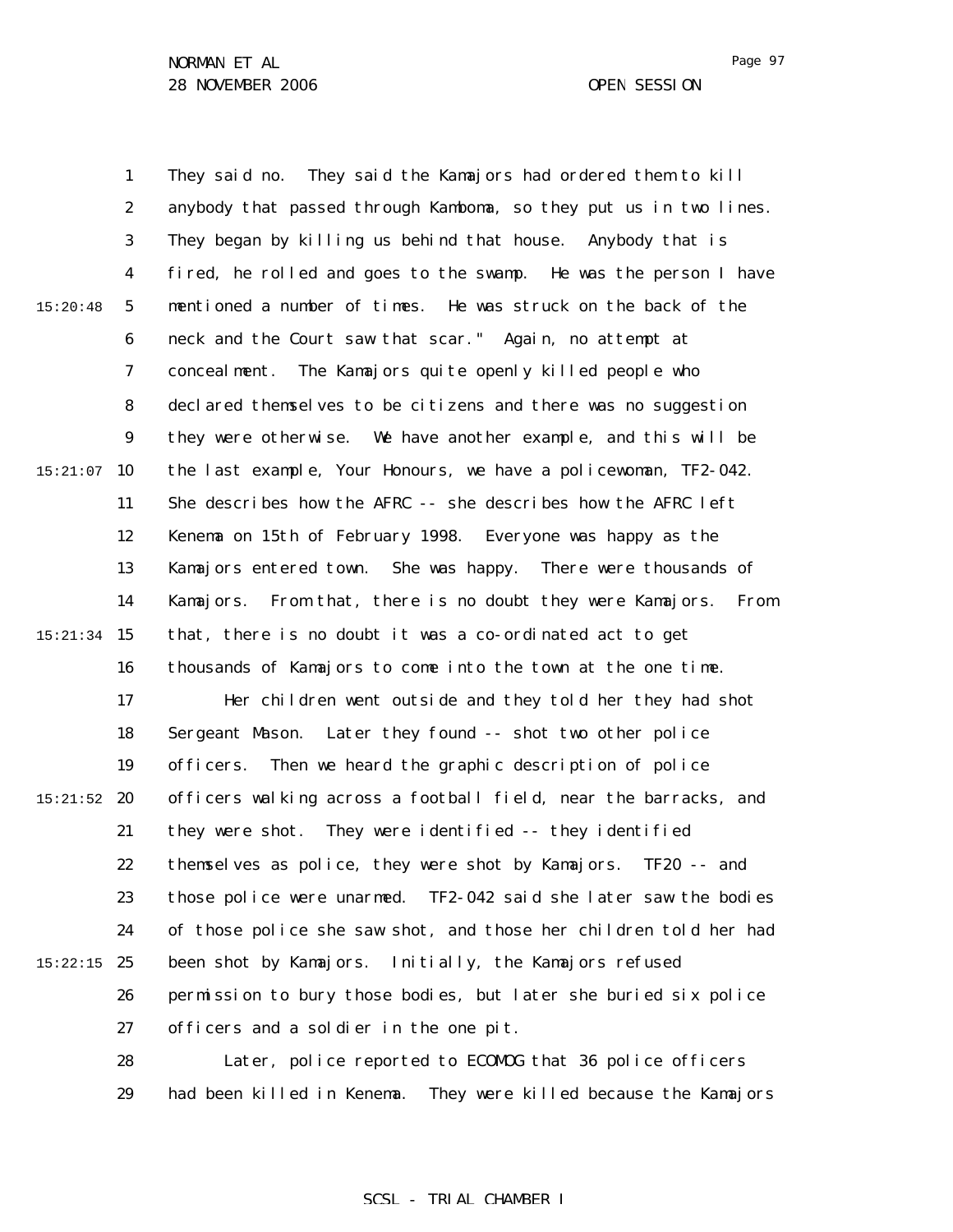1 2 3 4 5 6 7 8 9  $15:23:16$  10 15:22:53 said they were junta. "We work with the junta, so that we were all junta." Again, we have the orders being given. We have independent witnesses, witnesses simply watching the killing of people in the open; no attempt to disguise. This is clearly a concerted act and it is controlled by a central body consisting of the three accused men. How can it be that Kamajors, without any pretense and attempted concealment kill an unarmed policeman? The only conclusion that can be drawn is they were acting under orders and those orders, as we have heard, we have heard examples of those orders, came from the three accused men.

11 12 13 14 15:23:40 15 16 17 18 19  $15:23:58$  20 21 I have not spoken to any great extent about section 6(3) of the JCE. The reason being, as has already been mentioned this morning, the commonality of evidence relates to all three modes of liability, applies equally. In this particular case, the three men were in charge, they were aware of what was going on, situation reports were coming back to Base Zero, at all times they were informed. If anyone was informed within the CDF Kamajor movement, it was the people at Base Zero. That's where the information was coming to and that's where the runners were going to. That's where men, such as Mr Nallo, were going out from on their motorbikes, telling people what to do.

22 23 24 15:24:18 25 26 27 28 29 So it's suggested at times that because of the Kamajor rules, that they wouldn't kill civilians. We have the clear evidence of the killing of police. It is contrary to what may have once been the Kamajor philosophy; however, clearly, in this time of war when the Kamajors are under the control of the three accused men, their philosophy was warped. It was warped to the extent that police officers could be killed in the manner described by TF2-042. It wasn't random, it wasn't a mistake, it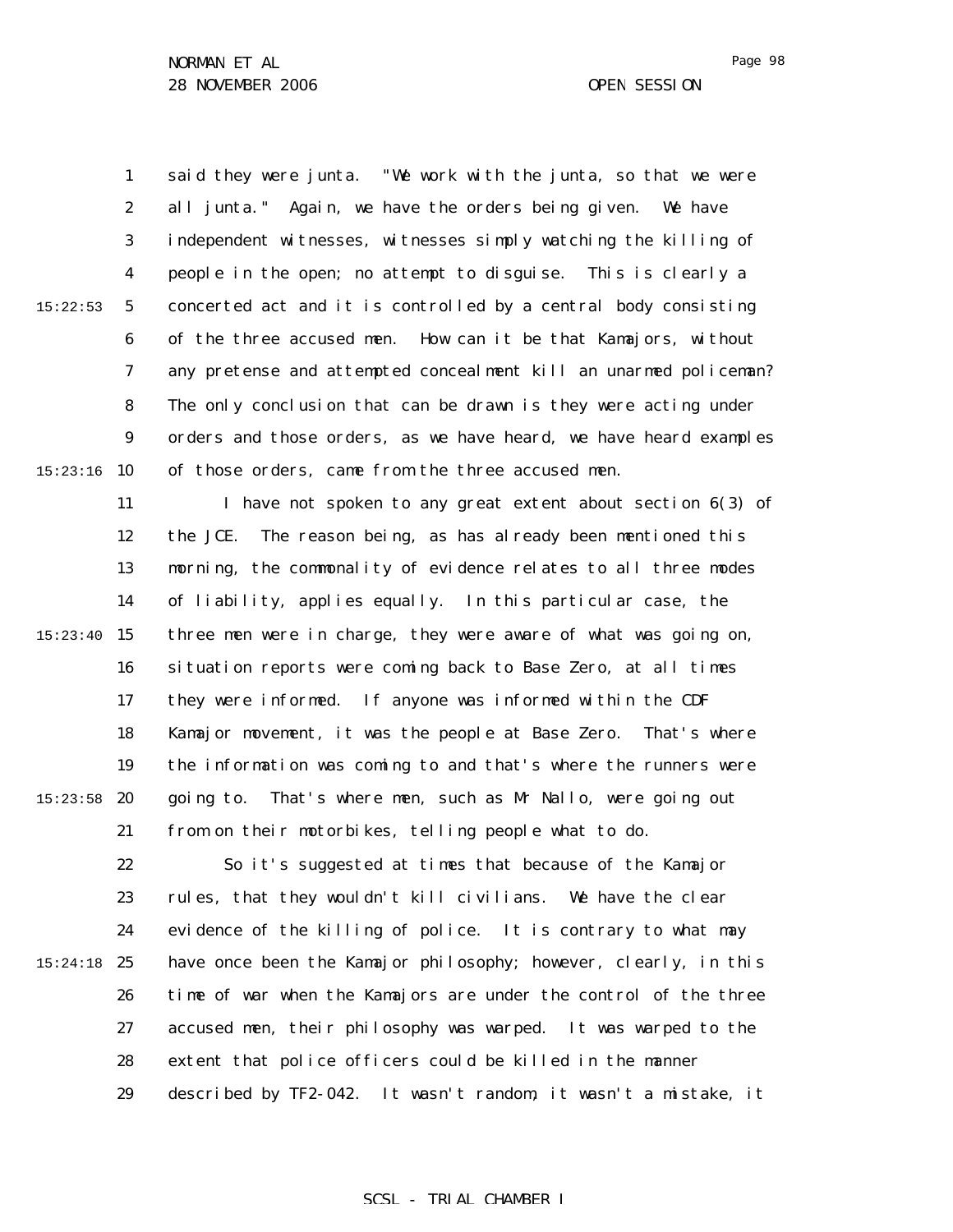15:25:01

1 2 3 4 5 wasn't by rogue Kamajors. It was Kamajors following the orders, examples of which we have heard throughout the trial. Police were targeted because they were seen to be - and they were just one group - seen to be someone who assisted the junta. They fell under the broad definition of collaborators.

6 7 8 9  $15:25:20$  10 11 12 13 14 15:25:39 15 16 17 18 19  $15:26:01$  20 To finish, Your Honours, there are differences between the accused men as to what they did, but those differences are not such as to excuse any of them in respect of their criminal liability. The differences, that is the contributions each of them made, the most prominent one being Mr Norman, Chief Norman, may result in different penalties, but that's another issue and I won't take that any further. It is the only way they can be differentiated. But in terms of evidence being presented that should satisfy the Court beyond a reasonable doubt on each charge, that is present. The Kamajors were under the control of these three men. They had options as to how they went about directing their subordinates to conduct themselves. They gave orders that clearly allowed their subordinates to kill people, such as civilians standing in lines, police officers walking across football fields.

21 22 23 24  $15:26:21$  25 26 27 28 29 So in summary, the Prosecution submits all the evidence points to one inescapable conclusion. The three accused exercised absolute control over the CDF, and the CDF concomitantly followed the orders of the three accused. Embedded in those orders was fundamental command expressed in a number of ways by combatants to win the war at all costs. Consequently, the CDF personnel, including many child soldiers, as we have heard, and as is demonstrated in the written submissions, implemented those orders across the field of war against anyone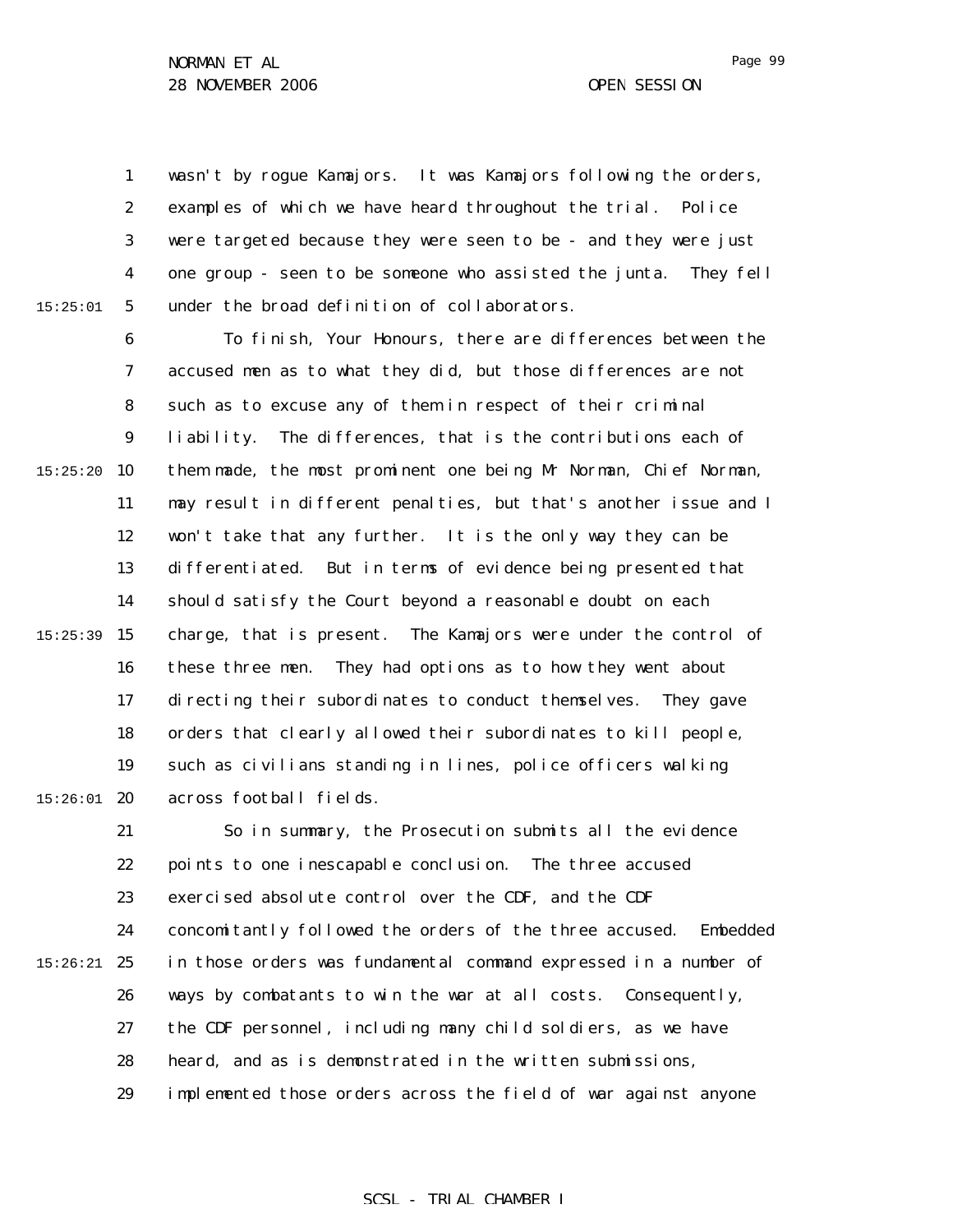Page 100

1 2 3 4 5 6 7 8 9  $15:27:16$  10 11 12 13 14 15:27:44 15 16 17 18 19 15:28:08 20 21 22 23 24  $15:28:37$  25 26 27 28 29 15:27:01 who fell under that broad definition of rebel, collaborator or sympathiser. Any failure to follow those orders was due to tactical considerations. It was not due to the intervention of the accused men. They knew what was happening. They condoned it. Each of the three men, finally, the Prosecution submits, are criminally responsibile for the offences now before you on the indictment. Thank you. PRESIDING JUDGE: Just a minute, Honourable Justice Boutet has a couple of questions for you. JUDGE BOUTET: Mr Tavener, I just want to have a few clarifications, if I may. I heard you in your submission to talk about the murder of one Fallon and Kanu, to be -- I'm not sure if I understood your position clearly on this. Are you saying that these are not murders as war crimes or crimes against humanity because these were the killing of their own Kamajors and these killings or murders were there to show how much power they exercised? Am I misquoting you? It seems to be the message I got from you. In other words, the Prosecution is not relying on these murders, if they are murders, as evidence of crimes against humanity or war crimes but more for other purposes. MR TAVENER: In brief, Your Honour, that's what I'm submitting. The reason I say that is those two persons were both -- one was Kapra, one was a Kamajor. They were both persons who were combatants on the side of the Kamajors. So although they were killed within -- and can only be killed, I would submit, within the terms of a war -- a war taking place, that is the main thrust we say as to the effect of them being killed.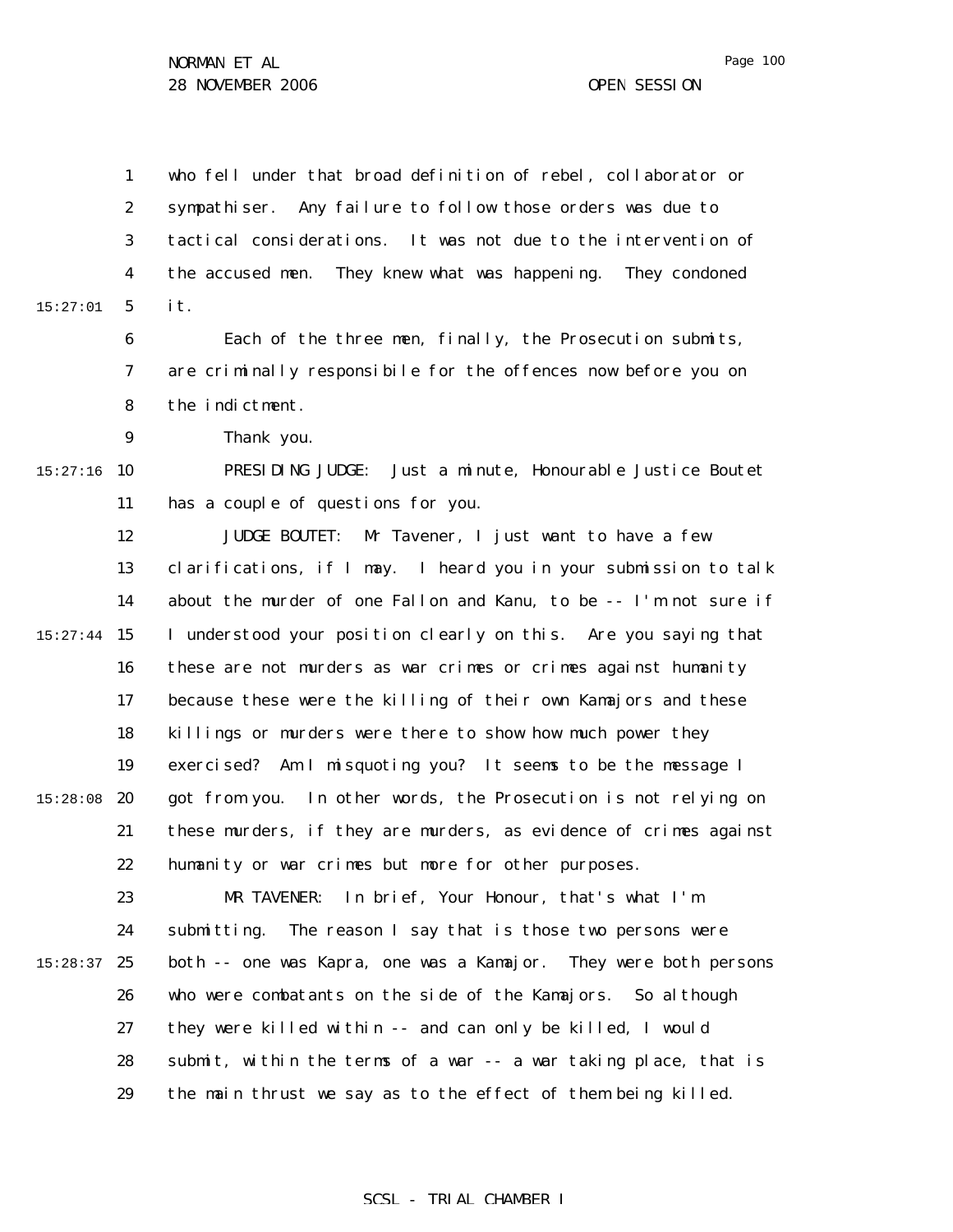Page 101

1 2 3 4 5 6 7 8 9  $15:29:51$  10 11 12 13 14 15 15:30:11 16 17 18 19 15:30:30 **20** 21 22 23 24  $15:30:54$  25 26 27 28 29 15:29:24 JUDGE BOUTET: My other question has to do with police officers. I don't think I have read in your written brief, nor in your presentation as to what -- how you qualify these police officers other than I just heard you to say that they have been described by the leaders, as such, the Kamajors, as you submit, as being collaborators of the AFRC or junta. I would like to hear your views or comments as to what was the police role or function at that time? Were they part of -- were they combatants? Were they members of the civilian community? Were they civilians? I mean, we are dealing here with war crimes and crimes against humanity, as such. The qualification of individuals, as you will agree, is quite important. So that's the purpose of my question, to see where do those police officers, wherever they may be - I am not necessarily saying in Bo or Kenema and, so on - I mean, in the context of these activities that were taking place, how would you describe and qualify them to assist the Court in trying to understand your position in this respect. MR TAVENER: There are a number of issues, Your Honours. There is the suggestion that the police were involved in resisting, using -- attacking Kamajors. That is some suggestion. The evidence was, as I understand it, the only part of the police force that was armed was the SSD. That was the one part of the police force. The evidence that comes from TF2-042 was, one of the police officers who was shot was an SSD officer. He identified himself as such. Kanu, I think Kanu, OIC, officer in charge. But he was one, not engaged in any activity against the Kamajors. We would say that police are civilians, to discuss that particular issue.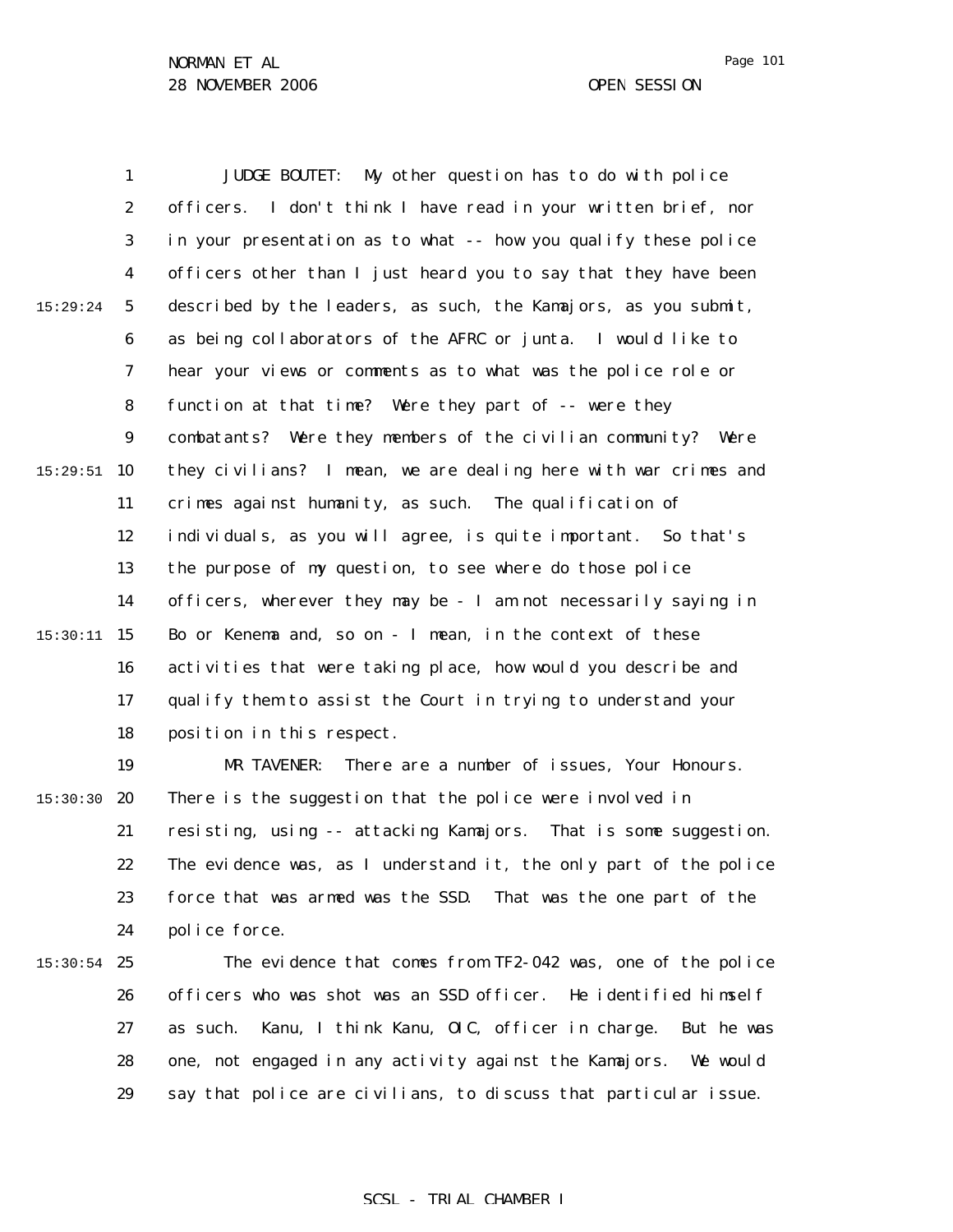1 2 3 4 5 6 7 8 9  $15:32:06$  10 11 12 13 14 15 15:32:21 16 15:31:43 One, they are civilians. Two, the one police officer, as I understand, was the SSD. However at the time he was killed, he was a civilian, he was unarmed, and he was not, in any way, engaged in any combat. He was walking across a football field or an open space. I believe it was a field. He was approached. He identified himself. He was shot. The police officers -- the evidence that we have of police officers being shot relates to Kamajors going into the barracks and simply shooting. At that stage there was no -- that they weren't resisting, they weren't armed, these police officers that I spoke about as described by TF2-042 were not armed police. The SSD potentially could have been armed, but this particular person who was shot was not - there is no evidence he was armed. There is no evidence he was doing anything except walking across a field. Now, there is some suggestion, I understand, that, as I mentioned earlier, that at some stage -- there was some vague

17 18 19 15:32:39 **20** 21 22 suggestion that police may have been involved in shooting. But when the Kamajors came in to Kenema, for instance, on that 15 February, there was no shooting taking place. They were simply targeting police officers because they were considered to be collaborators, according to the evidence, because they had continued to work in a junta controlled town.

23 24 JUDGE ITOE: That is the thesis of the Prosecution, that there was no fighting. That's your thesis, I mean.

 $15:32:59$  25 26 27 28 MR TAVENER: Yes. We say one, police officers were civilians; two, in general, they weren't armed; three, these police officers who were killed were doing -- were not involved in combat in any way. They were simply shot.

> 29 PRESIDING JUDGE: Then, of course, that particular case --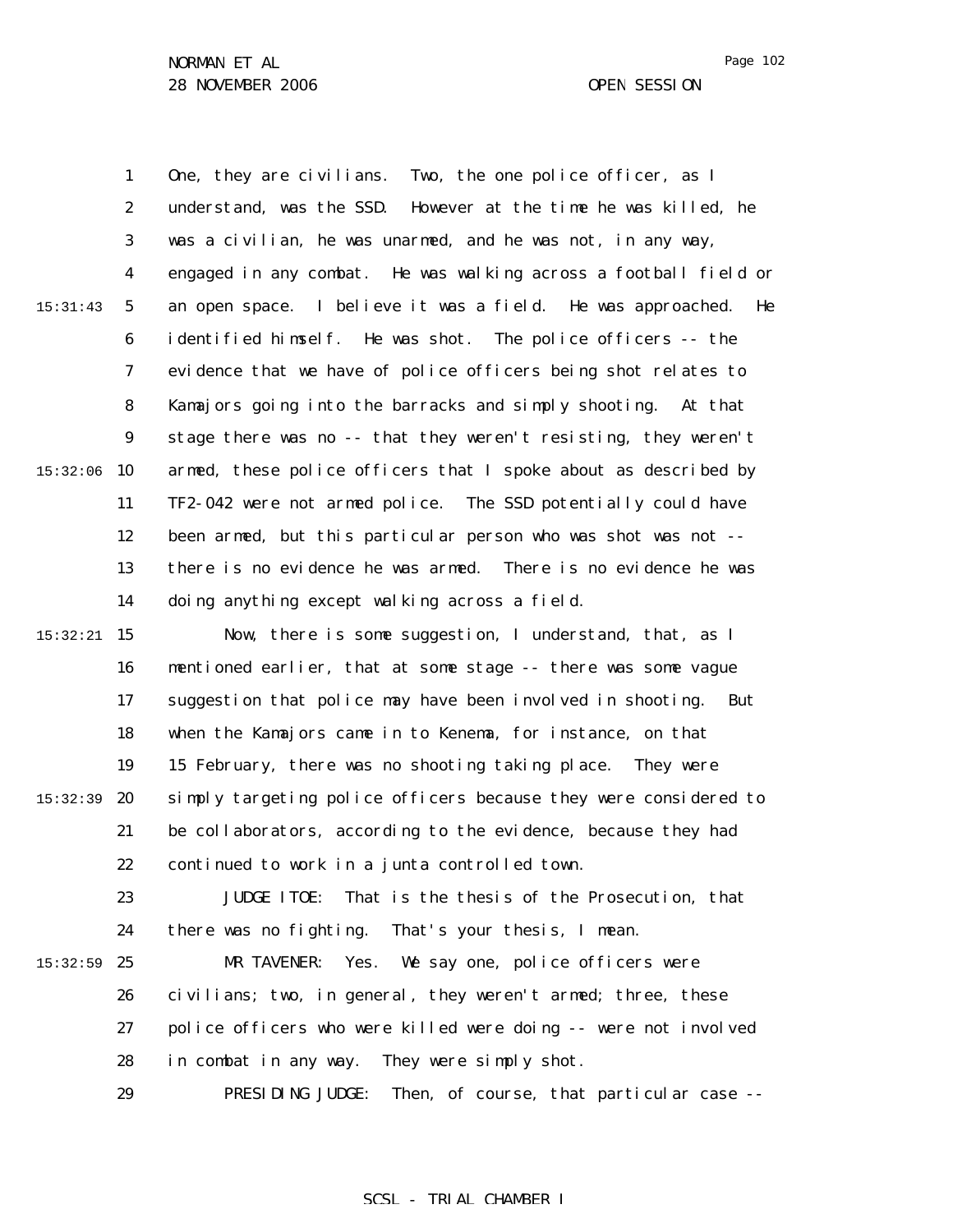29

Page 103

1 2 3 4 5 6 7 8 9  $15:34:10$  10 11 12 13 14 15 15:34:32 16 17 18 19  $15:34:54$  20 21 22 23 24 15:35:11 25 26 27 28 15:33:39 is there any support from the jurisprudence for your characterisation for the purposes of crimes against humanity of police officers as civilians? I mean, in other words, I am virtually asking you to bring together the two view points, having submitted that on the evidence that you have led, there were not -- that's okay. Having submitted that on the basis of the evidence that you have led, they can properly be characterised as civilians. My question now is: Is there any support from the jurisprudence in support of this position for the purpose of crimes against humanity that police officers, indeed, can be properly legally characterised as civilians. MR TAVENER: Okay. And I will return to the initial point that these police officers were not part of any armed body, and I understand - which I can provide to Your Honours - under section 175 of the Constitution -- 165 of the Constitution of Sierra Leone, police are not part of the armed forces. They, in fact, are fulfilling a civilian function. So as a matter of law in Sierra Leone, they are civilians, and may be categorised as civilians. PRESIDING JUDGE: And there is no exception made in respect of the SSD, or formerly the ISU. MR TAVENER: The only evidence is that on occasions they were the only police force that did carry arms. And the example I used, that was the person who was shot at that time. The police officer was not carrying arms and he, too, as the other police officers that were killed, fall under the 165 of the Constitution. PRESIDING JUDGE: Is there anything in the jurisprudence of

#### SCSL - TRIAL CHAMBER I

ICTY or ICTR that can be of assistance to this Court on that? If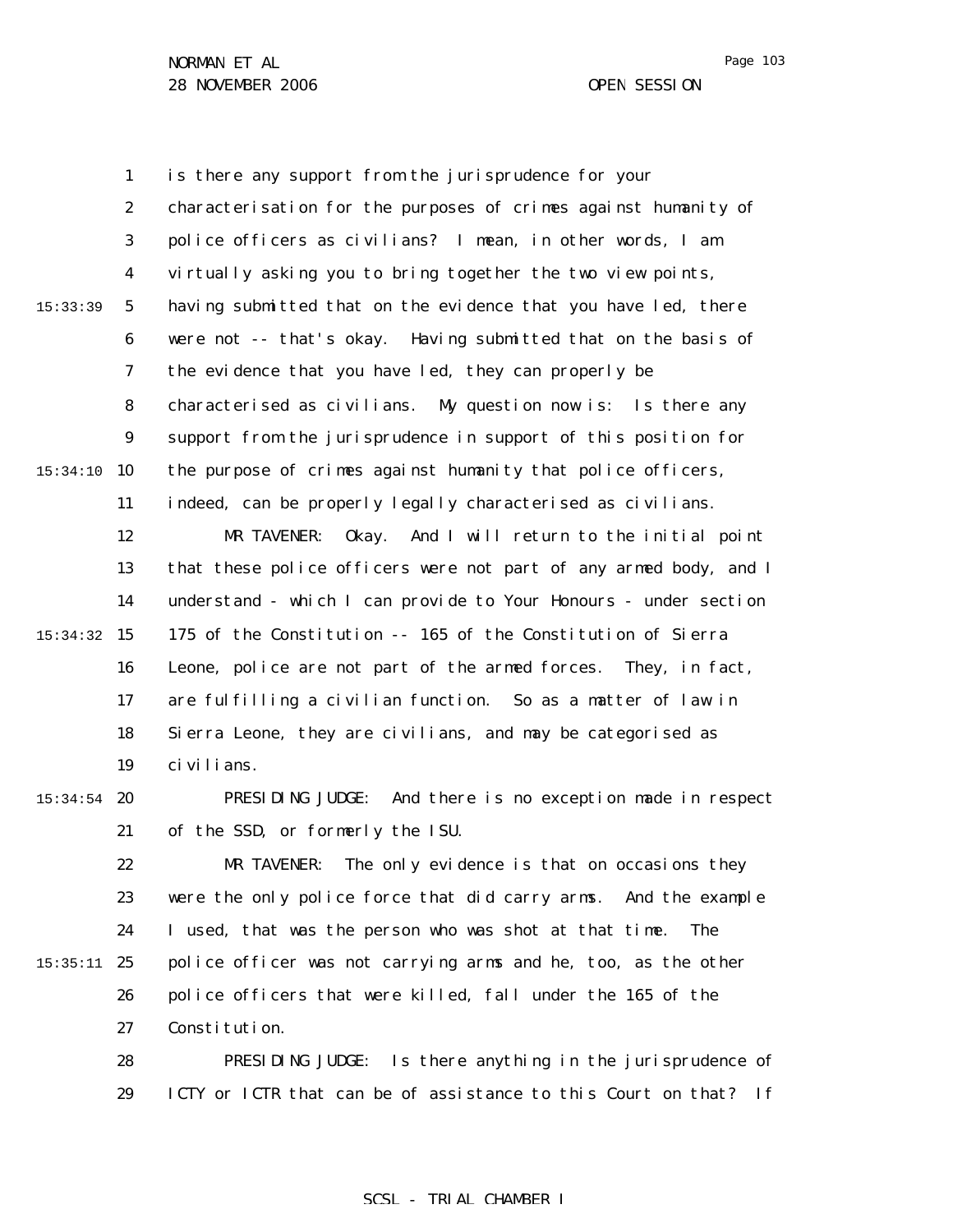1 2 3 4 5 6 7 8 9  $15:36:05$  10 11 12 13 14 15:36:25 15 16 17 18 19  $15:36:42$  20 21 22 23 24 15:37:18 25 26 27 28 29 15:35:47 not, don't worry. We will cause the necessary research to be done. You don't need to pursue that. Thank you. MR TAVENER: I will reply very briefly, but perhaps not directly to you question, in that, it depends on the nature of the police force. Some police forces are paramilitary, some are less so. We would say, when you look at the evidence as provided by the range of police officers who testified before us, bearing in mind Section 165 of the Constitution, they were, in fact, not a paramilitary organisation. Witnesses TF2-04, the policewoman, she described her functions. By no stretch of the imagination could she be considered a paramilitary -- a member of a paramilitary organisation. She carried no gun, she investigated normal domestic crimes, and she simply conducted police functions. So we would say, in terms of Sierra Leone at that time, the police were civilians. PRESIDING JUDGE: Thank you. I think it was just a legal brainteaser anyway from my perspective. Are you through? MR TAVENER: Yes. Thank you. JUDGE ITOE: Not quite. Not quite, Mr Tavener. The Prosecution in the conduct of its case placed a lot of emphasis on, and I think spent quite some time, in adducing evidence of the killings, the alleged killings of Mustapha Fallon and Alpha Kanu. Where -- why was this evidence adduced and where do you place these killings within the context of the charges that you are alleging against the accused persons? MR TAVENER: Thank you, Your Honour. If you give me the opportunity, I may have had an error in respect to Mr Fallon. JUDGE ITOE: Because there were two murders and then the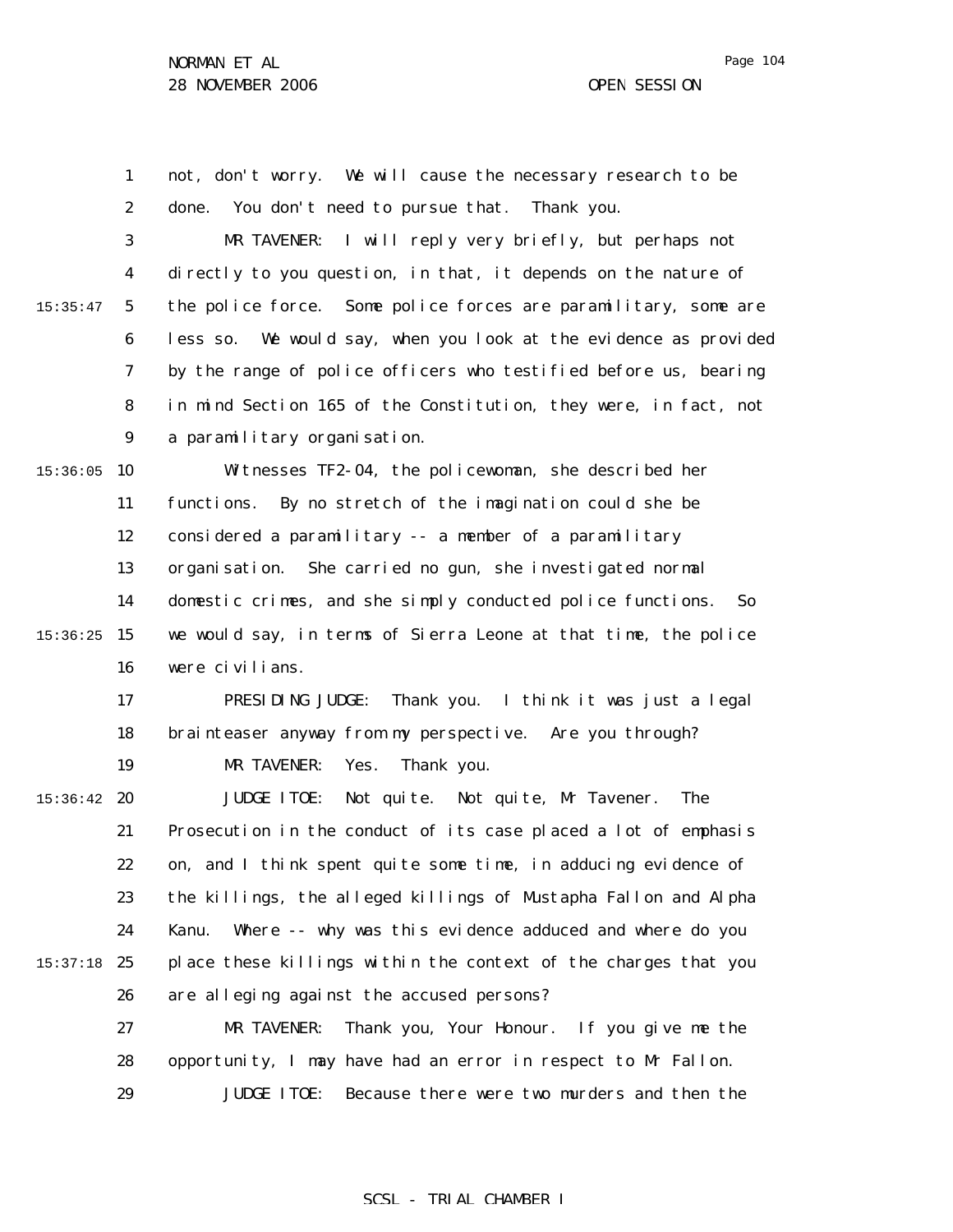1 2 3 4 5 6 7 8 9 15:38:14 10 11 12 13 14 15:38:35 15 16 17 18 19  $15:39:04$  20 21 22 23 24 15:39:25 25 26 27 28 29 15:38:04 killings. Mustapha Fallon and Alpha Kanu. MR TAVENER: Mr -- Mustapha Fallon was a noncombatant. He was simply someone picked to provide certain material for the secret -- the secret activities of Fofana and the -- sorry, High Priest Kondewa and the others. So Mustapha Fallon falls under - and that's where I'm mistaken. JUDGE ITOE: You say Mustapha Fallon was a noncombatant? MR TAVENER: Yes. JUDGE ITOE: I suppose we have evidence of that on the record? MR TAVENER: Excuse me, I just -- JUDGE ITOE: I suppose we have evidence of that in the record? MR TAVENER: The evidence is that he was a Kamajor, but at the time of the killing, he was not a combatant. He was simply someone who was identified as being available to be used as a sacrifice, and he was. The evidence in that area is contested, and we would say that at the least, as I've mentioned, at the least the position was that it indicates a position of power and authority by the three accused men; that they were capable of committing such a murder, both of Kanu and Fallon. JUDGE ITOE: The what? Let me get this very, very clearly. Let's find a -- a clear statement on these, because I want to -- I think we want to get it clearly as to where you situate these two alleged killings in the context of the indictment. MR TAVENER: The strongest position, the position that best represents what the Prosecution is saying in regards to Alpha Kanu and Mustapha Fallon is that they were both chosen to be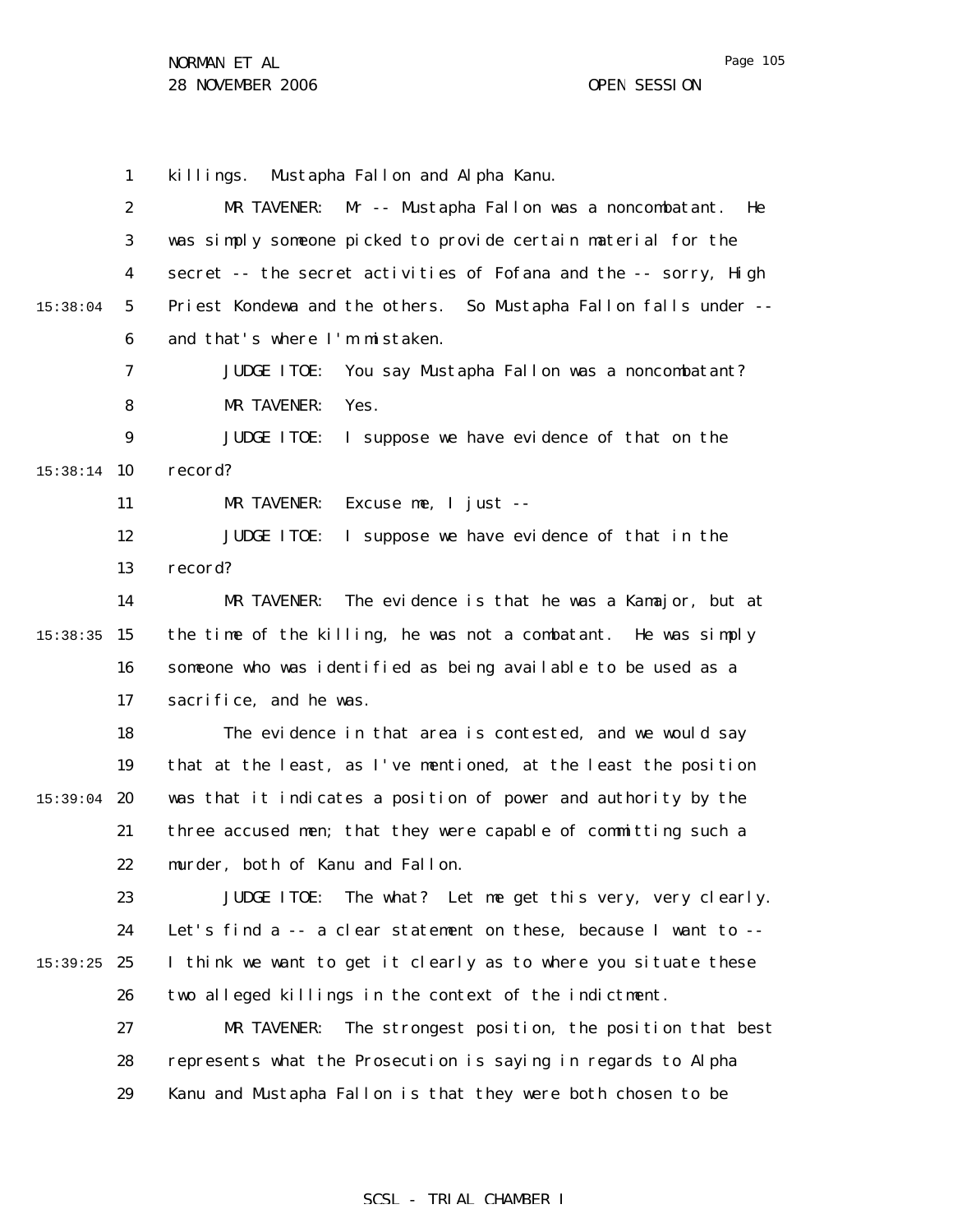|          | $\mathbf{1}$     | sacrifices, or sacrificial. Their bodies were used for certain     |
|----------|------------------|--------------------------------------------------------------------|
|          | $\boldsymbol{2}$ | purposes, and they, obviously, were killed as a part of that       |
|          | 3                | We would say in respect of Fallon, but not Kanu, he<br>process.    |
|          | 4                | could fall under the heading of a noncombatant, because was he     |
| 15:40:20 | $\sqrt{5}$       | was a noncombatant at the time. The difficulty of categorising     |
|          | 6                | Mr Fallon is that he was a Kamajor. So we --                       |
|          | 7                | I mean, you are losing me now, because are<br><b>JUDGE BOUTET:</b> |
|          | 8                | you saying you have Kamajors and Kamajors?                         |
|          | $\boldsymbol{9}$ | No, Your Honour.<br>MR TAVENER:                                    |
| 15:40:33 | 10               | JUDGE BOUTET: So you have Kamajors who are combatants and          |
|          | 11               | Kamajors that are noncombatants. So how are we to deal with        |
|          | 12               | this, and how are we to differentiate? And furthermore, I would    |
|          | 13               | really like to hear you to say, even to take your actual position  |
|          | 14               | that he may not have been at the time a combatant, I would         |
| 15:40:51 | 15               | imagine Kamajors who are at Base Zero sleeping during the night,   |
|          | 16               | and you may say they are noncombatants.                            |
|          | 17               | I mean, whatever it is, but if he is a noncombatant, we            |
|          | 18               | assume that for the purpose of this discussion under which item,   |
|          | 19               | count, is this appeal? Because I look at the indictment, I         |
| 15:41:10 | 20               | cannot see this particular crime, as such, under any of the        |
|          | 21               | heading of the alleged killings or murders as such. I'm just       |
|          | 22               | seeking your guidance and assistance in this respect.              |
|          | 23               | $[CDF28NOVO6E - CR]$                                               |
|          | 24               | I appreciate that, Your Honour, and we can say<br>MR TAVENER:      |
| 15:41:25 | 25               | that the best way for the Court to deal with the evidence in       |
|          | 26               | respect of the killings of these two men, is it demonstrates the   |
|          | 27               | power and authority of the three accused men in that they could    |
|          | 28               | kill people belonging to them.<br>That is clearly a case of Alpha  |
|          | 29               | Kanu, and we would say it is also the case in respect of Fallon;   |

# SCSL - TRIAL CHAMBER I

Page 106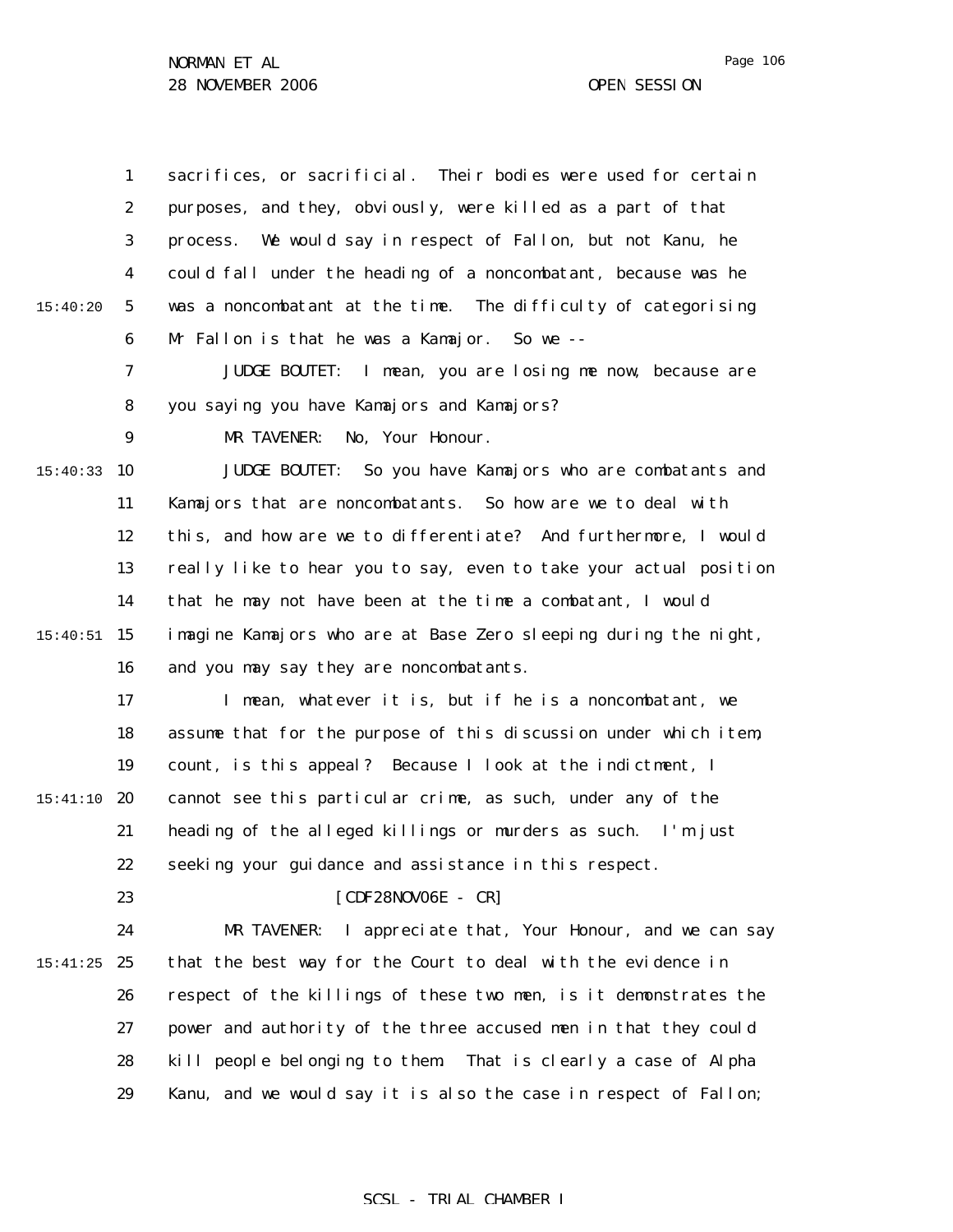Page 107

|          | $\mathbf{1}$     | that is probably the easiest way. In terms of arguing about          |
|----------|------------------|----------------------------------------------------------------------|
|          |                  |                                                                      |
|          | $\boldsymbol{2}$ | status, I agree with Your Honour, this is not the time to do it,     |
|          | 3                | the best approach is simply to see these two men's deaths as         |
|          | 4                | examples of where the three accused stood in the hierarchy, their    |
| 15:42:18 | $\mathbf{5}$     | ability to do acts without sanction from anyone else. In fact,       |
|          | 6                | it demonstrates that they were in absolute control of the CDF.       |
|          | 7                | That is, we would say, how the deaths of those two men fit into      |
|          | 8                | the Prosecution case.                                                |
|          | $\boldsymbol{9}$ | <b>JUDGE BOUTET:</b><br>Thank you.                                   |
| 15:42:42 | 10               | I won't go any further with Mr Fallon.<br><b>JUDGE ITOE:</b>         |
|          | 11               | I appreciate that, Your Honour.<br>MR TAVENER:                       |
|          | 12               | <b>JUDGE BOUTET:</b><br>Mr Tavener --                                |
|          | 13               | <b>JUDGE ITOE:</b><br>Mr Tavener, I'm sorry.                         |
|          | 14               | PRESIDING JUDGE:<br>Dr Jabbi, it's your turn.                        |
| 15:43:05 | 15               | Thank you, My Lord. My Lords --<br>MR JABBI:                         |
|          | 16               | <b>JUDGE ITOE:</b><br>Dr Jabbi, I suppose you have your eyes on your |
|          | 17               | watch to know when you're starting?                                  |
|          | 18               | PRESIDING JUDGE:<br>Yes, Mr Jabbi.                                   |
|          | 19               | MR JABBI:<br>My Lords --                                             |
| 15:43:33 | 20               | PRESIDING JUDGE:<br>You'll confirm that your estimate is two         |
|          | 21               | hours.                                                               |
|          | 22               | Yes, My Lord.<br>MR JABBI:                                           |
|          | 23               | PRESIDING JUDGE:<br>Very well. Let's proceed.                        |
|          | 24               | I'm very likely to go under two hours.<br>MR JABBI:                  |
| 15:43:44 | 25               | PRESIDING JUDGE:<br>That sounds very refreshing.                     |
|          | 26               | MR JABBI:<br>My Lords, we have, of course, filed our final           |
|          | 27               | trial brief, and responded to various aspects of the Prosecution     |
|          | 28               | I wish to begin by giving some of the main highlights of<br>case.    |
|          | 29               | that trial brief and begin by tackling some of the issues raised     |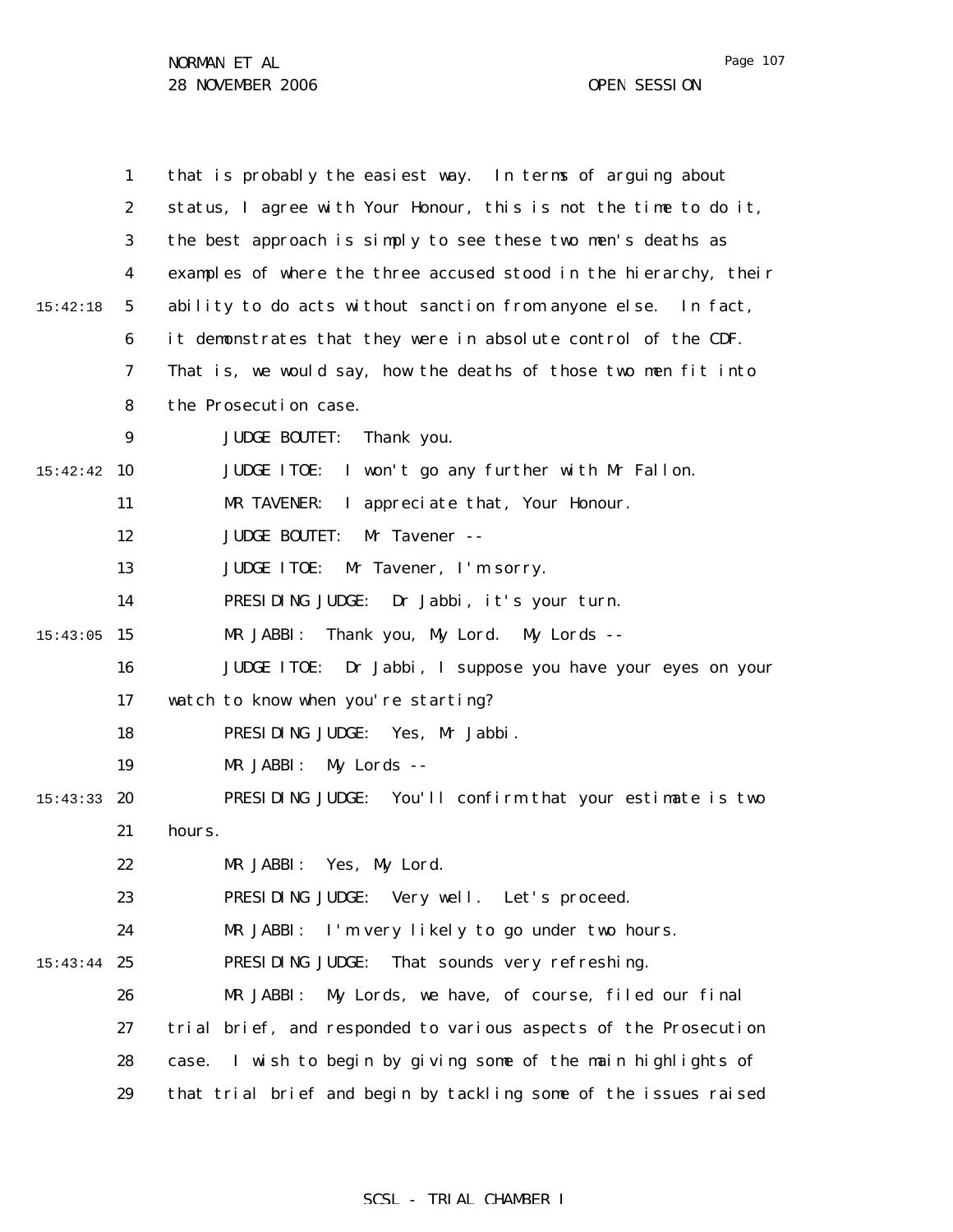Page 108

1 2 both in the Prosecution trial brief and also in the submissions that have been made by the Prosecution today.

3 4 5 6 7 8 9 15:47:41 10 11 12 13 14 15:45:41 My Lords, I want to go straightaway to the question of the defects in the indictment, and to note that this is covered in our brief, generally in paragraphs 53 to 112. My Lords, the general point we make about the indictment is that it is vague in several parts, and that the Prosecution pre-trial brief did not have to remove that vagueness as much as would have been necessary. We do not have a sufficient amount of material facts set down in the indictment to substantiate the counts. We accordingly submit that this has substantially prejudiced the ability of the first accused to organise his defence, as best as possible, and that that has also affected his right to a fair trial.

15:48:56 15 16 17 18 19 15:49:41 **20** 21 22 23 It is generally accepted that the indictment is the very foundation on which the Prosecution proceeds, and the whole trial, of course. Accordingly, they should contain a statement of facts which detail the various crimes, and it is those allegations of fact that the Prosecution is required to prove in making the case against the accused persons. What, in fact, we do have in the indictment is a series of repeated general facts, alleged facts, which, on no particular occasion, particularise the elements of the various offences in question.

24  $15:50:56$  25 26 27 28 29 Since, My Lords, the evidence is also limited to what is specifically pleaded, if there is vagueness and lack of particularity, it becomes extremely difficult to determine what is to be responded to. Indeed, even what is being pleaded. My Lords, if I may just briefly refer to an opinion expressed by this Chamber with respect to the relevance of having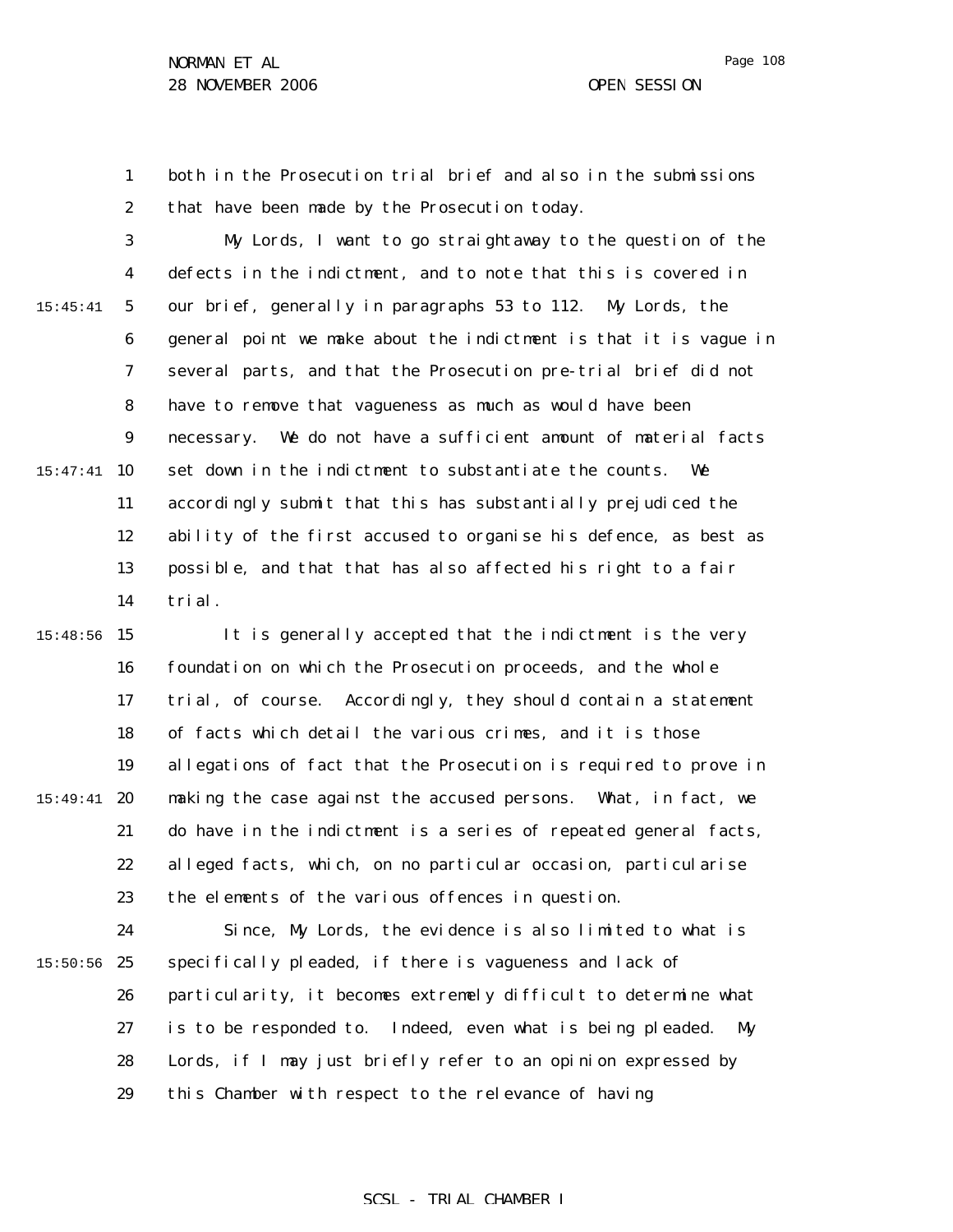Page 109

1 particularised pleadings in the indictment.

2 3 4 5 6 7 8 9  $15:53:56$  10 11 12 13 14 15:54:43 15 16 17 18 19  $15:55:58$  20 21 22 23 24  $15:57:13$  25 26 27 28 29 15:53:21 My Lords, in a decision of 24th May 2005, a separate [indiscernible] opinion of Honourable Justice Itoe, at paragraph 27, this opinion is expressed: "One of the fundamental principles on which international criminal justice is based is that an accused person should never be tried nor convicted on the strength of evidence related to an offence for which he has not been indicted, nor should such evidence be adduced or admitted if this would not only be contrary to the provisions of Article  $17(4)(A)$  of the Statute, but would also amount to a flagrant violation of the principle of fundamental fairness." My Lord, having expressed the relevance of particularity in the indictment and the effect of vagueness in that regard, I would just want to draw Your Lordships' attention to a selection of some of those defects as addressed in the Norman final trial brief. These examples, My Lords, are extensively recited in paragraphs 71 to 100, that is page 28, paragraphs 71 to 100 of the Norman final trial brief. I do not, My Lords, wish to go into too much detail there because, in fact, they are well set out in those paragraphs, but I would just want to list some of those defects. One, My Lords, is the failure to plead the mode and extent of an accused's participation under the relevant article of the Statute. And this is covered in the next six paragraphs from paragraph 71. My Lords, paragraph 20 of the indictment speaks to the Prosecution's view of the acts alleged -- alleged acts or omissions of the first accused and others which, according to the Prosecution, makes them individually criminally responsible under Article 1 for the various offences cited. And all that is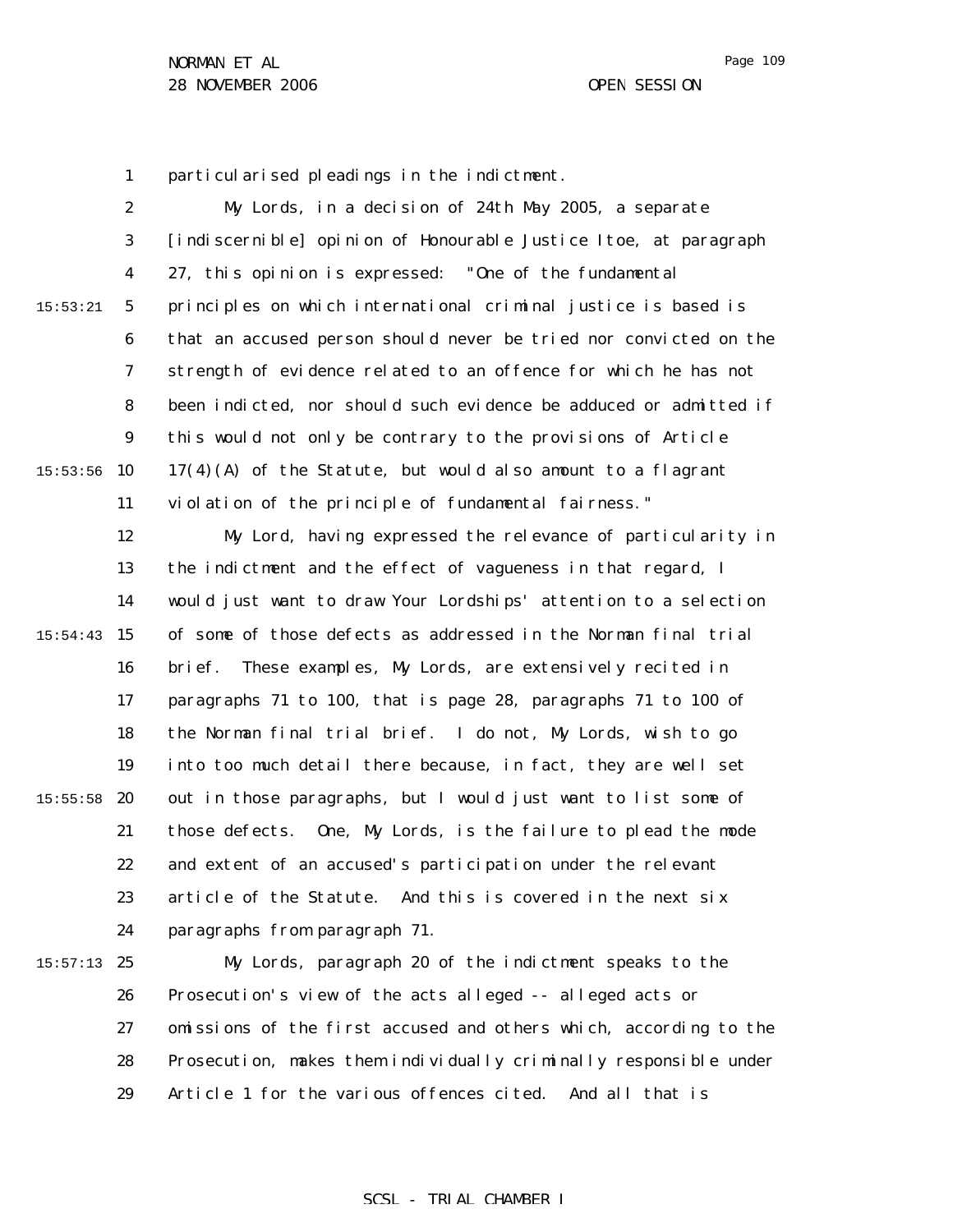1 2 3 4 5 6 7 8 9  $15:59:24$  10 11 12 15:58:53 provided there is the allegation that the first accused, together with others, was criminally responsible for the crimes referred to in Articles 2, 3 and 4 of the Statute, as alleged in this indictment, which crimes each of them planned, instigated, ordered, committed or in whose planning, preparation or execution, each accused otherwise aided and abetted, for which crimes were with a common purpose, plan or design, in which each accused participated or where a reasonably foreseeable consequence of the common purpose, plan or design in which each accused participated. My Lords, our submission is that this does not sufficiently particularise the modes of liability by the first accused.

13 14 16:00:30 15 16 17 18 19 Indeed, that mode and extent of participation are material facts which the indictment should clearly set out for the purpose of proof by evidence. In fact, however, we have no indication, as demonstrated in that paragraph, of the specific acts by which the accused allegedly planned, instigated, ordered or aided and abetted any of the crimes in question. So we submit that the Prosecution has failed to provide that required specificity.

 $16:01:37$  20 21 22 23 24  $16:02:50$  25 26 27 28 29 My Lord, the same thing goes for the second defect we want to identify, and this is stated in paragraph 76 and 77, to the extent that the alleged committing of offences under Article 6(1) is also not specific enough. No specific crimes are indicated there which the first accused is alleged to have committed. So also, My Lords, with the next defect, the defects in pleading joint criminal enterprise. These are paragraphs 78 to 80. Here again, My Lords, one of the paragraphs in the indictment, paragraph 19, is the area where the Prosecution proposes their theory of joint criminal enterprise. That paragraph reads as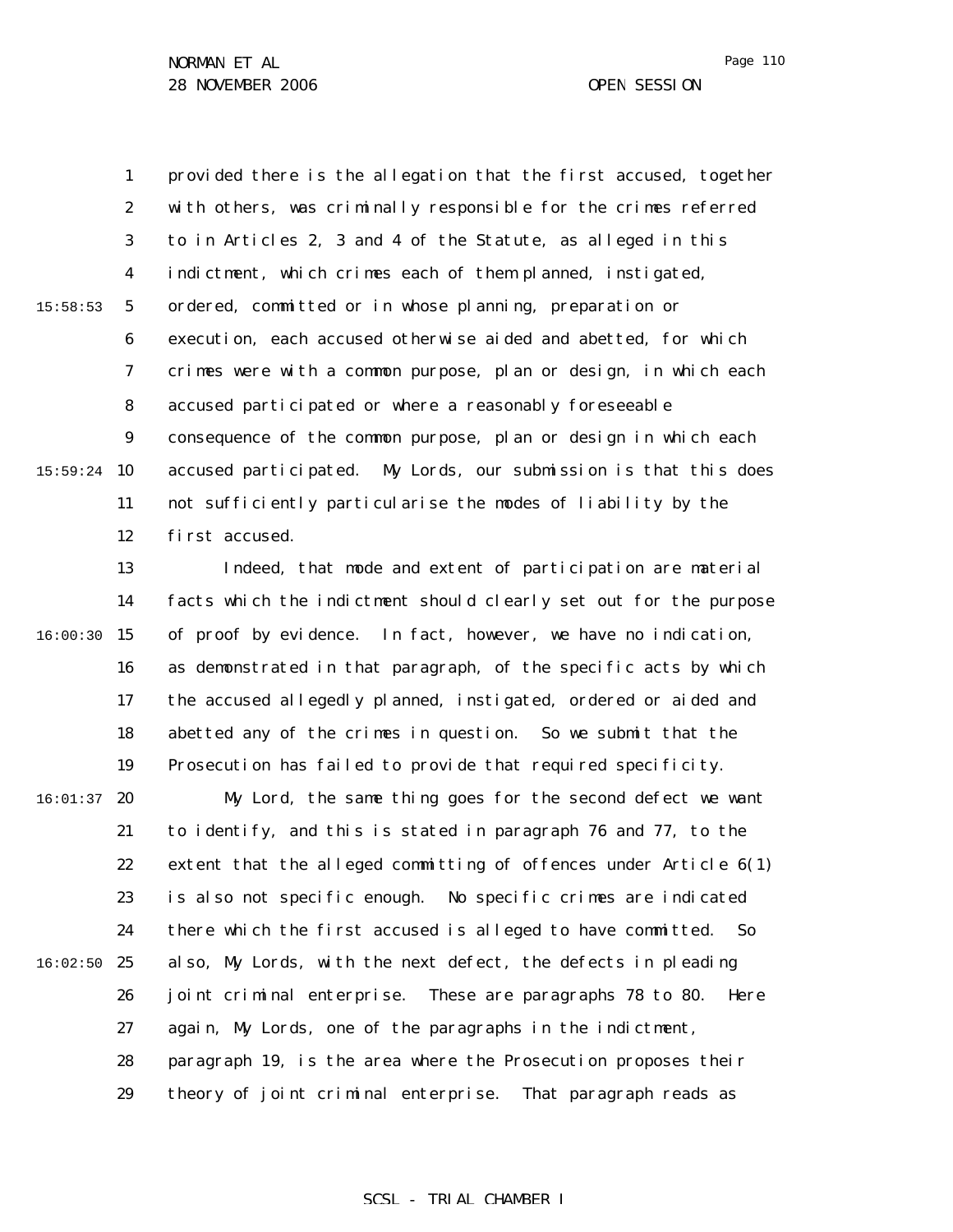1 follows:

|          | $\boldsymbol{2}$ | "The plan, purpose or design of Samuel Hinga Norman,               |
|----------|------------------|--------------------------------------------------------------------|
|          | $\boldsymbol{3}$ | Moinina Fofana, Allieu Kondewa and subordinate members of          |
|          | 4                | the CDF was to use any means necessary to defeat the               |
| 16:04:34 | $5\phantom{.0}$  | RUF/AFRC forces and to gain and exercise control over the          |
|          | 6                | territory of Sierra Leone. This included gaining complete          |
|          | 7                | control over the population of Sierra Leone and the                |
|          | 8                | complete elimination of the RUF/AFRC, its supporters,              |
|          | $\boldsymbol{9}$ | sympathisers and anyone who did not actively resist the            |
| 16:04:59 | 10               | RUF/AFRC occupation of Sierra Leone. Each accused acted            |
|          | 11               | individually and in concert with subordinates to carry out         |
|          | 12               | the said plan."                                                    |
|          | 13               | My Lord, the Norman Defence submits that this paragraph            |
|          | 14               | does not necessarily reveal any criminal activity or purpose and,  |
| 16:05:53 | 15               | to that extent, it does not specify the, either for example, the   |
|          | 16               | very nature of the joint criminal enterprise being alleged, or     |
|          | 17               | the mode of it or, indeed, what form it is alleged to take.<br>The |
|          | 18               | effect of this, of course, is to make it difficult to see clearly  |
|          | 19               | what specific allegations of criminal conduct in fact are being    |
| 16:07:08 | 20               | al leged.<br>That is as far as Article $6(1)$ goes.                |
|          | 21               | When we go to Article $6(3)$ as well, one of the defects in        |
|          | 22               | respect of the pleading there is as to the alleged superior        |
|          | 23               | responsibility of the accused.                                     |
|          | 24               | PRESIDING JUDGE:<br>This is the alleged fourth defect, is it?      |
| 16:08:06 | 25               | Yes, My Lord.<br>This is in paragraphs 81 to 84.<br>MR JABBI:      |
|          | 26               | PRESIDING JUDGE: I'm just saying it's the alleged fourth           |
|          | 27               | defect. You have given us three.                                   |
|          | 28               | This is the fourth, My Lord.<br>MR JABBI:<br>Yes, indeed.          |
|          | 29               | PRESIDING JUDGE:<br>81 to?<br>Fi ne.                               |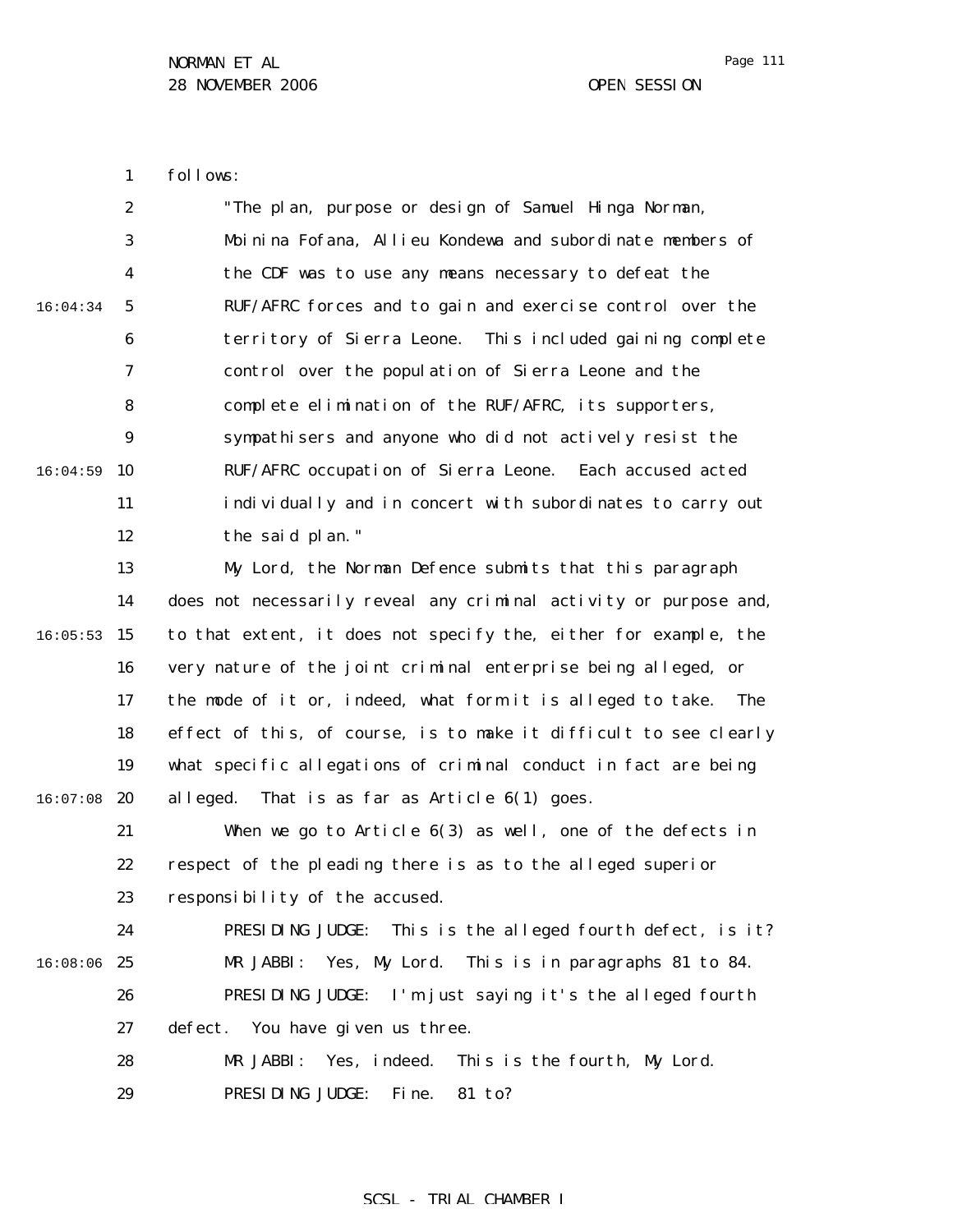1 MR JABBI: Eighty-one to 84.

2 PRESIDING JUDGE: Thank you.

3 4 5 6 7 8 9  $16:10:46$  10 11 12 13 14 15 16:11:19 16 17 18 19  $16:11:56$  20 21 22 23 24  $16:12:53$  25 26 27 16:09:15 MR JABBI: My Lord, we find here that there is no specificity as to the subordinates in question to whom the accused is supposed to have a superior responsibility, and the allegation merely is as to CDF subordinates. The specific paragraph of the indictment to which we would like to draw Your Lordships' attention is paragraph 21. If I may briefly read that, as well: "In addition, or alternatively, pursuant to Article 6(3) of the Statute, Samuel Hinga Norman, Moinina Fofana and Allieu Kondewa, while holding positions of superior responsibility and exercising command and control over their subordinates, are individually criminally responsible for the crimes referred to in Article 2, 3 and 4 of the Statute. Each accused is responsible for the criminal acts of his subordinates in that he knew or had reason to know that the subordinate was about to commit such acts or had done so and each accused failed to take the necessary and reasonable measures to prevent such acts or to punish the perpetrators thereof." My Lord, it will be seen that in that allegation, no subordinates are named, no commanders identified, nor certainly is there an identification of the relationship between the accused and his alleged subordinates, apart from the very general statement that the accused had subordinates. Furthermore, no material facts have been advanced in that process alleging the conduct of the accused that would indicate the requirement of knowledge, or having reason to know about the acts of the

> 28 subordinates which alleged to be his individual criminal

29 responsibility, as well. We submit that this is one of the modes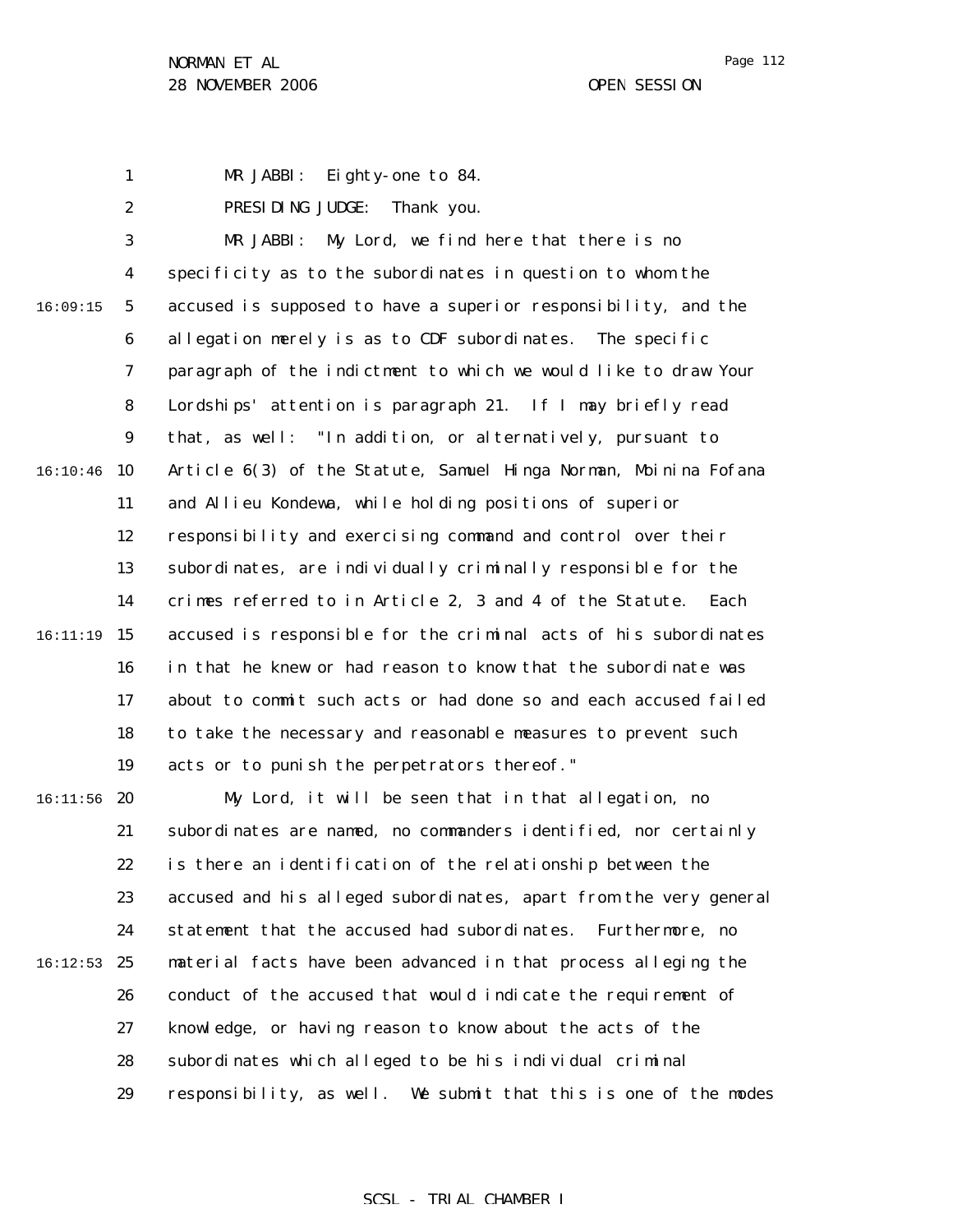Page 113

|          | $\mathbf{1}$     | of indefiniteness, vagueness, or imprecision in the allegation of |
|----------|------------------|-------------------------------------------------------------------|
|          | $\boldsymbol{2}$ | the criminal responsibility of the accused.                       |
|          | 3                | My Lord, in the interests of brevity, so far as that may be       |
|          | 4                | necessary here, I just want to mention the next defect and the    |
| 16:14:33 | $5\phantom{.0}$  | relevant paragraphs setting it out; that is the lack of           |
|          | 6                | specificity with respect to the particular counts.                |
|          | 7                | <b>JUDGE ITOE:</b><br>To follow up on the basis of specificity    |
|          | 8                | raised by the Presiding Judge, I suppose you are now on the fifth |
|          | $\boldsymbol{9}$ | defect?                                                           |
| 16:15:05 | 10               | MR JABBI:<br>Yes, My Lord.                                        |
|          | 11               | <b>JUDGE ITOE:</b><br>On the fifth defect?                        |
|          | 12               | MR JABBI:<br>Yes,My Lord.<br>I believe so.                        |
|          | 13               | PRESIDING JUDGE: Which counts, do you say? Relating to            |
|          | 14               | which counts?                                                     |
| 16:15:29 | 15               | MR JABBI: It's general there, My Lord, and the specifics          |
|          | 16               | are provided in paragraphs 85 to 93.                              |
|          | 17               | PRESIDING JUDGE: Of the Norman brief?                             |
|          | 18               | MR JABBI:<br>Yes, indeed, My Lord.                                |
|          | 19               | PRESIDING JUDGE:<br>Thanks.                                       |
| 16:16:03 | 20               | I propose that those submissions are sufficient,<br>MR JABBI:     |
|          | 21               | specific and clear, and I would want to go --                     |
|          | 22               | PRESIDING JUDGE: Without requiring further specificity            |
|          | 23               | from you?                                                         |
|          | 24               | Yes, indeed, My Lord.<br>MR JABBI:                                |
| 16:16:18 | 25               | PRESIDING JUDGE:<br>All right.                                    |
|          | 26               | I would just want to go to the sixth --<br>MR JABBI:              |
|          | 27               | I would only have loved, Dr Jabbi, that you<br><b>JUDGE ITOE:</b> |
|          | 28               | refer us to the corresponding paragraph of the indictment where   |
|          | 29               | there is a lack of specificity in relation to what you've         |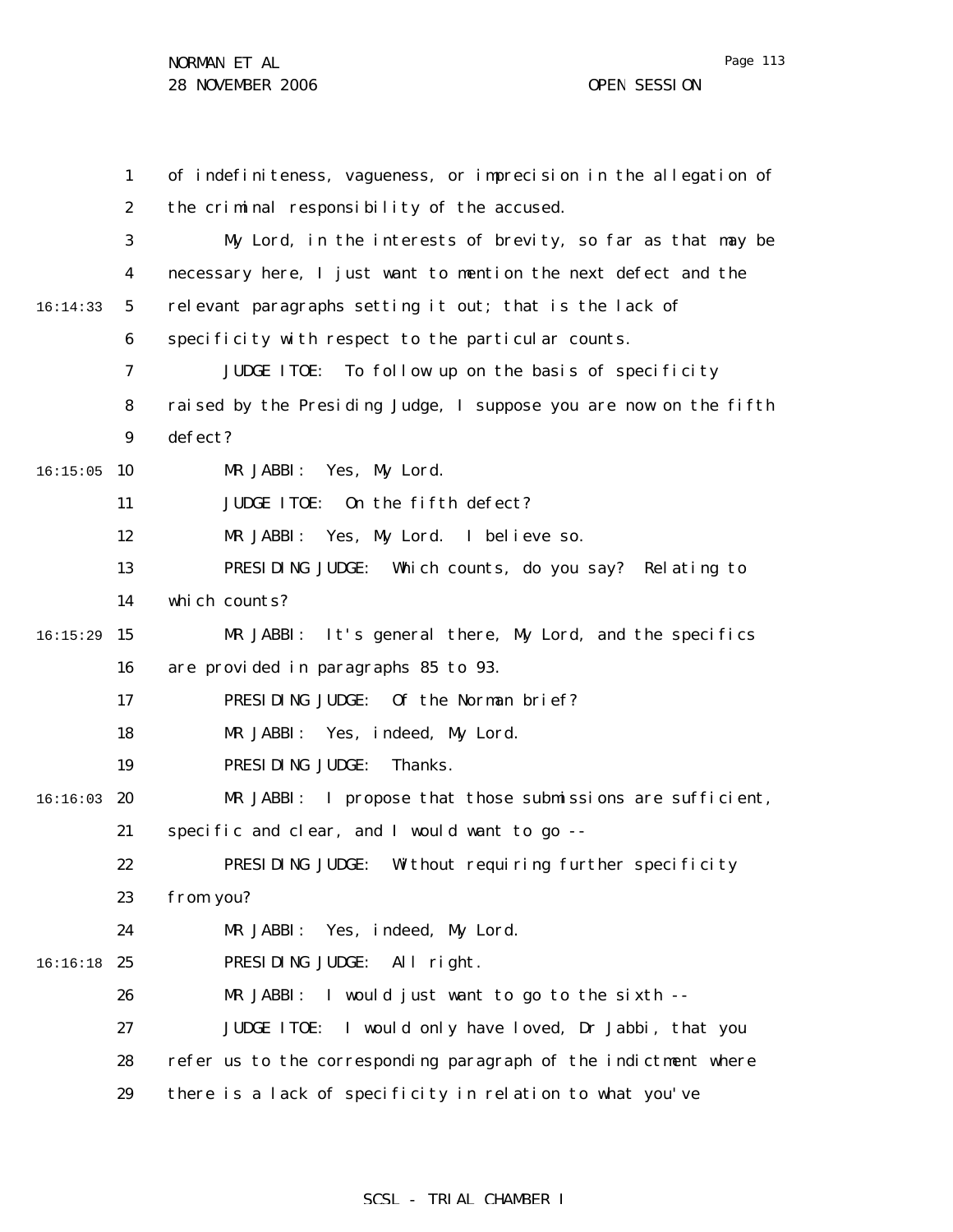Page 114

1 referred to in paragraphs 85 to 93 of the Norman brief.

2 3 4 5 16:17:18 MR JABBI: Yes, My Lord. For example, My Lord, with respect to count 3, inhumane acts punishable under Article 2(1) of the Statute, when we refer to paragraphs 26(a) and (b) of the indictment --

6

PRESIDING JUDGE: Yes.

7 8 9  $16:17:48$  10 11 12 13 14 16:18:26 15 16 17 18 19  $16:18:56$  20 21 22 23 MR JABBI: -- it reads, "Acts of physical violence and infliction of mental harm or suffering included the following: (a) between about 1 November 1997 and 30 April 1998, at various locations, including Tongo Field, Kenema Town, Blama, Kamboma and the surrounding areas, the CDF, largely Kamajors, intentionally inflicted seriously bodily harm and serious physical suffering on an unknown number of civilians; (b) between November 1997 and December 1999, in the towns of Tongo Field, Kenema, Bo, Koribondo and surrounding areas, and the districts of Moyamba and Bonthe, the intentional infliction of serious mental harm and serious mental suffering on an unknown number of civilians by the actions of the CDF, largely Kamajors, including screening for 'Collaborators,' unlawfully killing of suspected 'Collaborators,' often in plain view of friends and relatives, illegal arrest and unlawful imprisonment of 'Collaborators,' the destruction of homes and other buildings, looting and threats to unlawfully kill, destroy or loot."

24 16:19:48 25 26 27 28 29 My Lord, in paragraph 89, our criticisms of these subparagraphs are indicated. There is, for instance, the charge of physical violence and mental harm falling under Article 3(a) of the Statute as distinct from material facts relevant to count 4. It is not clear which of those activities are being alleged as which form of criminal conduct. The inhumane acts are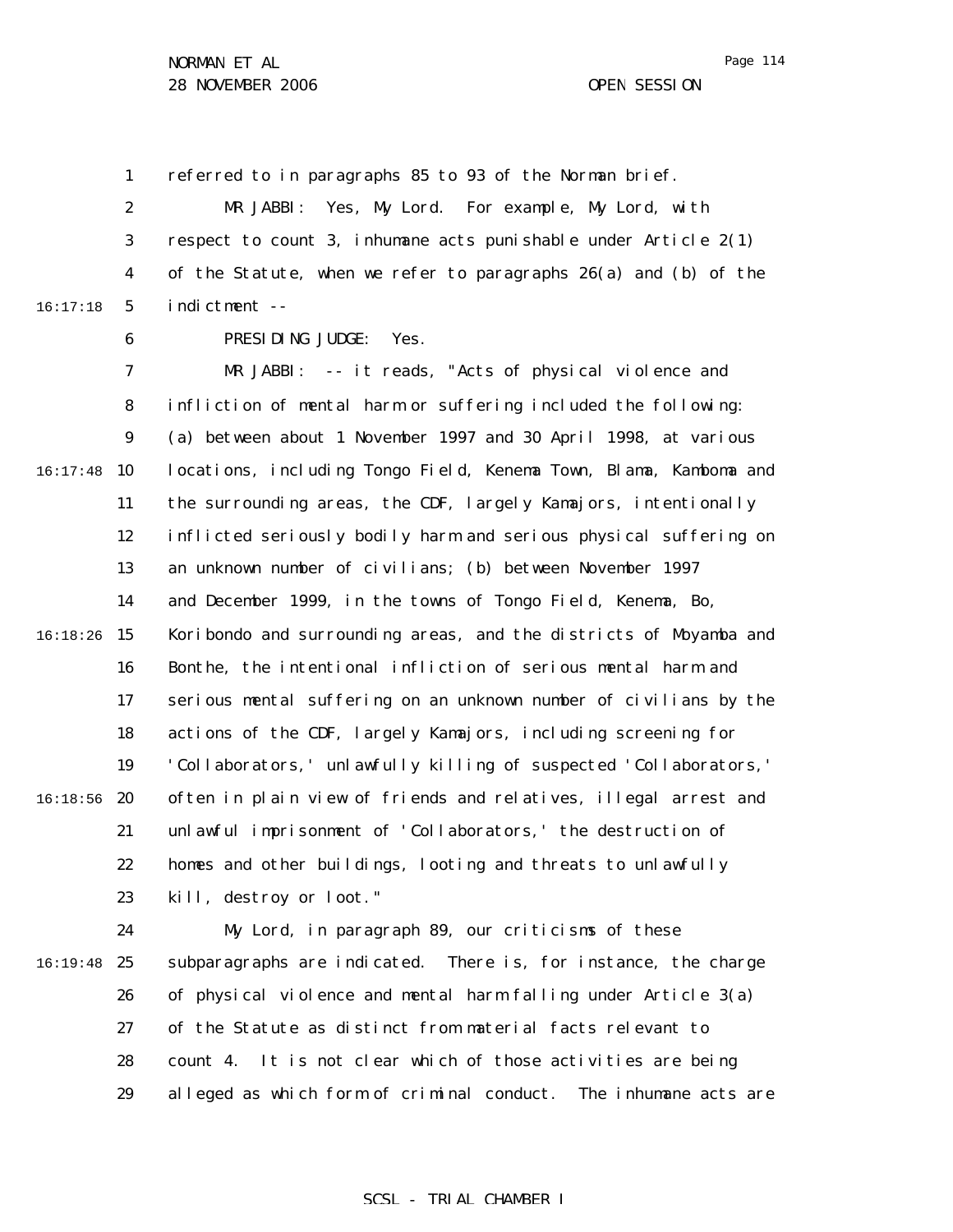1 2 3 not specified or clarified. The so-called illegal arrest and unlawful imprisonment of collaborators, for example, cannot easily qualify as a crime against humanity.

16:22:00

4 5 6 7 8 9  $16:23:14$  10 My Lord, to proceed to the next defect, this is one on which the Prosecution has already had to make certain submissions this morning. The count on pillage, under count 5, wherein burning is alleged as an element of pillage. My Lord, count 5 in the indictment reads as follows -- I will skip the area or the geographical location which has been adjudged as having no place in this indictment, just one location there.

11 12 13 14 15 15 16 17 18 19 Count 5, under paragraph 27, reads as follows: "Looting and burning included, between about 1 November 1997 and about 1 April 1998, at various locations, including in Kenema District, the towns of Ndanema, Tongo Field and surrounding areas, in Bo District, the towns of Bo, Koribondo, and the surrounding areas, in Moyamba District, the towns of Sembehun, Gbangbatoke and surrounding areas, and in Bonthe District, the towns of Talia (Base Zero), Bonthe Town, and surrounding areas, the unlawful taking and destruction by burning of civilian owned property."

 $16:24:25$  20 21 22 23 24 By their acts or omissions in relation to these events, Sam Hinga Norman, Moinina Fofana and Allieu Kondewa, pursuant to Article 6(1) and, or alternatively, Article 6(3) of the Statute, are individually and criminally responsible for the crime alleged bel ow.

 $16:24:50$  25 26 27 28 29 Then the crime reads, "Count 5: Pillage, a violation of Article 3 common to the Geneva Conventions and of Additional Protocol II, punishable Article 3(f) of the Statute." My Lord, the essential point we're making here is that, by including burning in count 5, the offence of pillage is not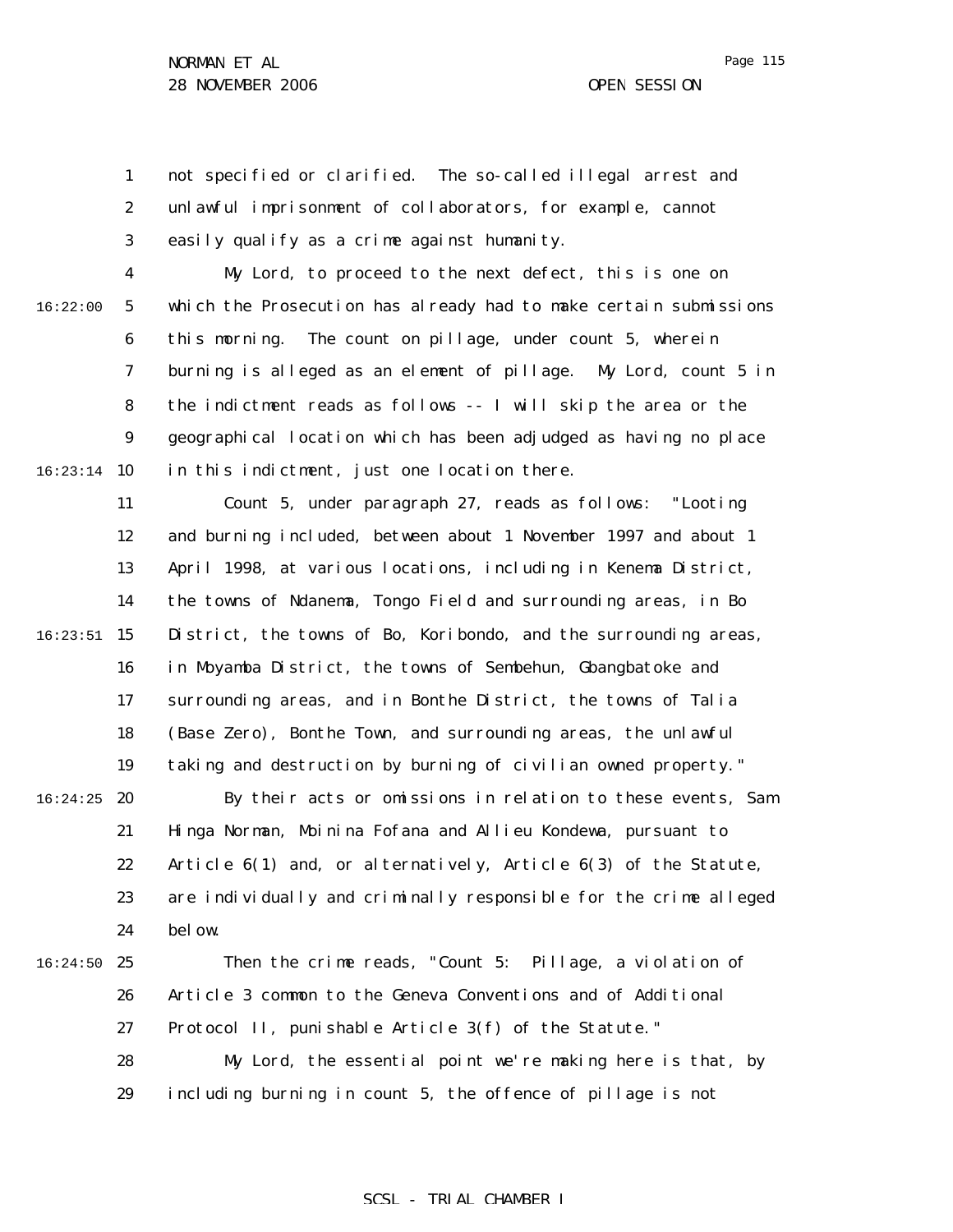Page 116

1 2 thereby borne out, because there is authority that, in fact, burning is not an essential element of pillage.

3 4 5 6 7 8 9  $16:26:55$  10 11 12 13 14  $16:27:27$  15 16 16:25:58 My Lords, I would like to refer to a decision of this Chamber on the Rule 98 motions, decision on motions for judgment of acquittal pursuant to Rule 98, dated 21st October 2005, registry document number 473, paragraph 102. My Lord, this Chamber clearly set out the following elements of pillage in that paragraph: "(1) The perpetrator appropriated private or public property." The operative word there, My Lords, the operative word is "appropriated." The second element, "The perpetrator intended to deprive the owner of the property and to appropriate it for private or personal use." Again, the mental element there relates, in part, at least, to appropriation. Of course, the first aspect there is only an implicit aspect of appropriation itself. "(3) The ppropriation was without the consent of the owner."

17 18 19  $16:28:04$  20 21 My Lord, there is no sense in which burning of property can be characterised as an appropriation. To the extent that that is the case, making burning such a major feature of the count on pillage in count 5 clearly means that that count is not borne out, the offence in that count is not borne out.

22 23 24 16:28:29 25 PRESIDING JUDGE: Counsel, at this stage we'll take a short break, and we'll reserve your 45 minutes out of the allotted time. MR JABBI: 45 minutes already, My Lord?

26 27 JUDGE ITOE: [Microphone not activated]. PRESIDING JUDGE: Well, you have done 45 minutes. We'll

28 reserve the balance of your time when we come back.

29 MR JABBI: That will be more than 45, My Lord.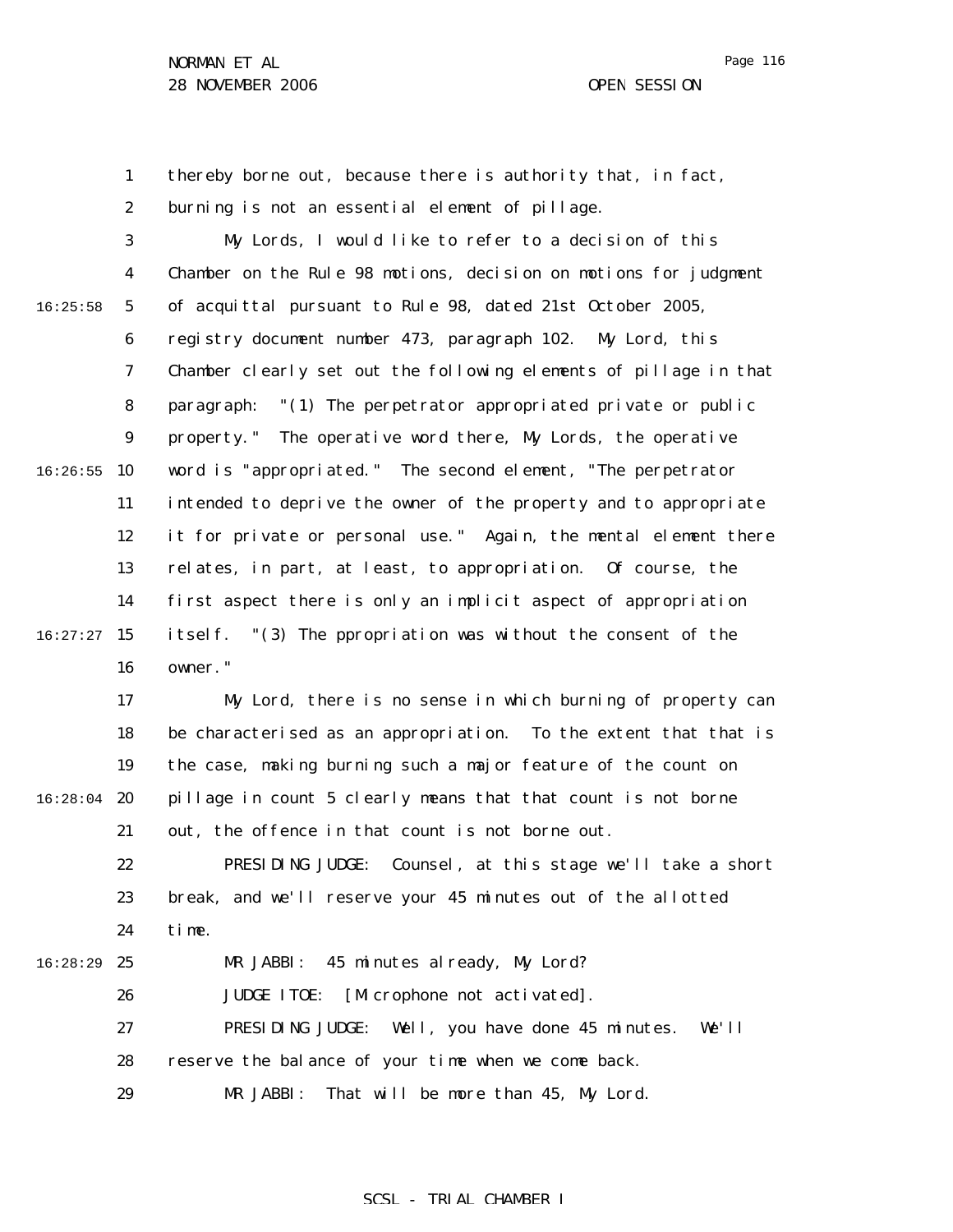1 2 3 4 5 6 7 8 9  $16:53:19$  10 11 12 13 14  $16:54:28$  15 16 17 18 19  $16:55:44$  20 21 22 23 24  $16:56:50$  25 16:52:37 PRESIDING JUDGE: Yes, certainly. MR JABBI: I will make an application when we come back. [Break taken at 4.30 p.m.] [Upon resuming at 4.50 p.m.] PRESIDING JUDGE: Dr Jabbi, let us continue. MR JABBI: Yes, My Lord. PRESIDING JUDGE: May I reassure you, you have only used up 45 minutes of your allotted time. MR JABBI: My Lords, just to round off on count 5, the defects in count 5, may I just make some general reference to certain other paragraphs in our brief that deal with issues in count 5. My Lord, in paragraphs 101 to 112, which I do not intend to go deeply into, we identify the failure of the pre-trial brief and the opening statement to cure the defects in the indictment, the indictment defects. Paragraphs 101 to 112 where those references to the pre-trial brief, as set out in extensive and may I also refer Your Lordships to paragraphs 413 to 431 where, again, the same count is dealt with. In paragraphs 401 to -- 413, rather, and 431, we however now include analysis of the evidence, not only in relation to burning but also in looting which is the other aspect of the offence charged in count 5. And in relation to all the geographic locations that are referred to in count 5, again watching the clock, I would just want to refer to the evidence of, in paragraph 420 of the trial brief, paragraph 420, I just want to refer briefly to the

26 evidence of three Defence witnesses.

27 28 29 In paragraph 420 Ishmael Senesie Koroma gave testimony, in transcript of his evidence on February 23, 2006, at pages 12 to 13 where he testified that while the juntas were leaving fully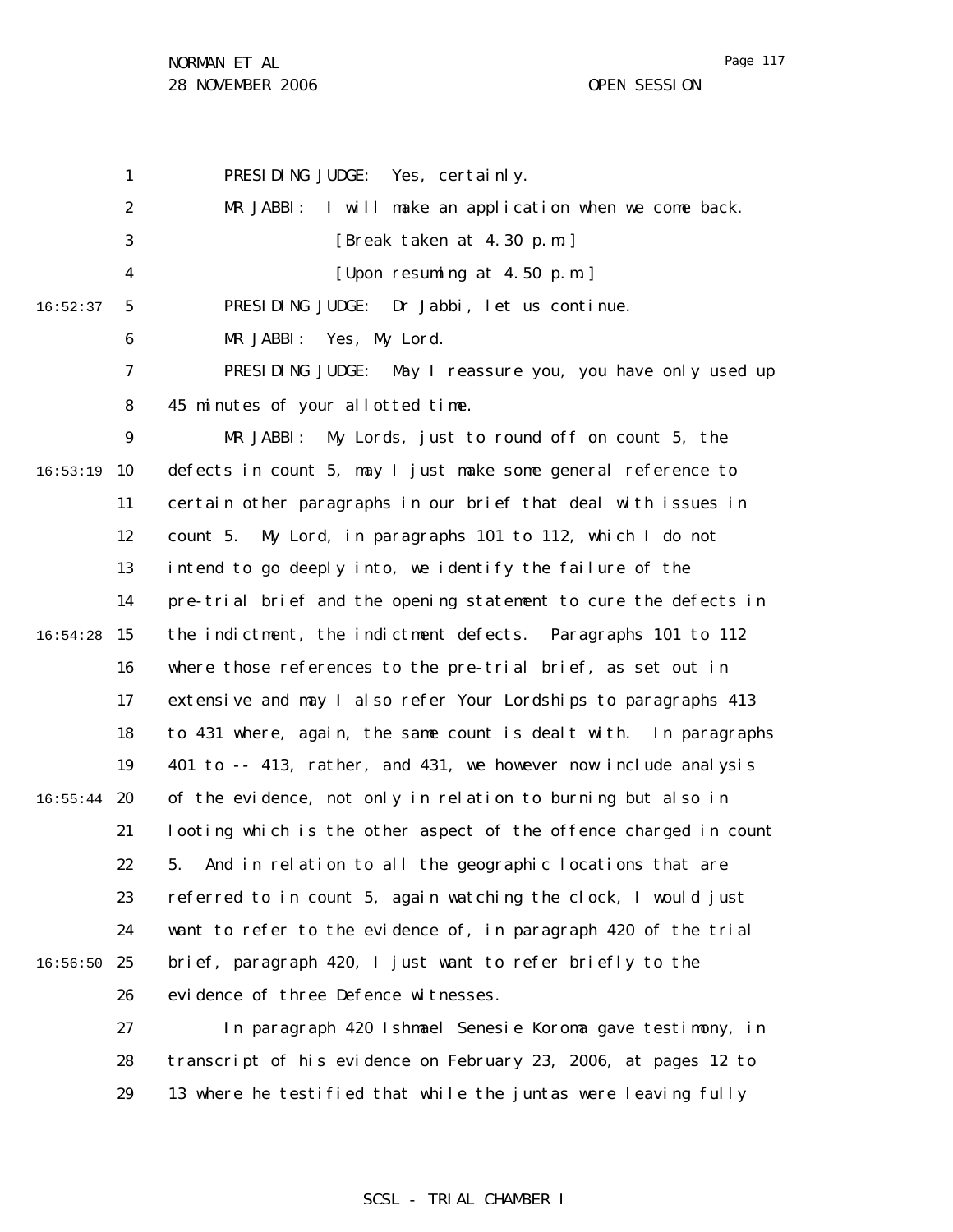1 2 3 out of Kenema, led by Mosquito, they caused a lot of destruction and looted shops completely and took all the vehicles to Kailahun.

4 5 6 7 8 9  $16:59:17$  10 11 12 13 14 16:58:27 And they of course also denied, under cross-examination at page 63 of the transcript, the witness denied under cross-examination, of being aware of Kamajors committing acts of looting and stated that it was a rule for them not to loot. And the testimony of Arthur Koroma, who gave evidence on 3 May, transcript pages 34 to 35, corroborating the evidence of Koroma, Senesie Koroma, Ishmael Senesie Koroma, to the effect that in fact as the AFRC forces were pulling out of Kenema in February 1998, they launched what they called Operation Pay Yourself, where they broke into all the major shops along the main street and looted vehicles and items in the shops.

 $16:59:48$  15 16 17 18 19  $17:00:30$  20 21 22 Then at paragraph 421 in respect of Tongo Field and surrounding areas we just want to refer briefly to the testimony of Prosecution witness TF2-144, TF2-144. He testified that when they left Tongo and were escorted by the Kamajors to Kenema, he was later escorted by one commander to Tongo, and upon arrival in his compound he discovered that all his things had been removed and his three houses destroyed. And that is given in the context of looting and pillage.

23 24  $17:01:04$  25 We note that, and submit that this piece of evidence is obviously unreliable since the witness was not there when the alleged looting took place.

> 26 27 28 29 Now those three pieces of evidence should suggest the limitations of much of the evidence given in respect of count 5 by the Prosecution and that it should not be relied on. Even in those areas outside the reference to burning, and burning of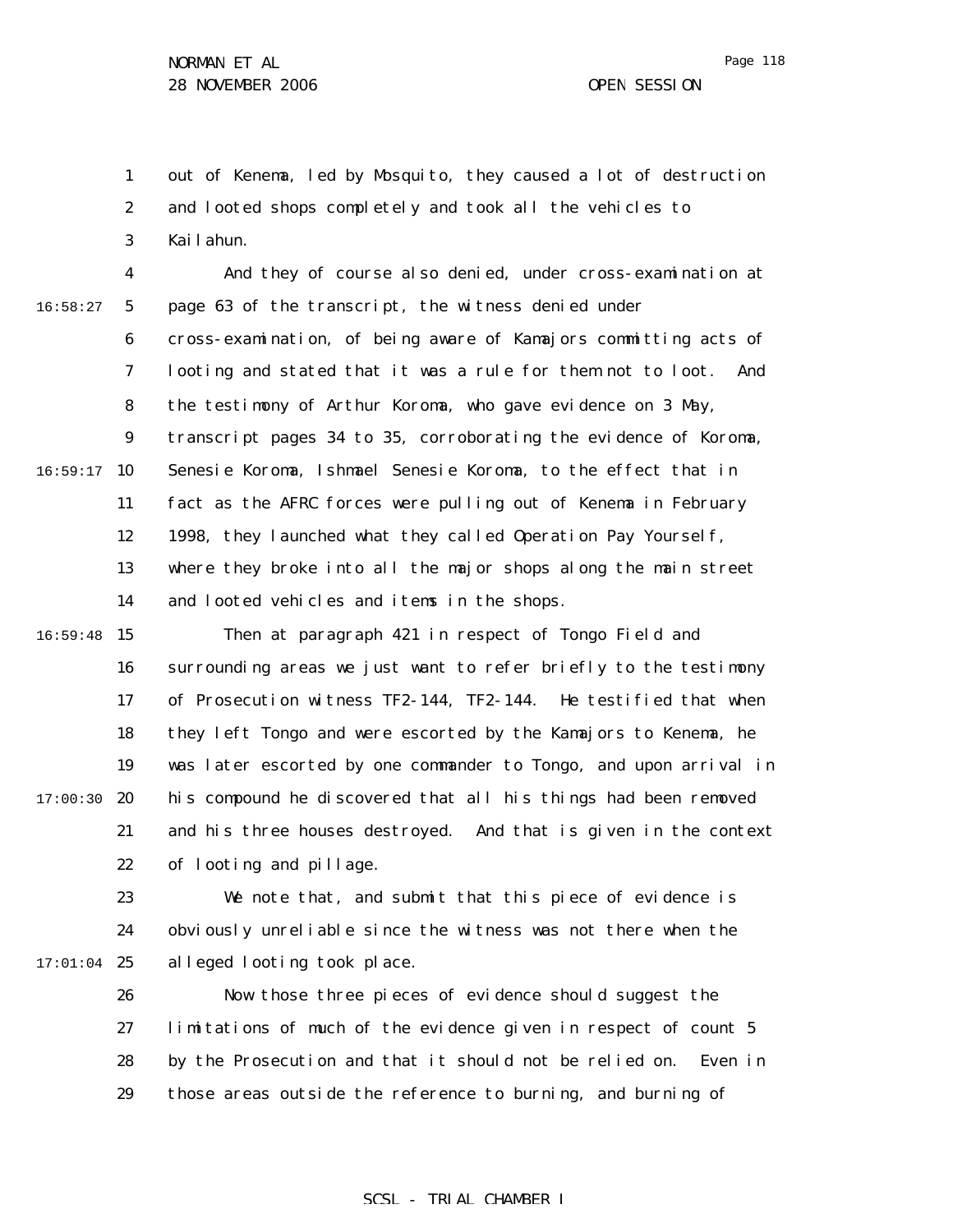Page 119

1 2 3 4 5 6 7 8 9  $17:03:19$  10 11 12 13 14  $17:03:31$  15 16 17 18 19  $17:03:54$  20 21 22 23 24  $17:04:17$  25 26 27 28 29 17:02:17 course, the evidence on burning in respect of count 5 qualifies to be entirely discarded in view of the fact that burning is not an element of the pillage charged in the count. My Lord, the last defect I do not want again to go into and that is on paragraphs 98 to 100; the failure to specify dates, precise dates, of criminal acts. The relevant references are all there. I would now, My Lords, want to move on to another aspect of our submissions in the final trial brief. PRESIDING JUDGE: You are finishing with defects now? MR JABBI: I believe I have indicated enough, My Lord. PRESIDING JUDGE: On defects? You have covered that rubric exhaustively? MR JABBI: Yes, My Lord. PRESIDING JUDGE: Yes. And then, would you then, for my benefit and guide the Court as to what would be your submission on the question of the defects, the alleged defects? In other words, as to the legal effect. Because if you have asked us to look at seven alleged or perceived defects in the form of the indictment, what should the Court do in case, at some point, we agree with you in respect of one or the other or all of them? What is the law? A short submission, that's all. But if you are not prepared to come to that, we'll leave that. MR JABBI: I will say that briefly, My Lord -- My Lord, there is obvious evidence of prejudice to the accused person and the need for the weight to be given to that evidence to be considerably reduced and much of it to be ignored. PRESIDING JUDGE: Thank you, counsel. Proceed with your further, your second rubric.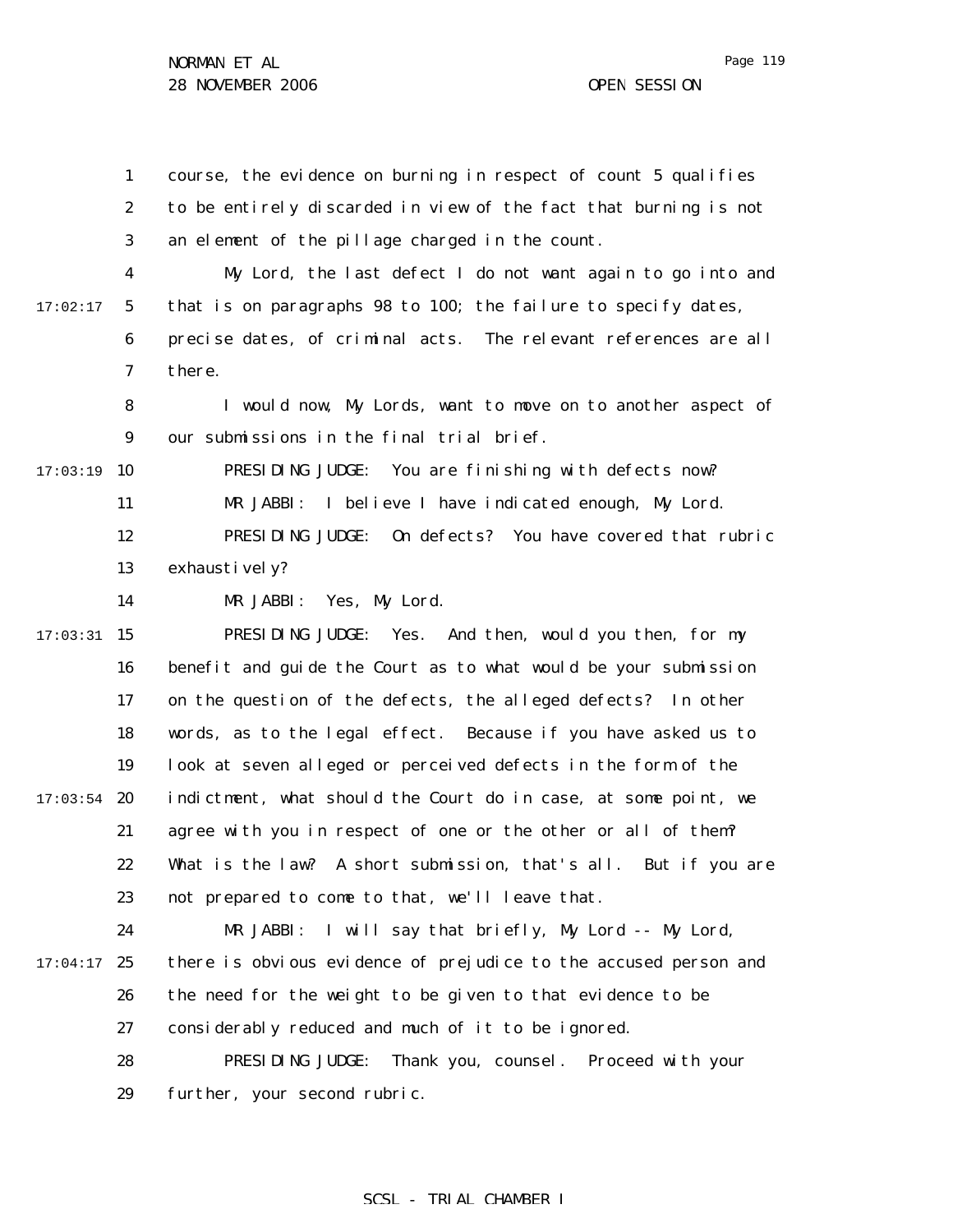Page 120

1 2 3 4 5 6 7 8 9  $17:07:21$  10 11 12 13 14  $17:08:36$  15 16 17 18 19  $17:09:28$  20 21 22 23 24  $17:10:40$  25 26 27 28 29 17:06:17 MR JABBI: Well, the next thing I would want to deal with briefly is the elements for crimes against humanity, and to say that the trial brief deals with this, principally at paragraphs 150 to 184, paragraphs 150 to 184. My Lord, our submission here is a very wide ranging area. Our submission is that the Prosecution has generally failed to show the -- the crimes against humanity, both in the charges laid and of course in the evidence. And I would like to refer to paragraphs 150 and 162 in particular, 150 and 162 in particular, for the general elements that must be pleaded and also proved for crimes against humanity. If I may specify paragraph 162 which is more or less on all fours with 150. The elements are as follows, My Lords: There must be an attack. Two: The acts, alleged acts of the accused must be part of the attack. Three: The attack must be directed against a civilian population. Four: The attack must be widespread or systematic. Five: The accused must know that his acts constitute part of a pattern of widespread or systematic crimes directed against a civilian population. And these elements are espoused by this Chamber in paragraphs 54 to 59 of the Rule 98 decision referred to earlier. My Lord, the requirement for pleading and proving these elements, one requirement is that it is not any attack that qualifies as an element of this particular mode of offence. It has to be an attack on a civilian population and directed to that civilian population itself, as distinct from certain specified persons who may well have suffered some violence, but not as part of an attack on a civilian population. This is the basic requirement of these elements. And the alleged acts of the accused must be demonstrated to be part of that attack on the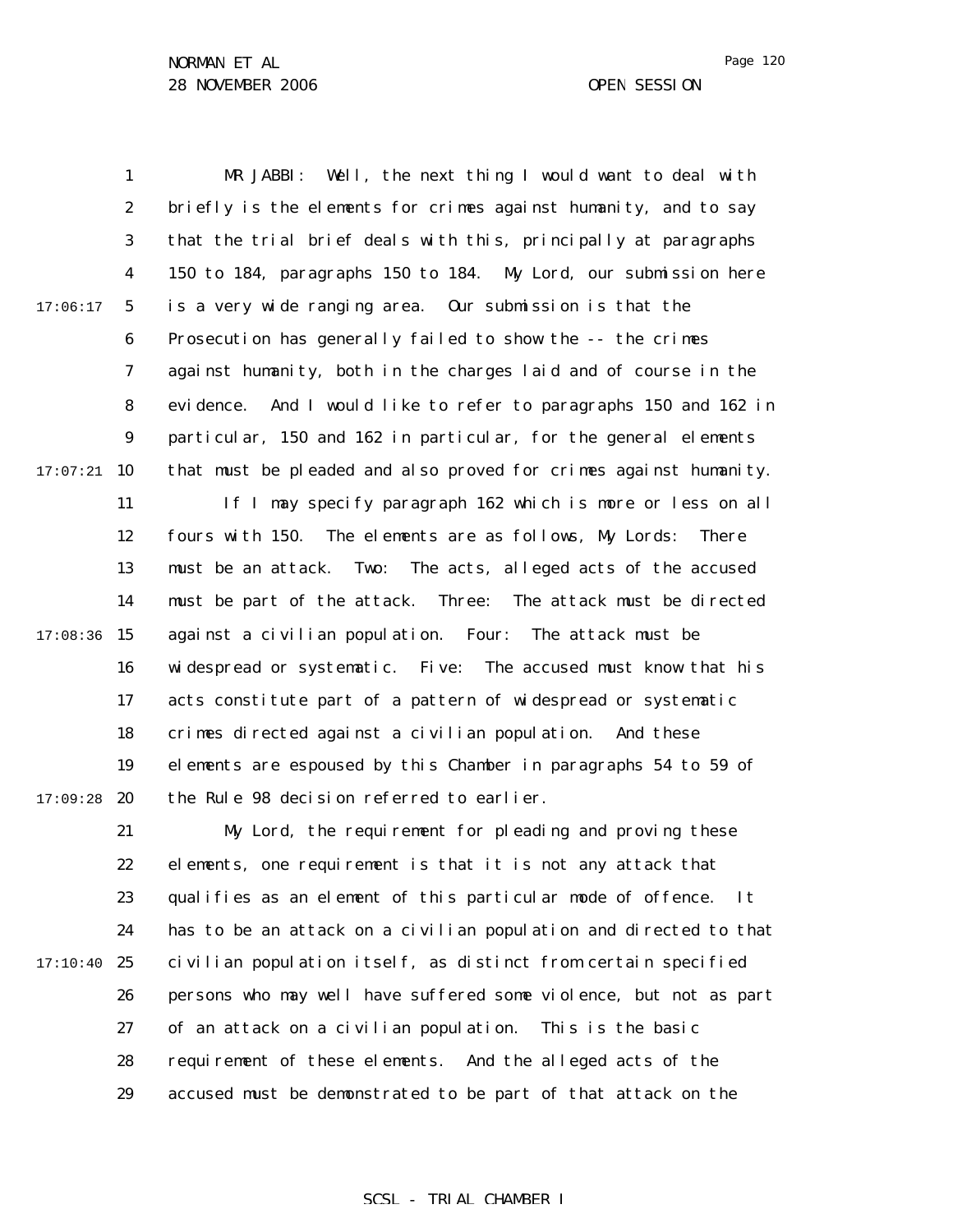1 civilian population.

2 3 4 5 6 7 8 17:12:30 My Lords, I just wish to state here, generally, but the specifics are provided in the paragraphs I have already referred to, that there is no evidence of Kamajor, the exercise of Kamajor fighting efforts having been directed to a civilian population as such. Notwithstanding that in the process of fighting exercises, it is not impossible that some civilian may have encountered discomfort.

9  $17:13:32$  10 11 12 13 My Lords, in paragraph -- paragraphs 178 to 180 of the Norman final trial brief, some of the evidence of the Prosecution is recited in order to demonstrate that the encounters in question, in each case, did not rise to the level of what the law characterises as an attack against a civilian population.

14  $17:14:47$  15 16 As I said, My Lord, paragraph 179, in particular, recites some eight pieces of testimony by various Prosecution witnesses. JUDGE ITOE: Paragraph what?

17 18 19  $17:15:28$  20 21 22 23 24 MR JABBI: Paragraph 179, My Lord. And in paragraph 180 we make the following assessment: The evidence of alleged killings continues in this same way where the alleged killings specifically targeted an individual or is a random act of violence; in some instances as acts of retaliation from past vendettas, therefore, the Defence submits that there is no evidence of an attack, let alone an attack against a civilian population.

 $17:15:58$  25 26 27 28 29 My Lord, in paragraphs 181 to 184 we deal with the other element of a crime against humanity: That of the attack being widespread or systematic. And we submit that in fact the incidents in question are not attacks of that character. Now, invariably more isolated instances of discomfort being met by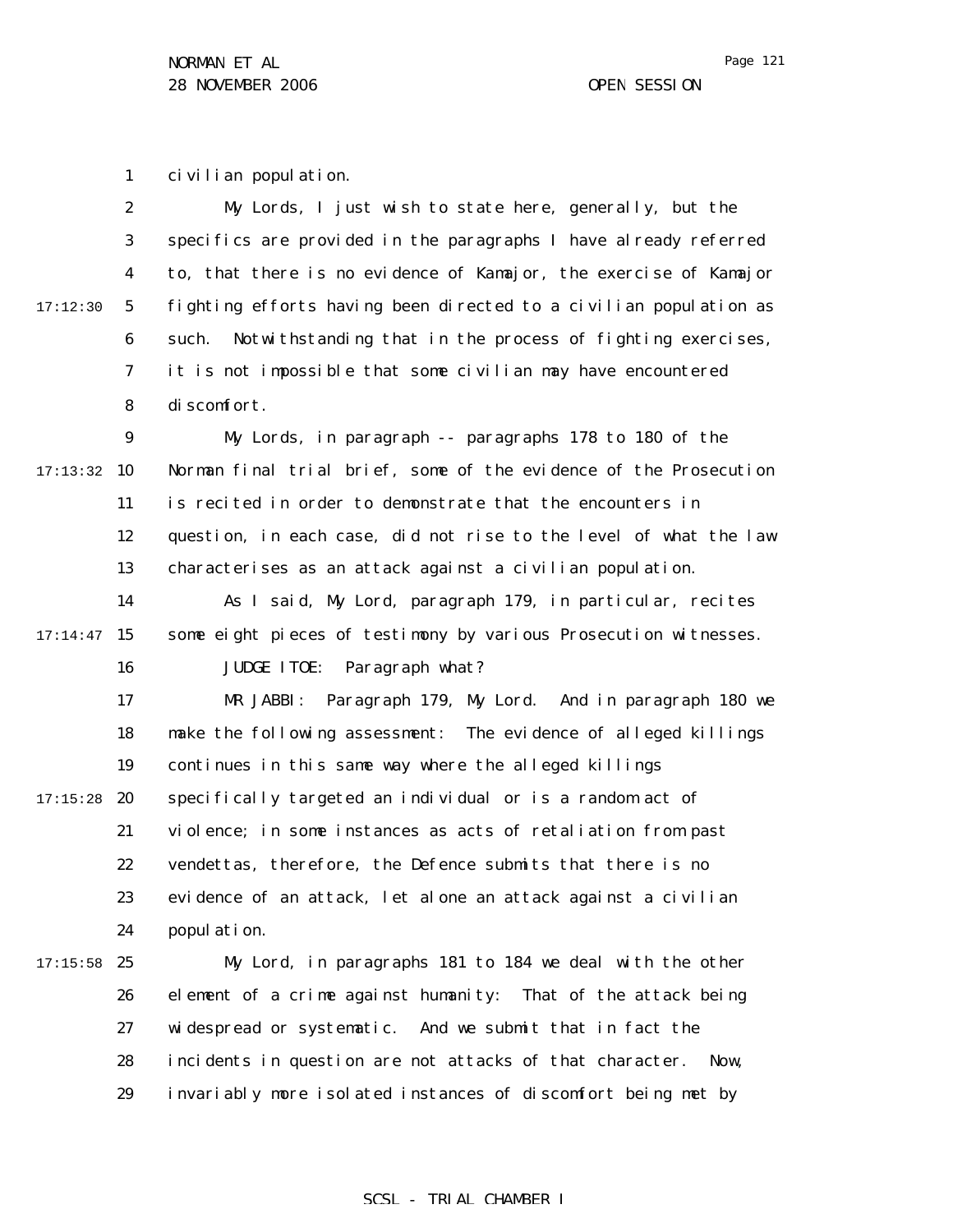Page 122

1 2 3 4 5 6 7 8 9  $17:18:06$  10 11 12 13 14  $17:18:33$  15 16 17 18 19  $17:18:54$  20 21 22 23 24  $17:20:23$  25 26 27 28 29 17:17:56 this or that person. My Lords, although I intend to continue, I begin to sense that my requested two hours may need to be slightly augmented. PRESIDING JUDGE: Our disposition is to continue until 6.00. MR JABBI: Yes, I'm continuing. PRESIDING JUDGE: Our position is to continue until 6.00 and then -- JUDGE ITOE: Hoping that you'll round. PRESIDING JUDGE: Hoping that you'll round up your -- but if the law of diminishing returns begins to set in, then we might consider the advisability of adjourning for you to finish up during the first 30 minutes of tomorrow morning's session, but we, we intend to go until 6.00. MR JABBI: My intention, My Lord, was next to take quite a major area but -- PRESIDING JUDGE: I think we have the judicial muscle to withstand that until 6.00. MR JABBI: With my own forensic muscle. PRESIDING JUDGE: You're a much younger person. MR JABBI: My Lord, if I may, instead of going into that bigger chunk for now, if I may, therefore, refer Your Lordships to certain areas of the variation of evidence and to refer Your Honours to paragraphs 34 to 144, paragraphs 34 -- sorry -- sorry My Lord, not paragraph 34. Paragraphs 119 on page 34, paragraphs 119 where, as a matter of fact it begins on paragraph 113, general introductory. Paragraphs 113 to 144; paragraphs 113 to 144. Sorry, My Lords. My Lords, here are certain aspects of the evaluation of evidence are highlighted and analysed so as to assess their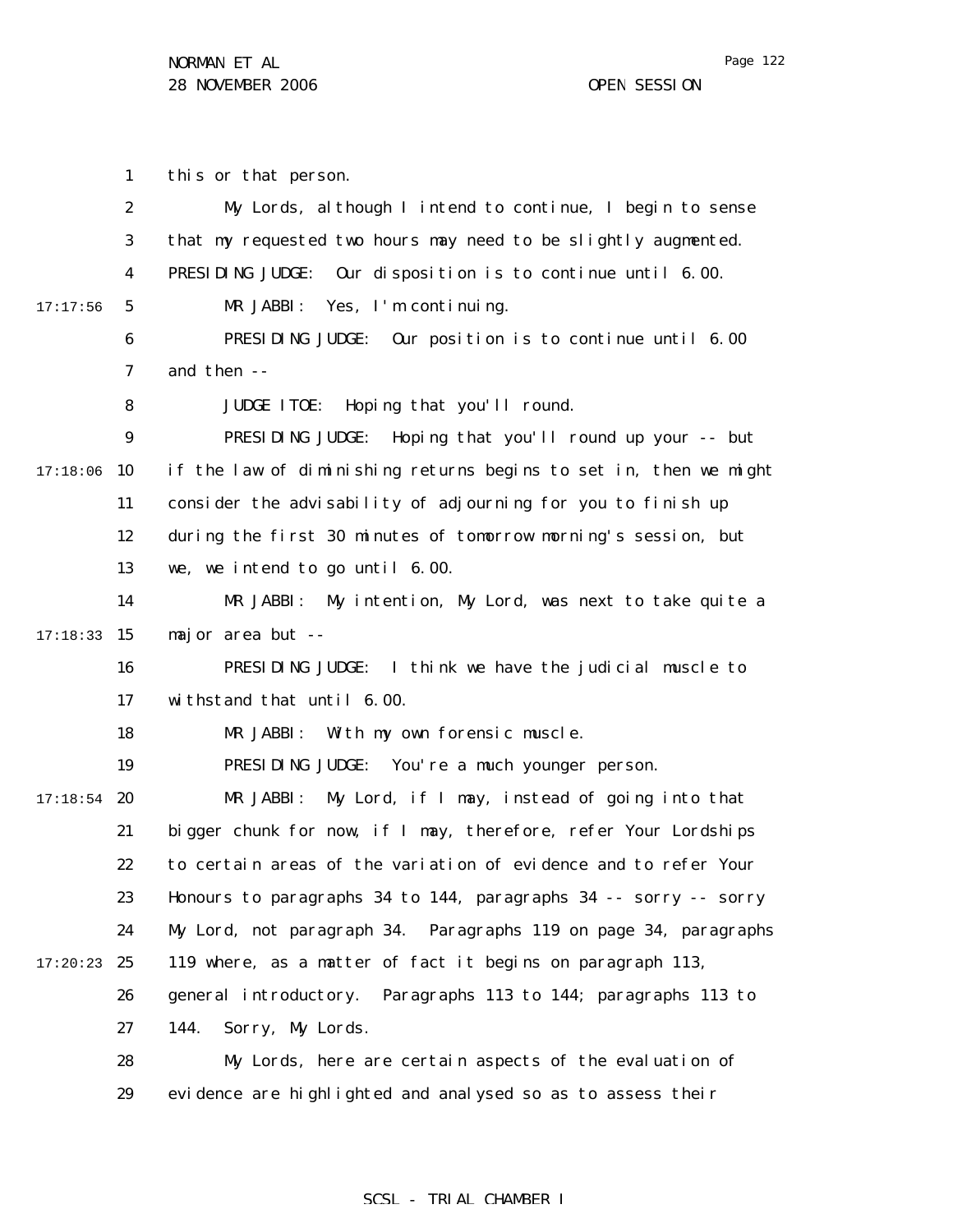Page 123

1 2 3 4 5 6 7 8 9  $17:23:06$  10 11 12 13 14  $17:23:52$  15 16 17 18 17:22:18 effect in coming to a conclusion on various pieces of evidence. The introductory basic principles that are in paragraphs 113 to 116, 118, the one referring to the need for the evidence to be assessed in accordance with the tribunal Statute and the Rules and the principle of fair determination of the case against the accused, and also in the spirit of the Statute and the general principles, then in joint trials the basic principles, when conducting such trials, that is in paragraphs 114 to 115, where the point is made that, notwithstanding the joint trial, each accused person shall be accorded the same rights as if he or she were being tried separately. And, secondly, that all the evidence, whether or not by the particular accused, or on behalf of the particular accused, ought to be taken into account in the evaluation of guilt or otherwise, they will refer to the *Simic* case, the Trial Chamber's decision in paragraph 18 thereof which says that it is not just the evidence of the Prosecution and the defendant under consideration, and must be taken into account when [indiscernible] the evidence.

19  $17:24:25$  20 21 22 23 24  $17:25:25$  25 26 27 28 29 There is also the question of the right of the accused and the standard of the burden of proof and that is raised in paragraph 116, Article 17(3) of the Statute and Rule 87(A) of our Rules of Evidence and Procedure state the main concepts here, to the effect that the accused person is entitled to a presumption of innocence which places the burden of proof of guilt on the Prosecution, without any corresponding burden or responsibility on the accused person, even to vouch for -- to seek to prove his own innocence. And here again, My Lord, a pertinent statement of the broad principle there from the Appeals Chamber decision in this *Celibici* case at paragraph 458 which is partly cited in our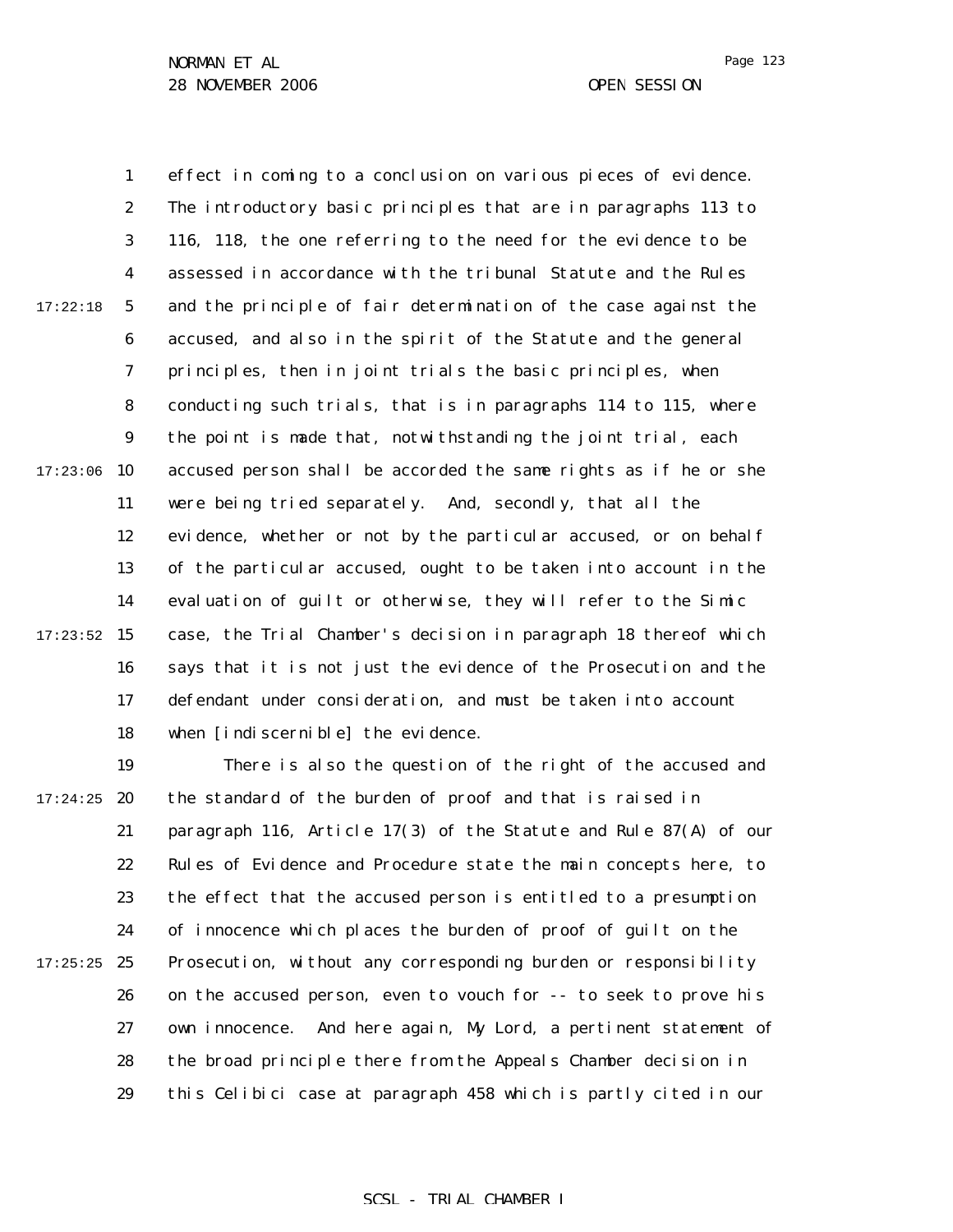1 paragraph 116 to the following effect:

2 3 4 5 6 7 8 17:26:43 "At the conclusion that is sought to be reached it is not sufficient that it is a reasonable conclusion available from that evidence. It must be the only reasonable conclusion available. If there is another conclusion which is also reasonably opened from that evidence, and which is consistent with the innocence of the accused, he must be acquitted."

9  $17:27:47$  10 11 12 13 14  $17:28:50$  15 My Lords, in connection with this I would also want to cite from a decision of this Chamber dated 27th of November 2006 entitled "Written reasoned decision on Prosecution motion for leave to call evidence in rebuttal and for immediate protective measures for proposed rebuttal witness," which is Registry document number 750 at paragraph 54, wherein Your Honours unanimously assert as follows:

16 17 18 19  $17:29:25$  20 21 22 23 24 17:30:00 25 26 27 28 29 "In order to arrive at a fair determination of the issue and arguments raised in this motion, we would like to state for the record that it is our view that the statutory burden of proof that lies on the Prosecution obligates it, not only to establish the guilt of the accused beyond all reasonable doubt, but also equally imposes on it, on the other hand, a corresponding obligation and duty of ensuring that all the relevant evidence on which the proof of guilt is, or will be based, is presented before the Chamber with due diligence, preferably before the closure of its case and before the opening of the case for the Defence." My Lord, there has been some attempt on the part of the Prosecution to slightly remove or displace the emphasis in that stipulation of the burden of guilt, burden of proof of guilt, in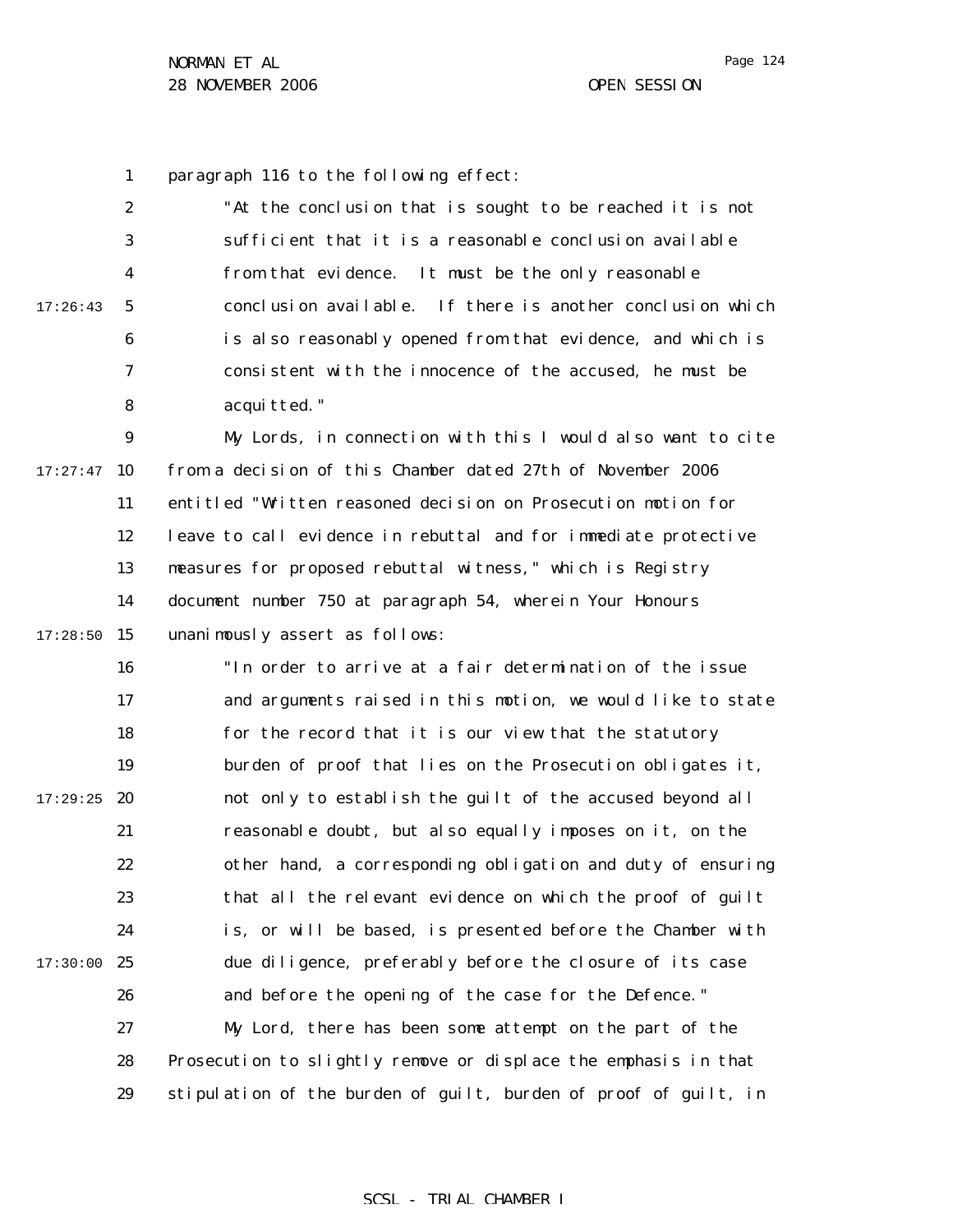1 2 3 4 5 6 7 8 9  $17:33:03$  10 11 12 13 14 17:34:21 15 16 17 18 19 17:36:09 20 21 22 23 24 17:36:26 25 26 27 28 29 17:31:43 some of the submissions that have been made. But the statement of that principle that I've just cited from Your Lordships is, of course, the prevailing one, and it is what guides the assessment of evidence adduced in criminal prosecution. My Lords, we would want now just to name some of these aspects of that evaluation of evidence to identify them and try to state their effect, and, first, is the issue of corroboration. This issue is treated in paragraphs 124 to 127 of the Norman final trial brief. If I may just set them down, first of all. The next issue, My Lords, is hearsay evidence and this also is treated in paragraphs 128 to 131, followed by the next, which is witness credibility, paragraphs 132 to 138, and certain incidental issues related to those three I have named. Next, inability to recall dates. Inability to recall dates. In paragraphs 139 to 141. And the last of this set, the question of leading questions at paragraphs 142 to 144. My Lord, with respect to corroborative evidence, that phenomenon is not presented as a requirement that evidence must be corroborated, at least there are certain types of evidence that must be corroborated, but not generally that evidence in criminal Prosecution must be corroborated. That is not a requirement. PRESIDING JUDGE: Are you saying there is no general rule of law that evidence -- MR JABBI: That all evidence must be corroborated. PRESIDING JUDGE: Yes. MR JABBI: There is no progressive rule of law. PRESIDING JUDGE: No general rule, but exceptionally there may be --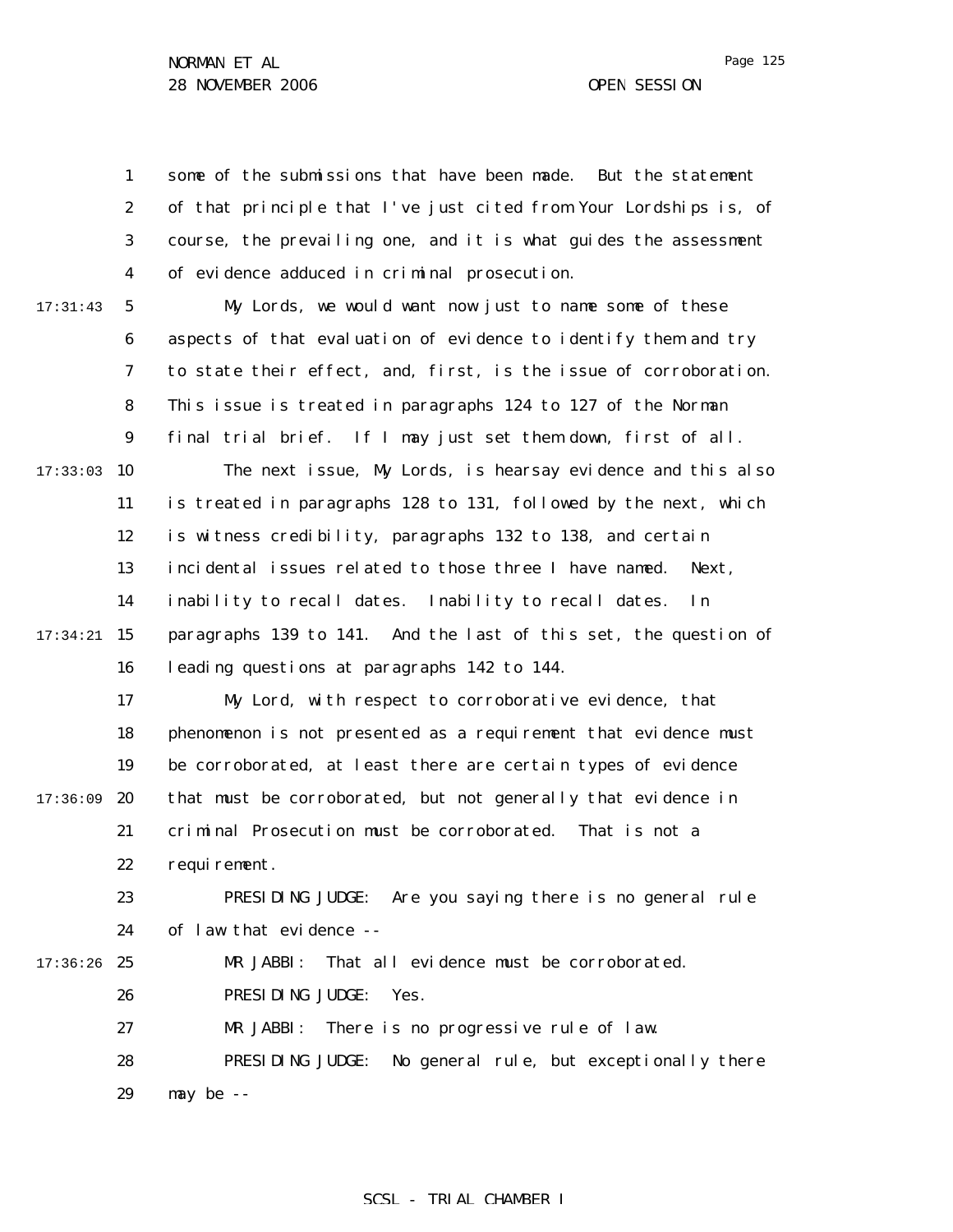Page 126

|          | $\mathbf{1}$     | MR JABBI:<br>There certainly are, My Lord.                          |
|----------|------------------|---------------------------------------------------------------------|
|          | $\boldsymbol{2}$ | PRESIDING JUDGE: -- statutory and requirements.                     |
|          | 3                | MR JABBI:<br>Yes, indeed, My Lord.                                  |
|          | 4                | PRESIDING JUDGE: All right. Let's go on.                            |
| 17:36:47 | 5                | And where there is corroboration, it makes<br><b>JUDGE ITOE:</b>    |
|          | 6                | some difference, I suppose, to the situation, doesn't it?           |
|          | 7                | Yes, certainly, My Lord. In fact, this Chamber<br>MR JABBI:         |
|          | 8                | has also said transcript of September 27, 2006, at page 59, lines   |
|          | $\boldsymbol{9}$ | 5 to 16, that it is not prepared to go as far as accepting that     |
| 17:37:30 | 10               | it is a general principle of international law that corroboration   |
|          | 11               | is not a requirement and it called the law -- that statement of     |
|          | 12               | the law on corroboration, they called it a contentious              |
|          | 13               | proposition. If I may just read the portion of the transcript.      |
|          | 14               | <b>JUDGE ITOE:</b><br>May we have the name of that -- the reference |
| 17:38:10 | 15               | of that decision, please?                                           |
|          | 16               | MR JABBI: Yes, My Lord.                                             |
|          | 17               | <b>JUDGE ITOE:</b><br>Of this Chamber? You are saying yes.          |
|          | 18               | MR JABBI: Yes, My Lord.                                             |
|          | 19               | <b>JUDGE ITOE:</b><br>I remember, yes.                              |
| 17:38:20 | 20               | MR JABBI: It's from the transcript of 27 September 2006,            |
|          | 21               | page 59, lines 5 to 16. The prosecuting counsel said, "-- but       |
|          | 22               | the principles of international law, that there is no need for      |
|          | 23               | collaboration," as he was about to proceed, then one of your        |
|          | 24               | Lordships interposed, "Oh, well, I'm not saying -- I don't          |
| 17:39:01 | 25               | accept -- I don't think I'm prepared to go that far, that there     |
|          | 26               | is no need for corroboration, no." And then the prosecuting         |
|          | 27               | counsel weighed in again, "Yes, My Lord." And then His Lordship     |
|          | 28               | continued, "I contest that." Prosecuting counsel weighed in         |
|          | 29               | again, "My Lord," and then the Presiding Judge, no less, said, "I   |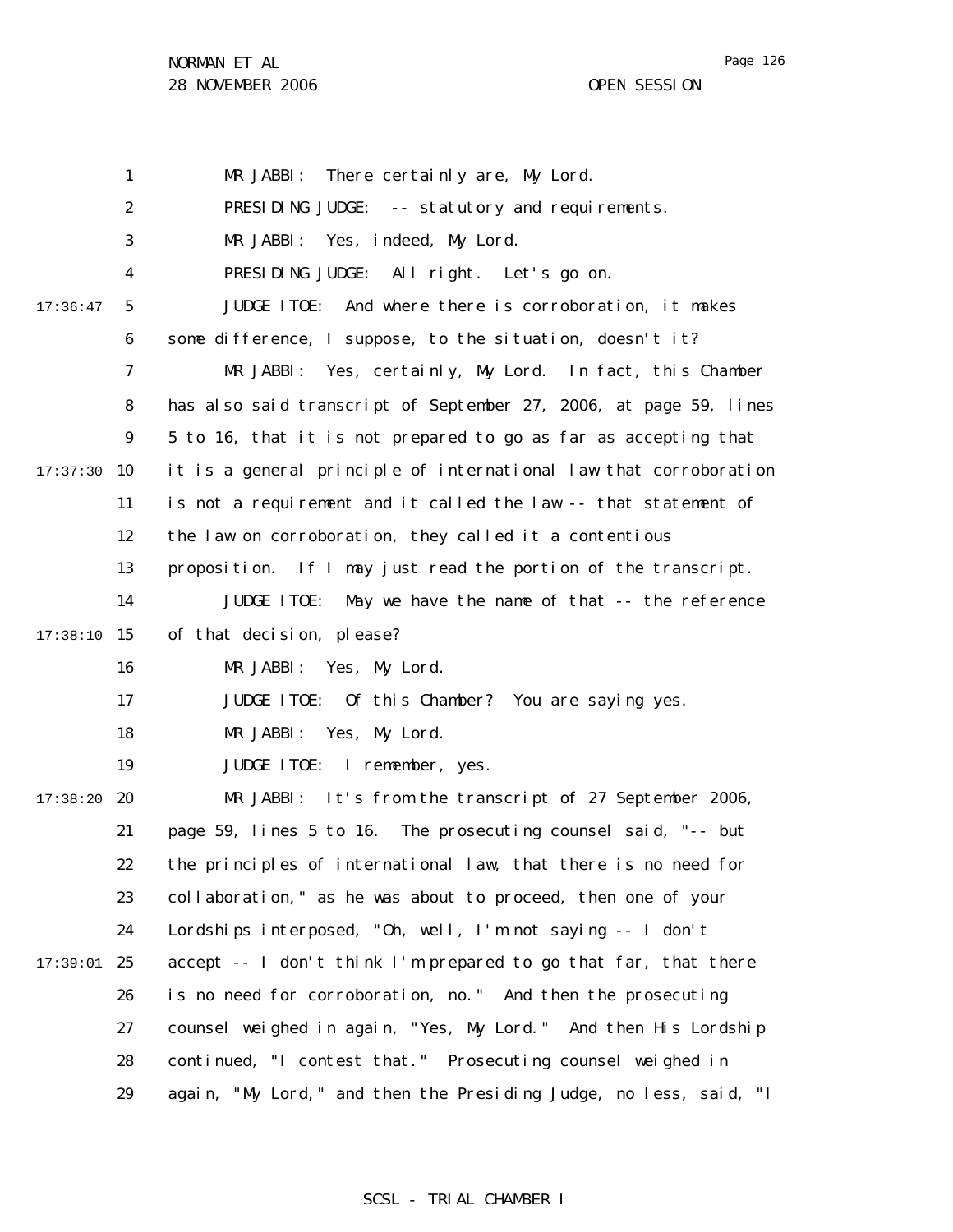1 2 3 4 5 17:39:54 think it is a very, very," then the prosecuting counsel sought attention, "My Lord," and the Presiding Judge continued. "I think it is a very, very contentious proposition." And then another of Your Lordships said, "It is a very contentious legal proposal."

6 7 8 9  $17:40:27$  10 11 12 13 14 17:41:22 15 16 17 18 19 17:42:40 **20** So, My Lord, the point one is making is that corroboration is a phenomenon of criminal evidence, and whilst there is no general proposition elevating it into a universal requirement, however, there are various rules and stipulations prescribing it as a requirement in certain context and circumstances and even when it is not a requirement, it certainly has some force and effect when it does obtain and even when it doesn't obtain. So, my Lords, we identify a few pieces of evidence by the Prosecution witnesses, which are so crucial that the failure to have it corroborated in any respect by other evidence tends to gravely undermine its force and persuasion. And in paragraph 126 of our final trial brief we identify pieces of evidence by one -- TF2-165, then TF2-035, then TF2-022 and TF2-071 on very grave allegations. Wh TF2-165, in transcript of 7 March 2005, at page 9,

21 22 lines 13 to 25, page 10, lines 22 to 12 and 17, page 12, line 25 to page 13, line 22.

23 24 That related to a testimony to the effect that sometime in 1997, or later, a group of unidentified --

 $17:43:51$  25 26 27 28 29 PRESIDING JUDGE: We may want to caution you that if those extracts relate to evidence given in closed session, you may be careful to do some kind of instantaneous redaction. I'm only saying if. I'm not sure at all. Because there are names mentioned there.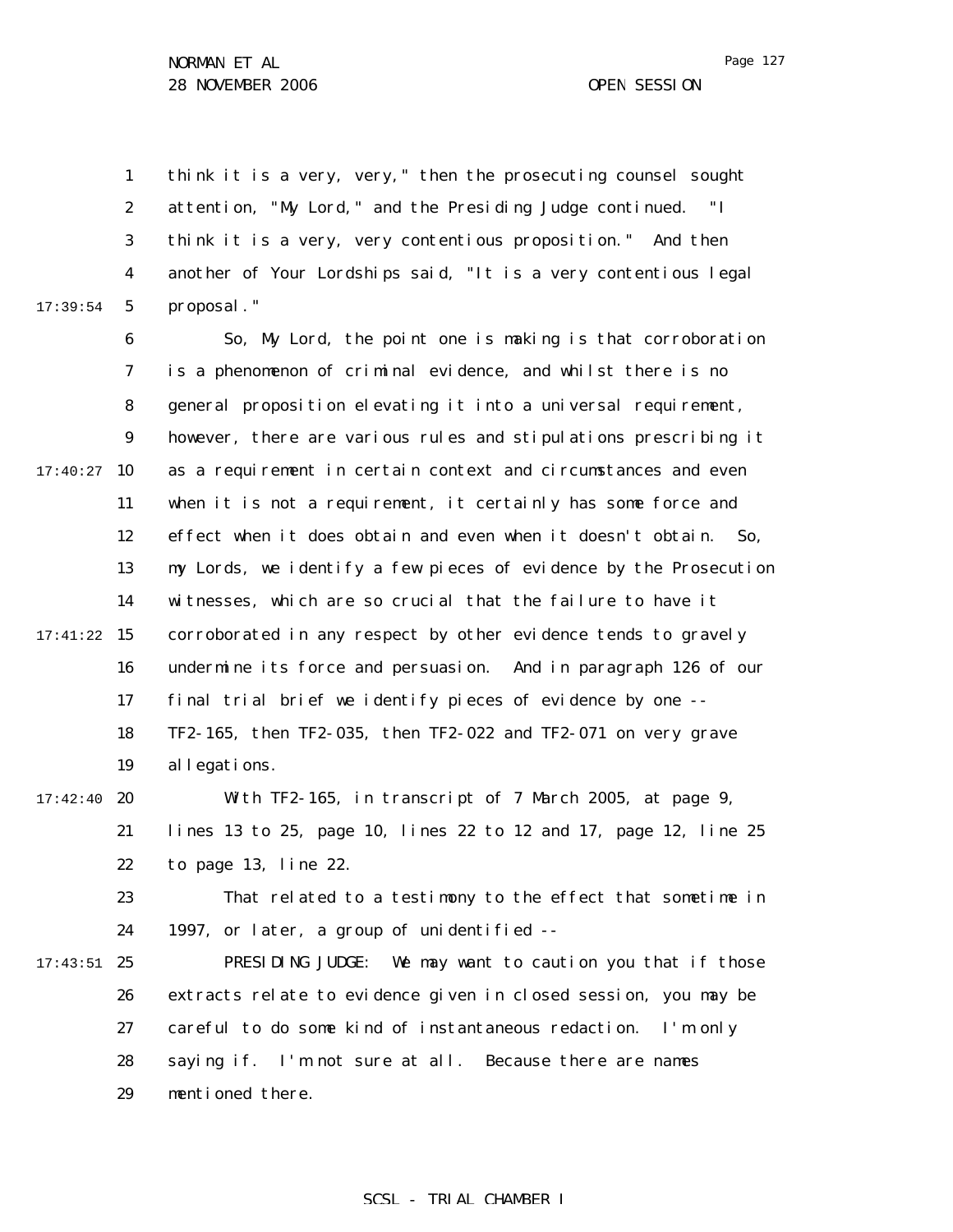Page 128

1 2 3 4 5 6 7 8 9 17:44:49 10 11 12 13 14  $17:44:57$  15 16 17 18 19  $17:45:11$  20 21 22 23 24  $17:45:52$  25 26 27 28 29 17:44:37 MR JABBI: Yes, indeed, My Lord. PRESIDING JUDGE: And just to be on the safe side. MR JABBI: Yes, safe side. PRESIDING JUDGE: And an abundance of caution. THE INTERPRETER: Your Honours, could counsel switch on his microphone? PRESIDING JUDGE: Counsel, you might. I am just wondering whether since you are addressing us and this is all documented in your brief whether the mere references just to the -- MR JABBI: To the paragraph. PRESIDING JUDGE: -- and the paragraph would not suffice for our purposes -- MR JABBI: The general character of the evidence. PRESIDING JUDGE: Yes, to avoid you embarking upon this exercise of instantaneous redaction. MR JABBI: Yes, My Lord. I will proceed that way, My Lord. Thank you very much. PRESIDING JUDGE: Right. MR JABBI: That evidence is in respect of a certain alleged killing. And, in paragraph 126, sub (1), the details are stated. Our point is that this is such a crucial piece of evidence of an incident allegedly taking place in very open public, but for which there is no corroboration whatsoever. And in this particular case, as we note in the footnote, the need for corroboration is heightened here by the fact that the date of the alleged incident is not made clear in the testimony. PRESIDING JUDGE: When you say "heightened," you mean desirable? MR JABBI: Made more desirable.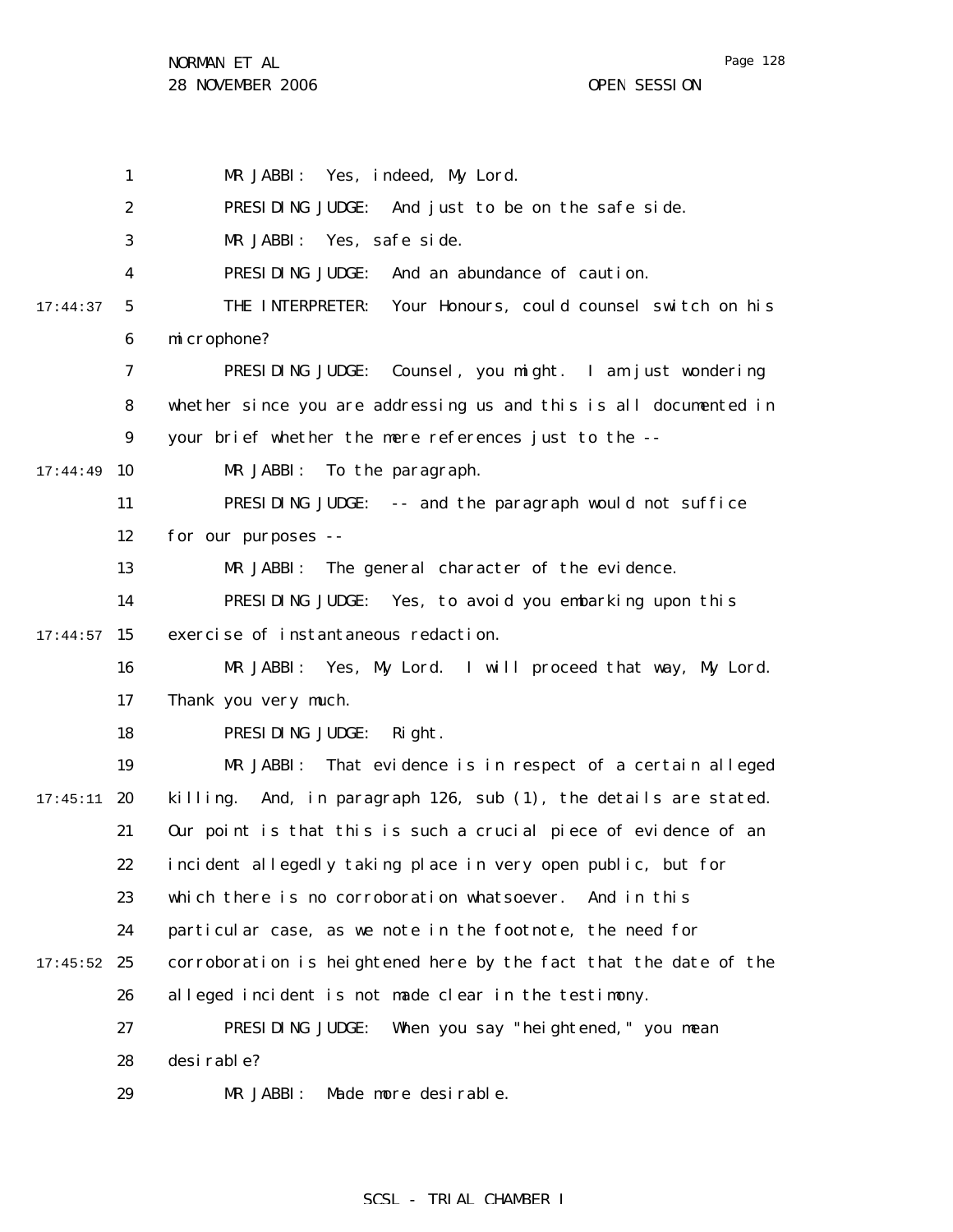1 2 3 4 5 6 7 8 9  $17:46:26$  10 11 12 13 14  $17:46:35$  15 16 17 18 19  $17:46:55$  20 21 22 23 24  $17:47:07$  25 26 27 28 17:46:14 PRESIDING JUDGE: Because, clearly, as we have already argued -- MR JABBI: Yes. PRESIDING JUDGE: -- as a general principle, there is no rule of law -- MR JABBI: No, My Lord. PRESIDING JUDGE: -- requiring corroboration. MR JABBI: No, My Lord. PRESIDING JUDGE: Unless there are specific statutory requirements to that effect. MR JABBI: Yes, My Lord. PRESIDING JUDGE: But, of course, the [indiscernible] that corroboration may be desirable in certain circumstances, and, in certain areas, as a matter of practice, corroboration may be desirable. So, if you can put it at that, rather than heightened, because I don't understand whether we understand the language of heightened in that context. MR JABBI: As Your Lordship pleases. What I'm saying here My Lord is that because of the very seriousness of the allegation, and the imprecise timing that is involved -- PRESIDING JUDGE: It's your submission that corroboration -- MR JABBI: -- it is our submission that corroboration --PRESIDING JUDGE: -- is desirable. MR JABBI: By that -- and so corroboration is desirable. PRESIDING JUDGE: Right. MR JABBI: My Lord, then the evidence of TF2-035. This is another alleged public incident where a large number of people

> 29 are alleged to have been isolated and systematically hacked to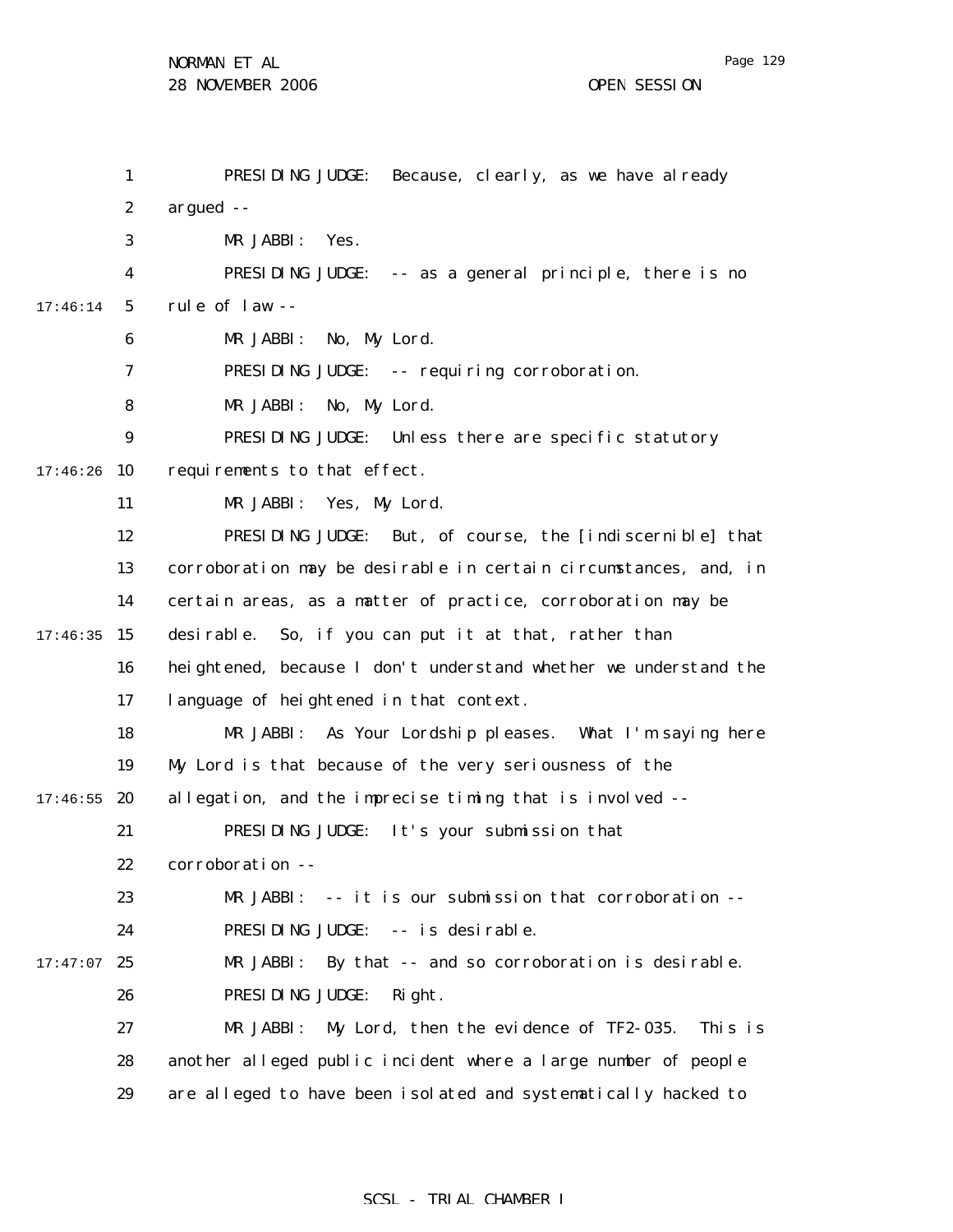Page 130

1 2 3 4 5 6 7 8 9  $17:49:19$  10 11 12 13 14  $17:50:04$  15 16 17 18 19  $17:50:17$  20 21 22 23 24  $17:50:37$  25 26 27 28 29 17:48:30 death at a public checkpoint, if one may also say that. Again, the seriousness of it suggests that it would be desirable for it to have been corroborated. The same goes for TF2-022 and TF2-071 and those are also set out in some detail in the same paragraph 126. We would want to put a rider to the points made so far on corroboration by submitting that even where evidence is corroborated it does not however necessarily follow that it is credible or reliable, and we consider that there is need for a lot of caution to be exercised by the Trial Chamber when looking at the phenomenon of corroboration or the absence of it with respect to certain pieces of evidence. My Lord, I do not know whether it will be premature to seek to end there for today with a plea. I still have a few minutes on my original requested two hours but at this stage -- PRESIDING JUDGE: Yes. JUDGE ITOE: No, no, I am sorry, you are out of time. You are out of your two hours. MR JABBI: Yes. PRESIDING JUDGE: Yes. What is your promise for tomorrow because you indicated that you definitely were going to stay within the limits of two hours. MR JABBI: Yes, My Lord. PRESIDING JUDGE: And the way -- your methodology has been generally speaking effective, virtually making your general submissions and specific submissions, but referring us to the paragraphs and it would seem to be a very helpful and workable methodology. It would be the disposition of the Bench to advise you to continue with that and hopefully, if we can reserve for